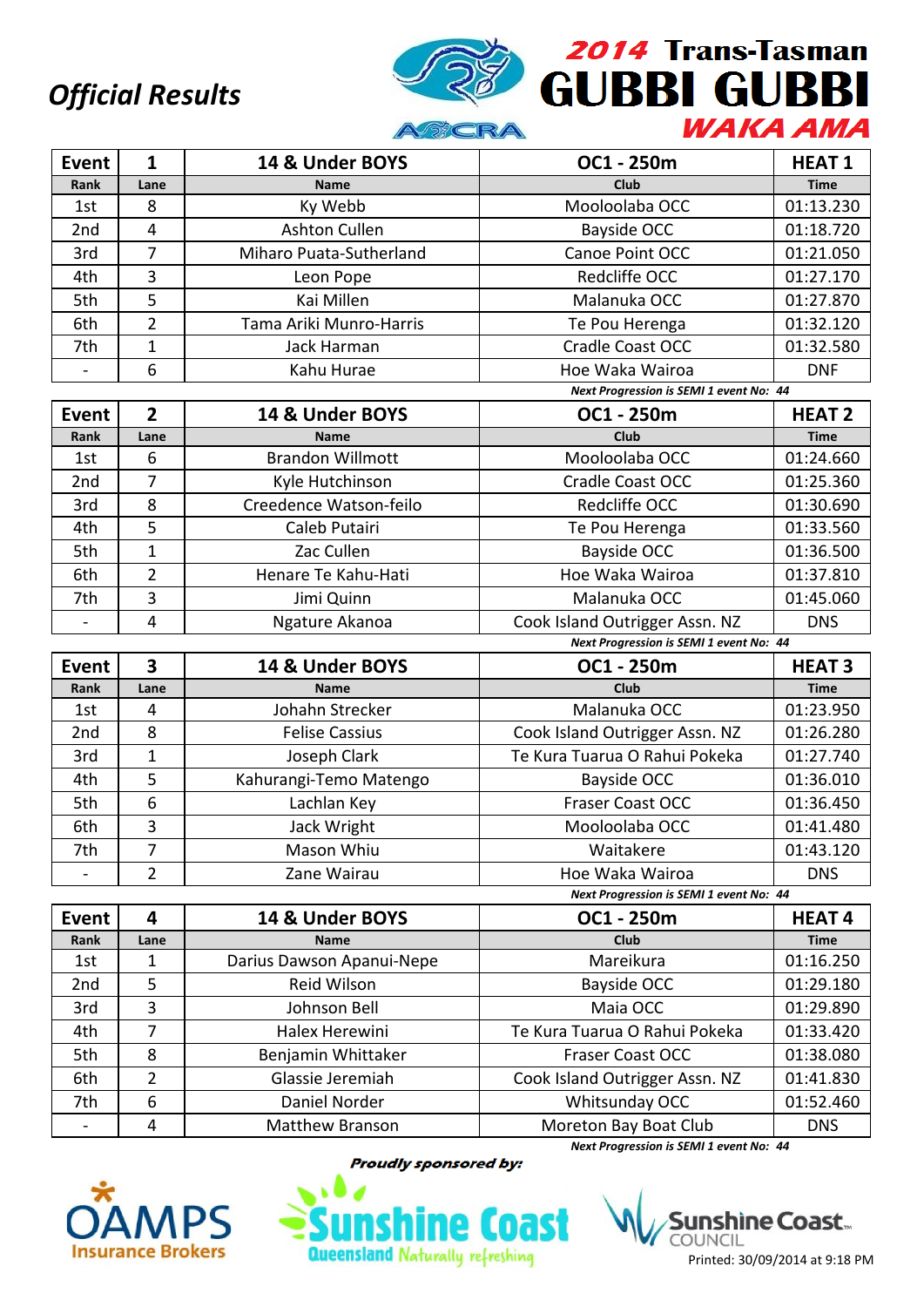

| <b>Event</b>                    | 5                   | 14 & Under BOYS                 | OC1 - 250m                              | <b>HEAT 5</b>           |
|---------------------------------|---------------------|---------------------------------|-----------------------------------------|-------------------------|
| Rank                            | Lane                | <b>Name</b>                     | <b>Club</b>                             | <b>Time</b>             |
| 1st                             | 3                   | <b>Brodie Strickland</b>        | Te Kura Tuarua O Rahui Pokeka           | 01:22.220               |
| 2nd                             | 5                   | Morehu Patu                     | Moreton Bay Boat Club                   | 01:27.800               |
| 3rd                             | 8                   | Cooper Blake                    | Mooloolaba OCC                          | 01:29.740               |
| 4th                             | $\overline{7}$      | Dominic Campbell                | <b>Brisbane OCC</b>                     | 01:33.710               |
| 5th                             | $\mathbf{1}$        | <b>Taylor Stephen</b>           | Cook Island Outrigger Assn. NZ          | 01:38.390               |
| 6th                             | $\overline{2}$      | Puoro Kaka                      | Te Puu Ao                               | 01:38.810               |
| 7th                             | 6                   | William Wickham                 | Fraser Coast OCC                        | 01:41.050               |
| 8th                             | $\overline{4}$      | Leon Vogeler - Schmid           | Maia OCC                                | 01:41.640               |
|                                 |                     |                                 | Next Progression is SEMI 1 event No: 44 |                         |
| Event                           | 6                   | 14 & Under BOYS                 | OC1 - 250m                              | <b>HEAT 6</b>           |
| Rank                            | Lane                | <b>Name</b>                     | <b>Club</b>                             | <b>Time</b>             |
| 1st                             | $\mathbf{1}$        | Dominic Zhu                     | <b>Fraser Coast OCC</b>                 | 01:14.560               |
| 2nd                             | $\overline{2}$      | <b>Brian Waikato</b>            | Te Kura Tuarua O Rahui Pokeka           | 01:19.530               |
| 3rd                             | 3                   | <b>Stirling Te Awa</b>          | Cook Island Outrigger Assn. NZ          | 01:20.610               |
| 4th                             | 8                   | Kewene Edmonds                  | Te Puu Ao                               | 01:30.800               |
| 5th                             | 5                   | <b>Harry Cooper</b>             | <b>Brisbane OCC</b>                     | 01:31.390               |
| 6th                             | 6                   | <b>Harry Stuart</b>             | Moreton Bay Boat Club                   | 01:32.860               |
| 7th                             | $\overline{7}$      | Charlie McGrath                 | Mooloolaba OCC                          | 01:34.790               |
| 8th                             | 4                   | Ashley Bowen                    | Malanuka OCC                            | 01:34.830               |
|                                 |                     |                                 | Next Progression is SEMI 1 event No: 44 |                         |
| <b>Event</b>                    | $\overline{7}$      | 14 & Under BOYS                 | OC1 - 250m                              | <b>HEAT 7</b>           |
| Rank                            | Lane                | <b>Name</b>                     | <b>Club</b>                             | <b>Time</b>             |
| 1st                             | $\overline{2}$      | Giacomo Neal                    | Mooloolaba OCC                          | 01:19.980               |
| 2nd                             | 6                   | Haydn Whippy                    | Te Kura Tuarua O Rahui Pokeka           | 01:29.750               |
| 3rd                             | $\overline{7}$      | Mitchell Simpson                | Panamuna OCC                            | 01:30.950               |
| 4th                             |                     |                                 |                                         |                         |
|                                 | $\mathbf{1}$        | <b>Turia Turia</b>              | Cook Island Outrigger Assn. NZ          | 01:32.910               |
| 5th                             | $\overline{4}$      | Oska Murphy                     | <b>Gold Coast OCC</b>                   | 01:35.990               |
| 6th                             | 8                   | Joshua Corstorphan              | Malanuka OCC                            | 01:43.410               |
| 7th                             | 3                   | <b>Felix Skrandies</b>          | <b>Brisbane OCC</b>                     | 01:44.970               |
| 8th                             | 5                   | Kiani Morunga                   | Te Puu Ao                               | 01:56.540               |
|                                 |                     |                                 | Next Progression is SEMI 1 event No: 44 |                         |
| Event                           | 8                   | 14 & Under BOYS                 | OC1 - 250m                              | <b>HEAT 8</b>           |
| Rank                            | Lane                | <b>Name</b>                     | Club                                    | <b>Time</b>             |
| 1st                             | 3                   | <b>Cameron Roy Bartlett</b>     | Cradle Coast OCC                        | 01:14.400               |
| 2nd                             | 6                   | <b>Vincent Muecke</b>           | Redcliffe OCC                           | 01:24.960               |
| 3rd                             | 7                   | Corey Williams-Randall          | Te Kura Tuarua O Rahui Pokeka           | 01:27.040               |
| 4th                             | 5                   | Kahu Sakey                      | Te Puu Ao                               | 01:32.650               |
| 5th                             | $\overline{2}$      | Forbes Tregaskis                | Mooloolaba OCC                          | 01:37.440               |
| 6th                             | $\mathbf{1}$        | Danial Webb                     | <b>Brisbane OCC</b>                     | 01:39.880               |
| 7th<br>$\overline{\phantom{0}}$ | $\overline{4}$<br>8 | Douglas Farquhar<br>James Doyle | Malanuka OCC<br>Hoe Waka Wairoa         | 01:58.790<br><b>DNS</b> |



**Proudly sponsored by:** 



hine Coast... COUNCIL Printed: 30/09/2014 at 9:18 PM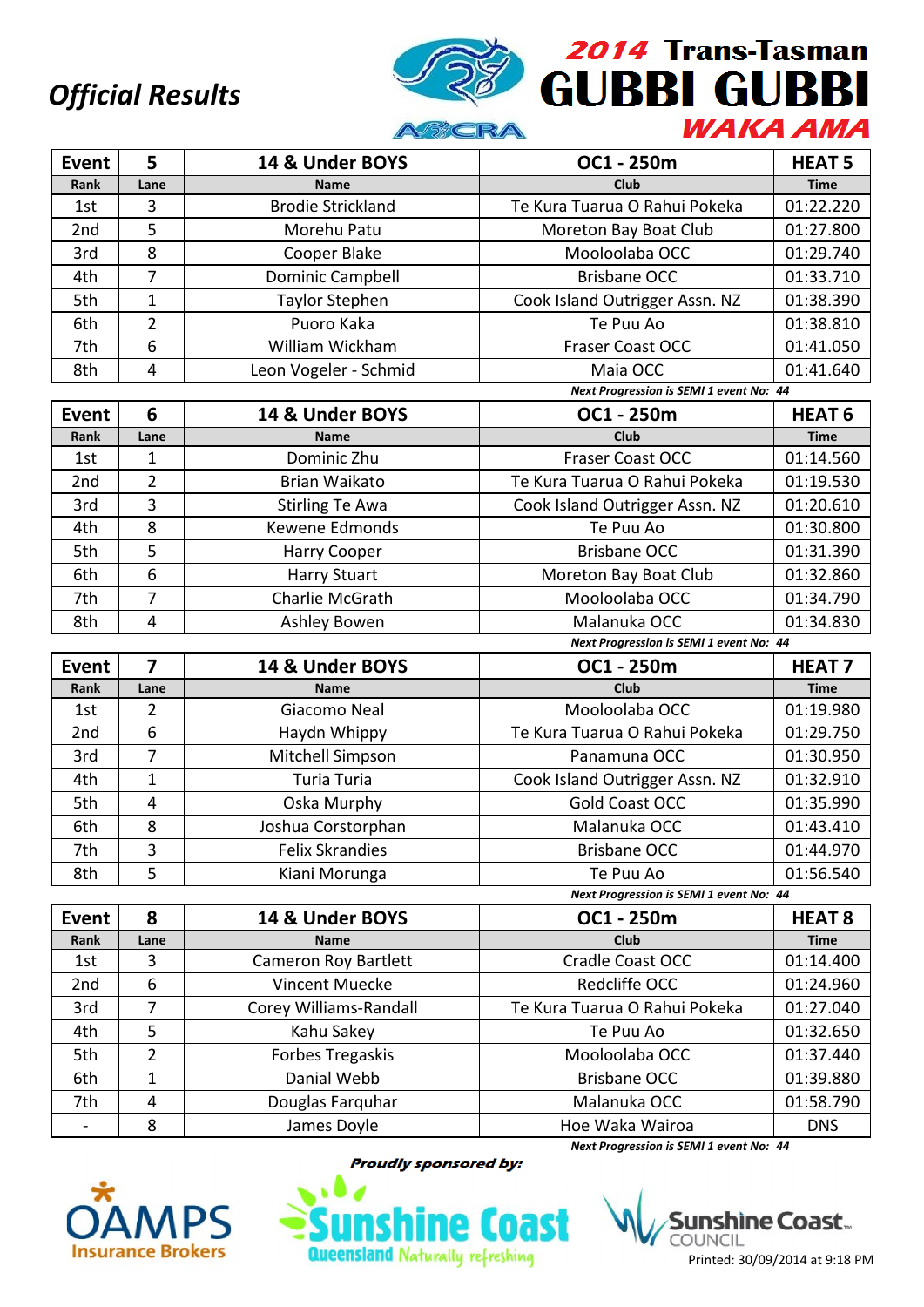

| Event           | 9    | 14 & Under GIRLS   | OC1 - 250m                     | <b>HEAT1</b> |
|-----------------|------|--------------------|--------------------------------|--------------|
| Rank            | Lane | <b>Name</b>        | Club                           | <b>Time</b>  |
| 1st             | 2    | Manea Swann        | Mareikura                      | 01:33.920    |
| 2 <sub>nd</sub> | 4    | Mihaka Tuatahi     | Cook Island Outrigger Assn. NZ | 01:40.110    |
| 3rd             |      | Sarah Cooper       | <b>Brisbane OCC</b>            | 01:43.810    |
| 4th             | 8    | Kianna Paine       | Gold Coast OCC                 | 01:47.530    |
| 5th             | 3    | Mariah Ashby       | Te Pou Herenga                 | 01:50.440    |
| 6th             | 6    | <b>Brooke Keig</b> | <b>Burrum District</b>         | 01:56.990    |
| 7th             | 5    | Macy Brockhurst    | Panamuna OCC                   | 02:26.480    |
|                 |      | Pahemata Robinson  | Hoe Waka Wairoa                | <b>DNS</b>   |

|                 |                |                        |                         | 51            |
|-----------------|----------------|------------------------|-------------------------|---------------|
| Event           | 10             | 14 & Under GIRLS       | OC1 - 250m              | <b>HEAT 2</b> |
| Rank            | Lane           | <b>Name</b>            | <b>Club</b>             | <b>Time</b>   |
| 1st             |                | <b>Tegan Carpenter</b> | Canoe Point OCC         | 01:32.090     |
| 2 <sub>nd</sub> | 8              | Molly Blake            | Mooloolaba OCC          | 01:36.050     |
| 3rd             | 4              | Inenga Cotton          | Hoe Waka Wairoa         | 01:36.270     |
| 4th             | 5              | Jesse Hanipale         | Te Pou Herenga          | 01:40.660     |
| 5th             | 2              | Marcella Hogg          | <b>Brisbane OCC</b>     | 01:42.950     |
| 6th             | $\overline{ }$ | <b>Cosgrove Emily</b>  | Panamuna OCC            | 01:44.290     |
| 7th             | 3              | Taylah Gardam          | <b>Cradle Coast OCC</b> | 02:26.500     |
|                 | 6              | Manaakitia Rore        | Hoe Waka Wairoa         | <b>DNS</b>    |

| Event           | 11   | 14 & Under GIRLS               | OC1 - 250m              | <b>HEAT3</b> |
|-----------------|------|--------------------------------|-------------------------|--------------|
| Rank            | Lane | <b>Name</b>                    | <b>Club</b>             | <b>Time</b>  |
| 1st             | 4    | Ella Revell                    | <b>Cradle Coast OCC</b> | 01:24.860    |
| 2 <sub>nd</sub> | 3    | Nikita Davis                   | Moreton Bay Boat Club   | 01:28.760    |
| 3rd             | 2    | Alazae Maiava Tuiono           | Te Pou Herenga          | 01:34.200    |
| 4th             | 5    | Tegan Hallcroft                | Canoe Point OCC         | 01:38.660    |
| 5th             | 6    | <b>Elenoa Sing</b>             | <b>Brisbane OCC</b>     | 01:49.310    |
| 6th             |      | Ocean Pasfika                  | Panamuna OCC            | 01:49.990    |
|                 | 8    | Rahiri Makuini Edwards-Hammond | Hoe Waka Wairoa         | <b>DNS</b>   |
|                 |      | Arapera Taiapa-Johnson         | Hoe Waka Wairoa         | <b>DNS</b>   |
|                 |      |                                |                         | 51           |

| <b>Event</b>    | 12   | 14 & Under GIRLS | OC1 - 250m                    | <b>HEAT4</b> |
|-----------------|------|------------------|-------------------------------|--------------|
| Rank            | Lane | <b>Name</b>      | Club                          | <b>Time</b>  |
| 1st             |      | Lily Mitchell    | Canoe Point OCC               | 01:24.540    |
| 2 <sub>nd</sub> | 6    | Tyla-Jade Pagel  | Te Kura Tuarua O Rahui Pokeka | 01:32.510    |
| 3rd             | 4    | Lyric Wharepapa  | Te Pou Herenga                | 01:35.730    |
| 4th             | 5    | Amber Forbes     | <b>Fraser Coast OCC</b>       | 01:41.130    |
| 5th             | 1    | Niana Hawea      | Maia OCC                      | 01:41.880    |
| 6th             | 3    | Kelsea Haupt     | <b>Burrum District</b>        | 01:50.660    |
|                 | 8    | Matariki Irwin   | Hoe Waka Wairoa               | <b>DNS</b>   |
|                 |      | Grace Westman    | Moreton Bay Boat Club         | <b>DNS</b>   |
|                 |      |                  |                               | 51           |



**Proudly sponsored by:** 

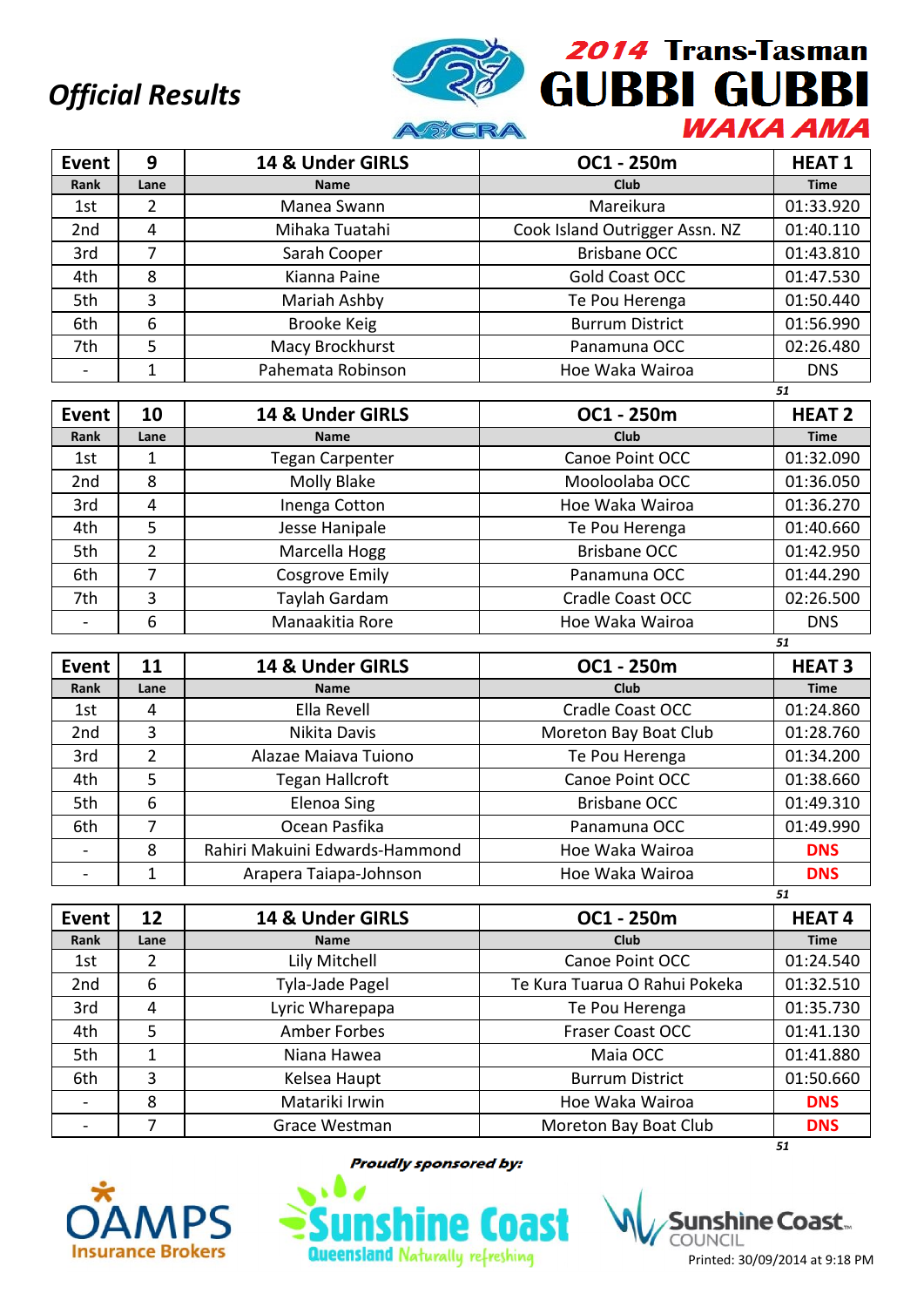

| <b>Event</b>    | 13   | 19 & Under BOYS | OC1 - 250m                     | <b>HEAT1</b> |
|-----------------|------|-----------------|--------------------------------|--------------|
| Rank            | Lane | <b>Name</b>     | Club                           | <b>Time</b>  |
| 1st             | 3    | Zack Cobbing    | <b>Cradle Coast OCC</b>        | 01:07.640    |
| 2 <sub>nd</sub> | 5    | James Killer    | <b>Fraser Coast OCC</b>        | 01:13.130    |
| 3rd             | 2    | Pitesa Renato   | Cook Island Outrigger Assn. NZ | 01:15.370    |
| 4th             | 6    | Moon Cheyenne   | Cook Island Outrigger Assn. NZ | 01:17.490    |
| 5th             | 4    | Connor Allen    | Bayside OCC                    | 01:22.840    |
| 6th             | 1    | Pa Taruia       | <b>Cairns Beaches OCC</b>      | 01:23.980    |
| 7th             |      |                 |                                |              |
|                 | 7    | Joe Tetauru     | Ngakau Toa Vaka CC             | <b>DNF</b>   |
|                 |      |                 |                                | 52           |

| Event | 14   | 19 & Under BOYS        | OC1 - 250m                     | <b>HEAT 2</b> |
|-------|------|------------------------|--------------------------------|---------------|
| Rank  | Lane | <b>Name</b>            | Club                           | <b>Time</b>   |
| 1st   | 8    | Joshua Rolfe           | Coconuts OCC                   | 01:11.290     |
| 2nd   | 4    | Lewis Revell           | Cradle Coast OCC               | 01:12.580     |
| 3rd   | 5    | <b>Barke Daniel</b>    | Cook Island Outrigger Assn. NZ | 01:13.460     |
| 4th   |      | <b>Mitchell Thomas</b> | <b>Bayside OCC</b>             | 01:13.610     |
| 5th   | 3    | Tekeu Framhein         | Ngakau Toa Vaka CC             | 01:21.960     |
| 6th   |      | Mackey Wiremu          | Cook Island Outrigger Assn. NZ | 01:22.760     |
|       | 6    | Thomas Darby           | Redcliffe OCC                  | <b>DNS</b>    |
|       | 2    | Mathew Nottage         | Mooloolaba OCC                 | <b>DSQ</b>    |
|       |      |                        |                                | 52            |

| Event           | 15            | 19 & Under BOYS | OC1 - 250m                     | <b>HEAT3</b> |
|-----------------|---------------|-----------------|--------------------------------|--------------|
| Rank            | Lane          | <b>Name</b>     | Club                           | <b>Time</b>  |
| 1st             | 7             | Te Otimi Patara | Mooloolaba OCC                 | 01:10.350    |
| 2 <sub>nd</sub> | 4             | Tyson Joyce     | Whitsunday OCC                 | 01:10.810    |
| 3rd             | 6             | Arnaud Jarossay | <b>Brisbane OCC</b>            | 01:15.940    |
| 4th             | 8             | Hayden Byers    | <b>Fraser Coast OCC</b>        | 01:19.240    |
| 5th             | 3             | Siasi Fasavalu  | Manukau                        | 01:20.110    |
| 6th             | 5             | Parry Jacob     | Cook Island Outrigger Assn. NZ | 01:23.960    |
| 7th             | $\mathcal{P}$ | Teora Paitai    | Ngakau Toa Vaka CC             | 01:27.360    |
|                 | 1             | Daniel Angel    | Cook Island Outrigger Assn. NZ | <b>DNS</b>   |
|                 |               |                 |                                | 52           |

| Event           | 16             | 19 & Under BOYS      | OC1 - 250m                     | <b>HEAT4</b> |
|-----------------|----------------|----------------------|--------------------------------|--------------|
| Rank            | Lane           | <b>Name</b>          | <b>Club</b>                    | <b>Time</b>  |
| 1st             | 3              | Thomas Key           | <b>Fraser Coast OCC</b>        | 01:10.050    |
| 2 <sub>nd</sub> | 5              | Vainepoto Joe        | Cook Island Outrigger Assn. NZ | 01:10.470    |
| 3rd             | 6              | Nathan Ponmoon       | Whitsunday OCC                 | 01:13.520    |
| 4th             | 4              | <b>Taylor Arin</b>   | Cook Island Outrigger Assn. NZ | 01:15.190    |
| 5th             |                | Matthew Wickham      | Mooloolaba OCC                 | 01:15.380    |
| 6th             | 1              | <b>Wilson Felise</b> | Manukau                        | 01:15.860    |
| 7th             | $\overline{2}$ | Manea Remedio        | <b>Cairns Beaches OCC</b>      | 01:20.720    |
| 8th             | 8              | Michael Tererui      | Ngakau Toa Vaka CC             | 01:27.630    |
|                 |                |                      |                                | 52           |



**Proudly sponsored by:** 



shìne Coast… COUNCIL Printed: 30/09/2014 at 9:18 PM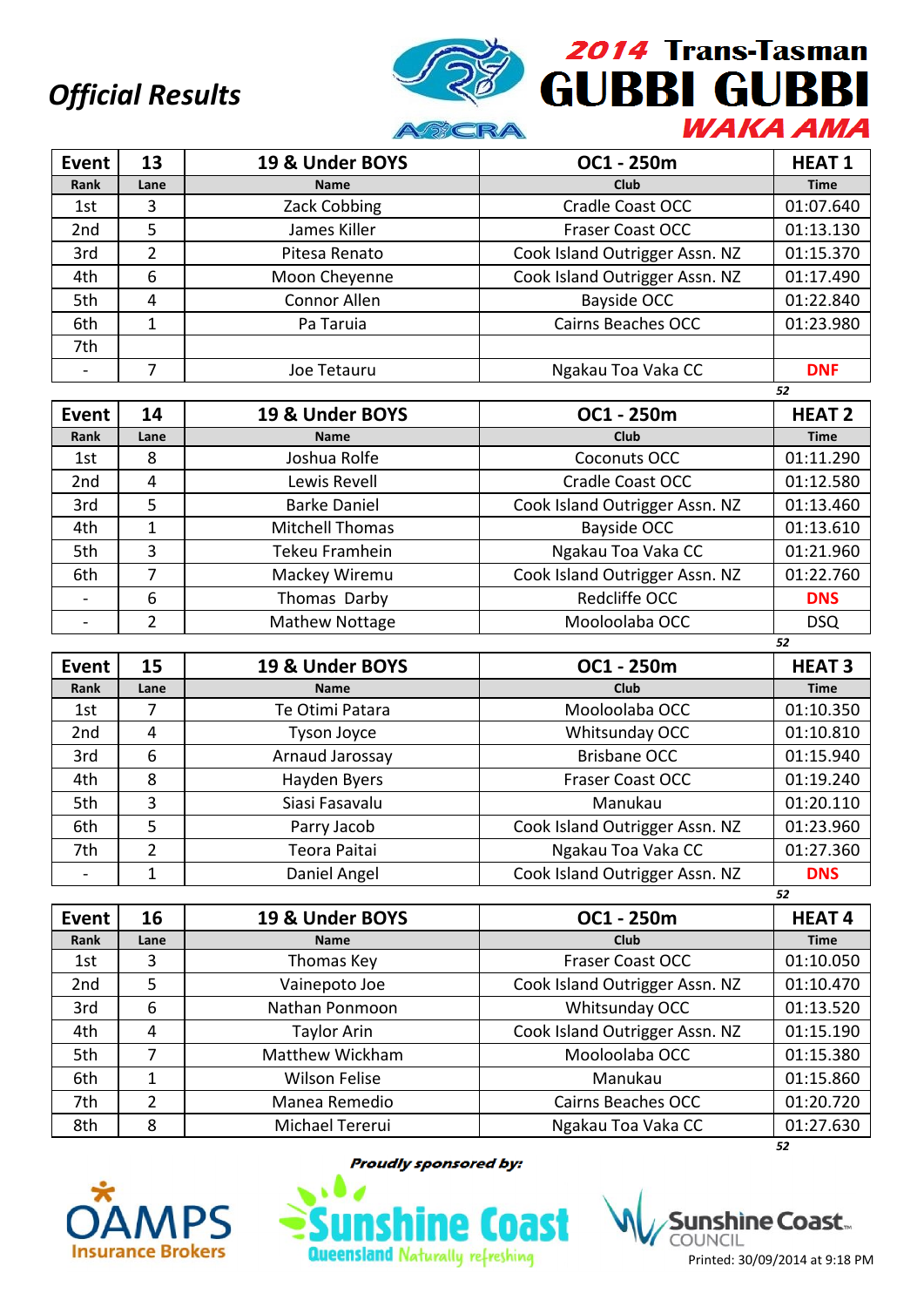

| <b>Event</b>    | 17   | 19 & Under GIRLS     | OC1 - 250m                    | <b>HEAT1</b> |
|-----------------|------|----------------------|-------------------------------|--------------|
| Rank            | Lane | <b>Name</b>          | <b>Club</b>                   | <b>Time</b>  |
| 1st             | 2    | <b>Emily Probert</b> | Cradle Coast OCC              | 01:19.420    |
| 2 <sub>nd</sub> | 7    | Teaicia Adams        | Mooloolaba OCC                | 01:22.510    |
| 3rd             | 6    | Kani Kelsi           | Te Kura Tuarua O Rahui Pokeka | 01:26.700    |
| 4th             | 5    | Vanita Glassie       | Ngakau Toa Vaka CC            | 01:28.520    |
| 5th             |      | Kendra Leilua        | Manukau                       | 01:31.200    |
| 6th             | 4    | Molly Hiku           | <b>KBHS Akarana</b>           | 01:35.430    |
| 7th             | 8    | Syme Heiarii         | Ngakau Toa Vaka CC            | 01:38.360    |
|                 | 3    | Apikara Hippolite    | Redcliffe OCC                 | <b>DNF</b>   |
|                 |      |                      |                               | 53           |

| Event | 18   | 19 & Under GIRLS       | OC1 - 250m                    | <b>HEAT 2</b> |
|-------|------|------------------------|-------------------------------|---------------|
| Rank  | Lane | <b>Name</b>            | Club                          | <b>Time</b>   |
| 1st   | 5    | Akayshia Williams      | Mareikura                     | 01:19.630     |
| 2nd   | 4    | Johansen Courtney      | Te Kura Tuarua O Rahui Pokeka | 01:19.870     |
| 3rd   | 2    | <b>Maddison Cooper</b> | Mooloolaba OCC                | 01:23.250     |
| 4th   | 3    | Te Ara Minhinnick      | Manukau                       | 01:23.390     |
| 5th   | 8    | Tullie Lauritzen       | Panamuna OCC                  | 01:25.420     |
| 6th   | 7    | Jessica Allen          | Bayside OCC                   | 01:34.710     |
| 7th   |      | Ariana Kiely           | Ngakau Toa Vaka CC            | 01:36.080     |
| 8th   | 6    | <b>Judith Scahill</b>  | Redcliffe OCC                 | 01:38.840     |

| Event           | 19   | 19 & Under GIRLS    | OC1 - 250m          | <b>HEAT3</b> |
|-----------------|------|---------------------|---------------------|--------------|
| Rank            | Lane | <b>Name</b>         | Club                | <b>Time</b>  |
| 1st             | 2    | Mia Hikuwai         | Fraser Coast OCC    | 01:24.680    |
| 2 <sub>nd</sub> | 3    | Lyndiana Rosieur    | Manukau             | 01:28.260    |
| 3rd             | 6    | Claire Withrington  | <b>Brisbane OCC</b> | 01:29.280    |
| 4th             | 4    | Mahera Morunga      | Te Pou Herenga      | 01:31.940    |
| 5th             |      | George Nadia        | Ngakau Toa Vaka CC  | 01:34.290    |
| 6th             | 8    | Rangikahiwa Daymond | Tai Tonga           | 01:34.700    |
| 7th             | 5    | Erin Watt           | <b>Bayside OCC</b>  | 01:34.920    |
| 8th             |      | Hopee Johnstone     | Waitakere           | 01:37.370    |
|                 |      |                     |                     | 53           |

| Event           | 20   | 12 & Under BOYS      | OC1 - 250m                    | <b>HEAT1</b> |
|-----------------|------|----------------------|-------------------------------|--------------|
| Rank            | Lane | <b>Name</b>          | <b>Club</b>                   | <b>Time</b>  |
| 1st             | 1    | Saxon Ohl            | Hobart OCC                    | 01:32.640    |
| 2 <sub>nd</sub> | 5    | Kiliona Tupai        | Waitakere                     | 01:40.300    |
| 3rd             | 6    | Jezius Peyroux       | Cook Island Outrigger Club NZ | 01:42.190    |
| 4th             |      | <b>Dylan Murrell</b> | Canoe Point OCC               | 01:45.740    |
| 5th             | 2    | Aydin Mcphee         | Redcliffe OCC                 | 01:54.300    |
| 6th             | 4    | Sam Friganitos       | Mooloolaba OCC                | 02:02.770    |
| 7th             | 8    | Callum Lavelle       | Bayside OCC                   | 02:13.910    |
| 8th             | 3    | Oscar Di Vincenzo    | <b>Brisbane OCC</b>           | 02:22.660    |
|                 |      |                      |                               | 54           |



**Proudly sponsored by:** 



shìne Coast.. COUNCIL Printed: 30/09/2014 at 9:18 PM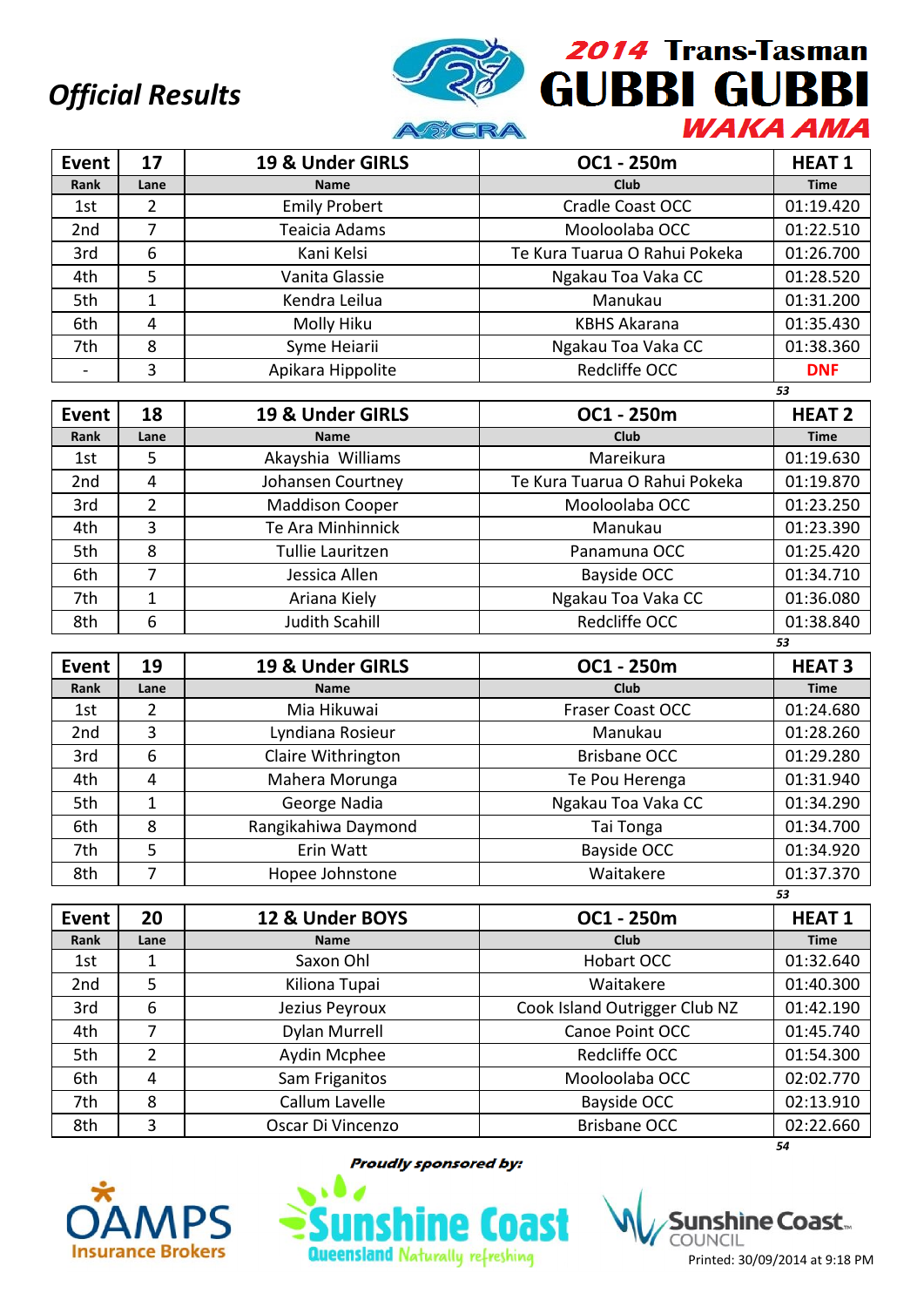

*54*

*54*

| <b>Event</b>    | 21   | 12 & Under BOYS                | OC1 - 250m                    | <b>HEAT 2</b> |
|-----------------|------|--------------------------------|-------------------------------|---------------|
| Rank            | Lane | <b>Name</b>                    | <b>Club</b>                   | <b>Time</b>   |
| 1st             | 4    | Thomas Lunn                    | <b>Brisbane OCC</b>           | 01:40.420     |
| 2 <sub>nd</sub> | 6    | Kaimana Kimmins                | Mooloolaba OCC                | 01:40.910     |
| 3rd             | 2    | Zane Matenga                   | Maia OCC                      | 01:42.530     |
| 4th             | 3    | Wharekaihua Willie Coates-Tuna | <b>Tweed Coast Outriggers</b> | 01:43.600     |
| 5th             | 8    | Waikahutia Tupai               | Waitakere                     | 01:45.040     |
| 6th             | 1    | Miyo Pitesa                    | Cook Island Outrigger Club NZ | 01:51.320     |
| 7th             | 5    | <b>Riley Murrell</b>           | Canoe Point OCC               | 01:51.570     |
| 8th             |      | Hamish Lavelle                 | Bayside OCC                   | 02:02.920     |

| Event | 22   | 12 & Under BOYS       | OC1 - 250m                    | <b>HEAT3</b> |
|-------|------|-----------------------|-------------------------------|--------------|
| Rank  | Lane | <b>Name</b>           | <b>Club</b>                   | <b>Time</b>  |
| 1st   |      | Tre david Eketone     | Moreton Bay Boat Club         | 01:37.180    |
| 2nd   | 3    | Rhys Tagi             | Cook Island Outrigger Club NZ | 01:44.170    |
| 3rd   | 4    | Jack Jennings-Andrews | <b>Tweed Coast Outriggers</b> | 01:47.790    |
| 4th   | 5    | Teaea Glassie         | Cook Island Outrigger Club NZ | 01:50.200    |
| 5th   | 7    | Kelly Lavelle         | Bayside OCC                   | 01:57.000    |
| 6th   | 6    | Jarrod Hawea          | Maia OCC                      | 02:10.840    |
| 7th   | 8    | Conor Ryan            | Maia OCC                      | 02:16.210    |
| 8th   |      |                       |                               |              |

| Event           | 23   | 12 & Under BOYS      | OC1 - 250m                    | <b>HEAT4</b> |
|-----------------|------|----------------------|-------------------------------|--------------|
| Rank            | Lane | <b>Name</b>          | Club                          | <b>Time</b>  |
| 1st             | 5    | Joshua Hurst         | Canoe Point OCC               | 01:32.860    |
| 2 <sub>nd</sub> | 8    | <b>Pharrel Grbic</b> | Cook Island Outrigger Club NZ | 01:42.730    |
| 3rd             | 6    | Patrick Mason        | <b>Bayside OCC</b>            | 01:42.870    |
| 4th             | 2    | Adrian Pakinga       | Waitakere                     | 01:52.180    |
| 5th             | 3    | <b>Tyler Eketone</b> | Moreton Bay Boat Club         | 01:59.230    |
| 6th             |      | Michael Bowen        | Malanuka OCC                  | 02:01.210    |
| 7th             | 7    | Joaquin Tauhinu      | Cook Island Outrigger Club NZ | 02:03.980    |
| 8th             | 4    | Jezdacus Ruka        | Te Puu Ao                     | 02:05.150    |
|                 |      |                      |                               | 54           |

| Event           | 24   | 12 & Under BOYS        | OC1 - 250m                    | <b>HEAT 5</b> |
|-----------------|------|------------------------|-------------------------------|---------------|
| Rank            | Lane | <b>Name</b>            | <b>Club</b>                   | <b>Time</b>   |
| 1st             | 2    | <b>Curtis Easton</b>   | <b>Fraser Coast OCC</b>       | 01:32.060     |
| 2 <sub>nd</sub> | 4    | <b>Toby Strecker</b>   | Malanuka OCC                  | 01:40.110     |
| 3rd             |      | Terehutai Wilson       | Bayside OCC                   | 01:45.000     |
| 4th             | 3    | Elijah Tavave          | Waitakere                     | 01:53.930     |
| 5th             | 5    | Wesley Mailangi        | Cook Island Outrigger Club NZ | 01:56.960     |
| 6th             | 6    | <b>Riley Gleissner</b> | Redcliffe OCC                 | 01:58.780     |
| 7th             | 1    | Hekemaru Kingi         | Canoe Point OCC               | 02:33.790     |
|                 | 8    | Jamille Ruka           | No club name provided         | <b>DNS</b>    |
|                 |      |                        |                               | 54            |



**Proudly sponsored by:** 

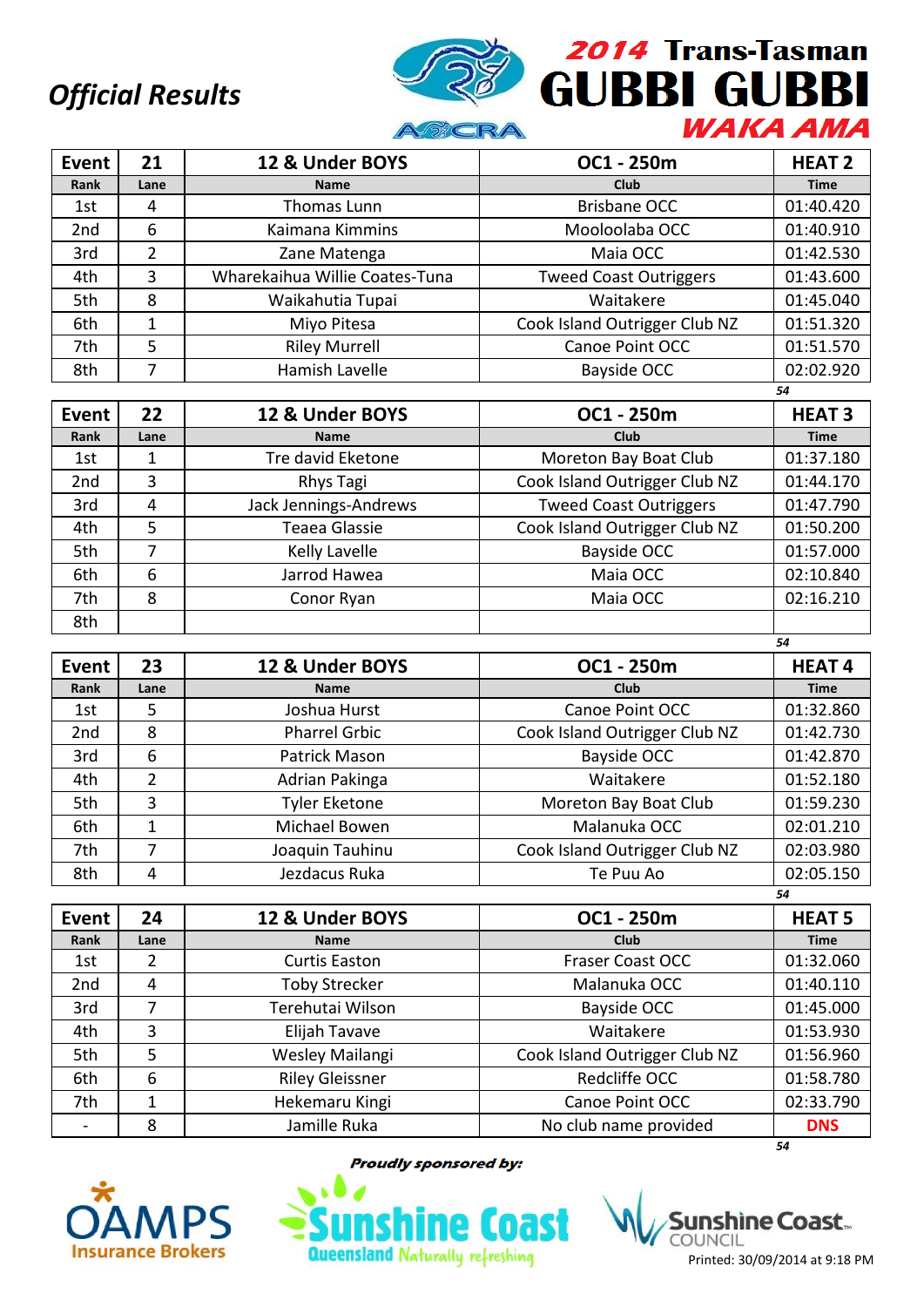

| Event           | 25             | 12 & Under GIRLS  | OC1 - 250m                    | <b>HEAT1</b> |
|-----------------|----------------|-------------------|-------------------------------|--------------|
| Rank            | Lane           | <b>Name</b>       | Club                          | <b>Time</b>  |
| 1st             | 6              | Kiara Hailey      | Bayside OCC                   | 01:32.440    |
| 2 <sub>nd</sub> | 4              | Ella Millen       | Malanuka OCC                  | 01:41.460    |
| 3rd             | 1              | Ngaro Rika        | Moreton Bay Boat Club         | 01:44.630    |
| 4th             | $\overline{2}$ | Jadah Punoua-Raki | Cook Island Outrigger Club NZ | 01:45.220    |
| 5th             | 7              | Eliza Boyd        | <b>Fraser Coast OCC</b>       | 01:48.640    |
| 6th             | 8              | Ashton Joyce      | Whitsunday OCC                | 01:50.150    |
| 7th             | 3              | Hayley Quilan     | <b>Fraser Coast OCC</b>       | 01:53.530    |
| 8th             | 5              | Poppy Lee         | Panamuna OCC                  | 02:00.270    |
|                 |                |                   |                               | 55           |

| <b>Event</b> | 26   | 12 & Under GIRLS      | OC1 - 250m              | <b>HEAT 2</b> |
|--------------|------|-----------------------|-------------------------|---------------|
| Rank         | Lane | <b>Name</b>           | Club                    | <b>Time</b>   |
| 1st          | 6    | Taliegha Hunter       | <b>Fraser Coast OCC</b> | 01:45.670     |
| 2nd          | 2    | Claire Hitchen        | Bayside OCC             | 01:45.790     |
| 3rd          | 5    | Abbey Watkins         | <b>Fraser Coast OCC</b> | 01:50.830     |
| 4th          |      | Paige Smith           | Malanuka OCC            | 01:50.890     |
| 5th          | 7    | Tasha Grobler         | Panamuna OCC            | 02:00.420     |
| 6th          | 3    | Erin Matson           | Redcliffe OCC           | 02:02.230     |
| 7th          | 4    | <b>Brielle Gardam</b> | Cradle Coast OCC        | 02:02.620     |
| 8th          | 8    | Mikaela Bell          | Maia OCC                | 02:11.490     |

| Event           | 27   | 12 & Under GIRLS      | OC1 - 250m                    | <b>HEAT3</b> |
|-----------------|------|-----------------------|-------------------------------|--------------|
| Rank            | Lane | <b>Name</b>           | <b>Club</b>                   | <b>Time</b>  |
| 1st             | 3    | Rangi-Riana Williams  | Mareikura                     | 01:30.840    |
| 2 <sub>nd</sub> | 2    | Katarina Niblett      | Bayside OCC                   | 01:31.250    |
| 3rd             | 8    | Jahkaya Taukey        | Cook Islands                  | 01:34.990    |
| 4th             | 7    | Olivia Harman         | Cradle Coast OCC              | 01:44.840    |
| 5th             | 6    | <b>Cassidy Nelson</b> | Te Kura Tuarua O Rahui Pokeka | 01:49.540    |
| 6th             |      | Laura Key             | <b>Fraser Coast OCC</b>       | 01:50.080    |
| 7th             | 5    | Lovey Grant           | Hoe Waka Wairoa               | 01:56.790    |
| 8th             | 4    | Tatyanna Herrick      | Panamuna OCC                  | 02:13.150    |
|                 |      |                       |                               | 55           |

| Event           | 28   | 12 & Under GIRLS     | OC1 - 250m              | <b>HEAT4</b> |
|-----------------|------|----------------------|-------------------------|--------------|
| Rank            | Lane | <b>Name</b>          | Club                    | <b>Time</b>  |
| 1st             | 2    | Hollie White         | Cradle Coast OCC        | 01:34.390    |
| 2 <sub>nd</sub> | 3    | Aurelie Swan         | Mooloolaba OCC          | 01:35.120    |
| 3rd             | 5    | Ngawairere Pihama    | Waitakere               | 01:39.310    |
| 4th             |      | Ivana Hunter-Misky   | Panamuna OCC            | 01:40.540    |
| 5th             | 8    | Paris Paul           | Tai Tonga               | 01:42.470    |
| 6th             | 1    | Jasmine Marshall     | Canoe Point OCC         | 01:46.230    |
| 7th             | 4    | Tahlia Nissen Locker | Hoe Waka Wairoa         | 02:00.170    |
| 8th             | 6    | Crystal Kosmidis     | <b>Fraser Coast OCC</b> | 02:00.790    |
|                 |      |                      |                         | 55           |



**Proudly sponsored by:** 



shìne Coast… COUNCIL Printed: 30/09/2014 at 9:18 PM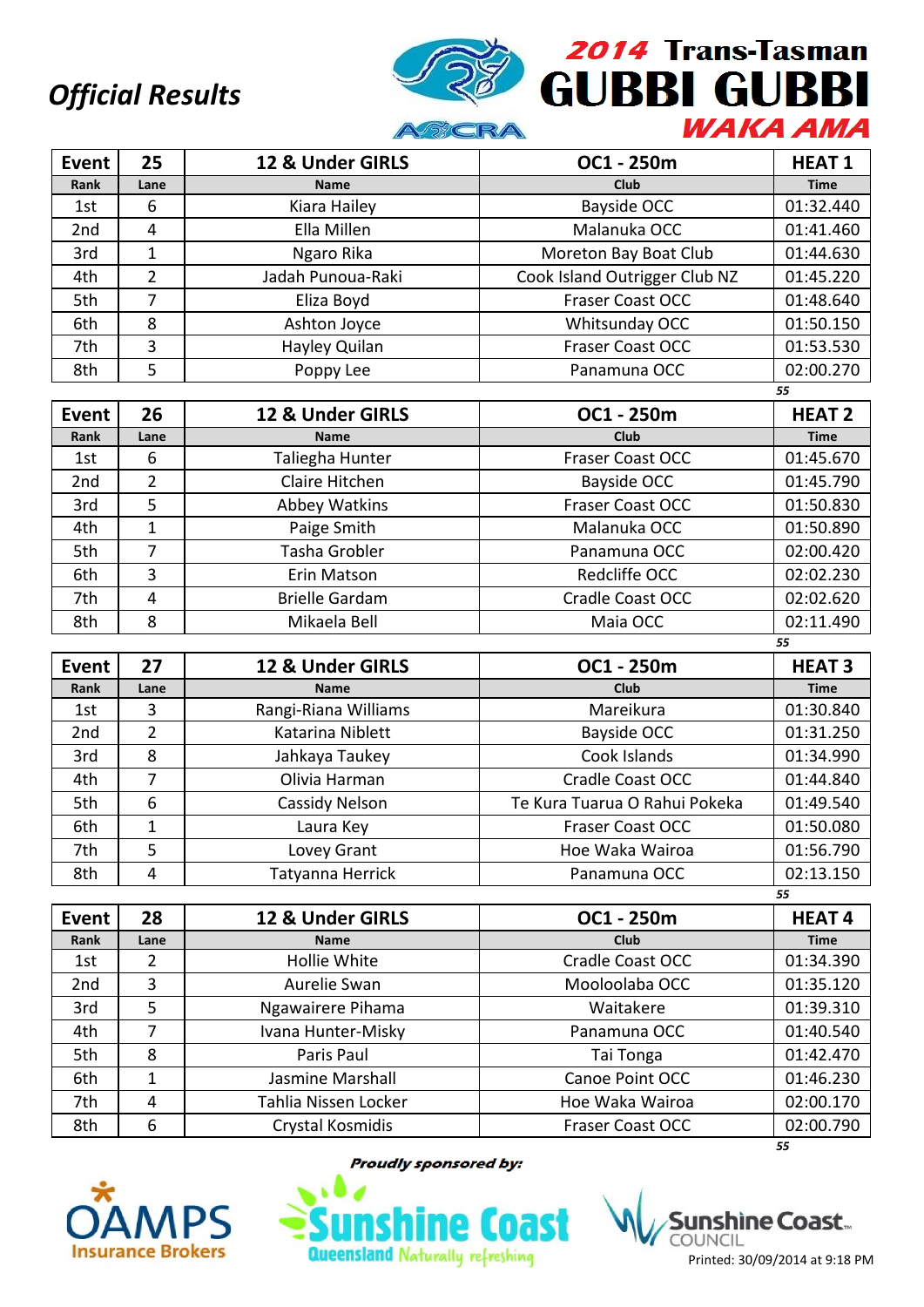

| Event           | 29   | 12 & Under GIRLS     | OC1 - 250m                    | <b>HEAT 5</b> |
|-----------------|------|----------------------|-------------------------------|---------------|
| Rank            | Lane | <b>Name</b>          | Club                          | <b>Time</b>   |
| 1st             | 7    | Georgia Newton       | <b>Inland Outriggers</b>      | 01:34.560     |
| 2 <sub>nd</sub> |      | Taneesha Beath       | <b>Fraser Coast OCC</b>       | 01:40.370     |
| 3rd             | 6    | Camelia Rudolph      | Waitakere                     | 01:44.890     |
| 4th             | 8    | <b>Tekira</b>        | Cook Islands                  | 01:45.320     |
| 5th             | 5    | Charlotte Kajewski   | Panamuna OCC                  | 01:55.120     |
| 6th             | 2    | Crosbie Maxwell-Wall | Cook Island Outrigger Club NZ | 01:56.770     |
| 7th             | 3    | Risha Pakau-Sword    | Moreton Bay Boat Club         | 02:01.360     |
|                 | 4    | Chloe Lamont         | <b>Fraser Coast OCC</b>       | <b>DNS</b>    |
|                 |      |                      |                               | 55            |

| Event | 30   | 16 & Under BOYS      | OC1 - 250m                     | <b>HEAT1</b> |
|-------|------|----------------------|--------------------------------|--------------|
| Rank  | Lane | <b>Name</b>          | <b>Club</b>                    | <b>Time</b>  |
| 1st   |      | Kyle Shepherd        | Mooloolaba OCC                 | 01:13.740    |
| 2nd   | 8    | Kane Rainsford       | Malanuka OCC                   | 01:18.520    |
| 3rd   | 2    | Rodney Smith         | <b>KBHS Akarana</b>            | 01:25.640    |
| 4th   | 7    | Joshua Lepua         | Te Pou Herenga                 | 01:27.440    |
| 5th   | 5    | Rangiuia Zane        | Cook Island Outrigger Assn. NZ | 01:29.490    |
| 6th   | 3    | Vincent Jarden-Scott | <b>Cairns Beaches OCC</b>      | 01:30.670    |
| 7th   | 6    | Quinlen Adams        | Panamuna OCC                   | 01:31.830    |
| 8th   | 4    | Corey Bassett        | <b>Inland Outriggers</b>       | 01:35.170    |

| <b>Event</b>    | 31   | 16 & Under BOYS         | OC1 - 250m               | <b>HEAT 2</b> |
|-----------------|------|-------------------------|--------------------------|---------------|
| Rank            | Lane | <b>Name</b>             | Club                     | <b>Time</b>   |
| 1st             | 6    | <b>Tom Rainsford</b>    | Malanuka OCC             | 01:18.220     |
| 2 <sub>nd</sub> | 4    | <b>Matthew Connor</b>   | Moreton Bay Boat Club    | 01:18.310     |
| 3rd             |      | Arapeta Munro-Harris    | Te Pou Herenga           | 01:21.950     |
| 4th             | 5    | Lawrence Harder         | <b>KBHS Akarana</b>      | 01:23.610     |
| 5th             | 1    | Mitchell Murrell        | Canoe Point OCC          | 01:25.770     |
| 6th             | 8    | Julius Felise           | Manukau                  | 01:34.030     |
| 7th             | 3    | <b>Maitland Bassett</b> | <b>Inland Outriggers</b> | 01:39.410     |
| 8th             | 2    | Kareem Pottini          | Panamuna OCC             | 01:40.860     |
|                 |      |                         |                          | 46            |

| <b>Event</b> | 32   | 16 & Under BOYS      | OC1 - 250m              | <b>HEAT 3</b> |
|--------------|------|----------------------|-------------------------|---------------|
| Rank         | Lane | <b>Name</b>          | Club                    | <b>Time</b>   |
| 1st          |      | Shaun Jenkins        | Redcliffe OCC           | 01:19.860     |
| 2nd          | 5    | Cooper Rolfe         | Coconuts OCC            | 01:22.120     |
| 3rd          |      | Jamie O'Connell      | <b>Fraser Coast OCC</b> | 01:23.070     |
| 4th          | 3    | Te Kopae             | Tai Tonga               | 01:28.930     |
| 5th          | 2    | Xavier Mcphee        | Moreton Bay Boat Club   | 01:29.180     |
| 6th          | 4    | Keeley Pi-Tipoki     | Te Pou Herenga          | 01:33.370     |
| 7th          | 8    | <b>Tyrone Bell</b>   | Maia OCC                | 01:33.990     |
|              | 6    | Renata-Rangi Matengo | Bayside OCC             | <b>DNS</b>    |
|              |      |                      |                         | 46            |



**Proudly sponsored by:** 



shìne Coast… COUNCIL Printed: 30/09/2014 at 9:18 PM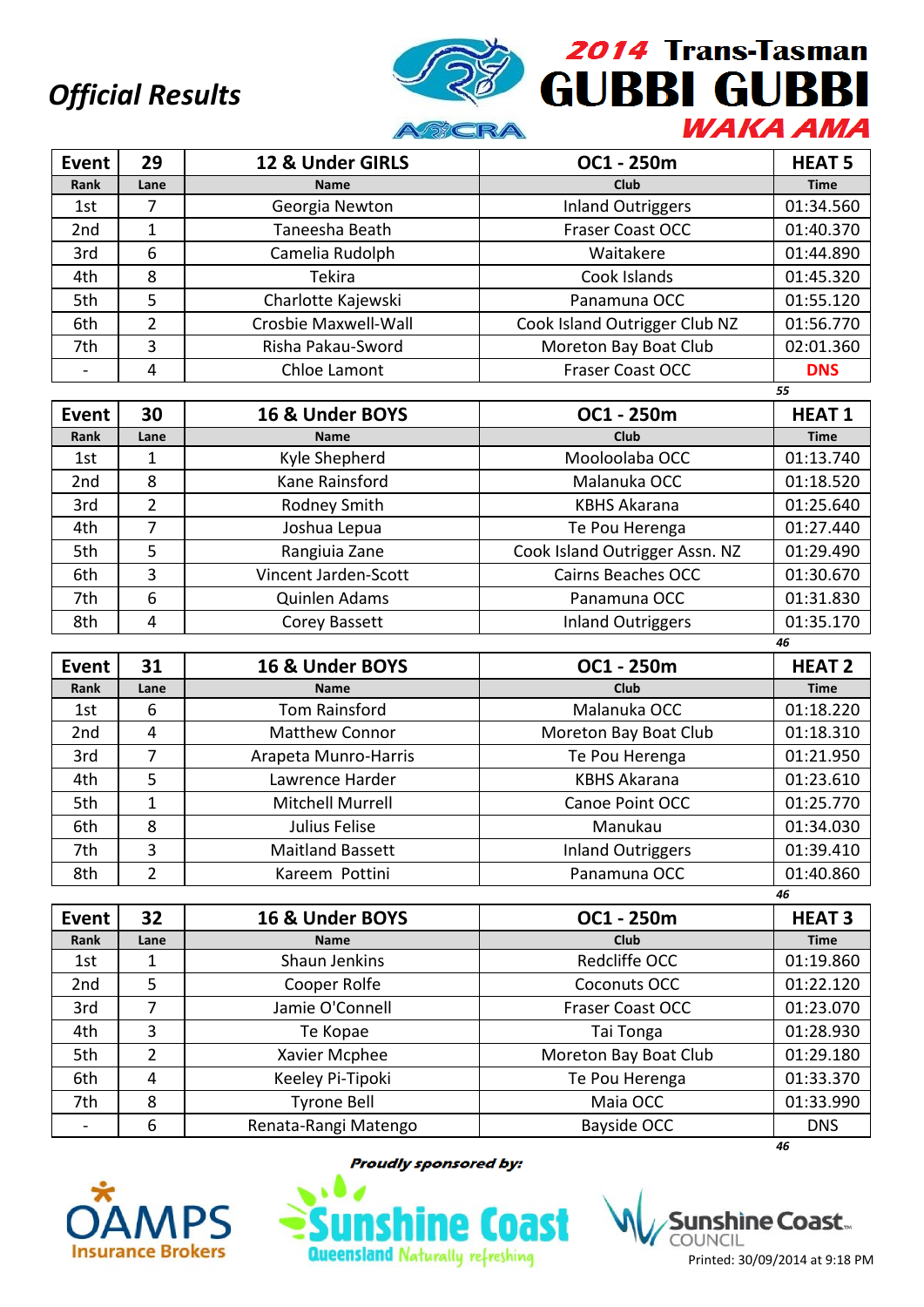

| <b>Event</b>    | 33   | 16 & Under BOYS         | OC1 - 250m                     | <b>HEAT4</b> |
|-----------------|------|-------------------------|--------------------------------|--------------|
| Rank            | Lane | <b>Name</b>             | <b>Club</b>                    | <b>Time</b>  |
| 1st             |      | Joshua Jones-Rew        | Mooloolaba OCC                 | 01:12.920    |
| 2 <sub>nd</sub> | 6    | Kayden Takawe-Kingi     | Te Pou Herenga                 | 01:18.870    |
| 3rd             | 3    | Dj Utia                 | Bayside OCC                    | 01:19.600    |
| 4th             | 1    | Lachlan Farquhar        | Malanuka OCC                   | 01:22.460    |
| 5th             | 4    | <b>Tristan Mitchell</b> | Moreton Bay Boat Club          | 01:22.490    |
| 6th             | 2    | Rangiuia Bodine         | Cook Island Outrigger Assn. NZ | 01:23.180    |
| 7th             | 5    | <b>Anthony Ross</b>     | <b>Fraser Coast OCC</b>        | 01:25.440    |
| 8th             | 8    | <b>Tane Martin</b>      | Redcliffe OCC                  | 01:39.840    |
|                 |      |                         |                                | 46           |

| Event           | 34            | 16 & Under BOYS                | OC1 - 250m                     | <b>HEAT 5</b> |
|-----------------|---------------|--------------------------------|--------------------------------|---------------|
| Rank            | Lane          | <b>Name</b>                    | <b>Club</b>                    | <b>Time</b>   |
| 1st             |               | Daniel Desmond                 | Cook Island Outrigger Assn. NZ | 01:15.510     |
| 2 <sub>nd</sub> | 3             | <b>Oliver Massey</b>           | Mooloolaba OCC                 | 01:18.720     |
| 3rd             | $\mathfrak z$ | Te Whetumarama Hikurangi Peipi | Waitakere                      | 01:20.040     |
| 4th             | 4             | Awatea Rowe                    | Redcliffe OCC                  | 01:21.650     |
| 5th             | 5             | <b>Brody Wylie</b>             | <b>Hobart OCC</b>              | 01:21.910     |
| 6th             |               | Timoti Patu                    | Moreton Bay Boat Club          | 01:23.290     |
| 7th             | 6             | Riccardo De Nardis Di Prata    | <b>Brisbane OCC</b>            | 01:25.870     |
| 8th             | 8             | Daniel Kimmorley               | Malanuka OCC                   | 01:38.330     |
|                 |               |                                |                                | 46            |

| <b>Event</b>    | 35   | 16 & Under BOYS    | OC1 - 250m                     | <b>HEAT 6</b> |
|-----------------|------|--------------------|--------------------------------|---------------|
| Rank            | Lane | <b>Name</b>        | Club                           | <b>Time</b>   |
| 1st             | 6    | Harry McGrath      | Mooloolaba OCC                 | 01:16.940     |
| 2 <sub>nd</sub> |      | Alex Kutschkin     | <b>Brisbane OCC</b>            | 01:21.610     |
| 3rd             | 1    | Knowler Kingi      | Cook Island Outrigger Assn. NZ | 01:25.200     |
| 4th             | 8    | Nathan Smith       | Club?                          | 01:25.350     |
| 5th             | 4    | Suede Watson-feilo | Redcliffe OCC                  | 01:29.300     |
| 6th             | 5    | Lachlan Stuart     | Moreton Bay Boat Club          | 01:31.090     |
| 7th             | 3    | Josiah Kumar       | Malanuka OCC                   | 01:38.270     |
| 8th             | 2    | Larney Doyle       | Hoe Waka Wairoa                | 01:47.240     |
|                 |      |                    |                                | 46            |

| <b>Event</b> | 36   | 16 & Under BOYS       | OC1 - 250m                     | <b>HEAT 7</b> |
|--------------|------|-----------------------|--------------------------------|---------------|
| Rank         | Lane | <b>Name</b>           | <b>Club</b>                    | <b>Time</b>   |
| 1st          | 8    | Levi Farrell          | Akarana                        | 01:16.990     |
| 2nd          | 2    | Otea Tommy            | Ngakau Toa Vaka CC             | 01:17.660     |
| 3rd          |      | <b>Matthews Mason</b> | Cook Island Outrigger Assn. NZ | 01:18.390     |
| 4th          | 1    | Jobey Pomare          | Hoe Waka Wairoa                | 01:20.560     |
| 5th          | 4    | Keian Baker           | Te Pou Herenga                 | 01:21.340     |
| 6th          | 3    | Eli Reeder            | Mooloolaba OCC                 | 01:23.940     |
| 7th          | 6    | Damon Winton          | <b>Burrum District</b>         | 01:38.820     |
| 8th          | 5    | Daniel Mcelroy        | Malanuka OCC                   | 01:41.860     |
|              |      |                       |                                | 46            |



**Proudly sponsored by:** 



shìne Coast… COUNCIL Printed: 30/09/2014 at 9:18 PM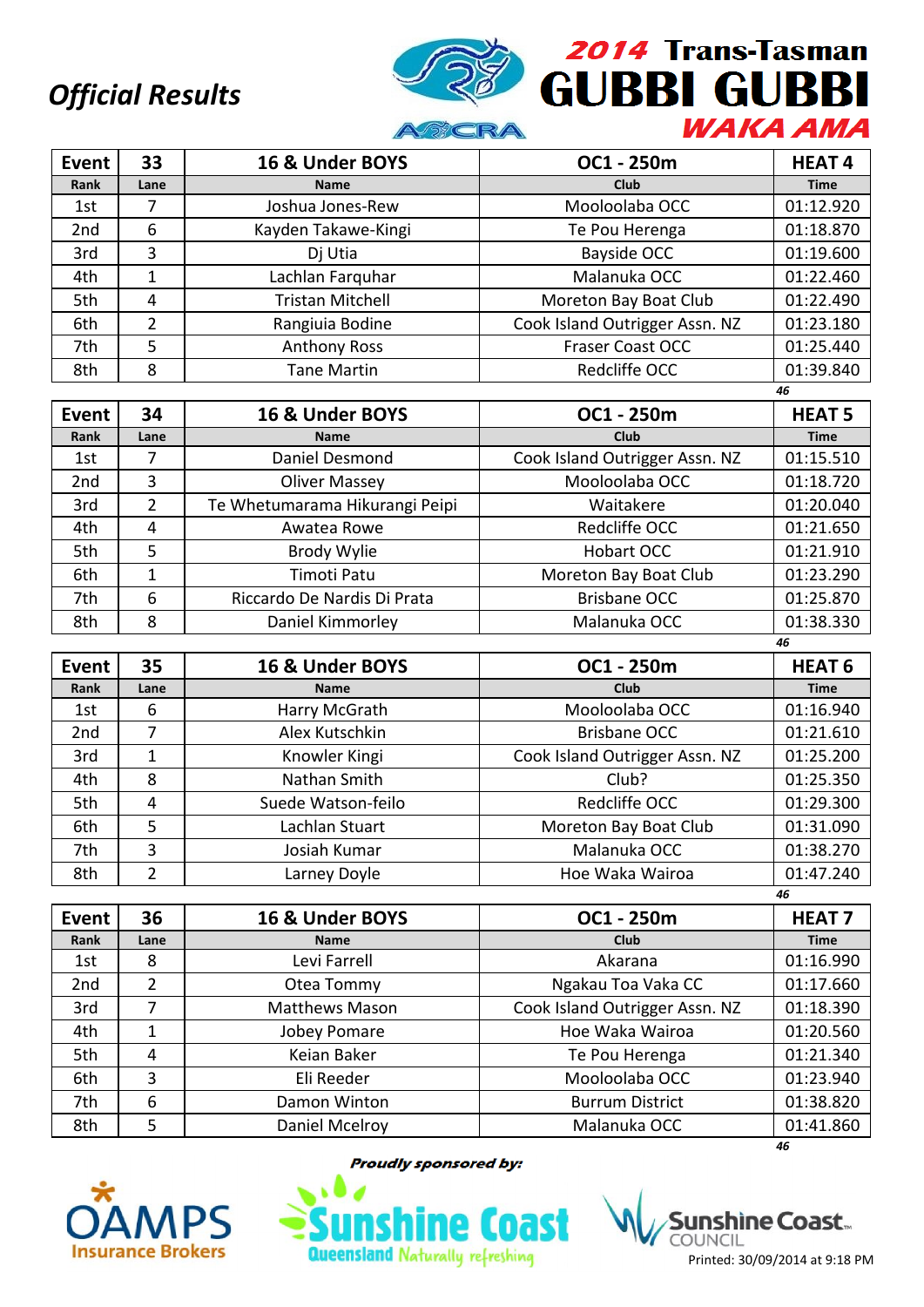

| <b>Event</b>    | 37   | 16 & Under GIRLS             | OC1 - 250m                    | <b>HEAT1</b> |
|-----------------|------|------------------------------|-------------------------------|--------------|
| Rank            | Lane | <b>Name</b>                  | <b>Club</b>                   | <b>Time</b>  |
| 1st             | 2    | Deaana Kingi                 | Canoe Point OCC               | 01:25.050    |
| 2 <sub>nd</sub> | 1    | Alice Merrett                | <b>Inland Outriggers</b>      | 01:26.870    |
| 3rd             | 5    | Tarati Rongo                 | Te Pou Herenga                | 01:30.570    |
| 4th             | 8    | Debora Mataio                | Ngakau Toa Vaka CC            | 01:31.150    |
| 5th             | 6    | Allison Taaka Te Kaute Moana | Te Kura Tuarua O Rahui Pokeka | 01:32.380    |
| 6th             | 4    | Tekimioranga Tengaru-Philps  | Bayside OCC                   | 01:34.230    |
| 7th             | 7    | <b>Emily Wallis</b>          | <b>Fraser Coast OCC</b>       | 01:39.330    |
| 8th             | 3    | Steffani Egan                | Panamuna OCC                  | 01:56.540    |

|                 |      |                      |                               | 48            |
|-----------------|------|----------------------|-------------------------------|---------------|
| Event           | 38   | 16 & Under GIRLS     | OC1 - 250m                    | <b>HEAT 2</b> |
| Rank            | Lane | <b>Name</b>          | Club                          | <b>Time</b>   |
| 1st             |      | Ellie Josephs        | Mooloolaba OCC                | 01:26.060     |
| 2 <sub>nd</sub> | 2    | Shania Paine         | Gold Coast OCC                | 01:26.920     |
| 3rd             | 5    | Kate Hatchman        | <b>Brisbane OCC</b>           | 01:27.030     |
| 4th             | 8    | Aoife Moller         | Canoe Point OCC               | 01:27.630     |
| 5th             | 6    | <b>Brooke Draper</b> | Whitsunday OCC                | 01:30.580     |
| 6th             | 1    | Hanuere Tauroa       | Te Kura Tuarua O Rahui Pokeka | 01:37.130     |
| 7th             | 3    | Kestra Miringa       | Ngakau Toa Vaka CC            | 01:38.090     |
| 8th             | 4    | Jae Masani           | Redcliffe OCC                 | 01:47.040     |
|                 |      |                      |                               | 48            |

| Event | 39   | 16 & Under GIRLS       | OC1 - 250m                    | <b>HEAT3</b> |
|-------|------|------------------------|-------------------------------|--------------|
| Rank  | Lane | <b>Name</b>            | Club                          | <b>Time</b>  |
| 1st   | 5.   | <b>Ainsley Roberts</b> | Mooloolaba OCC                | 01:26.200    |
| 2nd   | 2    | Claire Doyle           | Hobart OCC                    | 01:27.580    |
| 3rd   | 4    | Ash Suchanek           | Whitsunday OCC                | 01:27.990    |
| 4th   | 7    | Tiana Masunu           | Redcliffe OCC                 | 01:28.480    |
| 5th   | 6    | Paris Tawhiao          | Te Kura Tuarua O Rahui Pokeka | 01:28.820    |
| 6th   | 3    | Ioana Puna             | Ngakau Toa Vaka CC            | 01:29.690    |
| 7th   | 8    | Shellbie Hutchinson    | Cradle Coast OCC              | 01:31.220    |
| 8th   | 1    | Alexandria Skrandies   | <b>Brisbane OCC</b>           | 01:40.270    |
|       |      |                        |                               | 48           |

| Event           | 40   | 16 & Under GIRLS | OC1 - 250m                    | <b>HEAT4</b> |
|-----------------|------|------------------|-------------------------------|--------------|
| Rank            | Lane | <b>Name</b>      | <b>Club</b>                   | <b>Time</b>  |
| 1st             | 3    | Jasmine Munday   | Cradle Coast OCC              | 01:19.660    |
| 2 <sub>nd</sub> | 2    | Georgia Sapiano  | Mooloolaba OCC                | 01:27.580    |
| 3rd             | 4    | Chelsea Gregory  | <b>Hobart OCC</b>             | 01:28.900    |
| 4th             | 1    | Celina Wright    | Te Kura Tuarua O Rahui Pokeka | 01:29.090    |
| 5th             | 5    | Alexandra Muecke | Redcliffe OCC                 | 01:35.380    |
| 6th             | 6    | Lahaina Syme     | Ngakau Toa Vaka CC            | 01:41.340    |
| 7th             | 8    | Lakan Peachey    | Tai Tonga                     | 01:41.800    |
| 8th             |      | Taylah Nutter    | Cairns Beaches OCC            | 01:45.450    |
|                 |      |                  |                               | 48           |



**Proudly sponsored by:** 



shìne Coast… Printed: 30/09/2014 at 9:18 PM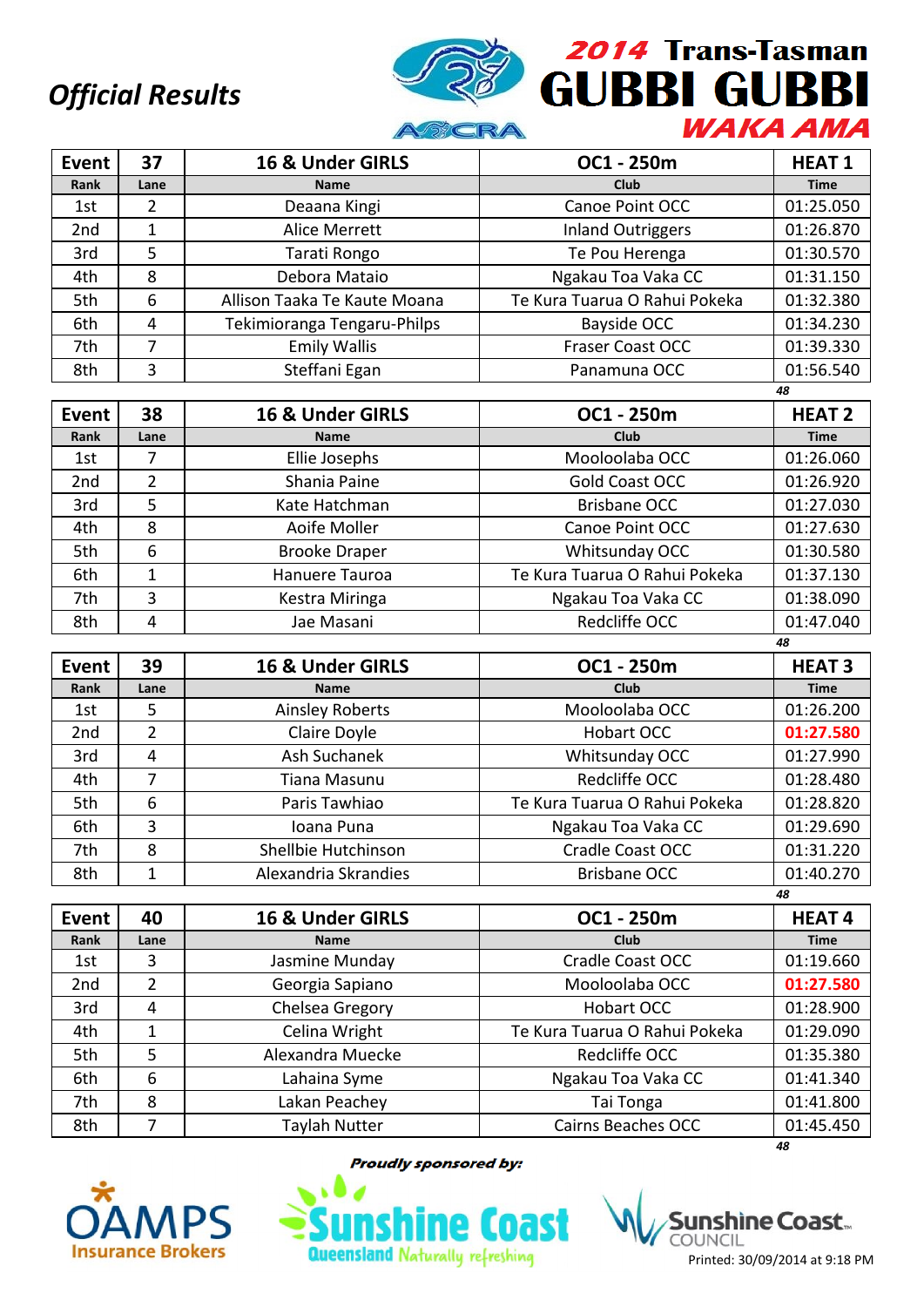

| Event           | 41   | 16 & Under GIRLS   | OC1 - 250m              | <b>HEAT 5</b> |
|-----------------|------|--------------------|-------------------------|---------------|
| Rank            | Lane | <b>Name</b>        | Club                    | <b>Time</b>   |
| 1st             | 8    | Marama Elkington   | Mareikura               | 01:18.700     |
| 2 <sub>nd</sub> | 2    | Ruby Rundle        | Hobart OCC              | 01:30.210     |
| 3rd             | 4    | Tayla Bently       | <b>Fraser Coast OCC</b> | 01:31.960     |
| 4th             |      | Ashleah Bellve     | Te Pou Herenga          | 01:37.840     |
| 5th             | 5    | Gemini Pope        | Redcliffe OCC           | 01:39.070     |
| 6th             |      | Tara-lee Dethierry | Moreton Bay Boat Club   | 01:39.080     |
| 7th             | 3    | Tara Carpenter     | Canoe Point OCC         | 01:40.920     |
| 8th             | 6    | Chelcey Tamangaro  | Ngakau Toa Vaka CC      | 01:41.530     |
|                 |      |                    |                         | 48            |

| Event           | 42            | 16 & Under GIRLS             | OC1 - 250m              | <b>HEAT 6</b> |
|-----------------|---------------|------------------------------|-------------------------|---------------|
| Rank            | Lane          | <b>Name</b>                  | Club                    | <b>Time</b>   |
| 1st             | 4             | Katie Emmert                 | Rockhampton OCC         | 01:25.070     |
| 2 <sub>nd</sub> | 3             | Emma Walker                  | Outrigger Australia     | 01:27.570     |
| 3rd             |               | Amy Easton                   | <b>Fraser Coast OCC</b> | 01:28.730     |
| 4th             | 8             | Saylor Roi                   | Cook Islands            | 01:29.370     |
| 5th             | 5             | Marama Hobson                | Te Pou Herenga          | 01:35.900     |
| 6th             |               | Ruby Fletcher-Vea            | Ngakau Toa Vaka CC      | 01:35.990     |
| 7th             | $\mathcal{P}$ | Sarah Hallcroft              | Canoe Point OCC         | 01:38.390     |
| 8th             | 6             | <b>Bianca Ainsley-Thomas</b> | Hoe Waka Wairoa         | 01:51.690     |
|                 |               |                              |                         | 48            |

| <b>Event</b>    | 43             | 16 & Under GIRLS | OC1 - 250m                    | <b>HEAT7</b> |
|-----------------|----------------|------------------|-------------------------------|--------------|
| Rank            | Lane           | <b>Name</b>      | <b>Club</b>                   | <b>Time</b>  |
| 1st             |                | Erin Hurst       | Canoe Point OCC               | 01:22.670    |
| 2 <sub>nd</sub> | 3              | Olivia Walker    | Outrigger Australia           | 01:26.540    |
| 3rd             | 6              | Mereana Patara   | <b>Fraser Coast OCC</b>       | 01:26.560    |
| 4th             | 5              | Jada Muru        | Te Kura Tuarua O Rahui Pokeka | 01:27.790    |
| 5th             | 4              | Ruby Avard       | <b>Inland Outriggers</b>      | 01:29.160    |
| 6th             | $\overline{2}$ | Teherenui Koteka | Ngakau Toa Vaka CC            | 01:39.090    |
| 7th             | 7              | Shanya Lepua     | Te Pou Herenga                | 01:40.700    |
| 8th             | 8              | Rongomai Eru     | Tai Tonga                     | 01:42.420    |
|                 |                |                  |                               | 48           |

| Event           | 44   | 14 & Under BOYS         | OC1 - 250m                     | SEMI <sub>1</sub> |
|-----------------|------|-------------------------|--------------------------------|-------------------|
| Rank            | Lane | <b>Name</b>             | <b>Club</b>                    | <b>Time</b>       |
| 1st             | 4    | Ky Webb                 | Mooloolaba OCC                 | 01:14.190         |
| 2 <sub>nd</sub> | 5    | Dominic Zhu             | <b>Fraser Coast OCC</b>        | 01:17.720         |
| 3rd             | 3    | Ashton Cullen           | Bayside OCC                    | 01:19.840         |
| 4th             | 2    | Miharo Puata-Sutherland | Canoe Point OCC                | 01:20.510         |
| 5th             | 6    | Giacomo Neal            | Mooloolaba OCC                 | 01:22.500         |
| 6th             | 8    | <b>Felise Cassius</b>   | Cook Island Outrigger Assn. NZ | 01:25.690         |
| 7th             |      | Johahn Strecker         | Malanuka OCC                   | 01:26.070         |
| 8th             |      | Vincent Muecke          | Redcliffe OCC                  | 01:28.860         |
|                 |      |                         |                                | 50                |



**Proudly sponsored by:** 



shìne Coast… COUNCIL Printed: 30/09/2014 at 9:18 PM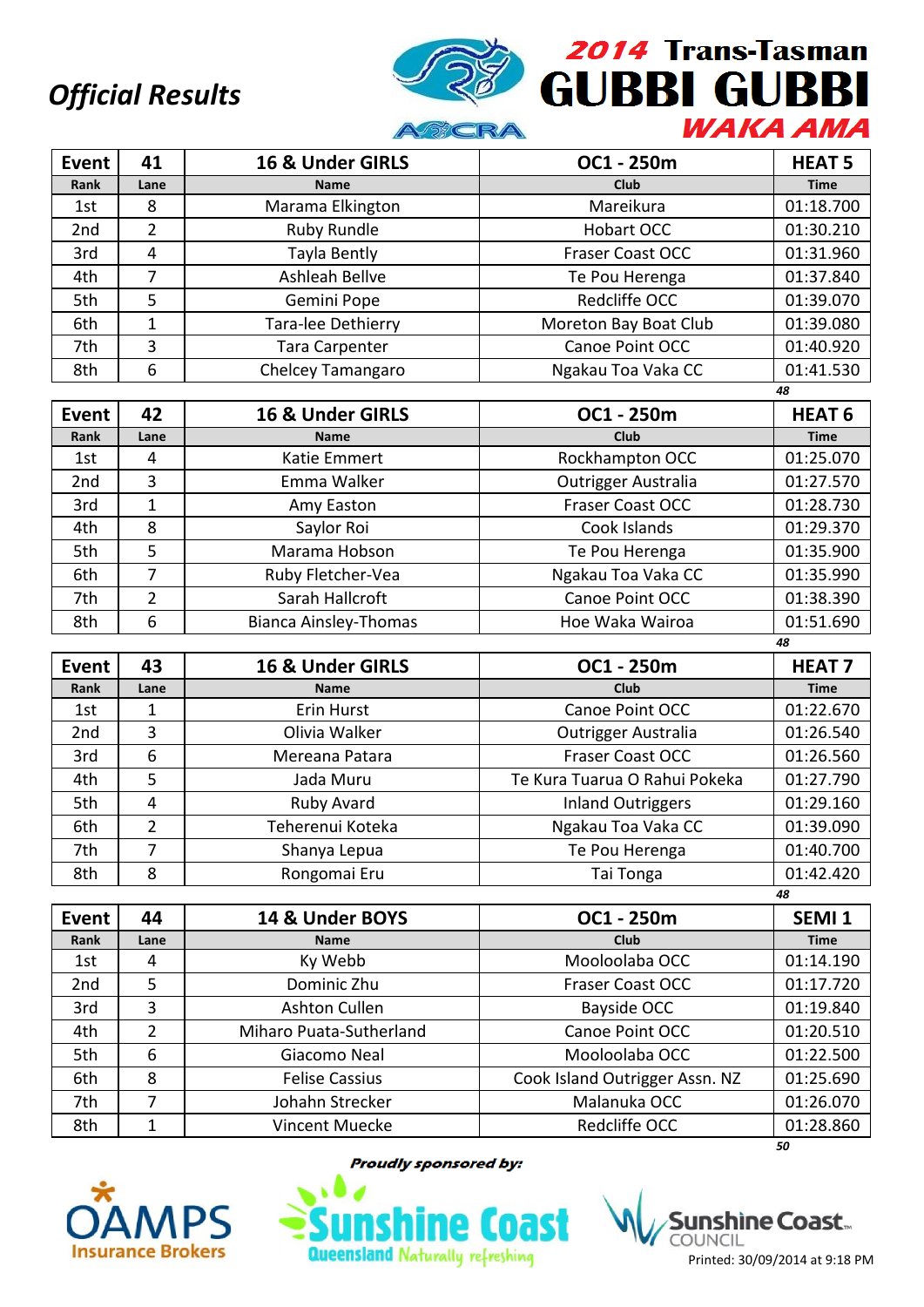

| Event           | 45   | 14 & Under BOYS             | OC1 - 250m                     | SEMI <sub>2</sub> |
|-----------------|------|-----------------------------|--------------------------------|-------------------|
| Rank            | Lane | <b>Name</b>                 | <b>Club</b>                    | <b>Time</b>       |
| 1st             | 4    | <b>Cameron Roy Bartlett</b> | <b>Cradle Coast OCC</b>        | 01:14.970         |
| 2 <sub>nd</sub> | 5    | Darius Dawson Apanui-Nepe   | Mareikura                      | 01:15.060         |
| 3rd             | 3    | Brian Waikato               | Te Kura Tuarua O Rahui Pokeka  | 01:20.430         |
| 4th             | 2    | <b>Brodie Strickland</b>    | Te Kura Tuarua O Rahui Pokeka  | 01:24.210         |
| 5th             | 7    | <b>Brandon Willmott</b>     | Mooloolaba OCC                 | 01:24.400         |
| 6th             | 6    | <b>Stirling Te Awa</b>      | Cook Island Outrigger Assn. NZ | 01:24.470         |
| 7th             |      | Kyle Hutchinson             | <b>Cradle Coast OCC</b>        | 01:25.410         |
| 8th             | 8    | Corey Williams-Randall      | Te Kura Tuarua O Rahui Pokeka  | 01:26.120         |

|                 |                |                                |                                | 50                |
|-----------------|----------------|--------------------------------|--------------------------------|-------------------|
| Event           | 46             | 16 & Under BOYS                | OC1 - 250m                     | SEMI <sub>1</sub> |
| Rank            | Lane           | <b>Name</b>                    | <b>Club</b>                    | <b>Time</b>       |
| 1st             | 4              | Joshua Jones-Rew               | Mooloolaba OCC                 | 01:13.220         |
| 2 <sub>nd</sub> | 5              | Daniel Desmond                 | Cook Island Outrigger Assn. NZ | 01:14.710         |
| 3rd             | $\mathfrak{p}$ | <b>Matthews Mason</b>          | Cook Island Outrigger Assn. NZ | 01:17.680         |
| 4th             | 3              | Levi Farrell                   | Akarana                        | 01:18.190         |
| 5th             | 1              | Dj Utia                        | Bayside OCC                    | 01:20.100         |
| 6th             | 8              | Te Whetumarama Hikurangi Peipi | Waitakere                      | 01:20.250         |
| 7th             | 6              | Tom Rainsford                  | Malanuka OCC                   | 01:22.270         |
| 8th             | 7              | Oliver Massey                  | Mooloolaba OCC                 | 01:22.380         |
|                 |                |                                |                                | 56                |

| <b>Event</b> | 47   | 16 & Under BOYS       | OC1 - 250m            | SEMI <sub>2</sub> |
|--------------|------|-----------------------|-----------------------|-------------------|
| Rank         | Lane | <b>Name</b>           | Club                  | <b>Time</b>       |
| 1st          |      | Kayden Takawe-Kingi   | Te Pou Herenga        | 01:15.250         |
| 2nd          | 5    | Harry McGrath         | Mooloolaba OCC        | 01:15.900         |
| 3rd          | 4    | Kyle Shepherd         | Mooloolaba OCC        | 01:16.980         |
| 4th          | 2    | Kane Rainsford        | Malanuka OCC          | 01:17.270         |
| 5th          | 3    | Otea Tommy            | Ngakau Toa Vaka CC    | 01:17.960         |
| 6th          | 1    | Shaun Jenkins         | Redcliffe OCC         | 01:19.580         |
| 7th          | 8    | Jobey Pomare          | Hoe Waka Wairoa       | 01:20.030         |
| 8th          | 6    | <b>Matthew Connor</b> | Moreton Bay Boat Club | 01:50.260         |
|              |      |                       |                       | 56                |

| <b>Event</b> | 48             | 16 & Under GIRLS | OC1 - 250m              | SEMI <sub>1</sub> |
|--------------|----------------|------------------|-------------------------|-------------------|
| Rank         | Lane           | <b>Name</b>      | <b>Club</b>             | <b>Time</b>       |
| 1st          | 4              | Marama Elkington | Mareikura               | 01:18.540         |
| 2nd          | 5              | Erin Hurst       | Canoe Point OCC         | 01:24.980         |
| 3rd          | $\overline{2}$ | Mereana Patara   | <b>Fraser Coast OCC</b> | 01:26.340         |
| 4th          | 8              | Aoife Moller     | Canoe Point OCC         | 01:26.810         |
| 5th          |                | Shania Paine     | Gold Coast OCC          | 01:27.390         |
| 6th          | 3              | Katie Emmert     | Rockhampton OCC         | 01:27.920         |
| 7th          | 1              | Emma Walker      | Outrigger Australia     | 01:27.960         |
| 8th          | 6              | Ainsley Roberts  | Mooloolaba OCC          | 01:27.980         |
|              |                |                  |                         | 57                |



**Proudly sponsored by:** 



shìne Coast.. COUNCIL Printed: 30/09/2014 at 9:18 PM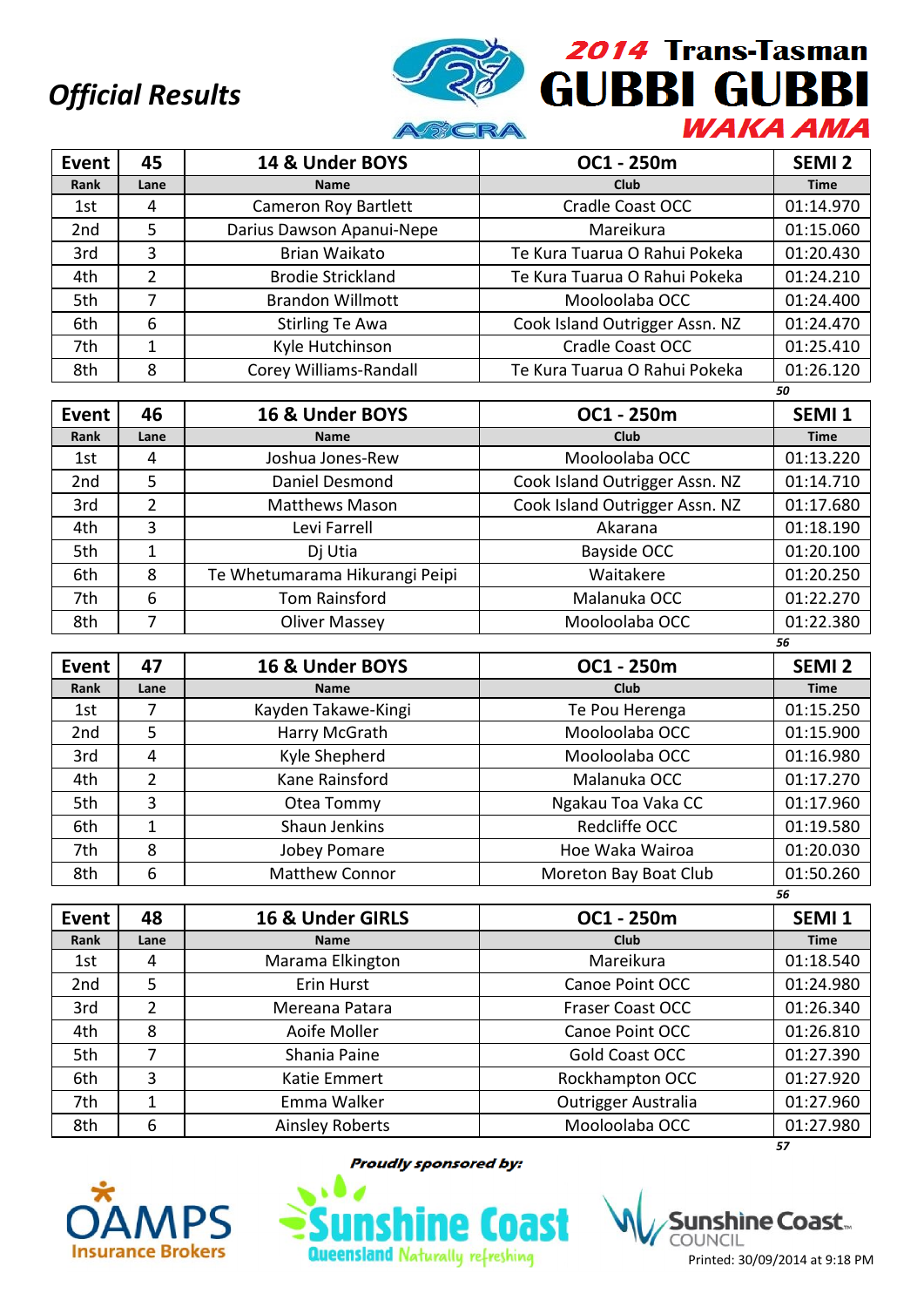

| <b>Event</b>    | 49   | 16 & Under GIRLS | OC1 - 250m                 | SEMI <sub>2</sub> |
|-----------------|------|------------------|----------------------------|-------------------|
| Rank            | Lane | <b>Name</b>      | <b>Club</b>                | <b>Time</b>       |
| 1st             | 4    | Jasmine Munday   | <b>Cradle Coast OCC</b>    | 01:20.270         |
| 2 <sub>nd</sub> | 5    | Deaana Kingi     | Canoe Point OCC            | 01:26.130         |
| 3rd             | 6    | Olivia Walker    | <b>Outrigger Australia</b> | 01:26.510         |
| 4th             | 3    | Ellie Josephs    | Mooloolaba OCC             | 01:27.060         |
| 5th             |      | Kate Hatchman    | <b>Brisbane OCC</b>        | 01:27.700         |
| 6th             |      | Claire Doyle     | Hobart OCC                 | 01:27.710         |
| 7th             | 8    | Georgia Sapiano  | <b>MOCC</b>                | 01:28.310         |
| 8th             | າ    | Alice Merrett    | <b>Inland Outriggers</b>   | 01:28.820         |

|                 |      |                           |                               | 57           |
|-----------------|------|---------------------------|-------------------------------|--------------|
| Event           | 50   | 14 & Under BOYS           | OC1 - 250m                    | <b>FINAL</b> |
| Rank            | Lane | <b>Name</b>               | <b>Club</b>                   | <b>Time</b>  |
| 1st             | 4    | Ky Webb                   | Mooloolaba OCC                | 01:13.500    |
| 2 <sub>nd</sub> | 5    | Cameron Roy Bartlett      | Cradle Coast OCC              | 01:13.790    |
| 3rd             | 6    | Dominic Zhu               | <b>Fraser Coast OCC</b>       | 01:16.030    |
| 4th             | 3    | Darius Dawson Apanui-Nepe | Mareikura                     | 01:16.070    |
| 5th             | 2    | Ashton Cullen             | Bayside OCC                   | 01:20.570    |
| 6th             | 1    | Miharo Puata-Sutherland   | Canoe Point OCC               | 01:20.720    |
| 7th             | 7    | Brian Waikato             | Te Kura Tuarua O Rahui Pokeka | 01:21.230    |
| 8th             | 8    | Giacomo Neal              | Mooloolaba OCC                | 01:22.250    |

| Event           | 51             | 14 & Under GIRLS       | OC1 - 250m                    | <b>FINAL</b> |
|-----------------|----------------|------------------------|-------------------------------|--------------|
| Rank            | Lane           | <b>Name</b>            | Club                          | <b>Time</b>  |
| 1st             | 4              | Lily Mitchell          | Canoe Point OCC               | 01:24.180    |
| 2 <sub>nd</sub> | 5              | Ella Revell            | Cradle Coast OCC              | 01:24.630    |
| 3rd             |                | Manea Swann            | Mareikura                     | 01:28.190    |
| 4th             | 3              | Nikita Davis           | Moreton Bay Boat Club         | 01:30.220    |
| 5th             | $\overline{2}$ | Tyla-Jade Pagel        | Te Kura Tuarua O Rahui Pokeka | 01:32.570    |
| 6th             | 8              | Lyric Wharepapa        | Te Pou Herenga                | 01:35.670    |
| 7th             | 1              | Alazae Maiava Tuiono   | Te Pou Herenga                | 01:35.820    |
| 8th             | 6              | <b>Tegan Carpenter</b> | Canoe Point OCC               | 01:38.760    |

| <b>Event</b> | 52   | 19 & Under BOYS    | OC1 - 250m                     | <b>FINAL</b> |
|--------------|------|--------------------|--------------------------------|--------------|
| Rank         | Lane | <b>Name</b>        | Club                           | <b>Time</b>  |
| 1st          | 5    | Zack Cobbing       | <b>Cradle Coast OCC</b>        | 01:07.750    |
| 2nd          | 4    | Joshua Rolfe       | Coconuts OCC                   | 01:09.610    |
| 3rd          | 6    | Te Otimi Patara    | Mooloolaba OCC                 | 01:11.120    |
| 4th          | 2    | Vainepoto Joe      | Cook Island Outrigger Assn. NZ | 01:11.530    |
| 5th          | 3    | Thomas Key         | <b>Fraser Coast OCC</b>        | 01:11.540    |
| 6th          |      | Lewis Revell       | Cradle Coast OCC               | 01:12.580    |
| 7th          |      | <b>Tyson Joyce</b> | Whitsunday OCC                 | 01:13.020    |
| 8th          | 8    | James Killer       | <b>Fraser Coast OCC</b>        | 01:15.530    |



**Proudly sponsored by:** 

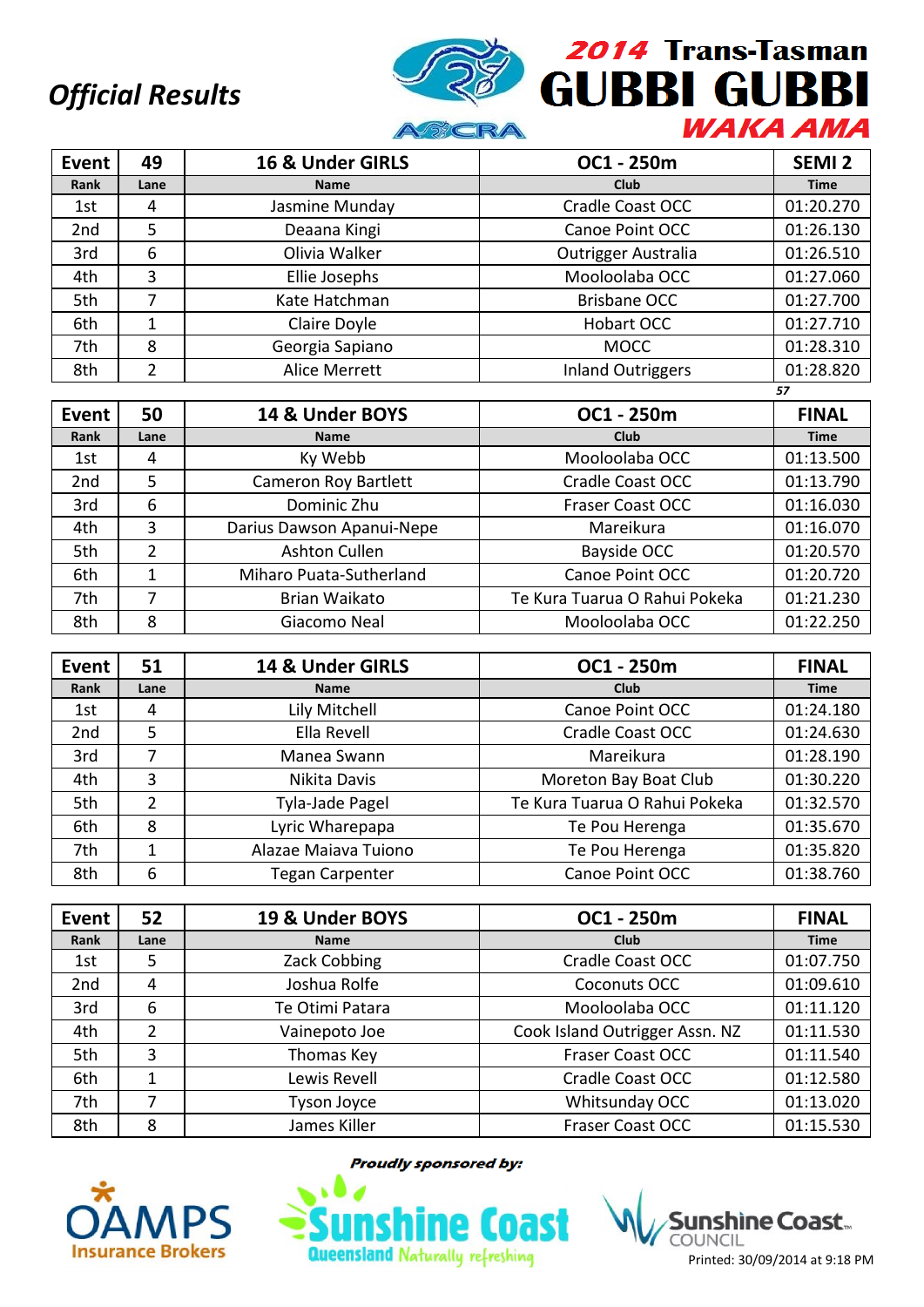

| <b>Event</b>    | 53   | 19 & Under GIRLS       | OC1 - 250m                    | <b>FINAL</b> |
|-----------------|------|------------------------|-------------------------------|--------------|
| Rank            | Lane | <b>Name</b>            | <b>Club</b>                   | <b>Time</b>  |
| 1st             | 5    | Akayshia Williams      | Mareikura                     | 01:18.170    |
| 2 <sub>nd</sub> | 4    | <b>Emily Probert</b>   | <b>Cradle Coast OCC</b>       | 01:18.680    |
| 3rd             | 3    | Johansen Courtney      | Te Kura Tuarua O Rahui Pokeka | 01:21.060    |
| 4th             | 7    | Te Ara Minhinnick      | Manukau                       | 01:23.070    |
| 5th             | 2    | <b>Maddison Cooper</b> | Mooloolaba OCC                | 01:25.570    |
| 6th             | 6    | Teaicia Adams          | Mooloolaba OCC                | 01:25.600    |
| 7th             | 8    | Tullie Lauritzen       | Panamuna OCC                  | 01:27.240    |
| 8th             |      | Mia Hikuwai            | <b>Fraser Coast OCC</b>       | 01:29.500    |

| Event | 54   | 12 & Under BOYS      | OC1 - 250m              | <b>FINAL</b> |
|-------|------|----------------------|-------------------------|--------------|
| Rank  | Lane | <b>Name</b>          | Club                    | <b>Time</b>  |
| 1st   | 4    | <b>Curtis Easton</b> | <b>Fraser Coast OCC</b> | 01:32.330    |
| 2nd   | 3    | Joshua Hurst         | Canoe Point OCC         | 01:32.980    |
| 3rd   | 5    | Saxon Ohl            | <b>Hobart OCC</b>       | 01:33.610    |
| 4th   |      | Kiliona Tupai        | Waitakere               | 01:39.020    |
| 5th   | 6    | Tre david Eketone    | Moreton Bay Boat Club   | 01:39.130    |
| 6th   |      | Thomas Lunn          | <b>Brisbane OCC</b>     | 01:41.080    |
| 7th   | 2    | <b>Toby Strecker</b> | Malanuka OCC            | 01:41.630    |
| 8th   | 8    | Kaimana Kimmins      | Mooloolaba OCC          | 01:48.590    |

| Event | 55             | 12 & Under GIRLS     | OC1 - 250m               | <b>FINAL</b> |
|-------|----------------|----------------------|--------------------------|--------------|
| Rank  | Lane           | <b>Name</b>          | <b>Club</b>              | <b>Time</b>  |
| 1st   | 4              | Rangi-Riana Williams | Mareikura                | 01:29.090    |
| 2nd   | 3              | Kiara Hailey         | Bayside OCC              | 01:29.510    |
| 3rd   | 5              | Katarina Niblett     | Bayside OCC              | 01:33.840    |
| 4th   |                | Aurelie Swan         | Mooloolaba OCC           | 01:35.370    |
| 5th   |                | Jahkaya Taukey       | Cook Islands             | 01:36.430    |
| 6th   | 6              | Hollie White         | <b>Cradle Coast OCC</b>  | 01:37.560    |
| 7th   | $\overline{2}$ | Georgia Newton       | <b>Inland Outriggers</b> | 01:37.750    |
| 8th   | 8              | Taliegha Hunter      | <b>Fraser Coast OCC</b>  | 01:47.220    |

| Event           | 56   | 16 & Under BOYS       | OC1 - 250m                     | <b>FINAL</b> |
|-----------------|------|-----------------------|--------------------------------|--------------|
| Rank            | Lane | <b>Name</b>           | <b>Club</b>                    | <b>Time</b>  |
| 1st             | 4    | Joshua Jones-Rew      | Mooloolaba OCC                 | 01:10.640    |
| 2 <sub>nd</sub> | 5    | Daniel Desmond        | Cook Island Outrigger Assn. NZ | 01:14.750    |
| 3rd             | 6    | Harry McGrath         | Mooloolaba OCC                 | 01:15.490    |
| 4th             | 3    | Kayden Takawe-Kingi   | Te Pou Herenga                 | 01:16.940    |
| 5th             |      | <b>Matthews Mason</b> | Cook Island Outrigger Assn. NZ | 01:17.000    |
| 6th             | 2    | Kyle Shepherd         | Mooloolaba OCC                 | 01:17.700    |
| 7th             | 8    | Otea Tommy            | Ngakau Toa Vaka CC             | 01:18.500    |
| 8th             |      | Kane Rainsford        | Malanuka OCC                   | 01:20.210    |



**Proudly sponsored by:** 



**Sunshine Coast COUNCIL** Printed: 30/09/2014 at 9:18 PM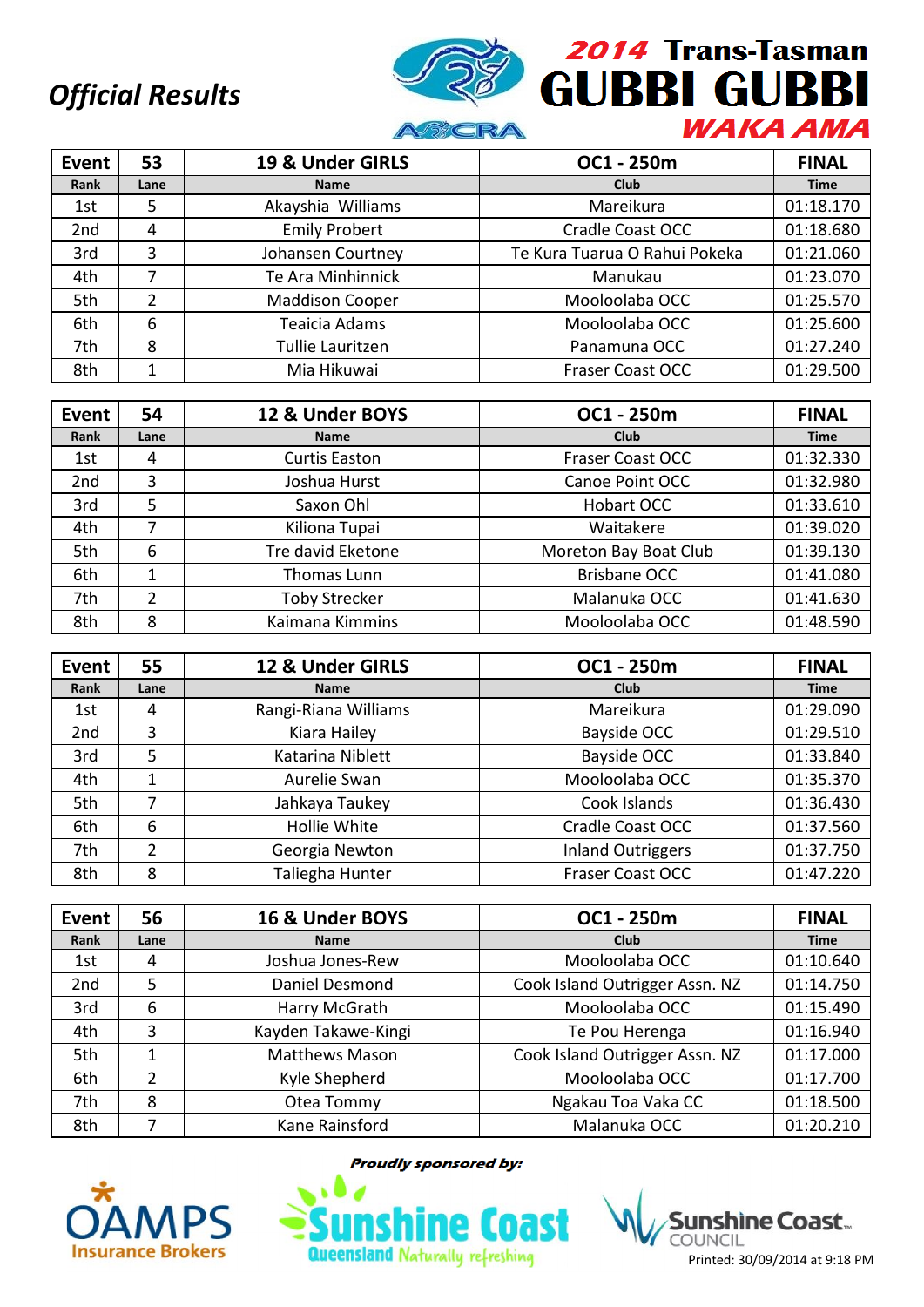

| <b>Event</b>    | 57   | 16 & Under GIRLS | OC1 - 250m                 | <b>FINAL</b> |
|-----------------|------|------------------|----------------------------|--------------|
| Rank            | Lane | <b>Name</b>      | <b>Club</b>                | <b>Time</b>  |
| 1st             | 4    | Marama Elkington | Mareikura                  | 01:17.100    |
| 2 <sub>nd</sub> | 5    | Jasmine Munday   | <b>Cradle Coast OCC</b>    | 01:21.030    |
| 3rd             | 3    | Erin Hurst       | Canoe Point OCC            | 01:24.690    |
| 4th             | 1    | Aoife Moller     | Canoe Point OCC            | 01:26.180    |
| 5th             | 7    | Olivia Walker    | <b>Outrigger Australia</b> | 01:26.270    |
| 6th             | 2    | Mereana Patara   | <b>Fraser Coast OCC</b>    | 01:26.740    |
| 7th             | 8    | Ellie Josephs    | Mooloolaba OCC             | 01:27.950    |
| 8th             | 6    | Deaana Kingi     | Canoe Point OCC            | 01:28.550    |

| <b>Event</b>    | 58   | 21 & Under BOYS     | OC1 - 250m                | <b>FINAL</b> |
|-----------------|------|---------------------|---------------------------|--------------|
| Rank            | Lane | <b>Name</b>         | <b>Club</b>               | <b>Time</b>  |
| 1st             | 4    | Andre Tutaka George | Mooloolaba OCC            | 01:06.090    |
| 2 <sub>nd</sub> | 5    | Mitchell Olds       | Mooloolaba OCC            | 01:08.460    |
| 3rd             | 6    | Zac Cobbing         | Cradle Coast OCC          | 01:09.830    |
| 4th             |      | Jamille Ruka        | Te Puu Ao                 | 01:11.160    |
| 5th             | 3    | Kurtis Reeder       | Mooloolaba OCC            | 01:11.740    |
| 6th             | 8    | Te Otimi Patara     | Mooloolaba OCC            | 01:13.310    |
| 7th             | 2    | Daniel Teheipuarii  | Ngakau Toa Vaka CC        | 01:14.190    |
| 8th             | 1    | Ryan Exton          | <b>Cairns Beaches OCC</b> | 01:24.170    |

| Event                    | 59   | 21 & Under GIRLS       | OC1 - 250m              | <b>FINAL</b> |
|--------------------------|------|------------------------|-------------------------|--------------|
| Rank                     | Lane | <b>Name</b>            | Club                    | <b>Time</b>  |
| 1st                      | 4    | <b>Emily Probert</b>   | Cradle Coast OCC        | 01:22.150    |
| 2nd                      | 5    | Courtney Johanson      | Huntley                 | 01:23.790    |
| 3rd                      | 6    | Te Ara Minhinnick      | Waitakere               | 01:26.950    |
| 4th                      | 7    | <b>Maddison Cooper</b> | Mooloolaba OCC          | 01:27.340    |
| 5th                      | 3    | Teacia Adams           | Mooloolaba OCC          | 01:28.640    |
| 6th                      | 2    | Sophie Cobbing         | <b>Cradle Coast OCC</b> | 01:30.790    |
| 7th                      |      | Megan Hogan            | Canoe Point OCC         | 01:32.340    |
| $\overline{\phantom{0}}$ | 8    | Rebecca Rassmussen     | Mooloolaba OCC          | <b>DSQ</b>   |

| <b>Event</b>    | 60             | 14 & Under BOYS             | $V1 - 250m$                   | <b>HEAT1</b> |
|-----------------|----------------|-----------------------------|-------------------------------|--------------|
| Rank            | Lane           | <b>Name</b>                 | <b>Club</b>                   | <b>Time</b>  |
| 1st             | 6              | <b>Cameron Roy Bartlett</b> | Cradle Coast OCC              | 01:19.800    |
| 2 <sub>nd</sub> | 8              | Ashton Cullen               | <b>Bayside OCC</b>            | 01:23.810    |
| 3rd             | 5              | Miharo Puata-Sutherland     | Canoe Point OCC               | 01:24.550    |
| 4th             | 1              | Caleb Putairi               | Te Pou Herenga                | 01:27.120    |
| 5th             |                | Joseph Clark                | Te Kura Tuarua O Rahui Pokeka | 01:30.270    |
| 6th             | 4              | Cooper Blake                | Mooloolaba OCC                | 01:37.390    |
| 7th             | $\overline{2}$ | Kahu Sakey                  | Te Puu Ao                     | 01:37.890    |
| 8th             | 3              | Ashley Bowen                | Malanuka OCC                  | 01:39.450    |
|                 |                |                             |                               | 93           |



**Proudly sponsored by:** 



Printed: 30/09/2014 at 9:18 PM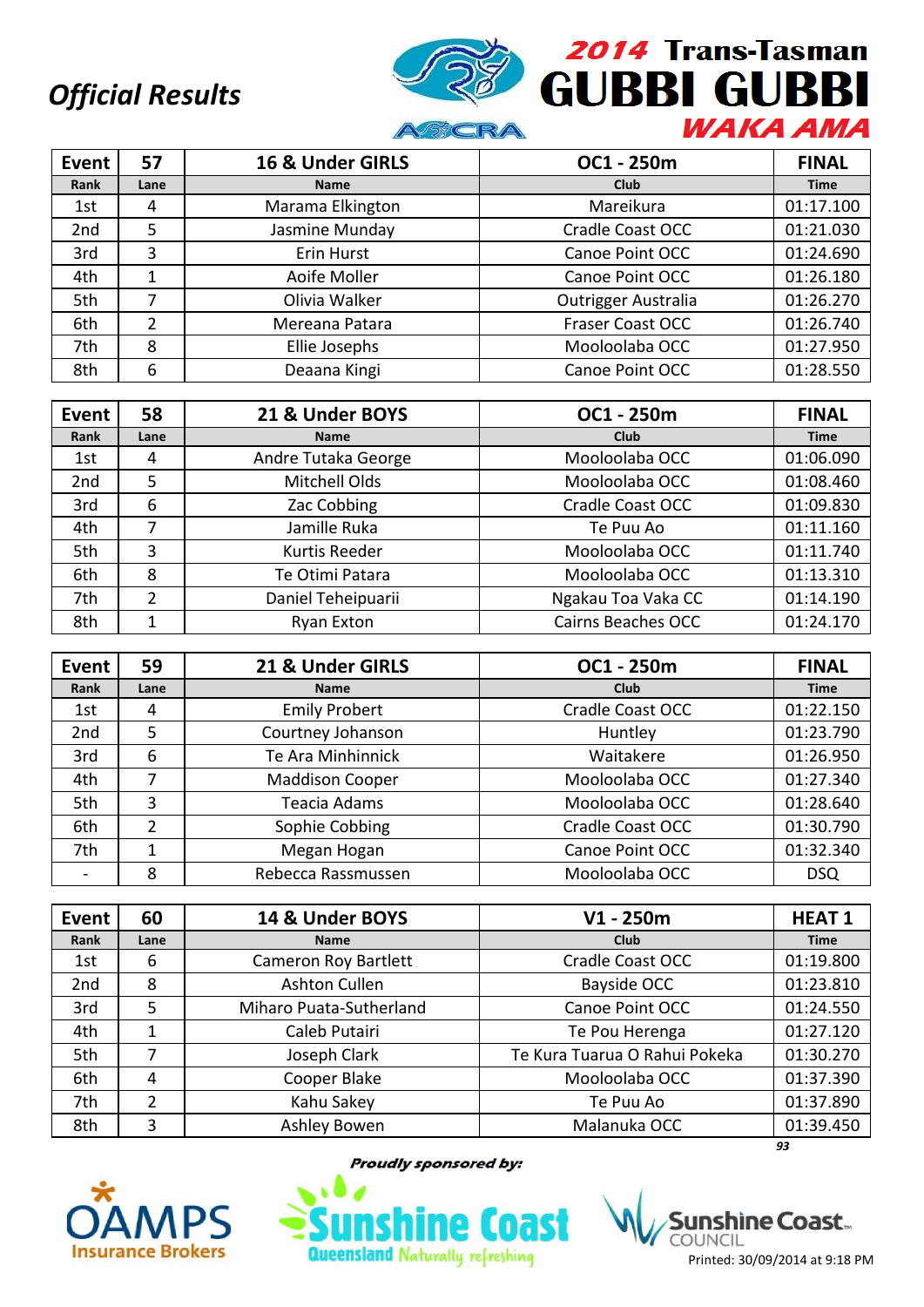

| Event | 61             | 14 & Under BOYS     | $V1 - 250m$                   | <b>HEAT 2</b> |
|-------|----------------|---------------------|-------------------------------|---------------|
| Rank  | Lane           | <b>Name</b>         | Club                          | <b>Time</b>   |
| 1st   | 5              | Tomairangi Heteraka | Waitakere                     | 01:18.510     |
| 2nd   | 4              | Halex Herewini      | Te Kura Tuarua O Rahui Pokeka | 01:26.430     |
| 3rd   | 7              | Te Kopae Taputoro   | Tai Tonga                     | 01:28.950     |
| 4th   | 1              | Jack Harman         | <b>Cradle Coast OCC</b>       | 01:39.110     |
| 5th   | 3              | Charlie McGrath     | Mooloolaba OCC                | 01:40.160     |
| 6th   | $\overline{2}$ | Zac Cullen          | Bayside OCC                   | 01:44.350     |
| 7th   | 6              | Joshua Corstorphan  | Malanuka OCC                  | 01:50.520     |
| 8th   |                |                     |                               |               |

|                 |      |                          |                                | 93            |
|-----------------|------|--------------------------|--------------------------------|---------------|
| Event           | 62   | 14 & Under BOYS          | $V1 - 250m$                    | <b>HEAT 3</b> |
| Rank            | Lane | <b>Name</b>              | Club                           | <b>Time</b>   |
| 1st             | 4    | <b>Brodie Strickland</b> | Te Kura Tuarua O Rahui Pokeka  | 01:22.230     |
| 2 <sub>nd</sub> | 3    | Piripi Pakinga           | Waitakere                      | 01:23.760     |
| 3rd             | 1    | <b>Felise Cassius</b>    | Cook Island Outrigger Assn. NZ | 01:24.910     |
| 4th             |      | Giacomo Neal             | Mooloolaba OCC                 | 01:28.560     |
| 5th             | 6    | Kahurangi-Temo Matengo   | Bayside OCC                    | 01:38.010     |
| 6th             | 2    | Douglas Farquhar         | Malanuka OCC                   | 02:23.310     |
| 7th             |      |                          |                                |               |
|                 | 5    | Kyle Hutchinson          | <b>Cradle Coast OCC</b>        | <b>DNS</b>    |

| Event           | 63   | 14 & Under BOYS  | $V1 - 250m$                    | <b>HEAT4</b> |
|-----------------|------|------------------|--------------------------------|--------------|
| Rank            | Lane | <b>Name</b>      | <b>Club</b>                    | <b>Time</b>  |
| 1st             | 4    | Ky Webb          | Mooloolaba OCC                 | 01:18.460    |
| 2 <sub>nd</sub> | 6    | Brian Waikato    | Te Kura Tuarua O Rahui Pokeka  | 01:24.900    |
| 3rd             |      | Reid Wilson      | Bayside OCC                    | 01:26.670    |
| 4th             | 3    | Kai Millen       | Malanuka OCC                   | 01:29.580    |
| 5th             | 7    | Lachlan Key      | <b>Fraser Coast OCC</b>        | 01:47.580    |
| 6th             |      |                  |                                |              |
|                 | 5    | Daniel Norder    | Whitsunday OCC                 | <b>DNS</b>   |
|                 | 2    | Glassie Jeremiah | Cook Island Outrigger Assn. NZ | <b>DNS</b>   |
|                 |      |                  |                                | 93           |

| <b>Event</b>    | 64   | 14 & Under BOYS         | $V1 - 250m$                    | <b>HEAT 5</b> |
|-----------------|------|-------------------------|--------------------------------|---------------|
| Rank            | Lane | <b>Name</b>             | Club                           | <b>Time</b>   |
| 1st             |      | <b>Brandon Willmott</b> | Mooloolaba OCC                 | 01:30.140     |
| 2 <sub>nd</sub> | 5    | Haydn Whippy            | Te Kura Tuarua O Rahui Pokeka  | 01:36.100     |
| 3rd             | 6    | <b>Taylor Stephen</b>   | Cook Island Outrigger Assn. NZ | 01:38.790     |
| 4th             | 4    | Benjamin Whittaker      | <b>Fraser Coast OCC</b>        | 01:39.010     |
| 5th             | 3    | Harry Cooper            | <b>Brisbane OCC</b>            | 01:40.270     |
| 6th             | 2    | Puoro Kaka              | Te Puu Ao                      | 01:40.300     |
| 7th             |      |                         |                                |               |
|                 |      | Jimi Quinn              | Malanuka OCC                   | <b>DNS</b>    |
|                 |      |                         |                                | 93            |



**Proudly sponsored by:** 

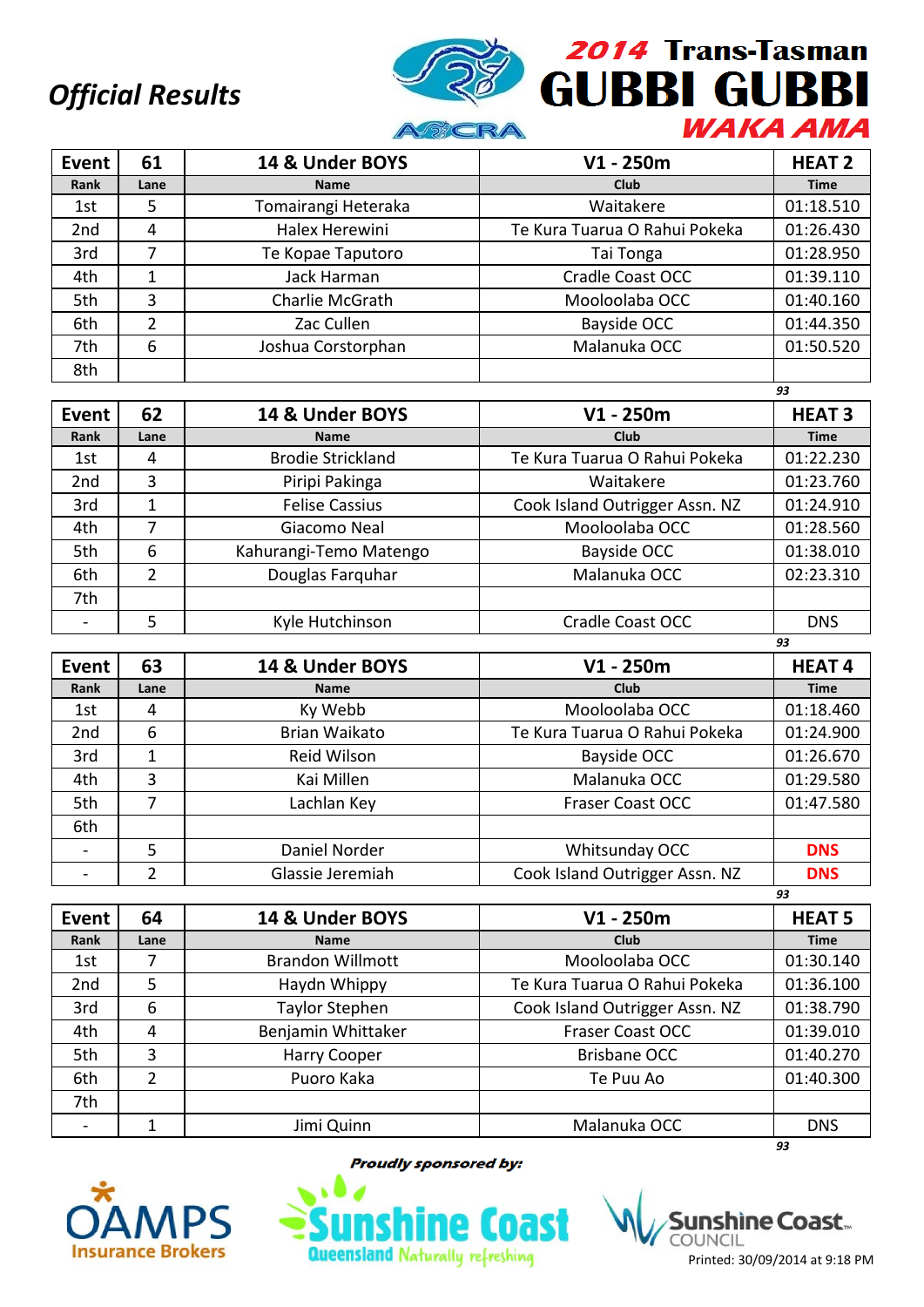

| Event           | 65   | 14 & Under BOYS        | $V1 - 250m$                    | HEAT <sub>6</sub> |
|-----------------|------|------------------------|--------------------------------|-------------------|
| Rank            | Lane | <b>Name</b>            | <b>Club</b>                    | <b>Time</b>       |
| 1st             | 6    | Dominic Zhu            | <b>Fraser Coast OCC</b>        | 01:20.480         |
| 2 <sub>nd</sub> | 5    | Kewene Edmonds         | Te Puu Ao                      | 01:24.450         |
| 3rd             | 4    | <b>Stirling Te Awa</b> | Cook Island Outrigger Assn. NZ | 01:25.010         |
| 4th             | 2    | Johahn Strecker        | Malanuka OCC                   | 01:28.040         |
| 5th             |      | Corey Williams-Randall | Te Kura Tuarua O Rahui Pokeka  | 01:29.070         |
| 6th             | 3    | Jack Wright            | Mooloolaba OCC                 | 01:54.200         |
| 7th             | 1    | <b>Felix Skrandies</b> | <b>Brisbane OCC</b>            | 02:00.730         |
| 8th             |      |                        |                                |                   |

|                 |      |                           |                                | 93            |
|-----------------|------|---------------------------|--------------------------------|---------------|
| Event           | 66   | 14 & Under BOYS           | $V1 - 250m$                    | <b>HEAT 7</b> |
| Rank            | Lane | <b>Name</b>               | <b>Club</b>                    | <b>Time</b>   |
| 1st             | 2    | Darius Dawson Apanui-Nepe | Mareikura                      | 01:20.520     |
| 2 <sub>nd</sub> | 6    | Tama Ariki Munro-Harris   | Te Pou Herenga                 | 01:31.140     |
| 3rd             | 4    | Turia Turia               | Cook Island Outrigger Assn. NZ | 01:33.550     |
| 4th             | 5    | Oska Murphy               | Gold Coast OCC                 | 01:46.640     |
| 5th             | 1    | Kiani Morunga             | Te Puu Ao                      | 01:47.100     |
| 6th             | 3    | Danial Webb               | <b>Brisbane OCC</b>            | 01:52.360     |
| 7th             |      |                           |                                |               |
|                 |      | Creedence Watson-feilo    | Redcliffe OCC                  | <b>DNS</b>    |

| Event           | 67   | 14 & Under GIRLS | $V1 - 250m$            | <b>HEAT1</b> |
|-----------------|------|------------------|------------------------|--------------|
| Rank            | Lane | <b>Name</b>      | Club                   | <b>Time</b>  |
| 1st             | 5.   | Lily Mitchell    | Canoe Point OCC        | 01:31.210    |
| 2 <sub>nd</sub> |      | Emma-May Loritz  | Waitakere              | 01:35.670    |
| 3rd             | 7    | Jesse Hanipale   | Te Pou Herenga         | 01:36.710    |
| 4th             | 2    | Nikita Davis     | Moreton Bay Boat Club  | 01:37.480    |
| 5th             | 4    | Sarah Cooper     | <b>Brisbane OCC</b>    | 01:43.130    |
| 6th             | 8    | Te Waiwera Tapa  | Tai Tonga              | 01:46.580    |
| 7th             | 3    | Kianna Paine     | Gold Coast OCC         | 01:52.390    |
| 8th             | 6    | Brooke Keig      | <b>Burrum District</b> | 02:09.270    |
|                 |      |                  |                        | 98           |

| <b>Event</b>    | 68   | 14 & Under GIRLS       | $V1 - 250m$                    | <b>HEAT 2</b> |
|-----------------|------|------------------------|--------------------------------|---------------|
| Rank            | Lane | <b>Name</b>            | Club                           | <b>Time</b>   |
| 1st             | 4    | Manea Swann            | Mareikura                      | 01:28.670     |
| 2 <sub>nd</sub> | 6    | Tyla-Jade Pagel        | Te Kura Tuarua O Rahui Pokeka  | 01:31.600     |
| 3rd             | 2    | Mihaka Tuatahi         | Cook Island Outrigger Assn. NZ | 01:33.270     |
| 4th             | 5    | Alazae Maiava Tuiono   | Te Pou Herenga                 | 01:35.790     |
| 5th             | 3    | <b>Tegan Carpenter</b> | Canoe Point OCC                | 01:39.170     |
| 6th             | 1    | Marcella Hogg          | <b>Brisbane OCC</b>            | 01:46.100     |
| 7th             |      |                        |                                |               |
| 8th             |      |                        |                                |               |
|                 |      |                        |                                | 98            |



**Proudly sponsored by:** 



shìne Coast… COUNCIL Printed: 30/09/2014 at 9:18 PM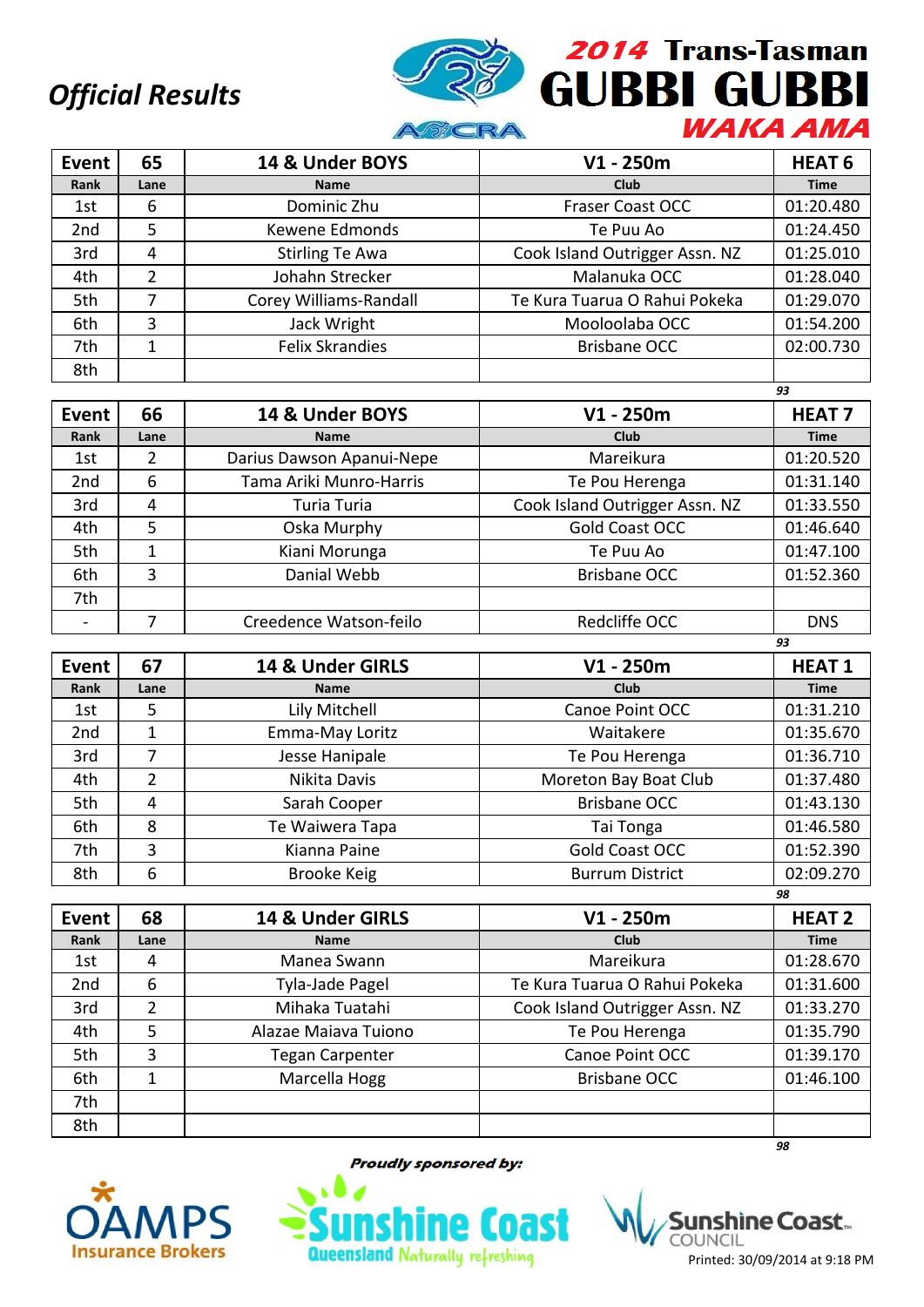

| <b>Event</b>    | 69   | 14 & Under GIRLS       | $V1 - 250m$            | <b>HEAT3</b> |
|-----------------|------|------------------------|------------------------|--------------|
| Rank            | Lane | <b>Name</b>            | <b>Club</b>            | <b>Time</b>  |
| 1st             | 2    | Ella Revell            | Cradle Coast OCC       | 01:29.710    |
| 2 <sub>nd</sub> |      | Lyric Wharepapa        | Te Pou Herenga         | 01:31.180    |
| 3rd             | 3    | Molly Blake            | Mooloolaba OCC         | 01:39.090    |
| 4th             | 6    | Mariah Ashby           | Te Pou Herenga         | 01:39.800    |
| 5th             | 7    | Rongomai Eru           | Tai Tonga              | 01:53.240    |
| 6th             | 5    | Kelsea Haupt           | <b>Burrum District</b> | 02:08.850    |
| 7th             |      |                        |                        |              |
|                 | 4    | <b>Tegan Hallcroft</b> | Canoe Point OCC        | <b>DNS</b>   |
|                 |      |                        |                        | 98           |

| Event | 70   | 19 & Under BOYS        | $V1 - 250m$                    | <b>HEAT1</b> |
|-------|------|------------------------|--------------------------------|--------------|
| Rank  | Lane | <b>Name</b>            | <b>Club</b>                    | <b>Time</b>  |
| 1st   |      | <b>Tyson Joyce</b>     | Whitsunday OCC                 | 01:14.170    |
| 2nd   | 2    | Mathew Nottage         | Mooloolaba OCC                 | 01:14.640    |
| 3rd   | 6    | <b>Barke Daniel</b>    | Cook Island Outrigger Assn. NZ | 01:16.170    |
| 4th   | 8    | Joshua Rolfe           | Coconuts OCC                   | 01:17.440    |
| 5th   |      | Lewis Revell           | <b>Cradle Coast OCC</b>        | 01:18.830    |
| 6th   | 5    | <b>Mitchell Thomas</b> | Bayside OCC                    | 01:21.430    |
| 7th   | 4    | Mackey Wiremu          | Cook Island Outrigger Assn. NZ | 01:25.990    |
|       | 3    | Teora Paitai           | Ngakau Toa Vaka CC             | <b>DNS</b>   |
|       |      |                        |                                | 99           |

| Event           | 71             | 19 & Under BOYS | $V1 - 250m$                    | <b>HEAT 2</b> |
|-----------------|----------------|-----------------|--------------------------------|---------------|
| Rank            | Lane           | <b>Name</b>     | <b>Club</b>                    | <b>Time</b>   |
| 1st             |                | Te Otimi Patara | Mooloolaba OCC                 | 01:16.560     |
| 2 <sub>nd</sub> | 5              | Arnaud Jarossay | <b>Brisbane OCC</b>            | 01:19.260     |
| 3rd             | 3              | Siasi Fasavalu  | Manukau                        | 01:22.250     |
| 4th             | 1              | Hayden Byers    | <b>Fraser Coast OCC</b>        | 01:23.040     |
| 5th             | $\overline{2}$ | Michael Tererui | Ngakau Toa Vaka CC             | 01:23.400     |
| 6th             | 4              | Parry Jacob     | Cook Island Outrigger Assn. NZ | 01:24.300     |
| 7th             | 6              | Nathan Ponmoon  | Whitsunday OCC                 | 01:24.470     |
|                 | 8              | Daniel Angel    | Cook Island Outrigger Assn. NZ | <b>DNS</b>    |
|                 |                |                 |                                | 99            |

| Event | 72   | 19 & Under BOYS    | $V1 - 250m$                    | <b>HEAT3</b> |
|-------|------|--------------------|--------------------------------|--------------|
| Rank  | Lane | <b>Name</b>        | Club                           | <b>Time</b>  |
| 1st   | 1    | Vainepoto Joe      | Cook Island Outrigger Assn. NZ | 01:14.570    |
| 2nd   | 2    | Wilson Felise      | Manukau                        | 01:16.700    |
| 3rd   | 6    | Thomas Key         | <b>Fraser Coast OCC</b>        | 01:16.930    |
| 4th   | 7    | <b>Taylor Arin</b> | Cook Island Outrigger Assn. NZ | 01:17.240    |
| 5th   | 3    | Paul Heem          | Waitakere                      | 01:18.380    |
| 6th   | 5    | Matthew Wickham    | Mooloolaba OCC                 | 01:22.070    |
| 7th   | 4    | Manea Remedio      | <b>Cairns Beaches OCC</b>      | 01:27.630    |
| 8th   |      |                    |                                |              |



**Proudly sponsored by:** 



Printed: 30/09/2014 at 9:18 PM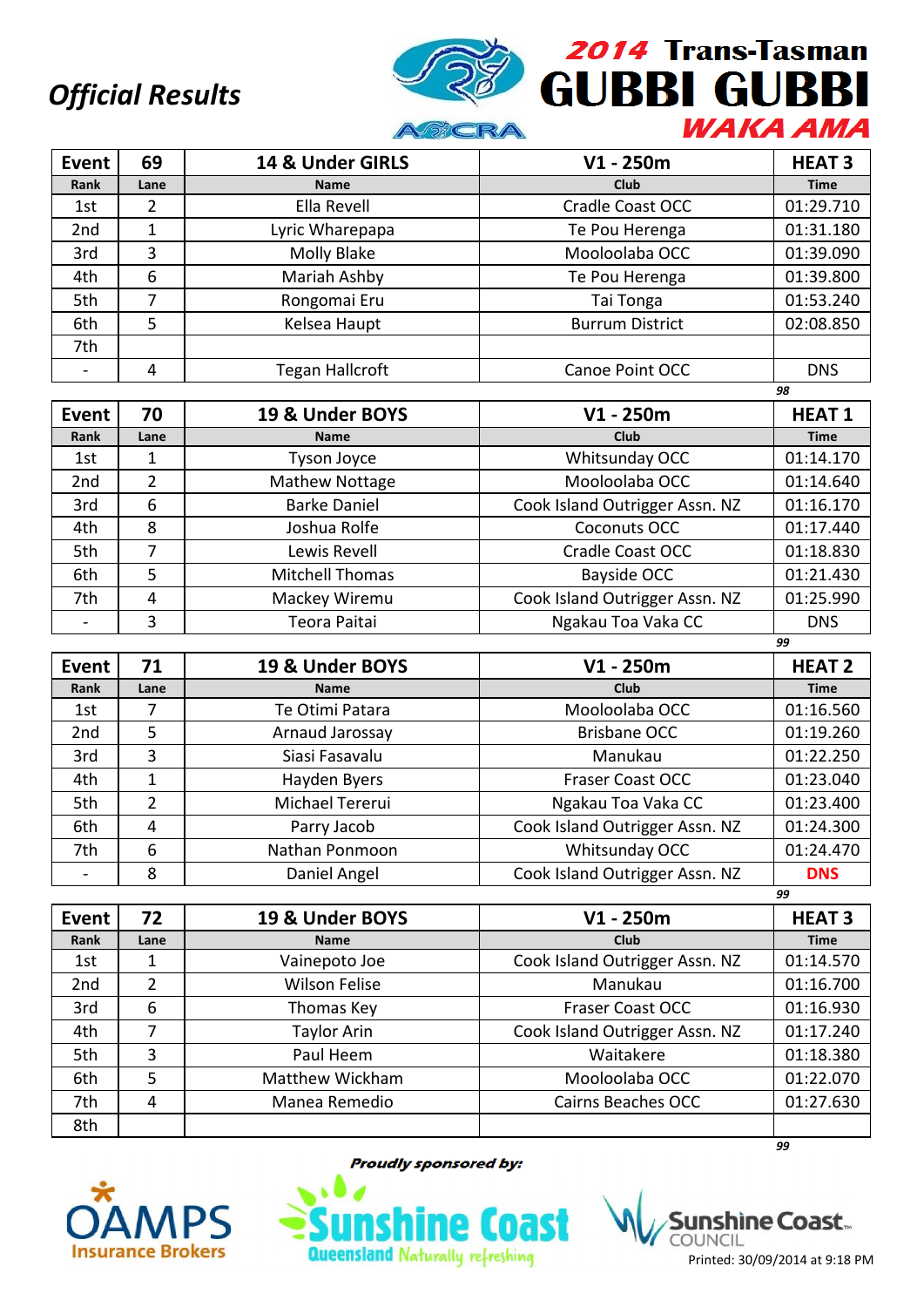

| Event | 73   | 19 & Under BOYS | $V1 - 250m$                    | <b>HEAT4</b> |
|-------|------|-----------------|--------------------------------|--------------|
| Rank  | Lane | <b>Name</b>     | Club                           | <b>Time</b>  |
| 1st   | 1    | Zack Cobbing    | <b>Cradle Coast OCC</b>        | 01:11.270    |
| 2nd   | 3    | Maori Kava Tere | Waitakere                      | 01:11.530    |
| 3rd   |      | Moon Cheyenne   | Cook Island Outrigger Assn. NZ | 01:16.770    |
| 4th   | 6    | Pitesa Renato   | Cook Island Outrigger Assn. NZ | 01:19.290    |
| 5th   | 2    | James Killer    | <b>Fraser Coast OCC</b>        | 01:19.440    |
| 6th   | 5    | Tekeu Framhein  | Ngakau Toa Vaka CC             | 01:26.440    |
| 7th   | 4    | Pa Taruia       | <b>Cairns Beaches OCC</b>      | 01:30.650    |
| 8th   |      |                 |                                |              |

|                 |               |                        |                               | 99           |
|-----------------|---------------|------------------------|-------------------------------|--------------|
| Event           | 74            | 19 & Under GIRLS       | $V1 - 250m$                   | <b>HEAT1</b> |
| Rank            | Lane          | <b>Name</b>            | <b>Club</b>                   | <b>Time</b>  |
| 1st             | 3             | Akayshia Williams      | Mareikura                     | 01:19.560    |
| 2 <sub>nd</sub> | 6             | <b>Emily Probert</b>   | Cradle Coast OCC              | 01:23.140    |
| 3rd             | 7             | Johansen Courtney      | Te Kura Tuarua O Rahui Pokeka | 01:25.310    |
| 4th             | $\mathcal{P}$ | <b>Maddison Cooper</b> | Mooloolaba OCC                | 01:25.890    |
| 5th             |               | Te Ara Minhinnick      | Manukau                       | 01:26.780    |
| 6th             | 5             | Teaicia Adams          | Mooloolaba OCC                | 01:32.620    |
| 7th             | 4             | Mahera Morunga         | Te Pou Herenga                | 01:32.980    |
| 8th             | 8             | Rangikahiwa            | Tai Tonga                     | 01:39.350    |

| Event           | 75   | 19 & Under GIRLS   | $V1 - 250m$                   | <b>HEAT 2</b> |
|-----------------|------|--------------------|-------------------------------|---------------|
| Rank            | Lane | <b>Name</b>        | Club                          | <b>Time</b>   |
| 1st             |      | Lyndiana Rosieur   | Manukau                       | 01:30.460     |
| 2 <sub>nd</sub> | 7    | Tullie Lauritzen   | Panamuna OCC                  | 01:31.410     |
| 3rd             | 5    | Kani Kelsi         | Te Kura Tuarua O Rahui Pokeka | 01:31.420     |
| 4th             | 4    | Mia Hikuwai        | <b>Fraser Coast OCC</b>       | 01:31.620     |
| 5th             | 3    | Claire Withrington | <b>Brisbane OCC</b>           | 01:33.090     |
| 6th             | 2    | George Nadia       | Ngakau Toa Vaka CC            | 01:35.790     |
| 7th             | 6    | Kendra Leilua      | Manukau                       | 01:36.780     |
| 8th             | 8    | Lakan Peachey      | Tai Tonga                     | 01:46.880     |
|                 |      |                    |                               | 100           |

| <b>Event</b> | 76   | 12 & Under BOYS      | $V1 - 250m$                   | <b>HEAT1</b> |
|--------------|------|----------------------|-------------------------------|--------------|
| Rank         | Lane | <b>Name</b>          | Club                          | <b>Time</b>  |
| 1st          | 3    | Saxon Ohl            | Hobart OCC                    | 01:41.970    |
| 2nd          | 6    | Rhys Tagi            | Cook Island Outrigger Club NZ | 01:44.410    |
| 3rd          |      | <b>Pharrel Grbic</b> | Cook Island Outrigger Club NZ | 01:47.170    |
| 4th          |      | Patrick Mason        | <b>Bayside OCC</b>            | 01:47.500    |
| 5th          | 2    | Kaimana Kimmins      | Mooloolaba OCC                | 01:48.970    |
| 6th          | 4    | <b>Dylan Murrell</b> | Canoe Point OCC               | 01:53.270    |
| 7th          | 5    | Jamille Ruka         | Club name not provided        | 02:12.980    |
| 8th          |      |                      |                               |              |



**Proudly sponsored by:** 



*101*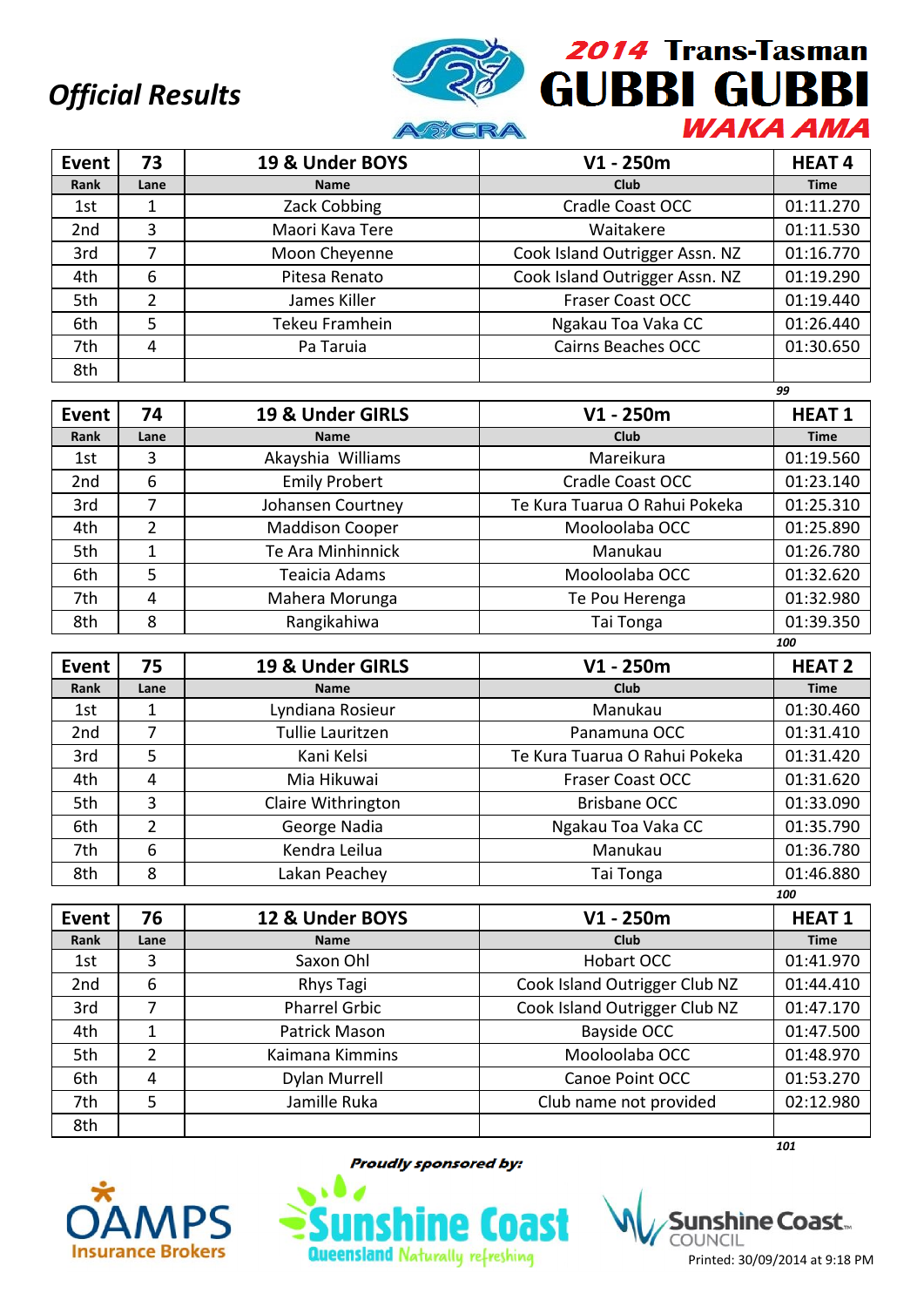

| <b>Event</b>    | 77   | 12 & Under BOYS      | $V1 - 250m$                   | <b>HEAT 2</b> |
|-----------------|------|----------------------|-------------------------------|---------------|
| Rank            | Lane | <b>Name</b>          | <b>Club</b>                   | <b>Time</b>   |
| 1st             | 1    | Awa Tuna             | <b>Tweed Coast Outriggers</b> | 01:40.240     |
| 2 <sub>nd</sub> | 5    | Joshua Hurst         | Canoe Point OCC               | 01:40.460     |
| 3rd             | 2    | <b>Toby Strecker</b> | Malanuka OCC                  | 01:53.720     |
| 4th             | 6    | <b>Riley Murrell</b> | Canoe Point OCC               | 02:09.230     |
| 5th             | 4    | Joaquin Tauhinu      | Cook Island Outrigger Club NZ | 02:22.440     |
| 6th             | 3    | Wesley Mailangi      | Cook Island Outrigger Club NZ | 02:48.610     |
| 7th             |      |                      |                               |               |
|                 | 7    | Jezdacus Ruka        | Te Puu Ao                     | <b>DNS</b>    |
|                 |      |                      |                               | 101           |
| Event           | 78   | 12 & Under BOYS      | $V1 - 250m$                   | <b>HEAT3</b>  |

| EVEIIL          | 10   | IZ & UIIUT DUTJ      | VI - ZJUIII                   | ПEAI Э      |
|-----------------|------|----------------------|-------------------------------|-------------|
| Rank            | Lane | <b>Name</b>          | Club                          | <b>Time</b> |
| 1st             | 4    | <b>Curtis Easton</b> | <b>Fraser Coast OCC</b>       | 01:38.810   |
| 2 <sub>nd</sub> | 3    | Jezius Peyroux       | Cook Island Outrigger Club NZ | 01:47.040   |
| 3rd             |      | Teaea Glassie        | Cook Island Outrigger Club NZ | 01:49.890   |
| 4th             | 6    | Hekemaru Kingi       | Canoe Point OCC               | 01:50.770   |
| 5th             |      | Sam Friganitos       | Mooloolaba OCC                | 01:53.220   |
| 6th             |      |                      |                               |             |
| 7th             |      |                      |                               |             |
|                 |      | Adrian Pakinga       | Waitakere                     | <b>DNS</b>  |

| Event           | 79   | 12 & Under GIRLS     | $V1 - 250m$                   | <b>HEAT1</b> |
|-----------------|------|----------------------|-------------------------------|--------------|
| Rank            | Lane | <b>Name</b>          | <b>Club</b>                   | <b>Time</b>  |
| 1st             | 2    | Kiara Hailey         | Bayside OCC                   | 01:36.670    |
| 2 <sub>nd</sub> | 8    | Paris Paul           | Tai Tonga                     | 01:41.720    |
| 3rd             | 1    | Ella Millen          | Malanuka OCC                  | 01:47.100    |
| 4th             | 3    | Crosbie Maxwell-Wall | Cook Island Outrigger Club NZ | 01:52.370    |
| 5th             | 7    | Ashton Joyce         | Whitsunday OCC                | 01:52.940    |
| 6th             | 5    | Taneesha Beath       | <b>Fraser Coast OCC</b>       | 01:54.790    |
| 7th             | 4    | Laura Key            | <b>Fraser Coast OCC</b>       | 02:02.480    |
|                 | 6    |                      |                               | <b>DNS</b>   |
|                 |      |                      |                               | 102          |

| <b>Event</b> | 80   | 12 & Under GIRLS   | $V1 - 250m$                   | <b>HEAT 2</b> |
|--------------|------|--------------------|-------------------------------|---------------|
| Rank         | Lane | <b>Name</b>        | Club                          | <b>Time</b>   |
| 1st          | 8    | Jahkaya Taukei     | Cook Islands OCC NZ           | 01:38.590     |
| 2nd          | 2    | Katarina Niblett   | Bayside OCC                   | 01:38.750     |
| 3rd          | 5    | Ivana Hunter-Misky | Panamuna OCC                  | 01:52.170     |
| 4th          | 3    | Hayley Quilan      | <b>Fraser Coast OCC</b>       | 02:00.420     |
| 5th          | 1    | Eliza Boyd         | <b>Fraser Coast OCC</b>       | 02:00.890     |
| 6th          | 4    | Paige Smith        | Malanuka OCC                  | 02:02.830     |
|              |      | No Name            | Tai Tonga                     | <b>DNS</b>    |
|              | 6    | Jadah Punoua-Raki  | Cook Island Outrigger Club NZ | <b>DNS</b>    |
|              |      |                    |                               | 102           |



**Proudly sponsored by:** 

**Queensland Naturally refreshing** 

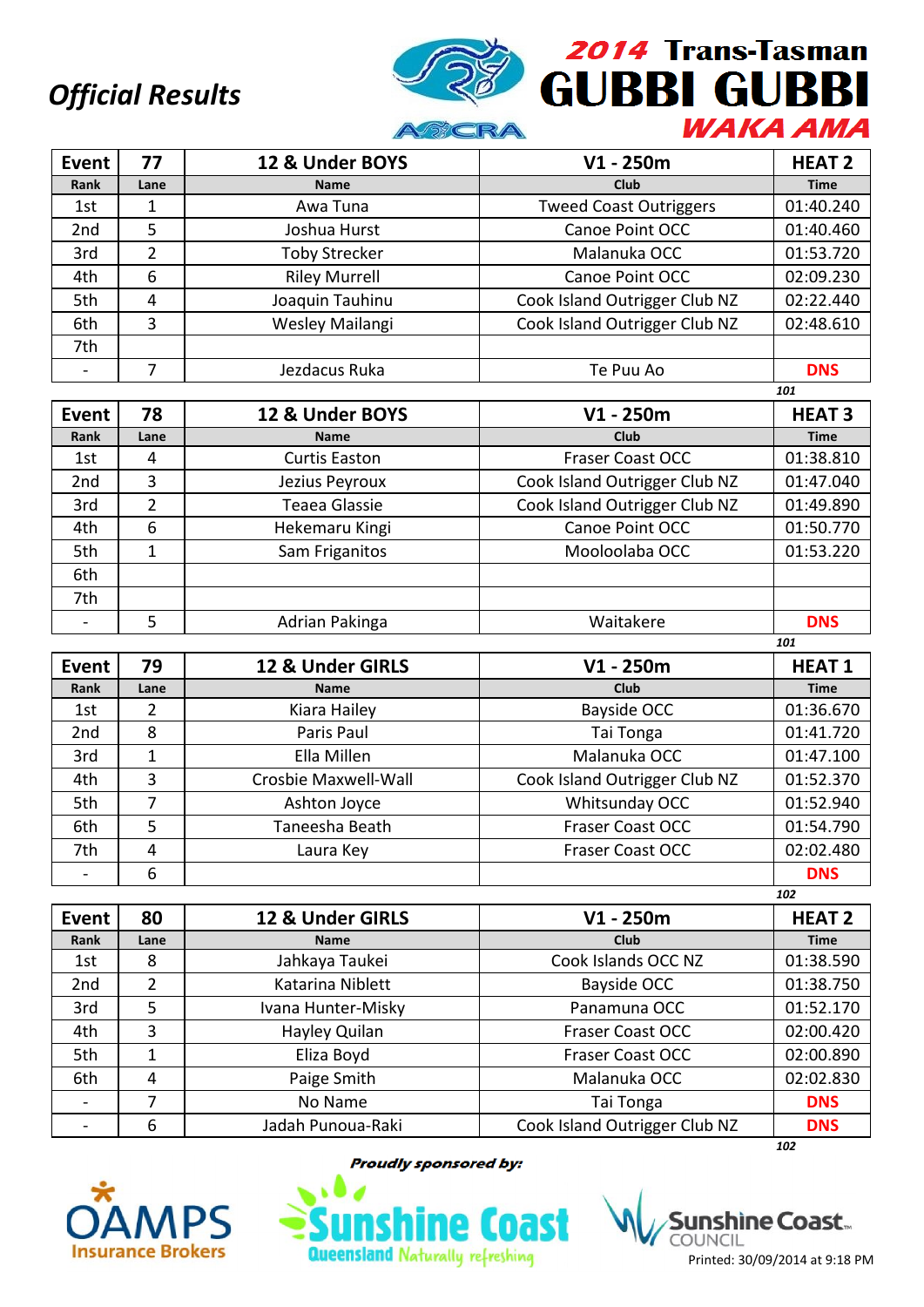

| Event           | 81   | 12 & Under GIRLS     | $V1 - 250m$                   | <b>HEAT 3</b> |
|-----------------|------|----------------------|-------------------------------|---------------|
| Rank            | Lane | <b>Name</b>          | Club                          | <b>Time</b>   |
| 1st             | 5    | Rangi-Riana Williams | Mareikura                     | 01:32.050     |
| 2 <sub>nd</sub> |      | Hollie White         | Cradle Coast OCC              | 01:40.360     |
| 3rd             | 2    | <b>Takira</b>        | Cook Islands OCC NZ           | 01:45.360     |
| 4th             | 3    | Taliegha Hunter      | <b>Fraser Coast OCC</b>       | 01:47.960     |
| 5th             | 6    | Cassidy Nelson       | Te Kura Tuarua O Rahui Pokeka | 01:52.560     |
| 6th             | 4    | Jasmine Marshall     | Canoe Point OCC               | 01:54.440     |
| 7th             |      |                      |                               |               |
| 8th             |      |                      |                               |               |

|                 |      |                       |                                | 102          |
|-----------------|------|-----------------------|--------------------------------|--------------|
| Event           | 82   | 16 & Under BOYS       | $V1 - 250m$                    | <b>HEAT1</b> |
| Rank            | Lane | <b>Name</b>           | <b>Club</b>                    | <b>Time</b>  |
| 1st             | 4    | Zane Abraham          | Waitakere                      | 01:19.050    |
| 2 <sub>nd</sub> |      | Metua Ewart           | <b>KBHS Akarana</b>            | 01:22.080    |
| 3rd             | 7    | <b>Matthews Mason</b> | Cook Island Outrigger Assn. NZ | 01:24.480    |
| 4th             | 3    | Kane Rainsford        | Malanuka OCC                   | 01:25.010    |
| 5th             | 2    | Keian Baker           | Te Pou Herenga                 | 01:25.770    |
| 6th             | 5    | Shaun Jenkins         | Redcliffe OCC                  | 01:28.300    |
| 7th             | 6    | Eli Reeder            | Mooloolaba OCC                 | 01:30.420    |
| 8th             | 8    | Vincent Jarden-Scott  | Cairns Beaches OCC             | 02:26.770    |
|                 |      |                       |                                | 95           |

| Event           | 83   | 16 & Under BOYS  | $V1 - 250m$                    | <b>HEAT 2</b> |
|-----------------|------|------------------|--------------------------------|---------------|
| Rank            | Lane | <b>Name</b>      | <b>Club</b>                    | <b>Time</b>   |
| 1st             | 6    | Kyle Shepherd    | Mooloolaba OCC                 | 01:20.520     |
| 2 <sub>nd</sub> |      | Justis Whiu      | Waitakere                      | 01:21.330     |
| 3rd             | 3    | Fred Safata      | <b>KBHS Akarana</b>            | 01:21.380     |
| 4th             | 2    | Rangiuia Zane    | Cook Island Outrigger Assn. NZ | 01:25.500     |
| 5th             | 8    | Tom Rainsford    | Malanuka OCC                   | 01:27.780     |
| 6th             | 5    | Joshua Lepua     | Te Pou Herenga                 | 01:29.840     |
| 7th             |      | Mitchell Murrell | Canoe Point OCC                | 01:36.240     |
| 8th             |      |                  |                                |               |

|                 |      |                         |                       | 95            |
|-----------------|------|-------------------------|-----------------------|---------------|
| <b>Event</b>    | 84   | 16 & Under BOYS         | $V1 - 250m$           | <b>HEAT 3</b> |
| Rank            | Lane | <b>Name</b>             | Club                  | <b>Time</b>   |
| 1st             | 1    | Arapeta Munro-Harris    | Te Pou Herenga        | 01:22.050     |
| 2 <sub>nd</sub> | 4    | Cooper Rolfe            | Coconuts OCC          | 01:26.740     |
| 3rd             |      | Lachlan Farquhar        | Malanuka OCC          | 01:27.950     |
| 4th             | 3    | Te Kopae Taputoro       | Tai Tonga             | 01:30.700     |
| 5th             | 5    | Julius Felise           | Manukau               | 01:32.770     |
| 6th             | 2    | <b>Tristan Mitchell</b> | Moreton Bay Boat Club | 01:37.880     |
|                 | 8    |                         |                       | <b>DNS</b>    |
|                 | 6    | Te Kopae Taputoro       | Tai Tonga             | <b>DNS</b>    |
|                 |      |                         |                       | 95            |



**Proudly sponsored by:** 



shine Coast... COUNCIL Printed: 30/09/2014 at 9:18 PM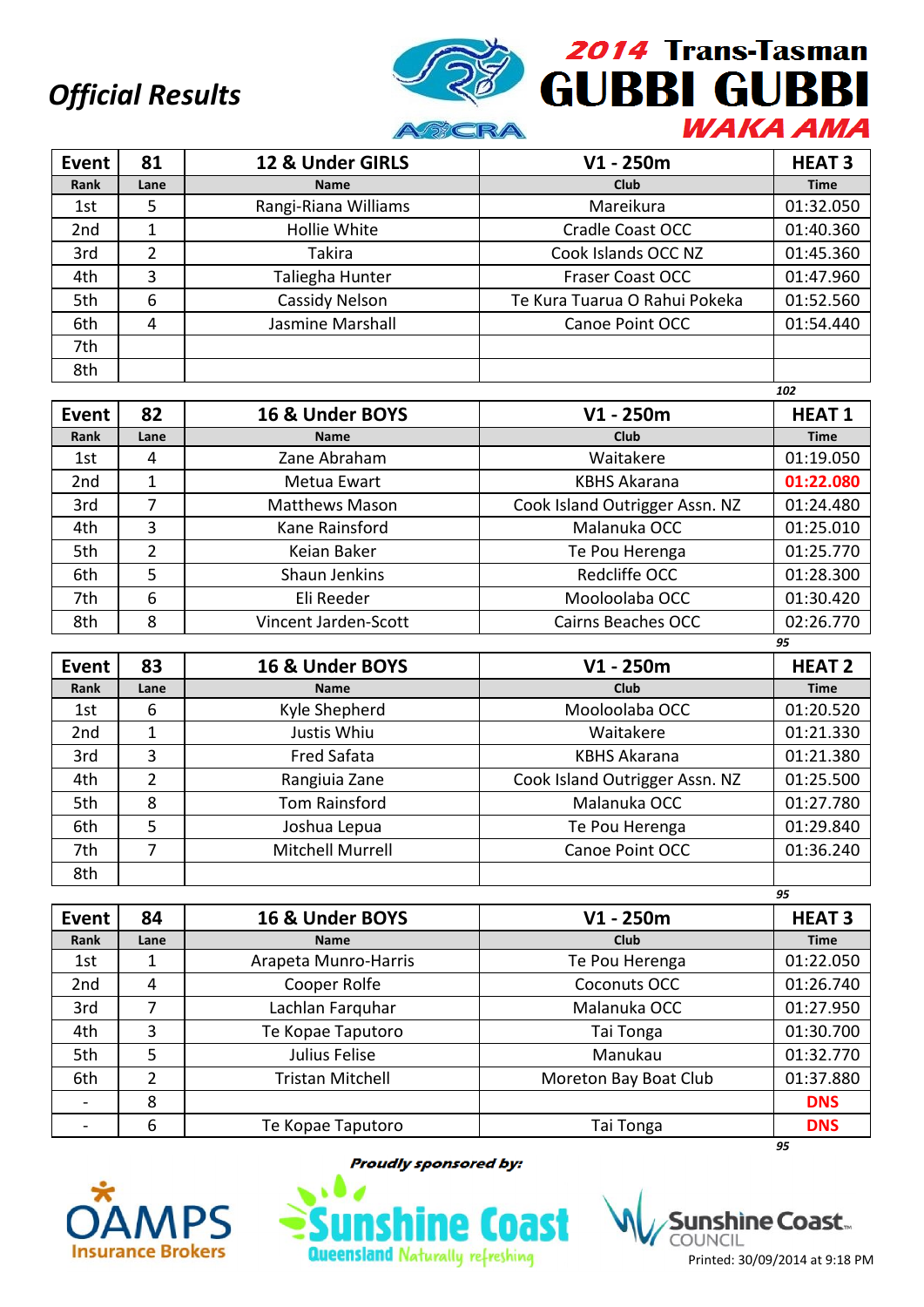

| <b>Event</b>    | 85   | 16 & Under BOYS  | $V1 - 250m$                    | <b>HEAT4</b> |
|-----------------|------|------------------|--------------------------------|--------------|
| Rank            | Lane | <b>Name</b>      | <b>Club</b>                    | <b>Time</b>  |
| 1st             |      | Joshua Jones-Rew | Mooloolaba OCC                 | 01:19.520    |
| 2 <sub>nd</sub> | 4    | Otea Tommy       | Ngakau Toa Vaka CC             | 01:20.940    |
| 3rd             | 2    | Rangiuia Bodine  | Cook Island Outrigger Assn. NZ | 01:24.440    |
| 4th             | 6    | Jamie O'Connell  | <b>Fraser Coast OCC</b>        | 01:27.730    |
| 5th             | 1    | Keeley Pi-Tipoki | Te Pou Herenga                 | 01:30.020    |
| 6th             |      |                  |                                |              |
| 7th             |      |                  |                                |              |
|                 |      | Daniel Kimmorley | Malanuka OCC                   | <b>DNS</b>   |

|                 |                |                      |                                | 95            |
|-----------------|----------------|----------------------|--------------------------------|---------------|
| Event           | 86             | 16 & Under BOYS      | $V1 - 250m$                    | <b>HEAT 5</b> |
| Rank            | Lane           | <b>Name</b>          | <b>Club</b>                    | <b>Time</b>   |
| 1st             | 5              | Daniel Desmond       | Cook Island Outrigger Assn. NZ | 01:15.500     |
| 2 <sub>nd</sub> |                | Kayden Takawe-Kingi  | Te Pou Herenga                 | 01:19.260     |
| 3rd             | 6              | Alex Kutschkin       | <b>Brisbane OCC</b>            | 01:28.630     |
| 4th             |                | <b>Oliver Massey</b> | Mooloolaba OCC                 | 01:28.680     |
| 5th             | 4              | <b>Anthony Ross</b>  | <b>Fraser Coast OCC</b>        | 01:30.040     |
| 6th             | 3              | Josiah Kumar         | Malanuka OCC                   | 01:42.400     |
| 7th             | $\overline{2}$ | Quinlen Adams        | Panamuna OCC                   | 02:04.260     |
| 8th             |                |                      |                                |               |

| Event           | 87   | 16 & Under BOYS    | $V1 - 250m$                    | <b>HEAT 6</b> |
|-----------------|------|--------------------|--------------------------------|---------------|
| Rank            | Lane | <b>Name</b>        | <b>Club</b>                    | <b>Time</b>   |
| 1st             | 2    | Harry McGrath      | Mooloolaba OCC                 | 01:18.350     |
| 2 <sub>nd</sub> | 7    | Knowler Kingi      | Cook Island Outrigger Assn. NZ | 01:22.080     |
| 3rd             | 4    | <b>Brody Wylie</b> | Hobart OCC                     | 01:25.040     |
| 4th             | 3    | Willis Keogh       | <b>Tweed Coast Outriggers</b>  | 01:25.680     |
| 5th             | 1    | Suede Watson-feilo | Redcliffe OCC                  | 01:33.890     |
| 6th             | 6    | Damon Winton       | <b>Burrum District</b>         | 01:49.740     |
| 7th             |      |                    |                                |               |
|                 | 5    | Daniel Mcelroy     | Malanuka OCC                   | <b>DNS</b>    |
|                 |      |                    |                                | 95            |

| <b>Event</b>    | 88   | 16 & Under GIRLS             | $V1 - 250m$                   | <b>HEAT1</b> |
|-----------------|------|------------------------------|-------------------------------|--------------|
| Rank            | Lane | <b>Name</b>                  | <b>Club</b>                   | <b>Time</b>  |
| 1st             | 1    | <b>Inamaru Tere</b>          | Waitakere                     | 01:24.430    |
| 2 <sub>nd</sub> | 4    | Kohaalofa Nga Waiata Vitolio | Waitakere                     | 01:24.880    |
| 3rd             | 6    | Celina Wright                | Te Kura Tuarua O Rahui Pokeka | 01:32.500    |
| 4th             | 8    | Katie Emmert                 | Rockhampton OCC               | 01:35.360    |
| 5th             |      | Tayla Bently                 | <b>Fraser Coast OCC</b>       | 01:39.290    |
| 6th             | 3    | Chelsea Gregory              | Hobart OCC                    | 01:40.820    |
| 7th             | 5    | Tekimioranga Tengaru-Philps  | Bayside OCC                   | 01:44.400    |
|                 |      | Teherenui Koteka             | Ngakau Toa Vaka CC            | <b>DNS</b>   |
|                 |      |                              |                               | 104          |



**Proudly sponsored by:** 



Printed: 30/09/2014 at 9:18 PM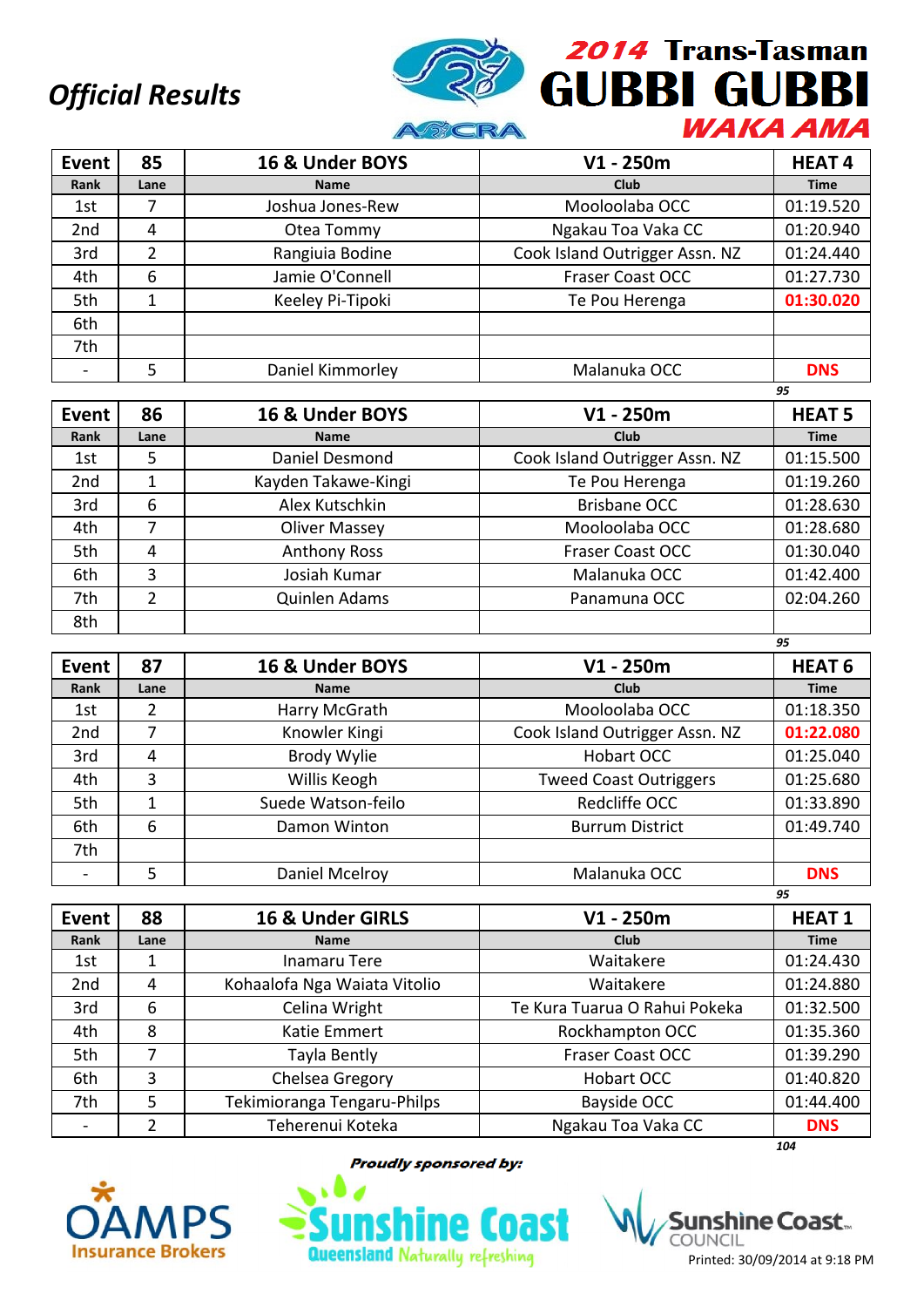

| Event           | 89   | 16 & Under GIRLS     | $V1 - 250m$                   | <b>HEAT 2</b> |
|-----------------|------|----------------------|-------------------------------|---------------|
| Rank            | Lane | <b>Name</b>          | <b>Club</b>                   | <b>Time</b>   |
| 1st             | 4    | Erin Hurst           | Canoe Point OCC               | 01:24.970     |
| 2 <sub>nd</sub> | 2    | <b>Brooke Draper</b> | Whitsunday OCC                | 01:26.170     |
| 3rd             | 6    | Debora Mataio        | Ngakau Toa Vaka CC            | 01:27.070     |
| 4th             |      | Amy Easton           | <b>Fraser Coast OCC</b>       | 01:28.810     |
| 5th             | 3    | Kate Hatchman        | <b>Brisbane OCC</b>           | 01:30.020     |
| 6th             | 7    | Ashleah Bellve       | Te Pou Herenga                | 01:31.010     |
| 7th             | 5    | Jada Muru            | Te Kura Tuarua O Rahui Pokeka | 01:36.430     |
| 8th             |      |                      |                               |               |

|                 |      |                              |                               | 104           |
|-----------------|------|------------------------------|-------------------------------|---------------|
| Event           | 90   | 16 & Under GIRLS             | $V1 - 250m$                   | <b>HEAT 3</b> |
| Rank            | Lane | <b>Name</b>                  | Club                          | <b>Time</b>   |
| 1st             | 6    | Deaana Kingi                 | Canoe Point OCC               | 01:31.230     |
| 2 <sub>nd</sub> | 2    | Allison Taaka Te Kaute Moana | Te Kura Tuarua O Rahui Pokeka | 01:31.480     |
| 3rd             |      | Mereana Patara               | <b>Fraser Coast OCC</b>       | 01:33.040     |
| 4th             | 5    | Ioana Puna                   | Ngakau Toa Vaka CC            | 01:34.160     |
| 5th             | 8    | Ash Suchanek                 | Whitsunday OCC                | 01:34.300     |
| 6th             |      | Marama Hobson                | Te Pou Herenga                | 01:39.480     |
| 7th             | 4    | Alexandria Skrandies         | <b>Brisbane OCC</b>           | 01:49.470     |
| 8th             | 3    |                              |                               | 07:45.370     |

| Event           | 91             | 16 & Under GIRLS | $V1 - 250m$                   | <b>HEAT4</b> |
|-----------------|----------------|------------------|-------------------------------|--------------|
| Rank            | Lane           | <b>Name</b>      | Club                          | <b>Time</b>  |
| 1st             | 6              | Marama Elkington | Mareikura                     | 01:19.510    |
| 2 <sub>nd</sub> | 4              | Ellie Josephs    | Mooloolaba OCC                | 01:29.190    |
| 3rd             | 3              | Aoife Moller     | Canoe Point OCC               | 01:30.860    |
| 4th             | $\overline{2}$ | Hanuere Tauroa   | Te Kura Tuarua O Rahui Pokeka | 01:37.130    |
| 5th             |                | Shanya Lepua     | Te Pou Herenga                | 01:37.710    |
| 6th             | 7              | Georgia Sapiano  | Mooloolaba OCC                | 01:42.640    |
| 7th             |                |                  |                               |              |
|                 | 5              | Taylah Nutter    | <b>Cairns Beaches OCC</b>     | <b>DNS</b>   |
|                 |                |                  |                               | 104          |

| Event           | 92   | 16 & Under GIRLS       | $V1 - 250m$                   | <b>HEAT 5</b> |
|-----------------|------|------------------------|-------------------------------|---------------|
| Rank            | Lane | <b>Name</b>            | <b>Club</b>                   | <b>Time</b>   |
| 1st             | 5    | Jasmine Munday         | <b>Cradle Coast OCC</b>       | 01:26.140     |
| 2 <sub>nd</sub> | 8    | Saylor Roi             | Cook Islands OCC NZ           | 01:30.770     |
| 3rd             |      | Paris Tawhiao          | Te Kura Tuarua O Rahui Pokeka | 01:31.250     |
| 4th             | 2    | <b>Ainsley Roberts</b> | Mooloolaba OCC                | 01:31.870     |
| 5th             | 3    | Shania Paine           | Gold Coast OCC                | 01:34.460     |
| 6th             | 6    | Tarati Rongo           | Te Pou Herenga                | 01:39.060     |
| 7th             |      | Alexandra Muecke       | Redcliffe OCC                 | 01:41.660     |
| 8th             | 4    | <b>Tara Carpenter</b>  | Canoe Point OCC               | 01:47.420     |
|                 |      |                        |                               | 104           |



**Proudly sponsored by:** 



shìne Coast.. COUNCIL Printed: 30/09/2014 at 9:18 PM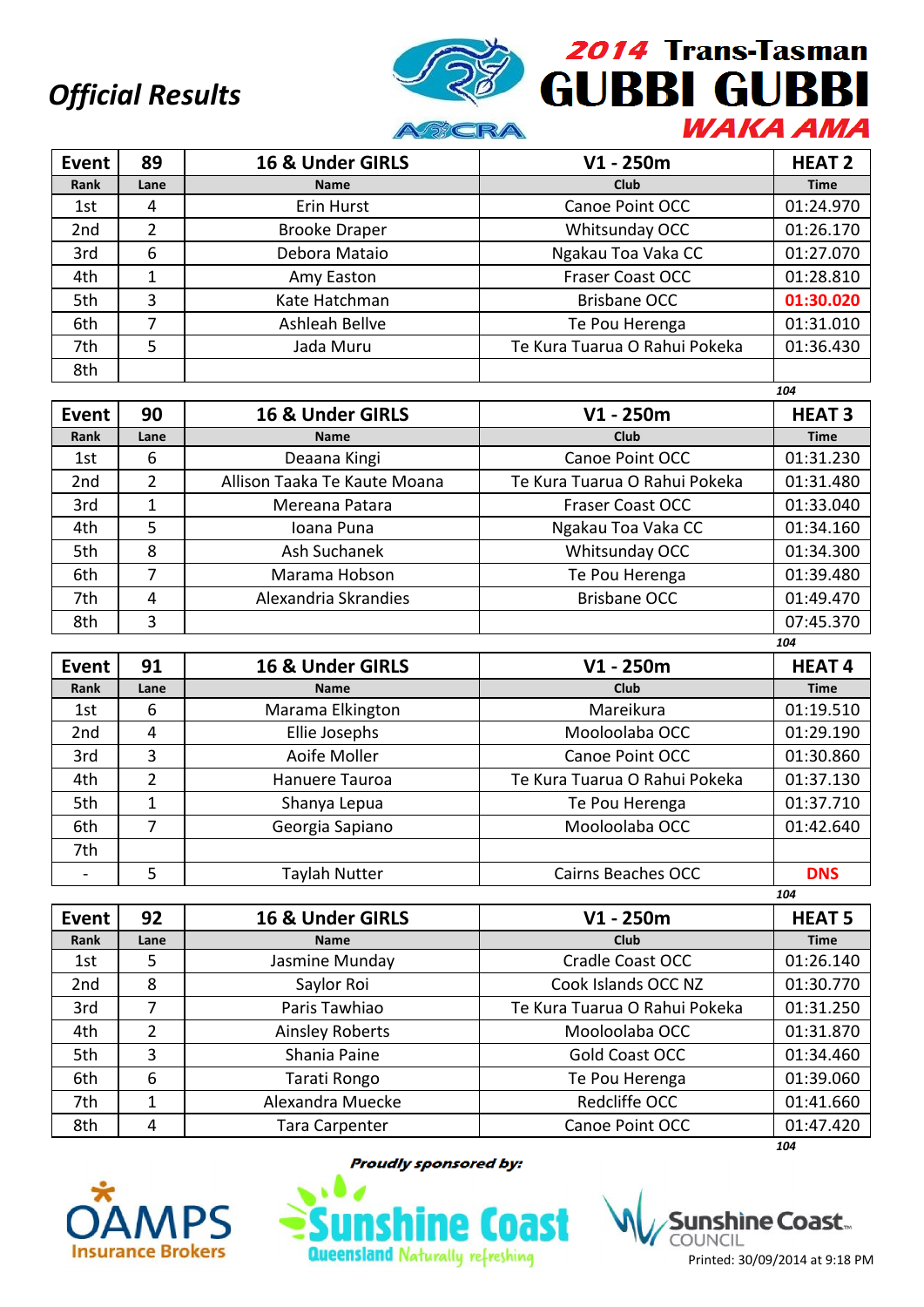

| Event           | 93   | 14 & Under BOYS             | $V1 - 250m$                    | SEMI <sub>1</sub> |
|-----------------|------|-----------------------------|--------------------------------|-------------------|
| Rank            | Lane | <b>Name</b>                 | Club                           | <b>Time</b>       |
| 1st             | 4    | Ky Webb                     | Mooloolaba OCC                 | 01:18.130         |
| 2 <sub>nd</sub> | 3    | Darius Dawson Apanui-Nepe   | Mareikura                      | 01:19.990         |
| 3rd             | 5    | <b>Cameron Roy Bartlett</b> | Cradle Coast OCC               | 01:22.380         |
| 4th             |      | Brian Waikato               | Te Kura Tuarua O Rahui Pokeka  | 01:22.500         |
| 5th             | 1    | <b>Stirling Te Awa</b>      | Cook Island Outrigger Assn. NZ | 01:25.500         |
| 6th             | 6    | Piripi Pakinga              | Waitakere                      | 01:29.000         |
| 7th             | 8    | Reid Wilson                 | Bayside OCC                    | 01:30.890         |
|                 | າ    | Kewene Edmonds              | Te Puu Ao                      | <b>DNS</b>        |
|                 |      |                             |                                | 97                |

| <b>Event</b>    | 94   | 14 & Under BOYS          | $V1 - 250m$                    | SEMI <sub>2</sub> |
|-----------------|------|--------------------------|--------------------------------|-------------------|
| Rank            | Lane | <b>Name</b>              | <b>Club</b>                    | <b>Time</b>       |
| 1st             | 4    | Tomairangi Heteraka      | Waitakere                      | 01:19.740         |
| 2 <sub>nd</sub> | 5    | Dominic Zhu              | <b>Fraser Coast OCC</b>        | 01:22.630         |
| 3rd             | 3    | <b>Brodie Strickland</b> | Te Kura Tuarua O Rahui Pokeka  | 01:23.520         |
| 4th             | 2    | Miharo Puata-Sutherland  | Canoe Point OCC                | 01:24.240         |
| 5th             | 6    | Ashton Cullen            | Bayside OCC                    | 01:26.620         |
| 6th             |      | Halex Herewini           | Te Kura Tuarua O Rahui Pokeka  | 01:27.020         |
| 7th             | 7    | <b>Felise Cassius</b>    | Cook Island Outrigger Assn. NZ | 01:32.320         |
| 8th             | 8    | <b>Brandon Willmott</b>  | Mooloolaba OCC                 | 01:35.030         |
|                 |      |                          |                                | 97                |

| Event           | 95   | 16 & Under BOYS       | $V1 - 250m$                    | SEMI <sub>1</sub> |
|-----------------|------|-----------------------|--------------------------------|-------------------|
| Rank            | Lane | <b>Name</b>           | Club                           | <b>Time</b>       |
| 1st             | 4    | Daniel Desmond        | Cook Island Outrigger Assn. NZ | 01:16.700         |
| 2 <sub>nd</sub> | 3    | Joshua Jones-Rew      | Mooloolaba OCC                 | 01:17.650         |
| 3rd             | 5    | Zane Abraham          | Waitakere                      | 01:19.210         |
| 4th             | 1    | <b>Matthews Mason</b> | Cook Island Outrigger Assn. NZ | 01:21.300         |
| 5th             | 2    | Fred Safata           | <b>KBHS Akarana</b>            | 01:21.740         |
| 6th             | 6    | Otea Tommy            | Ngakau Toa Vaka CC             | 01:22.860         |
| 7th             | 7    | Metua Ewart           | <b>KBHS Akarana</b>            | 01:23.710         |
| 8th             | 8    | Brody Wylie           | Hobart OCC                     | 01:29.340         |
|                 |      |                       |                                | 103               |

| <b>Event</b>    | 96   | 16 & Under BOYS      | $V1 - 250m$                    | <b>SEMI 2</b> |
|-----------------|------|----------------------|--------------------------------|---------------|
| Rank            | Lane | <b>Name</b>          | <b>Club</b>                    | <b>Time</b>   |
| 1st             | 4    | Harry McGrath        | Mooloolaba OCC                 | 01:19.410     |
| 2 <sub>nd</sub> | 3    | Kyle Shepherd        | Mooloolaba OCC                 | 01:19.810     |
| 3rd             |      | Kane Rainsford       | Malanuka OCC                   | 01:21.170     |
| 4th             | 5    | Kayden Takawe-Kingi  | Te Pou Herenga                 | 01:22.970     |
| 5th             | 2    | Arapeta Munro-Harris | Te Pou Herenga                 | 01:23.770     |
| 6th             | 6    | Justis Whiu          | Waitakere                      | 01:25.230     |
| 7th             | 8    | Knowler Kingi        | Cook Island Outrigger Assn. NZ | 01:26.240     |
| 8th             |      | Rangiuia Bodine      | Cook Island Outrigger Assn. NZ | 01:28.940     |
|                 |      |                      |                                | 103           |



**Proudly sponsored by:** 

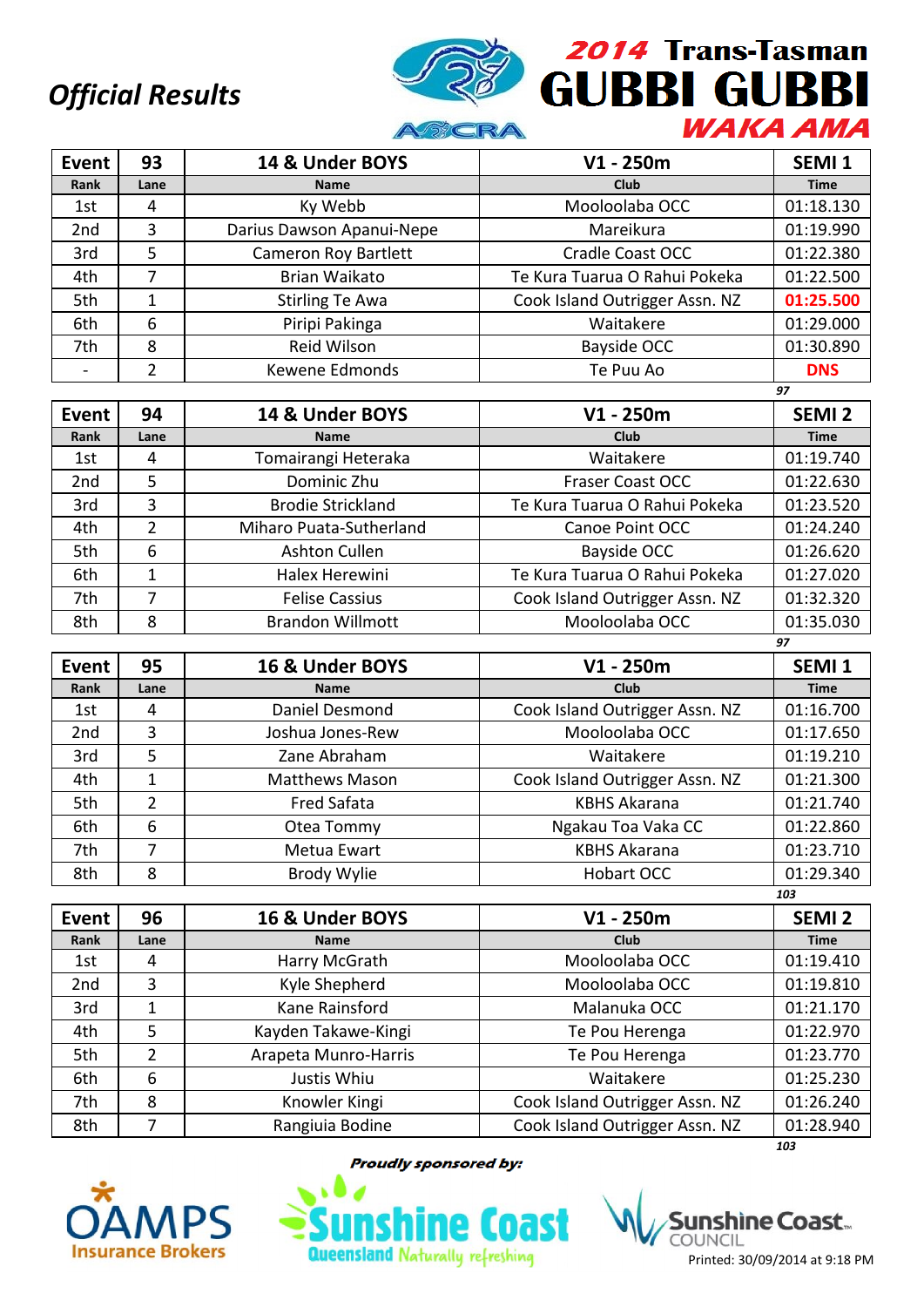

| Event           | 97   | 14 & Under BOYS             | $V1 - 250m$                   | <b>FINAL</b> |
|-----------------|------|-----------------------------|-------------------------------|--------------|
| Rank            | Lane | <b>Name</b>                 | <b>Club</b>                   | <b>Time</b>  |
| 1st             | 4    | Ky Webb                     | Mooloolaba OCC                | 01:19.010    |
| 2 <sub>nd</sub> | 5    | Tomairangi Heteraka         | Waitakere                     | 01:20.450    |
| 3rd             | 3    | Darius Dawson Apanui-Nepe   | Mareikura                     | 01:21.410    |
| 4th             | 2    | <b>Brian Waikato</b>        | Te Kura Tuarua O Rahui Pokeka | 01:22.270    |
| 5th             | 7    | Dominic Zhu                 | <b>Fraser Coast OCC</b>       | 01:22.490    |
| 6th             |      | <b>Brodie Strickland</b>    | Te Kura Tuarua O Rahui Pokeka | 01:23.510    |
| 7th             | 6    | <b>Cameron Roy Bartlett</b> | Cradle Coast OCC              | 01:24.290    |
| 8th             | 8    | Miharo Puata-Sutherland     | Canoe Point OCC               | 01:30.690    |

| Event           | 98   | 14 & Under GIRLS     | $V1 - 250m$                    | <b>FINAL</b> |
|-----------------|------|----------------------|--------------------------------|--------------|
| Rank            | Lane | <b>Name</b>          | <b>Club</b>                    | <b>Time</b>  |
| 1st             | 6    | Lily Mitchell        | Canoe Point OCC                | 01:33.100    |
| 2 <sub>nd</sub> | 4    | Manea Swann          | Mareikura                      | 01:33.660    |
| 3rd             | 2    | Tyla-Jade Pagel      | Te Kura Tuarua O Rahui Pokeka  | 01:33.840    |
| 4th             | 5    | Ella Revell          | Cradle Coast OCC               | 01:35.560    |
| 5th             | 3    | Lyric Wharepapa      | Te Pou Herenga                 | 01:36.300    |
| 6th             | 7    | Mihaka Tuatahi       | Cook Island Outrigger Assn. NZ | 01:39.240    |
| 7th             | 1    | Emma-May Loritz      | Waitakere                      | 01:40.080    |
| 8th             | 8    | Alazae Maiava Tuiono | Te Pou Herenga                 | 01:40.320    |

| Event           | 99   | 19 & Under BOYS       | $V1 - 250m$                    | <b>FINAL</b> |
|-----------------|------|-----------------------|--------------------------------|--------------|
| Rank            | Lane | <b>Name</b>           | Club                           | <b>Time</b>  |
| 1st             | 5    | Maori Kava Tere       | Waitakere                      | 01:14.020    |
| 2 <sub>nd</sub> | 4    | Zack Cobbing          | <b>Cradle Coast OCC</b>        | 01:15.340    |
| 3rd             |      | Te Otimi Patara       | Mooloolaba OCC                 | 01:15.510    |
| 4th             | 3    | <b>Tyson Joyce</b>    | Whitsunday OCC                 | 01:16.860    |
| 5th             | 6    | Vainepoto Joe         | Cook Island Outrigger Assn. NZ | 01:17.320    |
| 6th             | 7    | <b>Barke Daniel</b>   | Cook Island Outrigger Assn. NZ | 01:20.320    |
| 7th             | 8    | <b>Wilson Felise</b>  | Manukau                        | 01:20.940    |
| 8th             | າ    | <b>Mathew Nottage</b> | Mooloolaba OCC                 | 01:22.830    |

| Event | 100  | 19 & Under GIRLS       | $V1 - 250m$                   | <b>FINAL</b> |
|-------|------|------------------------|-------------------------------|--------------|
| Rank  | Lane | <b>Name</b>            | <b>Club</b>                   | <b>Time</b>  |
| 1st   | 4    | Akayshia Williams      | Mareikura                     | 01:25.500    |
| 2nd   | 5    | <b>Emily Probert</b>   | Cradle Coast OCC              | 01:27.160    |
| 3rd   | 3    | Johansen Courtney      | Te Kura Tuarua O Rahui Pokeka | 01:29.600    |
| 4th   | 6    | <b>Maddison Cooper</b> | Mooloolaba OCC                | 01:29.740    |
| 5th   | 2    | Te Ara Minhinnick      | Manukau                       | 01:32.980    |
| 6th   |      | Tullie Lauritzen       | Panamuna OCC                  | 01:35.920    |
| 7th   | 8    | Kani Kelsi             | Te Kura Tuarua O Rahui Pokeka | 01:36.170    |
| 8th   |      | Lyndiana Rosieur       | Manukau                       | 01:37.250    |

**Proudly sponsored by:** 



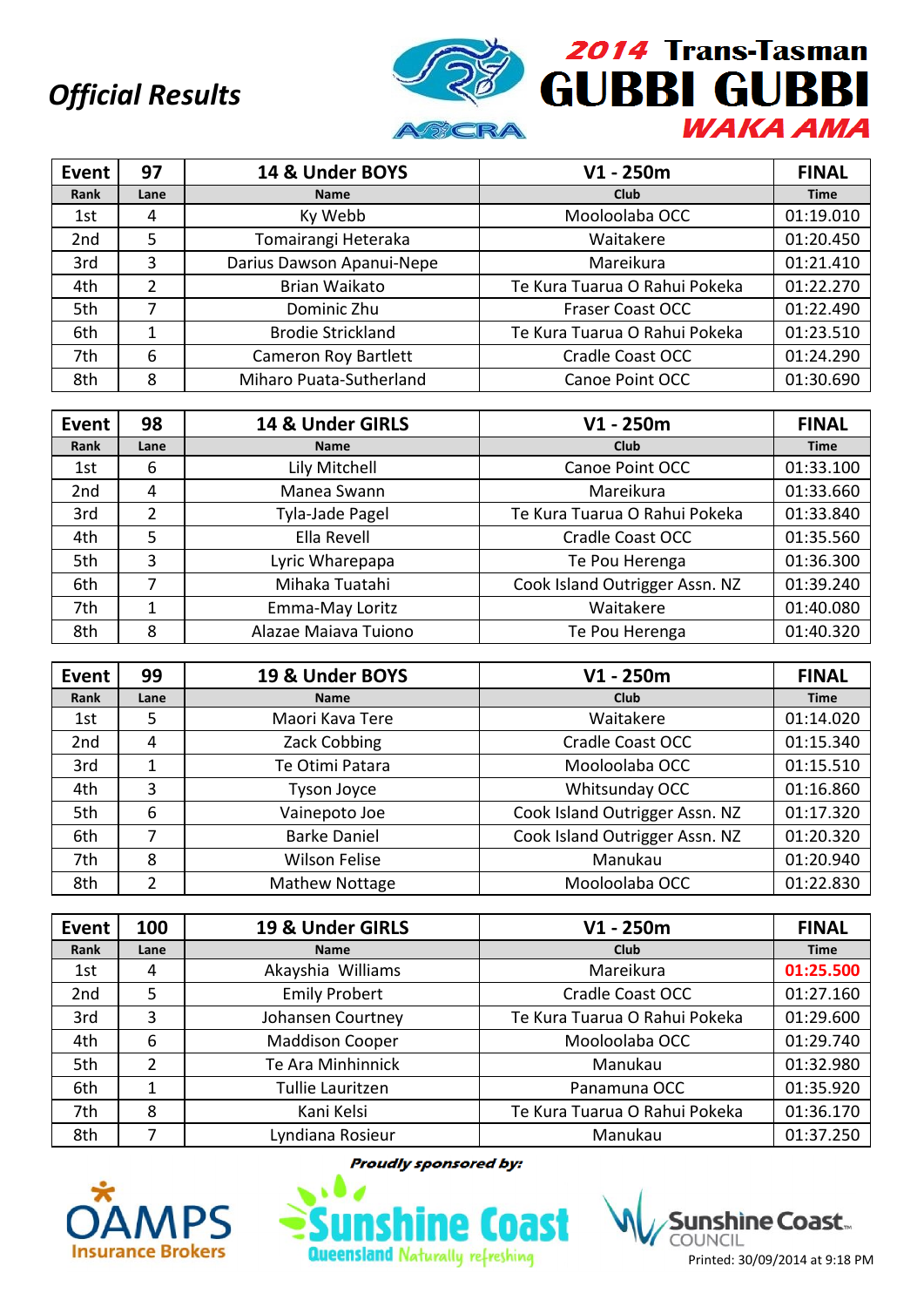

| Event           | 101  | 12 & Under BOYS      | $V1 - 250m$                   | <b>FINAL</b> |
|-----------------|------|----------------------|-------------------------------|--------------|
| Rank            | Lane | <b>Name</b>          | <b>Club</b>                   | <b>Time</b>  |
| 1st             | 4    | <b>Curtis Easton</b> | <b>Fraser Coast OCC</b>       | 01:38.800    |
| 2 <sub>nd</sub> | 2    | Rhys Tagi            | Cook Island Outrigger Club NZ | 01:40.260    |
| 3rd             | 3    | Joshua Hurst         | Canoe Point OCC               | 01:41.980    |
| 4th             | 6    | Saxon Ohl            | Hobart OCC                    | 01:42.270    |
| 5th             | 1    | <b>Pharrel Grbic</b> | Cook Island Outrigger Club NZ | 01:43.970    |
| 6th             | 5    | Awa Tuna             | <b>Tweed Coast Outriggers</b> | 01:46.880    |
| 7th             |      | Jezius Peyroux       | Cook Island Outrigger Club NZ | 01:53.090    |
| 8th             | 8    | Patrick Mason        | Bayside OCC                   | 02:01.280    |

| Event           | 102  | 12 & Under GIRLS     | $V1 - 250m$         | <b>FINAL</b> |
|-----------------|------|----------------------|---------------------|--------------|
| Rank            | Lane | <b>Name</b>          | <b>Club</b>         | <b>Time</b>  |
| 1st             | 4    | Rangi-Riana Williams | Mareikura           | 01:33.170    |
| 2 <sub>nd</sub> | 5    | Kiara Hailey         | Bayside OCC         | 01:38.270    |
| 3rd             | 3    | Jahkaya Taukei       | Cook Islands OCC NZ | 01:41.500    |
| 4th             | 6    | Katarina Niblett     | Bayside OCC         | 01:42.240    |
| 5th             | 2    | Hollie White         | Cradle Coast OCC    | 01:42.630    |
| 6th             |      | Paris Paul           | Tai Tonga           | 01:43.860    |
| 7th             | 1    | <b>Takira</b>        | Cook Islands OCC NZ | 01:49.230    |
| 8th             | 8    | Ella Millen          | Malanuka OCC        | 01:58.160    |

| Event | 103  | 16 & Under BOYS       | $V1 - 250m$                    | <b>FINAL</b> |
|-------|------|-----------------------|--------------------------------|--------------|
| Rank  | Lane | <b>Name</b>           | Club                           | <b>Time</b>  |
| 1st   | 5    | Joshua Jones-Rew      | Mooloolaba OCC                 | 01:14.850    |
| 2nd   | 4    | Daniel Desmond        | Cook Island Outrigger Assn. NZ | 01:15.310    |
| 3rd   | 6    | Harry McGrath         | Mooloolaba OCC                 | 01:17.730    |
| 4th   | 3    | Zane Abraham          | Waitakere                      | 01:17.960    |
| 5th   | 8    | Fred Safata           | <b>KBHS Akarana</b>            | 01:18.980    |
| 6th   | 2    | Kyle Shepherd         | Mooloolaba OCC                 | 01:19.160    |
| 7th   | 1    | <b>Matthews Mason</b> | Cook Island Outrigger Assn. NZ | 01:20.950    |
| 8th   |      | Kane Rainsford        | Malanuka OCC                   | 01:23.560    |

| Event | 104  | 16 & Under GIRLS             | $V1 - 250m$        | <b>FINAL</b> |
|-------|------|------------------------------|--------------------|--------------|
| Rank  | Lane | <b>Name</b>                  | <b>Club</b>        | <b>Time</b>  |
| 1st   | 4    | Marama Elkington             | Mareikura          | 01:20.340    |
| 2nd   | 2    | Jasmine Munday               | Cradle Coast OCC   | 01:23.990    |
| 3rd   | 3    | Kohaalofa Nga Waiata Vitolio | Waitakere          | 01:24.570    |
| 4th   | 5    | <b>Inamaru Tere</b>          | Waitakere          | 01:26.840    |
| 5th   | 6    | Erin Hurst                   | Canoe Point OCC    | 01:33.560    |
| 6th   | 8    | Deaana Kingi                 | Canoe Point OCC    | 01:34.060    |
| 7th   | 7    | <b>Brooke Draper</b>         | Whitsunday OCC     | 01:36.320    |
| 8th   | 1    | Debora Mataio                | Ngakau Toa Vaka CC | 01:40.500    |

**Proudly sponsored by:** 



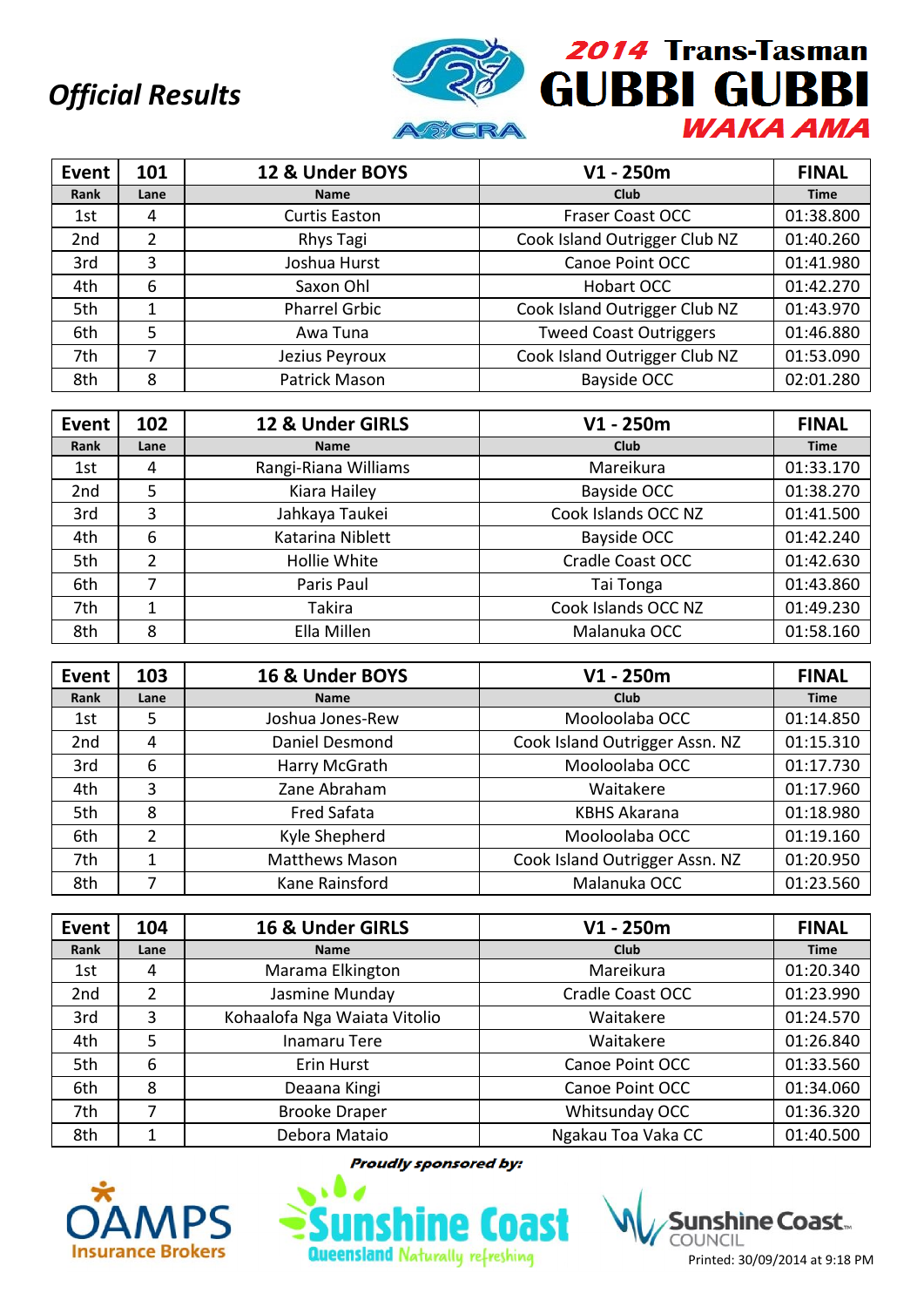

| <b>Event</b>    | 105  | 21 & Under BOYS     | $V1 - 250m$               | <b>FINAL</b> |
|-----------------|------|---------------------|---------------------------|--------------|
| Rank            | Lane | <b>Name</b>         | <b>Club</b>               | <b>Time</b>  |
| 1st             | 5    | Andre Tutaka George | Mooloolaba OCC            | 01:08.210    |
| 2 <sub>nd</sub> | 6    | Mitchell Olds       | Mooloolaba OCC            | 01:08.800    |
| 3rd             | 2    | Te Otimi Patara     | Mooloolaba OCC            | 01:13.460    |
| 4th             | 8    | Zac Cobbing         | Cradle Coast OCC          | 01:14.010    |
| 5th             | 3    | Kurtis Reeder       | Mooloolaba OCC            | 01:14.860    |
| 6th             | 4    | Daniel Teheipuarii  | Ngakau Toa Vaka CC        | 01:17.630    |
|                 | 7    | Jamille Ruka        | Te Puu Ao                 | <b>DNS</b>   |
|                 |      | Ryan Exton          | <b>Cairns Beaches OCC</b> | <b>DNS</b>   |

| Event | 106  | 21 & Under GIRLS     | $V1 - 250m$      | <b>FINAL</b> |
|-------|------|----------------------|------------------|--------------|
| Rank  | Lane | <b>Name</b>          | <b>Club</b>      | <b>Time</b>  |
| 1st   |      | Marama Elkington     | Mareikura        | 01:22.520    |
| 2nd   | 3    | <b>Emily Probert</b> | Cradle Coast OCC | 01:27.710    |
| 3rd   | 5    | Courtney Johanson    | Huntley          | 01:28.760    |
| 4th   | 4    | Maddie Cooper        | Mooloolaba OCC   | 01:31.120    |
| 5th   | 6    | Te Ara Minhinnick    | Waiuku           | 01:31.850    |
| 6th   | 1    | Megan Hogan          | Canoe Point OCC  | 01:36.530    |
| 7th   | 2    | Sophie Cobbing       | Cradle Coast OCC | 01:40.610    |
| 8th   |      |                      |                  |              |

| <b>Event</b>    | 107  | 19 & Under Mixed (STR) | OC6 - 500m            | <b>HEAT1</b> |
|-----------------|------|------------------------|-----------------------|--------------|
| Rank            | Lane | <b>Name</b>            | Club                  | <b>Time</b>  |
| 1st             | 4    | Mooloolaba OCC GREEN   | Mooloolaba OCC        | 02:06.010    |
| 2 <sub>nd</sub> | 5    | Waitakere/Mareikura    | Waitakere/Mareikura   | 02:09.030    |
| 3rd             | 6    | KBHS/Akarana Waka Ama  | KBHS/Akarana Waka Ama | 02:12.100    |
| 4th             | 3    | Mooloolaba OCC BLUE    | Mooloolaba OCC        | 02:19.310    |
| 5th             |      | Bayside OCC            | <b>Bayside OCC</b>    | 02:19.600    |
| 6th             | 2    | Ngakau Toa B           | Ngakau Toa            | 02:20.890    |
| 7th             |      |                        |                       |              |
| 8th             |      |                        |                       |              |
|                 |      |                        |                       | 124          |

| Event | 108  | 19 & Under Mixed (STR)  | OC6 - 500m              | <b>HEAT 2</b> |
|-------|------|-------------------------|-------------------------|---------------|
| Rank  | Lane | <b>Name</b>             | Club                    | <b>Time</b>   |
| 1st   | 3    | <b>Fraser Coast OCC</b> | <b>Fraser Coast OCC</b> | 02:03.960     |
| 2nd   |      | Ngakau Toa A            | Ngakau Toa              | 02:07.940     |
| 3rd   | 6    | Mooloolaba OCC GOLD     | Mooloolaba OCC          | 02:08.290     |
| 4th   | 2    | Vaa Vengers             | Manukau                 | 02:08.840     |
| 5th   | 5    | The Fruit Salads        | Panamuna OCC            | 02:09.410     |
| 6th   | 4    | Cradle Coast OCC        | <b>Cradle Coast OCC</b> | 02:12.660     |
| 7th   | 1    | Mooloolaba OCC WHITE    | Mooloolaba OCC          | 02:15.800     |
| 8th   |      |                         |                         |               |
|       |      |                         |                         | 124           |



**Proudly sponsored by:** 



shine Coast... Printed: 30/09/2014 at 9:18 PM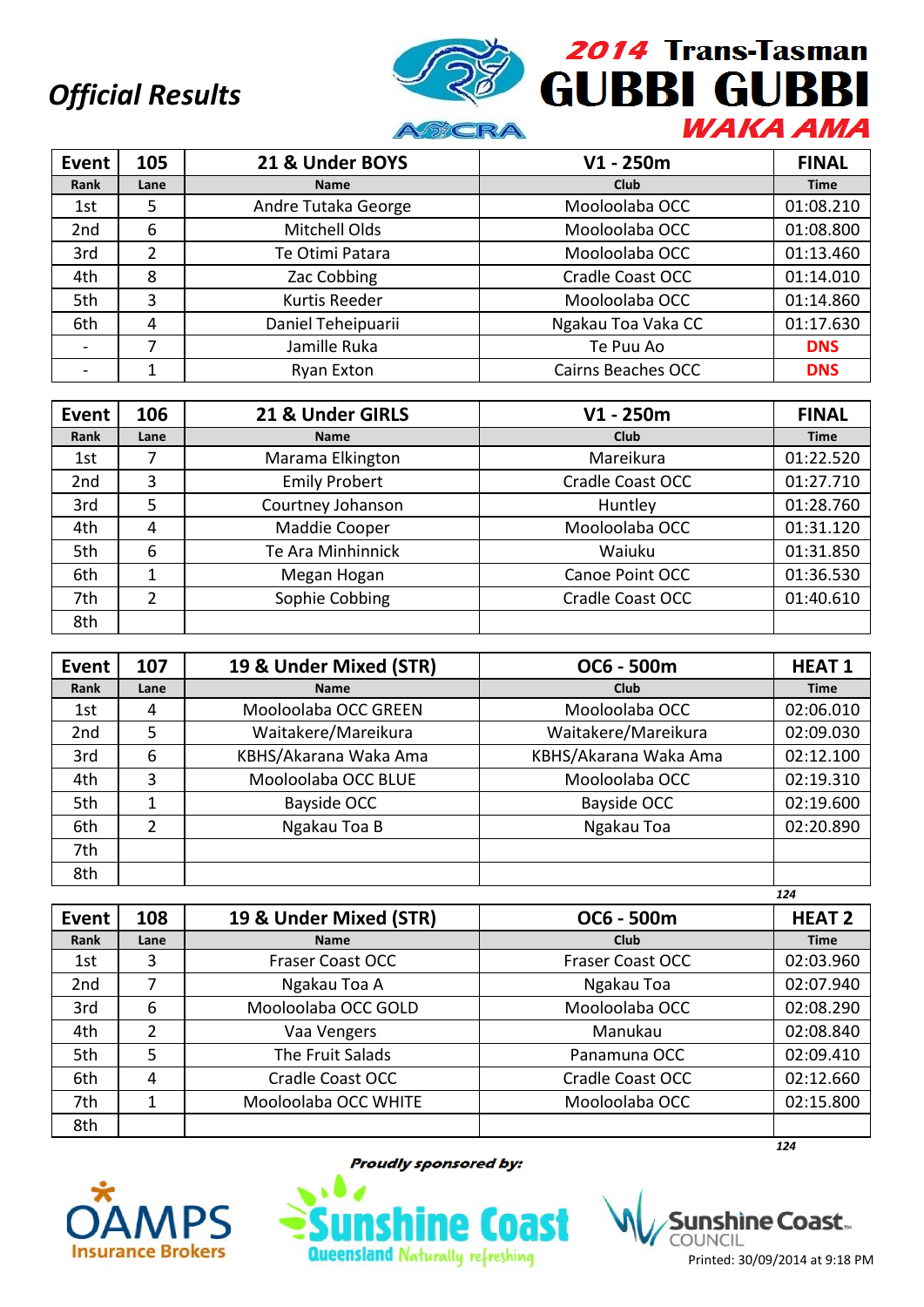

| Event           | 109  | 14 & Under Mixed (STR)     | OC6 - 250m               | <b>HEAT1</b> |
|-----------------|------|----------------------------|--------------------------|--------------|
| Rank            | Lane | <b>Name</b>                | <b>Club</b>              | <b>Time</b>  |
| 1st             | 3    | Te Puu Ao                  | Te Puu Ao                | 01:10.000    |
| 2 <sub>nd</sub> |      | Canoe Point OCC A/Malanuka | Canoe Point OCC/Malanuka | 01:11.660    |
| 3rd             | 4    | Bayside OCC                | <b>Bayside OCC</b>       | 01:12.400    |
| 4th             | 5    | Cradle Coast OCC           | Cradle Coast OCC         | 01:12.610    |
| 5th             | 2    | Redcliffe OCC              | Redcliffe OCC            | 01:14.400    |
| 6th             |      | <b>Fraser Coast OCC</b>    | <b>Fraser Coast OCC</b>  | 01:22.420    |
| 7th             |      |                            |                          |              |
|                 | 6    | Malanuka OCC A             | Malanuka OCC             | <b>DNS</b>   |

|                 |               |                            |                          | 125           |
|-----------------|---------------|----------------------------|--------------------------|---------------|
| Event           | 110           | 14 & Under Mixed (STR)     | OC6 - 250m               | <b>HEAT 2</b> |
| Rank            | Lane          | <b>Name</b>                | <b>Club</b>              | <b>Time</b>   |
| 1st             | 4             | Te Pou Herenga Waka Ama    | Te Pou Herenga Waka Ama  | 01:10.140     |
| 2 <sub>nd</sub> | $\mathcal{P}$ | Mooloolaba OCC GREEN       | Mooloolaba OCC           | 01:12.570     |
| 3rd             |               | Malanuka OCC B/Canoe Point | Malanuka OCC/Canoe Point | 01:24.960     |
| 4th             | 7             | Tai Tonga                  | Tai Tonga                | 01:26.430     |
| 5th             | 5             | <b>Brisbane OCC</b>        | <b>Brisbane OCC</b>      | 01:27.700     |
| 6th             | 3             | Hoe Waka Wairoa            | Hoe Waka Wairoa          | 02:18.120     |
| 7th             |               |                            |                          |               |
|                 | 6             | Canoe Point OCC B          | Canoe Point OCC          | <b>DNS</b>    |
|                 |               |                            |                          | 125           |

| Event           | 111  | 14 & Under Mixed (STR)    | OC6 - 250m                | <b>HEAT3</b> |
|-----------------|------|---------------------------|---------------------------|--------------|
| Rank            | Lane | <b>Name</b>               | <b>Club</b>               | <b>Time</b>  |
| 1st             | 6    | <b>TKTORP</b>             | <b>TKTORP</b>             | 01:08.900    |
| 2 <sub>nd</sub> | 4    | Cook Island OA NZ         | Cook Island OA NZ         | 01:11.580    |
| 3rd             | 3    | Moreton Bay Boat Club OCC | Moreton Bay Boat Club OCC | 01:15.860    |
| 4th             | 2    | Panamuna OCC              | Panamuna OCC              | 01:16.260    |
| 5th             |      | Mooloolaba OCC GOLD       | Mooloolaba OCC            | 01:17.820    |
| 6th             | 5    | Maia OCC                  | Maia OCC                  | 01:39.050    |
| 7th             |      |                           |                           |              |
| 8th             |      |                           |                           |              |
|                 |      |                           |                           | 125          |

| Event | 112  | 19 & Under BOYS (STR)   | OC6 - 500m              | <b>HEAT1</b> |
|-------|------|-------------------------|-------------------------|--------------|
| Rank  | Lane | <b>Name</b>             | Club                    | <b>Time</b>  |
| 1st   | 6    | Mooloolaba Green        | Mooloolaba OCC          | 02:02.020    |
| 2nd   | 4    | Cook Islands NZ         | Cook Islands OCC NZ     | 02:04.710    |
| 3rd   | 1    | <b>Fraser Coast OCC</b> | <b>Fraser Coast OCC</b> | 02:05.940    |
| 4th   | 5    | Waitakere               | Waitakere               | 02:06.800    |
| 5th   | 3    | Bayside OCC             | <b>Bayside OCC</b>      | 02:13.050    |
| 6th   |      |                         |                         |              |
| 7th   |      |                         |                         |              |
|       |      | Panamuna OCC            | Panamuna OCC            | <b>DNS</b>   |
|       |      |                         |                         | 126          |



**Proudly sponsored by:** 



Printed: 30/09/2014 at 9:18 PM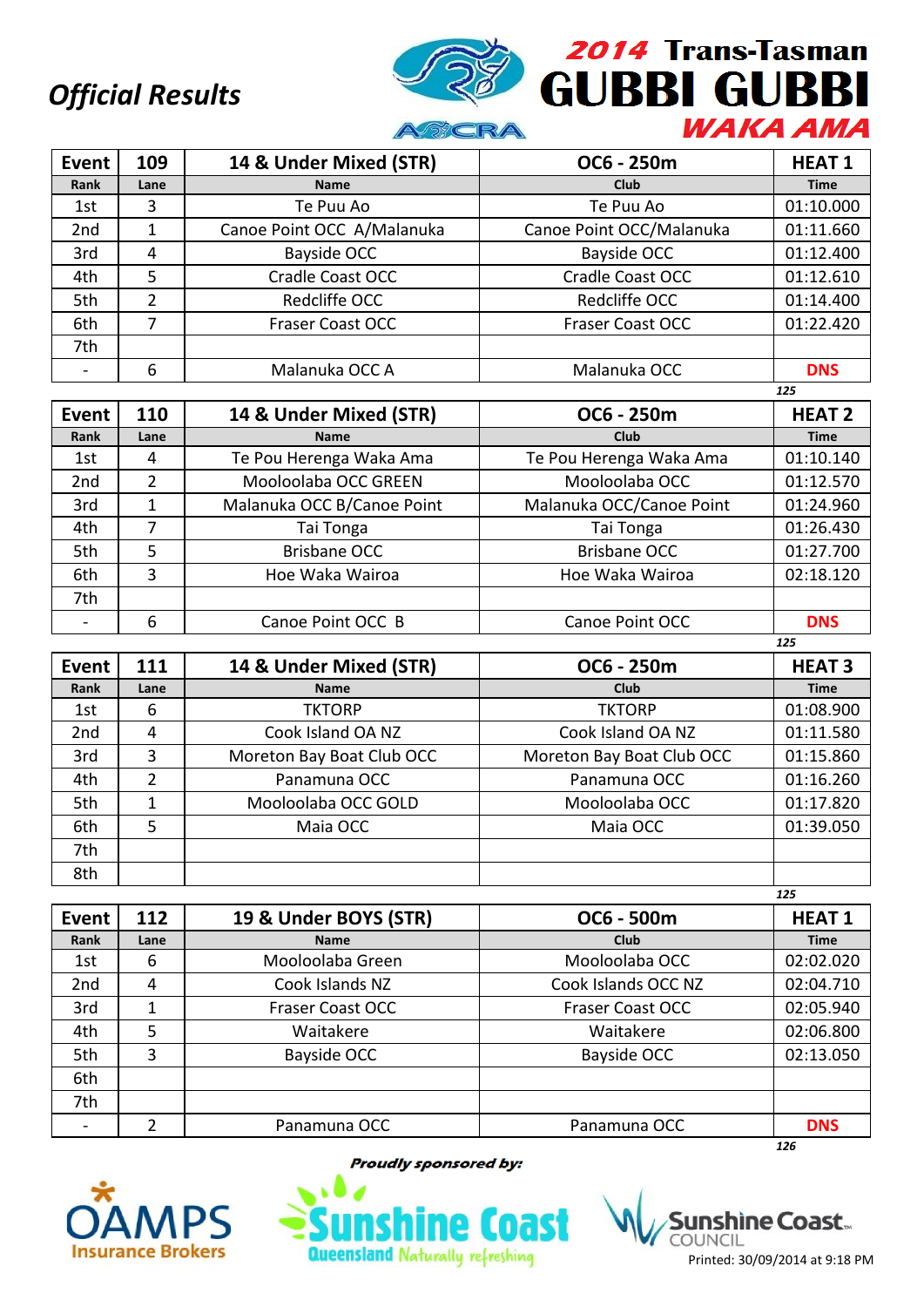

| Event           | 113  | 19 & Under BOYS (STR)   | OC6 - 500m              | <b>HEAT 2</b> |
|-----------------|------|-------------------------|-------------------------|---------------|
| Rank            | Lane | <b>Name</b>             | <b>Club</b>             | <b>Time</b>   |
| 1st             | 3    | Cook Island OC NZ       | Cook Island OC NZ       | 02:00.890     |
| 2 <sub>nd</sub> | 5    | Mooloolaba White        | Mooloolaba OCC          | 02:03.810     |
| 3rd             | 1    | Mooloolaba OCC GOLD     | Mooloolaba OCC          | 02:08.890     |
| 4th             |      |                         |                         |               |
| 5th             |      |                         |                         |               |
| 6th             |      |                         |                         |               |
|                 | 4    | KBHS/Akarana Waka Ama   | KBHS/Akarana Waka Ama   | <b>DNS</b>    |
|                 |      | <b>Fraser Coast OCC</b> | <b>Fraser Coast OCC</b> | <b>DNS</b>    |

|                 |      |                                  |                           | 126          |
|-----------------|------|----------------------------------|---------------------------|--------------|
| Event           | 114  | 16 & Under Mixed (STR)           | OC6 - 500m                | <b>HEAT1</b> |
| Rank            | Lane | <b>Name</b>                      | <b>Club</b>               | <b>Time</b>  |
| 1st             | 3    | Mooloolaba OCC GOLD              | Mooloolaba OCC            | 02:10.640    |
| 2 <sub>nd</sub> | 1    | Canoe Point OCC A                | Canoe Point OCC           | 02:13.250    |
| 3rd             | 8    | Redcliffe OCC                    | Redcliffe OCC             | 02:16.130    |
| 4th             | 4    | Ngakau Toa A                     | Ngakau Toa                | 02:21.150    |
| 5th             |      | <b>Tweed Coast OCC</b>           | <b>Tweed Coast OCC</b>    | 02:26.750    |
| 6th             | 6    | Moreton Bay Boat Club OCC Yellow | Moreton Bay Boat Club OCC | 02:33.200    |
| 7th             | 5    | Hobart OCC                       | Hobart OCC                | 02:35.750    |
| 8th             | 2    | Hoe Waka Wairoa                  | Hoe Waka Wairoa           | 03:09.580    |

|       |      |                         |                         | 128           |
|-------|------|-------------------------|-------------------------|---------------|
| Event | 115  | 16 & Under Mixed (STR)  | OC6 - 500m              | <b>HEAT 2</b> |
| Rank  | Lane | <b>Name</b>             | <b>Club</b>             | <b>Time</b>   |
| 1st   | 5.   | KBHS/Akarana Waka Ama   | KBHS/Akarana Waka Ama   | 02:08.110     |
| 2nd   | 7    | Te Pou Herenga Waka Ama | Te Pou Herenga Waka Ama | 02:09.110     |
| 3rd   | 4    | <b>Fraser Coast OCC</b> | <b>Fraser Coast OCC</b> | 02:14.550     |
| 4th   | 3    | <b>Brisbane OCC</b>     | Brisbane OCC            | 02:16.910     |
| 5th   | 1    | Waitakere/Mareikura     | Waitakere/Mareikura     | 02:18.460     |
| 6th   | 6    | Mooloolaba OCC BLUE     | Mooloolaba OCC          | 02:26.060     |
|       | 8    | Canoe Point OCC B       | Canoe Point OCC         | <b>DNS</b>    |
|       | 2    | Ngakau Toa B            | Ngakau Toa              | <b>DNS</b>    |
|       |      |                         |                         | 128           |

| Event           | 116  | 16 & Under Mixed (STR)         | OC6 - 500m                | <b>HEAT 3</b> |
|-----------------|------|--------------------------------|---------------------------|---------------|
| Rank            | Lane | <b>Name</b>                    | <b>Club</b>               | <b>Time</b>   |
| 1st             | 2    | Waitakere/Mareikura            | Waitakere/Mareikura       | 02:07.180     |
| 2 <sub>nd</sub> | 6    | <b>TKTORP</b>                  | <b>TKTORP</b>             | 02:13.720     |
| 3rd             | 4    | Mooloolaba OCC GREEN           | Mooloolaba OCC            | 02:14.130     |
| 4th             | 5    | Moreton Bay Boat Club OCC Blue | Moreton Bay Boat Club OCC | 02:16.990     |
| 5th             |      | Mooloolaba OCC WHITE           | Mooloolaba OCC            | 02:17.220     |
| 6th             | 3    | Cradle Coast OCC               | Cradle Coast OCC          | 02:19.100     |
| 7th             |      | Malanuka OCC                   | Malanuka OCC              | 02:29.860     |
| 8th             | 8    | Panamuna OCC                   | Panamuna OCC              | 02:35.990     |
|                 |      |                                |                           | 128           |



**Proudly sponsored by:** 



shìne Coast.. COUNCIL Printed: 30/09/2014 at 9:18 PM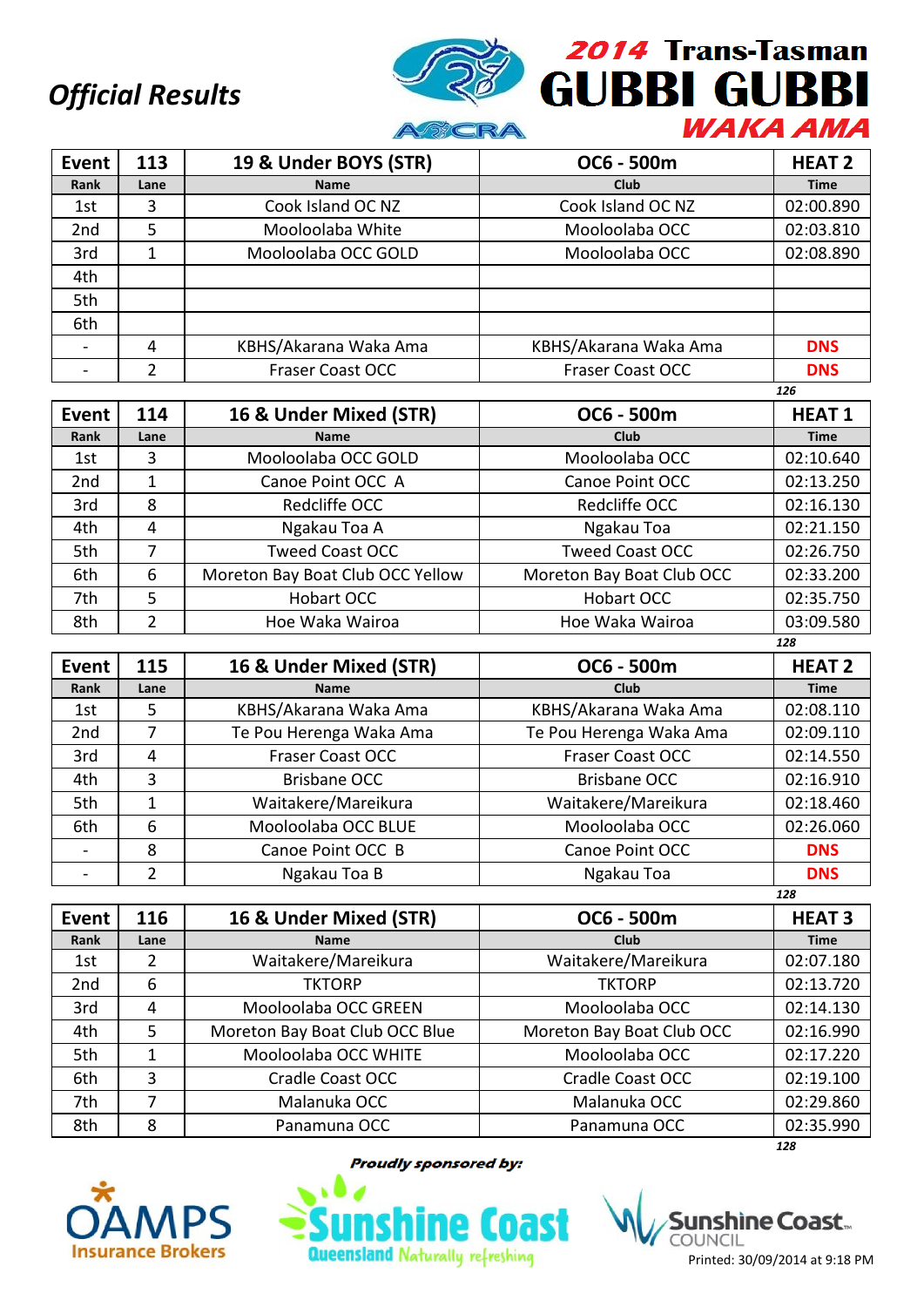

| Event           | 117  | 12 & Under Mixed (STR) | OC6 - 250m              | <b>HEAT1</b> |
|-----------------|------|------------------------|-------------------------|--------------|
| Rank            | Lane | <b>Name</b>            | Club                    | <b>Time</b>  |
| 1st             | 4    | Cook Island OA NZ A    | Cook Island OA NZ       | 01:16.960    |
| 2 <sub>nd</sub> | 6    | Cradle Coast OCC       | Cradle Coast OCC        | 01:20.900    |
| 3rd             | 5    | Bayside OCC            | Bayside OCC             | 01:21.610    |
| 4th             |      | Fraser Coast OCC A     | <b>Fraser Coast OCC</b> | 01:23.560    |
| 5th             | 8    | Cook Island OA NZ C    | Cook Island OA NZ       | 01:25.980    |
| 6th             | 3    | Panamuna OCC           | Panamuna OCC            | 01:31.140    |
| 7th             | 7    | Canoe Point OCC        | Canoe Point OCC         | 01:32.890    |
| 8th             | າ    | Waitakere A            | Waitakere               | 01:33.320    |

| Event           | 118  | 12 & Under Mixed (STR)         | OC6 - 250m                | <b>HEAT 2</b> |
|-----------------|------|--------------------------------|---------------------------|---------------|
| Rank            | Lane | <b>Name</b>                    | <b>Club</b>               | <b>Time</b>   |
| 1st             | 2    | Cook Island OA NZ Vaine Morana | Cook Island OA NZ         | 01:20.650     |
| 2 <sub>nd</sub> | 3    | Waitakere B                    | Waitakere                 | 01:24.140     |
| 3rd             | 4    | Redcliffe OCC                  | Redcliffe OCC             | 01:26.920     |
| 4th             | 8    | Malanuka                       | Malanuka                  | 01:28.010     |
| 5th             |      | Moreton Bay Boat Club OCC      | Moreton Bay Boat Club OCC | 01:29.110     |
| 6th             | 6    | Fraser Coast OCC B             | <b>Fraser Coast OCC</b>   | 01:30.470     |
| 7th             | 5    | Maia OCC                       | Maia OCC                  | 01:42.750     |
| 8th             | ⇁    | Brisbane OCC                   | <b>Brisbane OCC</b>       | 01:53.600     |
|                 |      |                                |                           | 129           |

| Event           | 119  | 16 & Under BOYS (STR)       | OC6 - 500m                | <b>HEAT1</b> |
|-----------------|------|-----------------------------|---------------------------|--------------|
| Rank            | Lane | <b>Name</b>                 | Club                      | <b>Time</b>  |
| 1st             | 6    | Mooloolaba OCC GREEN        | Mooloolaba OCC            | 02:05.360    |
| 2 <sub>nd</sub> | 2    | <b>TKTORP</b>               | <b>TKTORP</b>             | 02:12.420    |
| 3rd             | 4    | Redcliffe OCC               | Redcliffe OCC             | 02:15.080    |
| 4th             | 3    | Moreton Bay Boat Club OCC B | Moreton Bay Boat Club OCC | 02:16.030    |
| 5th             |      | Te Puu Ao                   | Te Puu Ao                 | 02:40.230    |
| 6th             | 7    | Maia OCC                    | Maia OCC                  | 02:41.720    |
| 7th             | 5    | Hoe Waka Wairoa             | Hoe Waka Wairoa           | 02:57.740    |
| 8th             |      |                             |                           |              |

|                 |                |                         |                         | 130           |
|-----------------|----------------|-------------------------|-------------------------|---------------|
| <b>Event</b>    | 120            | 16 & Under BOYS (STR)   | OC6 - 500m              | <b>HEAT 2</b> |
| Rank            | Lane           | <b>Name</b>             | <b>Club</b>             | <b>Time</b>   |
| 1st             | 4              | KBHS/Akarana Waka Ama   | KBHS/Akarana Waka Ama   | 02:04.030     |
| 2 <sub>nd</sub> | 7              | Waitakere               | Waitakere               | 02:08.290     |
| 3rd             | 5              | Te Pou Herenga Waka Ama | Te Pou Herenga Waka Ama | 02:13.220     |
| 4th             | 1              | <b>Fraser Coast OCC</b> | <b>Fraser Coast OCC</b> | 02:14.350     |
| 5th             | $\overline{2}$ | Cook Island OC          | Cook Island OC          | 02:16.260     |
| 6th             | 6              | Malanuka OCC            | Malanuka OCC            | 02:18.250     |
| 7th             | 3              | Mooloolaba OCC GOLD     | Mooloolaba OCC          | 02:22.630     |
| 8th             |                |                         |                         |               |
|                 |                |                         |                         | 130           |



**Proudly sponsored by:** 



shìne Coast… COUNCIL Printed: 30/09/2014 at 9:18 PM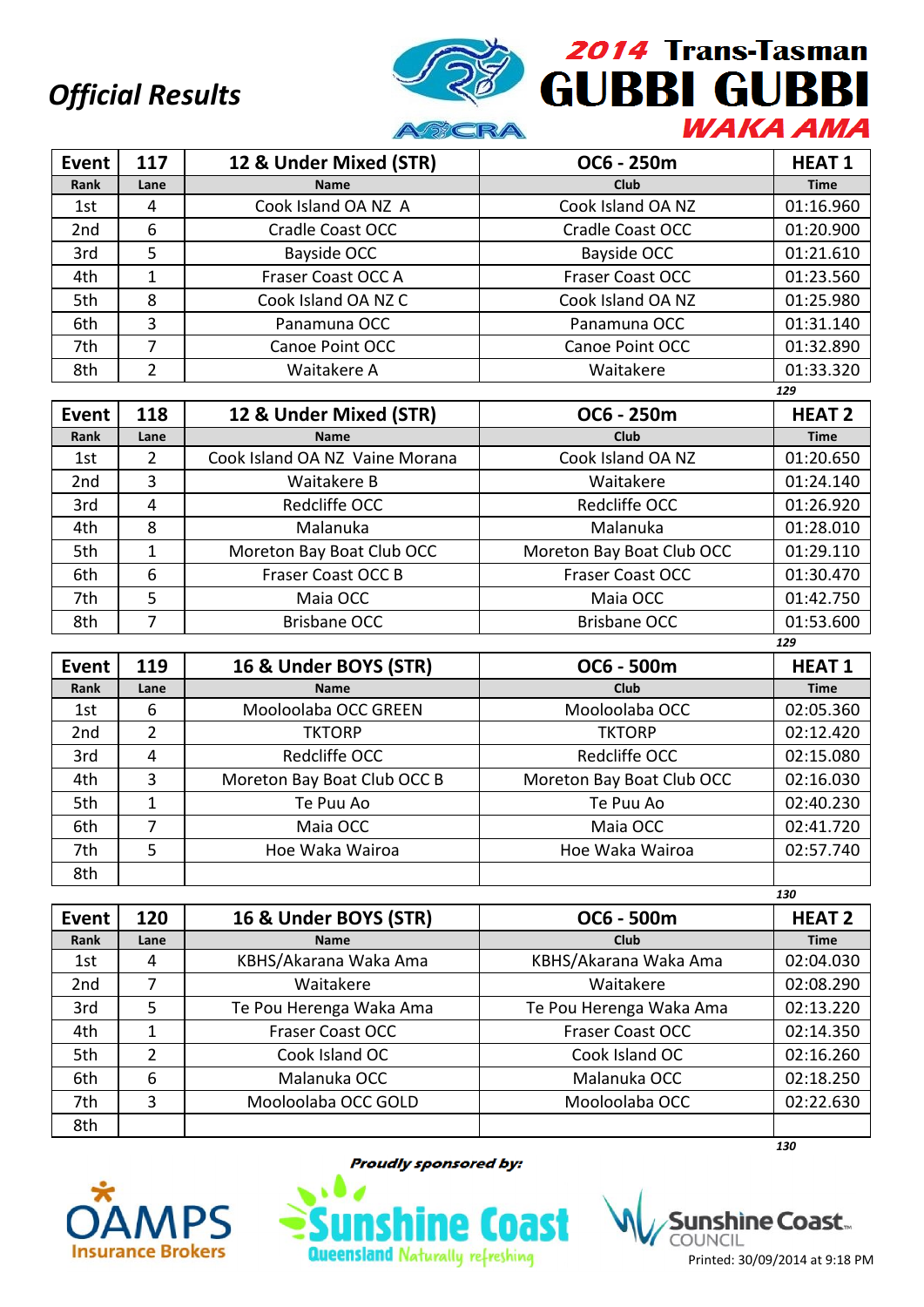

| Event           | 121  | 16 & Under GIRLS (STR) | OC6 - 500m              | <b>HEAT1</b> |
|-----------------|------|------------------------|-------------------------|--------------|
| Rank            | Lane | <b>Name</b>            | <b>Club</b>             | <b>Time</b>  |
| 1st             | 3    | Fraser Coast OCC       | <b>Fraser Coast OCC</b> | 02:27.190    |
| 2 <sub>nd</sub> |      | Canoe Point OCC A      | Canoe Point OCC         | 02:29.950    |
| 3rd             | 4    | Mooloolaba OCC GOLD    | Mooloolaba OCC          | 02:33.060    |
| 4th             | 6    | <b>Brisbane OCC</b>    | <b>Brisbane OCC</b>     | 02:34.900    |
| 5th             | 2    | Redcliffe OCC          | Redcliffe OCC           | 02:37.500    |
| 6th             | 7    | Tai Tonga              | Tai Tonga               | 02:38.780    |
| 7th             | 5    | Hoe Waka Wairoa        | Hoe Waka Wairoa         | 02:54.270    |
| 8th             |      |                        |                         |              |

|                 |               |                             |                           | 131           |
|-----------------|---------------|-----------------------------|---------------------------|---------------|
| Event           | 122           | 16 & Under GIRLS (STR)      | OC6 - 500m                | <b>HEAT 2</b> |
| Rank            | Lane          | <b>Name</b>                 | Club                      | <b>Time</b>   |
| 1st             | 3             | <b>TKTORP</b>               | <b>TKTORP</b>             | 02:20.650     |
| 2 <sub>nd</sub> | 1             | Waitakere/Mareikura         | Waitakere/Mareikura       | 02:21.580     |
| 3rd             | $\mathfrak z$ | Mooloolaba OCC GREEN        | Mooloolaba OCC            | 02:21.920     |
| 4th             | 5             | Ngakau Toa                  | Ngakau Toa                | 02:22.060     |
| 5th             | 7             | Te Pou Herenga Waka Ama     | Te Pou Herenga Waka Ama   | 02:22.700     |
| 6th             | 4             | Cradle Coast OCC            | <b>Cradle Coast OCC</b>   | 02:23.360     |
| 7th             | 6             | Moreton Bay Boat Club OCC A | Moreton Bay Boat Club OCC | 02:35.380     |
| 8th             |               |                             |                           |               |

| Event           | 123           | <b>Minnows (STR)</b>      | OC6 - 250m                | <b>FINAL</b> |
|-----------------|---------------|---------------------------|---------------------------|--------------|
| Rank            | Lane          | <b>Name</b>               | Club                      | <b>Time</b>  |
| 1st             | 4             | Panamuna OCC              | Panamuna OCC              | 01:42.760    |
| 2 <sub>nd</sub> | 3             | Redcliffe OCC             | Redcliffe OCC             | 01:45.820    |
| 3rd             | 5             | Canoe Point/Fraser        | Canoe Point/Fraser        | 01:50.920    |
| 4th             |               | Moreton Bay Boat Club OCC | Moreton Bay Boat Club OCC | 01:52.270    |
| 5th             | $\mathcal{P}$ | Maia OCC                  | Maia OCC                  | 01:52.970    |
| 6th             |               |                           |                           |              |
| 7th             |               |                           |                           |              |
| 8th             |               |                           |                           |              |

| Event           | 124  | 19 & Under Mixed (STR) | OC6 - 500m              | <b>FINAL</b> |
|-----------------|------|------------------------|-------------------------|--------------|
| Rank            | Lane | <b>Name</b>            | Club                    | <b>Time</b>  |
| 1st             | 5    | Mooloolaba OCC GREEN   | Mooloolaba OCC          | 02:01.270    |
| 2 <sub>nd</sub> |      | Waitakere/Mareikura    | Waitakere/Mareikura     | 02:01.500    |
| 3rd             | 4    | Fraser Coast OCC       | <b>Fraser Coast OCC</b> | 02:05.060    |
| 4th             | 6    | Mooloolaba OCC GOLD    | Mooloolaba OCC          | 02:07.940    |
| 5th             | 2    | Vaa Vengers            | Manukau                 | 02:09.710    |
| 6th             | 3    | Ngakau Toa A           | Ngakau Toa              | 02:11.540    |
| 7th             | 8    | KBHS/Akarana Waka Ama  | KBHS/Akarana Waka Ama   | 02:12.540    |
| 8th             |      | The Fruit Salads       | Panamuna OCC            | 02:13.190    |



**Proudly sponsored by:** 

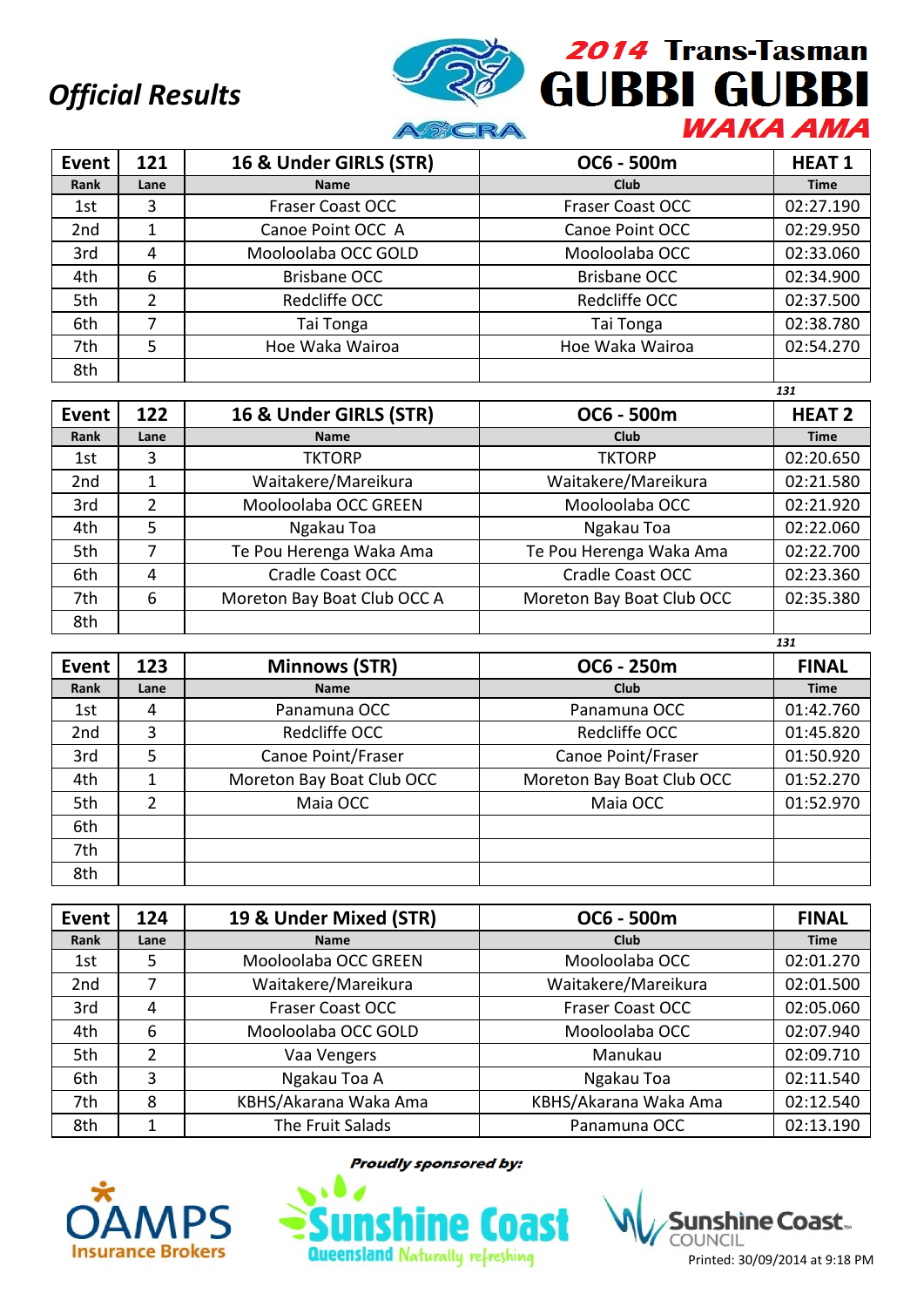

| Event           | 125  | 14 & Under Mixed (STR)     | OC6 - 250m               | <b>FINAL</b> |
|-----------------|------|----------------------------|--------------------------|--------------|
| Rank            | Lane | <b>Name</b>                | <b>Club</b>              | <b>Time</b>  |
| 1st             | 4    | <b>TKTORP</b>              | <b>TKTORP</b>            | 01:07.890    |
| 2 <sub>nd</sub> | 3    | Te Pou Herenga Waka Ama    | Te Pou Herenga Waka Ama  | 01:10.110    |
| 3rd             | 7    | Bayside OCC                | Bayside OCC              | 01:11.550    |
| 4th             | 2    | Canoe Point OCC A/Malanuka | Canoe Point OCC/Malanuka | 01:12.210    |
| 5th             | 8    | Cradle Coast OCC           | Cradle Coast OCC         | 01:12.730    |
| 6th             | 5    | Te Puu Ao                  | Te Puu Ao                | 01:13.040    |
| 7th             | 6    | Cook Island OA NZ          | Cook Island OA NZ        | 01:13.620    |
| 8th             |      | Mooloolaba OCC GREEN       | Mooloolaba OCC           | 01:15.570    |

| Event           | 126  | 19 & Under BOYS (STR) | OC6 - 500m              | <b>FINAL</b> |
|-----------------|------|-----------------------|-------------------------|--------------|
| Rank            | Lane | <b>Name</b>           | Club                    | <b>Time</b>  |
| 1st             | 5    | Mooloolaba Green      | Mooloolaba OCC          | 02:00.410    |
| 2 <sub>nd</sub> | 4    | Cook Island OC NZ     | Cook Island OC NZ       | 02:00.810    |
| 3rd             | 3    | Mooloolaba White      | Mooloolaba OCC          | 02:02.630    |
| 4th             | 6    | Cook Islands NZ       | Cook Islands OCC NZ     | 02:04.110    |
| 5th             | 2    | Fraser Coast OCC      | <b>Fraser Coast OCC</b> | 02:06.130    |
| 6th             | 7    | Waitakere             | Waitakere               | 02:08.370    |
| 7th             | 8    | Bayside OCC           | Bayside OCC             | 02:10.340    |
| 8th             |      | Mooloolaba OCC GOLD   | Mooloolaba OCC          | 02:12.060    |

| Event | 127  | 19 & Under GIRLS (STR)  | OC6 - 500m              | <b>FINAL</b> |
|-------|------|-------------------------|-------------------------|--------------|
| Rank  | Lane | <b>Name</b>             | Club                    | <b>Time</b>  |
| 1st   |      | Waitakere               | Waitakere               | 02:13.090    |
| 2nd   | 6    | Mooloolaba OCC GOLD     | Mooloolaba OCC          | 02:18.480    |
| 3rd   | 4    | <b>Fraser Coast OCC</b> | <b>Fraser Coast OCC</b> | 02:24.160    |
| 4th   | 5    | Mooloolaba OCC GREEN    | Mooloolaba OCC          | 02:24.670    |
| 5th   | 3    | Ngakau Toa              | Ngakau Toa              | 02:25.190    |
| 6th   | 1    | Canoe Point OCC         | Canoe Point OCC         | 02:25.640    |
| 7th   | 2    | Bayside OCC             | Bayside OCC             | 02:28.820    |
| 8th   |      |                         |                         |              |

| Event           | 128  | 16 & Under Mixed (STR)  | OC6 - 500m              | <b>FINAL</b> |
|-----------------|------|-------------------------|-------------------------|--------------|
| Rank            | Lane | <b>Name</b>             | Club                    | <b>Time</b>  |
| 1st             | 5    | KBHS/Akarana Waka Ama   | KBHS/Akarana Waka Ama   | 02:06.710    |
| 2 <sub>nd</sub> | 4    | Waitakere/Mareikura     | Waitakere/Mareikura     | 02:07.080    |
| 3rd             | 3    | Te Pou Herenga Waka Ama | Te Pou Herenga Waka Ama | 02:11.010    |
| 4th             |      | <b>TKTORP</b>           | <b>TKTORP</b>           | 02:12.440    |
| 5th             | 6    | Mooloolaba OCC GOLD     | Mooloolaba OCC          | 02:16.770    |
| 6th             | 8    | <b>Fraser Coast OCC</b> | <b>Fraser Coast OCC</b> | 02:19.510    |
| 7th             | 2    | Canoe Point OCC A       | Canoe Point OCC         | 02:20.110    |
| 8th             |      | Mooloolaba OCC GREEN    | Mooloolaba OCC          | 02:22.670    |



**Proudly sponsored by:** 

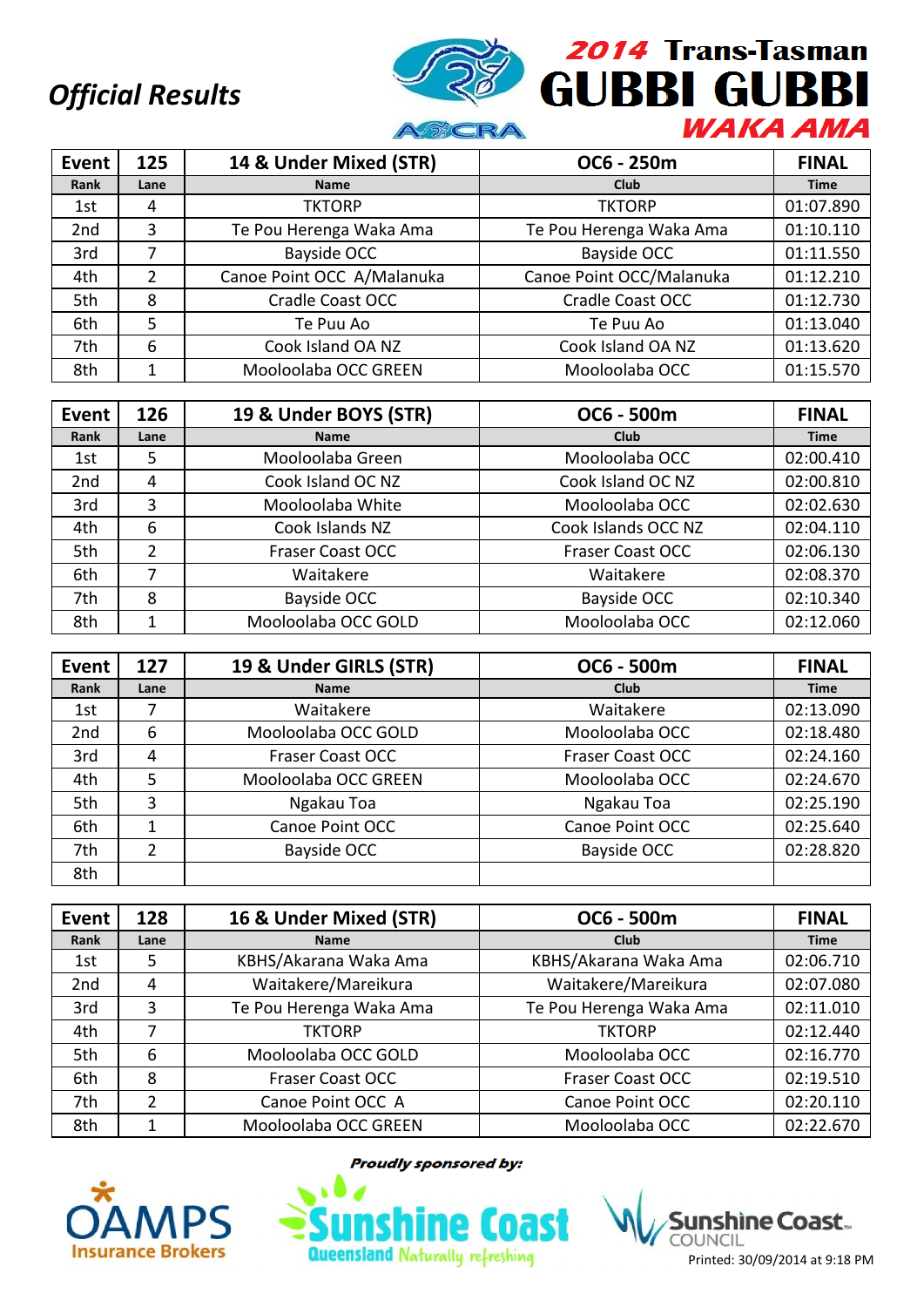

| <b>Event</b>    | 129  | 12 & Under Mixed (STR)         | OC6 - 250m              | <b>FINAL</b> |
|-----------------|------|--------------------------------|-------------------------|--------------|
| Rank            | Lane | <b>Name</b>                    | <b>Club</b>             | <b>Time</b>  |
| 1st             | 4    | Cook Island OA NZ A            | Cook Island OA NZ       | 01:19.250    |
| 2 <sub>nd</sub> | 3    | Cradle Coast OCC               | Cradle Coast OCC        | 01:22.680    |
| 3rd             | 5    | Cook Island OA NZ Vaine Morana | Cook Island OA NZ       | 01:23.870    |
| 4th             | 6    | Bayside OCC                    | Bayside OCC             | 01:23.950    |
| 5th             | 2    | Fraser Coast OCC A             | <b>Fraser Coast OCC</b> | 01:24.410    |
| 6th             | 8    | Redcliffe OCC                  | Redcliffe OCC           | 01:25.030    |
| 7th             | 7    | Waitakere B                    | Waitakere               | 01:27.930    |
| 8th             |      | Cook Island OA NZ C            | Cook Island OA NZ       | 01:28.640    |

| <b>Event</b>    | 130  | 16 & Under BOYS (STR)       | OC6 - 500m                | <b>FINAL</b> |
|-----------------|------|-----------------------------|---------------------------|--------------|
| Rank            | Lane | <b>Name</b>                 | Club                      | <b>Time</b>  |
| 1st             | 5    | Mooloolaba OCC GREEN        | Mooloolaba OCC            | 02:05.390    |
| 2 <sub>nd</sub> | 4    | KBHS/Akarana Waka Ama       | KBHS/Akarana Waka Ama     | 02:06.140    |
| 3rd             | 3    | Waitakere                   | Waitakere                 | 02:06.800    |
| 4th             | 2    | Te Pou Herenga Waka Ama     | Te Pou Herenga Waka Ama   | 02:12.630    |
| 5th             | 6    | <b>TKTORP</b>               | <b>TKTORP</b>             | 02:13.940    |
| 6th             | 7    | <b>Fraser Coast OCC</b>     | <b>Fraser Coast OCC</b>   | 02:16.560    |
| 7th             | 8    | Moreton Bay Boat Club OCC B | Moreton Bay Boat Club OCC | 02:19.230    |
| 8th             |      | Redcliffe OCC               | Redcliffe OCC             | 02:20.920    |

| Event | 131           | 16 & Under GIRLS (STR)  | OC6 - 500m              | <b>FINAL</b> |
|-------|---------------|-------------------------|-------------------------|--------------|
| Rank  | Lane          | <b>Name</b>             | Club                    | <b>Time</b>  |
| 1st   | 5             | Waitakere/Mareikura     | Waitakere/Mareikura     | 02:19.780    |
| 2nd   | 7             | Cradle Coast OCC        | Cradle Coast OCC        | 02:21.630    |
| 3rd   | 6             | Ngakau Toa              | Ngakau Toa              | 02:22.870    |
| 4th   | 4             | <b>TKTORP</b>           | <b>TKTORP</b>           | 02:23.440    |
| 5th   | 3             | Mooloolaba OCC GREEN    | Mooloolaba OCC          | 02:24.800    |
| 6th   | $\mathcal{P}$ | Te Pou Herenga Waka Ama | Te Pou Herenga Waka Ama | 02:25.810    |
| 7th   | 1             | <b>Fraser Coast OCC</b> | <b>Fraser Coast OCC</b> | 02:31.170    |
| 8th   | 8             | Canoe Point OCC A       | Canoe Point OCC         | 02:32.940    |

| <b>Event</b>    | 132  | 21 & Under Mixed (STR) | OC6 - 500m      | <b>FINAL</b> |
|-----------------|------|------------------------|-----------------|--------------|
| Rank            | Lane | <b>Name</b>            | Club            | <b>Time</b>  |
| 1st             | 2    | Mooloolaba OCC GREEN   | Mooloolaba OCC  | 02:03.120    |
| 2 <sub>nd</sub> |      | Mooloolaba OCC GOLD    | Mooloolaba OCC  | 02:05.100    |
| 3rd             | 5    | Canoe Point OCC        | Canoe Point OCC | 02:07.770    |
| 4th             | 6    | Mooloolaba OCC BLUE    | Mooloolaba OCC  | 02:08.780    |
| 5th             | 3    | Ngakau Toa             | Ngakau Toa      | 02:11.250    |
| 6th             | 4    | Mooloolaba OCC WHITE   | Mooloolaba OCC  | 02:16.560    |
| 7th             |      |                        |                 |              |
| 8th             |      |                        |                 |              |



**Proudly sponsored by:** 

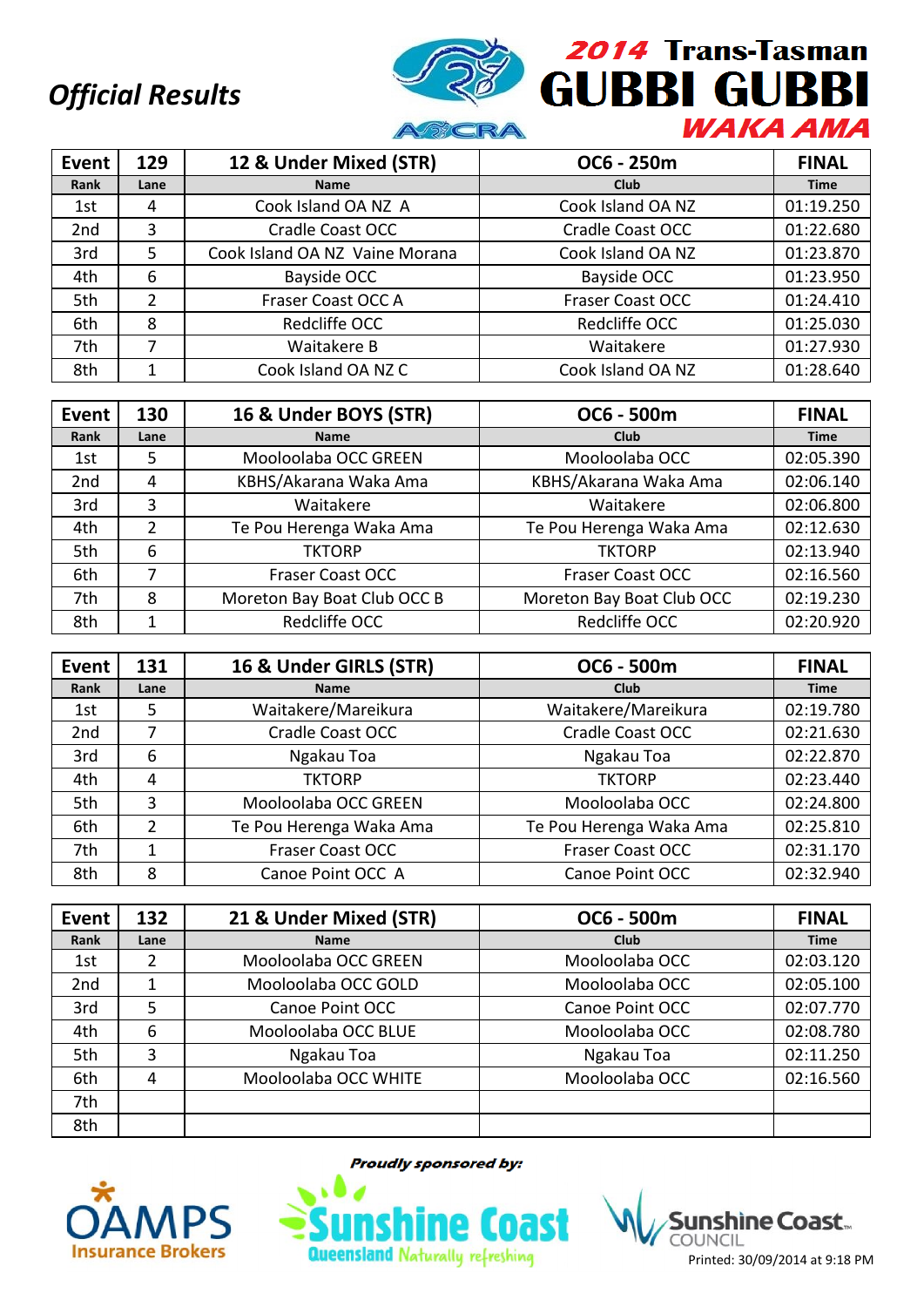

| Event           | 133  | 19 & Under Mixed (TRN) | OC6 - 1000m    | <b>HEAT1</b> |
|-----------------|------|------------------------|----------------|--------------|
| Rank            | Lane | <b>Name</b>            | <b>Club</b>    | <b>Time</b>  |
| 1st             | 2    | Mooloolaba OCC GREEN   | Mooloolaba OCC | 05:19.360    |
| 2 <sub>nd</sub> | 5    | Ngakau Toa A           | Ngakau Toa     | 05:36.240    |
| 3rd             | 3    | Mooloolaba OCC WHITE   | Mooloolaba OCC | 05:59.340    |
| 4th             | 4    | Bayside OCC            | Bayside OCC    | 06:13.340    |
| 5th             |      |                        |                |              |
| 6th             |      |                        |                |              |
| 7th             |      |                        |                |              |
| 8th             |      |                        |                |              |

|                 |                |                        |                         | 160           |
|-----------------|----------------|------------------------|-------------------------|---------------|
| Event           | 134            | 19 & Under Mixed (TRN) | OC6 - 1000m             | <b>HEAT 2</b> |
| Rank            | Lane           | <b>Name</b>            | Club                    | <b>Time</b>   |
| 1st             | 3              | Mooloolaba OCC GOLD    | Mooloolaba OCC          | 05:24.820     |
| 2 <sub>nd</sub> | $\overline{2}$ | The Fruit Salads       | Panamuna OCC            | 05:33.080     |
| 3rd             |                | Cradle Coast OCC       | <b>Cradle Coast OCC</b> | 05:36.820     |
| 4th             | 5              | Ngakau Toa B           | Ngakau Toa              | 05:57.790     |
| 5th             |                |                        |                         |               |
| 6th             |                |                        |                         |               |
| 7th             |                |                        |                         |               |
|                 |                | Mooloolaba OCC RED     | Mooloolaba OCC          | <b>DNS</b>    |

| <b>Event</b>    | 135  | 19 & Under Mixed (TRN)  | OC6 - 1000m             | <b>HEAT 3</b> |
|-----------------|------|-------------------------|-------------------------|---------------|
| Rank            | Lane | <b>Name</b>             | Club                    | <b>Time</b>   |
| 1st             | 3    | <b>Fraser Coast OCC</b> | <b>Fraser Coast OCC</b> | 05:18.080     |
| 2 <sub>nd</sub> | 5    | Waitakere               | Waitakere               | 05:25.530     |
| 3rd             | 1    | Vaa Vengers             | Manukai OCC             | 05:34.270     |
| 4th             | 4    | Mooloolaba OCC BLUE     | Mooloolaba OCC          | 06:40.940     |
| 5th             |      |                         |                         |               |
| 6th             |      |                         |                         |               |
| 7th             |      |                         |                         |               |
|                 | າ    | KBHS/Akarana Waka Ama   | KBHS/Akarana Waka Ama   | <b>DSQ</b>    |
|                 |      |                         |                         | 160           |

| Event           | 136  | 14 & Under Mixed (TRN)     | OC6 - 500m               | <b>HEAT1</b> |
|-----------------|------|----------------------------|--------------------------|--------------|
| Rank            | Lane | <b>Name</b>                | <b>Club</b>              | <b>Time</b>  |
| 1st             | 5    | Te Pou Herenga Waka Ama    | Te Pou Herenga Waka Ama  | 02:45.770    |
| 2 <sub>nd</sub> | 1    | Canoe Point OCC / Malanuka | Canoe Point OCC/Malanuka | 02:50.290    |
| 3rd             | 6    | Tai Tonga                  | Tai Tonga                | 02:55.430    |
| 4th             | 2    | <b>Brisbane OCC</b>        | <b>Brisbane OCC</b>      | 03:19.090    |
| 5th             | 3    | Mooloolaba OCC GOLD        | Mooloolaba OCC           | 03:26.580    |
| 6th             |      |                            |                          |              |
| 7th             |      |                            |                          |              |
| 8th             |      |                            |                          |              |
|                 |      |                            |                          | 161          |



**Proudly sponsored by:** 



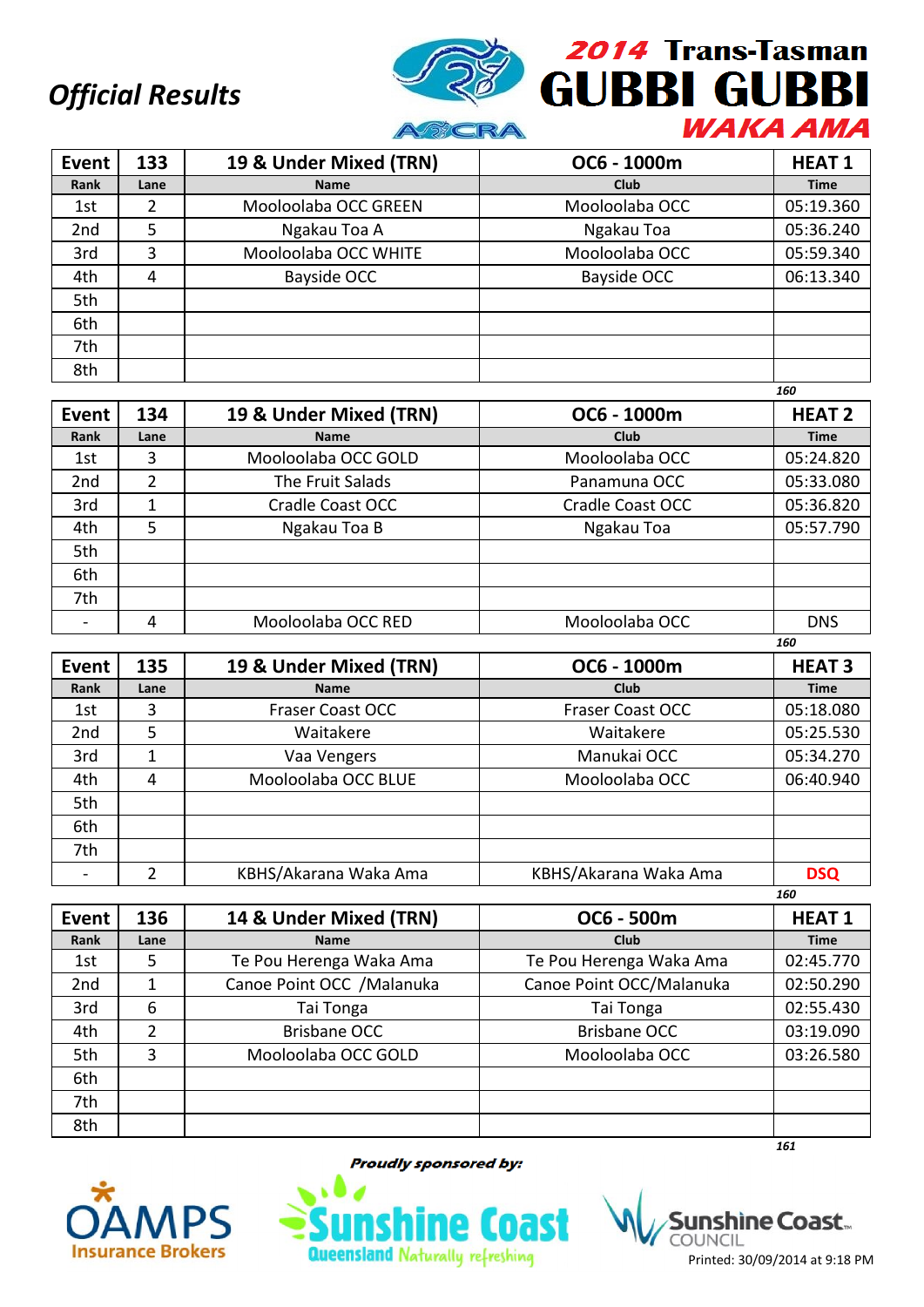

| Event           | 137  | 14 & Under Mixed (TRN) | OC6 - 500m        | <b>HEAT 2</b> |
|-----------------|------|------------------------|-------------------|---------------|
| Rank            | Lane | <b>Name</b>            | <b>Club</b>       | <b>Time</b>   |
| 1st             | 3    | <b>TKTORP</b>          | <b>TKTORP</b>     | 02:48.610     |
| 2 <sub>nd</sub> | 4    | Cook Island OA NZ      | Cook Island OA NZ | 02:57.060     |
| 3rd             | 2    | Malanuka OCC B         | Malanuka          | 03:33.540     |
| 4th             | 5    | Te Puu Ao              | Te Puu Ao         | 03:34.670     |
| 5th             |      |                        |                   |               |
| 6th             |      |                        |                   |               |
| 7th             |      |                        |                   |               |
| 8th             |      |                        |                   |               |
|                 |      |                        |                   | 161           |

| <b>Event</b>    | 138  | 14 & Under Mixed (TRN)    | OC6 - 500m                | <b>HEAT 3</b> |
|-----------------|------|---------------------------|---------------------------|---------------|
| Rank            | Lane | <b>Name</b>               | Club                      | <b>Time</b>   |
| 1st             | 2    | Cradle Coast OCC          | Cradle Coast OCC          | 02:50.210     |
| 2 <sub>nd</sub> | 3    | Moreton Bay Boat Club OCC | Moreton Bay Boat Club OCC | 03:02.040     |
| 3rd             |      | Panamuna OCC              | Panamuna OCC              | 03:08.790     |
| 4th             | 4    | <b>Fraser Coast OCC</b>   | <b>Fraser Coast OCC</b>   | 03:13.270     |
| 5th             | 5    | Maia OCC                  | Maia OCC                  | 04:25.580     |
| 6th             |      |                           |                           |               |
| 7th             |      |                           |                           |               |
| 8th             |      |                           |                           |               |

| <b>Event</b>    | 139  | 14 & Under Mixed (TRN) | OC6 - 500m         | <b>HEAT4</b> |
|-----------------|------|------------------------|--------------------|--------------|
| Rank            | Lane | <b>Name</b>            | <b>Club</b>        | <b>Time</b>  |
| 1st             | 2    | Bayside OCC            | <b>Bayside OCC</b> | 02:47.760    |
| 2 <sub>nd</sub> |      | Redcliffe OCC          | Redcliffe OCC      | 02:51.670    |
| 3rd             | 4    | Mooloolaba OCC GREEN   | Mooloolaba OCC     | 03:02.170    |
| 4th             |      |                        |                    |              |
| 5th             |      |                        |                    |              |
| 6th             |      |                        |                    |              |
| 7th             |      |                        |                    |              |
|                 | 3    | Hoe Waka Wairoa        | Hoe Waka Wairoa    | <b>DSQ</b>   |
|                 |      |                        |                    | 161          |

| <b>Event</b>    | 140  | 19 & Under BOYS (TRN) | OC6 - 1000m       | <b>HEAT1</b> |
|-----------------|------|-----------------------|-------------------|--------------|
| Rank            | Lane | <b>Name</b>           | Club              | <b>Time</b>  |
| 1st             | 3    | Mooloolaba OCC GREEN  | Mooloolaba OCC    | 05:12.240    |
| 2 <sub>nd</sub> | 1    | Cook Island OC NZ B   | Cook Island OC NZ | 05:20.540    |
| 3rd             | 4    | Mooloolaba OCC BLUE   | Mooloolaba OCC    | 05:25.400    |
| 4th             | 2    | Ngakau Toa            | Ngakau Toa        | 05:26.280    |
| 5th             | 5    | Bayside OCC           | Bayside OCC       | 05:31.200    |
| 6th             |      |                       |                   |              |
| 7th             |      |                       |                   |              |
| 8th             |      |                       |                   |              |
|                 |      |                       |                   | 162          |



**Proudly sponsored by:** 



shìne Coast.. COUNCIL Printed: 30/09/2014 at 9:18 PM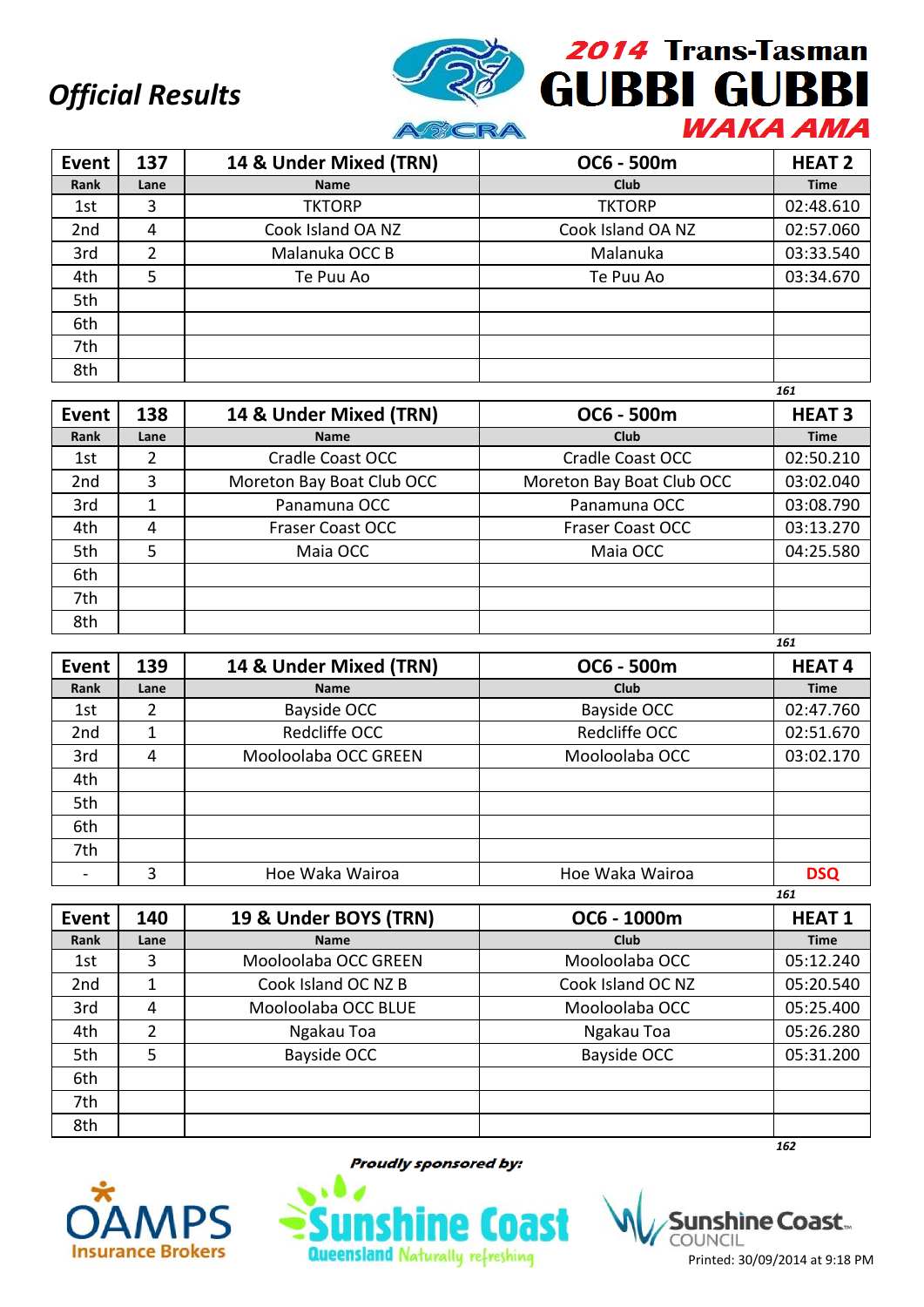

| Event           | 141  | 19 & Under BOYS (TRN)   | OC6 - 1000m             | <b>HEAT 2</b> |
|-----------------|------|-------------------------|-------------------------|---------------|
| Rank            | Lane | <b>Name</b>             | <b>Club</b>             | <b>Time</b>   |
| 1st             | 3    | <b>Fraser Coast OCC</b> | <b>Fraser Coast OCC</b> | 05:10.790     |
| 2 <sub>nd</sub> |      | Cook Island OC NZ B     | Cook Island OC NZ       | 05:12.320     |
| 3rd             | 4    | Mooloolaba OCC GOLD     | Mooloolaba OCC          | 05:23.780     |
| 4th             | 5    | Waitakere               | Waitakere               | 05:32.050     |
| 5th             |      |                         |                         |               |
| 6th             |      |                         |                         |               |
| 7th             |      |                         |                         |               |
|                 |      | KBHS/Akarana Waka Ama   | KBHS/Akarana Waka Ama   | <b>DNS</b>    |

|                 |      |                        |                     | 162          |
|-----------------|------|------------------------|---------------------|--------------|
| Event           | 142  | 19 & Under GIRLS (TRN) | OC6 - 1000m         | <b>HEAT1</b> |
| Rank            | Lane | <b>Name</b>            | Club                | <b>Time</b>  |
| 1st             | 4    | Waitakere/Mareikura    | Waitakere/Mareikura | 05:47.180    |
| 2 <sub>nd</sub> | 3    | Ngakau Toa A           | Ngakau Toa          | 05:59.930    |
| 3rd             | 1    | Mooloolaba OCC GREEN   | Mooloolaba OCC      | 06:01.400    |
| 4th             |      |                        |                     |              |
| 5th             |      |                        |                     |              |
| 6th             |      |                        |                     |              |
| 7th             |      |                        |                     |              |
| 8th             |      |                        |                     |              |

| <b>Event</b>    | 143            | 19 & Under GIRLS (TRN)  | OC6 - 1000m             | <b>HEAT 2</b> |
|-----------------|----------------|-------------------------|-------------------------|---------------|
| Rank            | Lane           | <b>Name</b>             | Club                    | <b>Time</b>   |
| 1st             | 3              | Mooloolaba OCC GOLD     | Mooloolaba OCC          | 05:58.520     |
| 2 <sub>nd</sub> | $\overline{2}$ | <b>Fraser Coast OCC</b> | <b>Fraser Coast OCC</b> | 06:05.510     |
| 3rd             | 4              | Ngakau Toa B            | Ngakau Toa              | 06:40.390     |
| 4th             |                | Bayside OCC             | Bayside OCC             | 07:14.920     |
| 5th             |                |                         |                         |               |
| 6th             |                |                         |                         |               |
| 7th             |                |                         |                         |               |
| 8th             |                |                         |                         |               |
|                 |                |                         |                         | 163           |

| Event           | 144            | 16 & Under Mixed (TRN) | OC6 - 1000m             | <b>HEAT1</b> |
|-----------------|----------------|------------------------|-------------------------|--------------|
| Rank            | Lane           | <b>Name</b>            | Club                    | <b>Time</b>  |
| 1st             | 5              | Canoe Point OCC A      | Canoe Point OCC         | 05:57.640    |
| 2 <sub>nd</sub> | $\overline{2}$ | <b>Tweed Coast OCC</b> | <b>Tweed Coast OCC</b>  | 06:00.870    |
| 3rd             | 4              | Cradle Coast OCC       | <b>Cradle Coast OCC</b> | 06:03.580    |
| 4th             | 3              | Mooloolaba OCC WHITE   | Mooloolaba OCC          | 06:18.940    |
| 5th             |                |                        |                         |              |
| 6th             |                |                        |                         |              |
| 7th             |                |                        |                         |              |
|                 |                | Ngakau Toa B           | Ngakau Toa              | <b>DNS</b>   |
|                 |                |                        |                         | 164          |



**Proudly sponsored by:** 



shine Coast... COUNCIL Printed: 30/09/2014 at 9:18 PM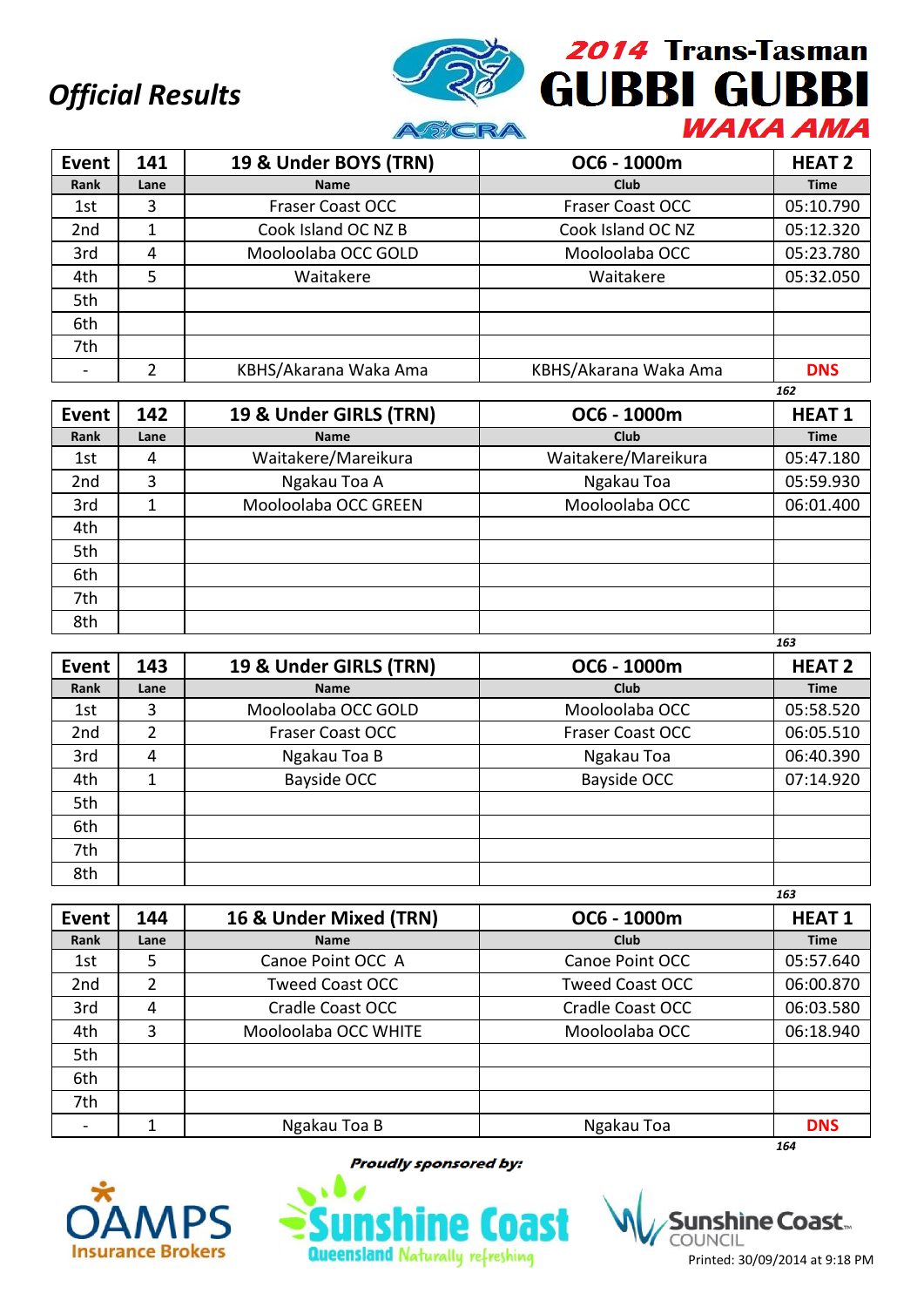

| <b>Event</b>    | 145  | 16 & Under Mixed (TRN)  | OC6 - 1000m             | <b>HEAT 2</b> |
|-----------------|------|-------------------------|-------------------------|---------------|
| Rank            | Lane | <b>Name</b>             | <b>Club</b>             | <b>Time</b>   |
| 1st             | 5    | <b>Fraser Coast OCC</b> | <b>Fraser Coast OCC</b> | 05:45.670     |
| 2 <sub>nd</sub> | 2    | Hobart OCC              | Hobart OCC              | 06:12.630     |
| 3rd             | 3    | Panamuna OCC            | Panamuna OCC            | 06:46.730     |
| 4th             |      |                         |                         |               |
| 5th             |      |                         |                         |               |
| 6th             |      |                         |                         |               |
|                 | 4    | Hoe Waka Wairoa         | Hoe Waka Wairoa         | <b>DSQ</b>    |
|                 |      | Canoe Point OCC B       | Canoe Point OCC         | <b>DNS</b>    |

|                 |      |                             |                           | 164           |
|-----------------|------|-----------------------------|---------------------------|---------------|
| Event           | 146  | 16 & Under Mixed (TRN)      | OC6 - 1000m               | <b>HEAT 3</b> |
| Rank            | Lane | <b>Name</b>                 | Club                      | <b>Time</b>   |
| 1st             | 4    | KBHS/Akarana Waka Ama       | KBHS/Akarana Waka Ama     | 05:29.570     |
| 2 <sub>nd</sub> | 1    | Waitakere                   | Waitakere/Mareikura       | 05:38.120     |
| 3rd             | 3    | Redcliffe OCC               | Redcliffe OCC             | 06:00.320     |
| 4th             | 5    | Mooloolaba OCC GREEN        | Mooloolaba OCC            | 06:00.920     |
| 5th             | 2    | Moreton Bay Boat Club OCC A | Moreton Bay Boat Club OCC | 06:13.800     |
| 6th             | 6    | Ho Waka Wairoa B            | Ho Waka Wairoa            | 07:24.910     |
| 7th             |      |                             |                           |               |
| 8th             |      |                             |                           |               |

| <b>Event</b>    | 147           | 16 & Under Mixed (TRN)      | OC6 - 1000m               | <b>HEAT4</b> |
|-----------------|---------------|-----------------------------|---------------------------|--------------|
| Rank            | Lane          | <b>Name</b>                 | Club                      | <b>Time</b>  |
| 1st             | 5.            | Te Pou Herenga Waka Ama     | Te Pou Herenga Waka Ama   | 05:28.070    |
| 2 <sub>nd</sub> | 4             | Waitakere/Mareikura         | Waitakere/Mareikura       | 05:31.530    |
| 3rd             | $\mathcal{P}$ | Mooloolaba OCC GOLD         | Mooloolaba OCC            | 05:36.110    |
| 4th             | 3             | Moreton Bay Boat Club OCC B | Moreton Bay Boat Club OCC | 06:19.170    |
| 5th             |               | Malanuka OCC                | Malanuka OCC              | 06:30.420    |
| 6th             |               |                             |                           |              |
| 7th             |               |                             |                           |              |
| 8th             |               |                             |                           |              |
|                 |               |                             |                           | 164          |

| <b>Event</b> | 148  | 16 & Under Mixed (TRN) | OC6 - 1000m         | <b>HEAT 5</b> |
|--------------|------|------------------------|---------------------|---------------|
| Rank         | Lane | <b>Name</b>            | Club                | <b>Time</b>   |
| 1st          | 1    | Ngakau Toa A           | Ngakau Toa          | 05:45.200     |
| 2nd          | 2    | Mooloolaba OCC BLUE    | Mooloolaba OCC      | 05:59.600     |
| 3rd          | 4    | <b>Brisbane OCC</b>    | <b>Brisbane OCC</b> | 06:17.770     |
| 4th          | 5    | Tai Tonga              | Tai Tonga           | 06:38.180     |
| 5th          |      |                        |                     |               |
| 6th          |      |                        |                     |               |
| 7th          |      |                        |                     |               |
| 8th          |      |                        |                     |               |
|              |      |                        |                     | 164           |



**Proudly sponsored by:** 



shìne Coast.. COUNCIL Printed: 30/09/2014 at 9:18 PM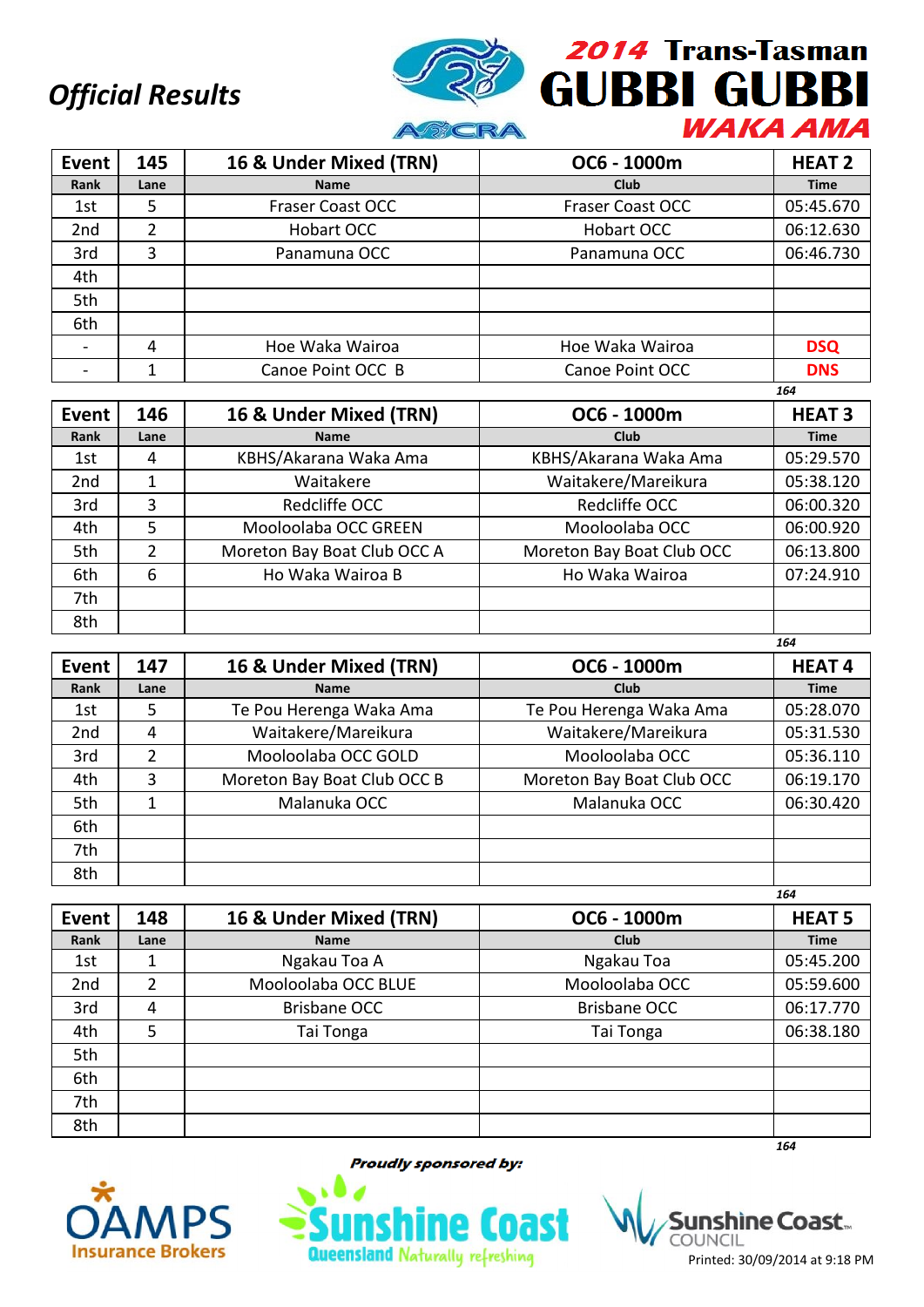

| <b>Event</b> | 149  | 12 & Under Mixed (TRN) | OC6 - 500m              | <b>HEAT1</b> |
|--------------|------|------------------------|-------------------------|--------------|
| Rank         | Lane | <b>Name</b>            | Club                    | <b>Time</b>  |
| 1st          | 6    | Malanuka               | Malanuka OCC            | 03:42.290    |
| 2nd          | 4    | Waitakere B            | Waitakere               | 03:43.450    |
| 3rd          | 1    | Canoe Point OCC        | Canoe Point OCC         | 03:56.130    |
| 4th          | 3    | Fraser Coast OCC A     | <b>Fraser Coast OCC</b> | 04:32.880    |
| 5th          | 5    | Brisbane OCC           | <b>Brisbane OCC</b>     | 04:59.560    |
| 6th          |      |                        |                         |              |
| 7th          |      |                        |                         |              |
|              |      | Cradle Coast OCC       | <b>Cradle Coast OCC</b> | <b>DSQ</b>   |

|                 |      |                           |                           | 165           |
|-----------------|------|---------------------------|---------------------------|---------------|
| <b>Event</b>    | 150  | 12 & Under Mixed (TRN)    | OC6 - 500m                | <b>HEAT 2</b> |
| Rank            | Lane | <b>Name</b>               | Club                      | <b>Time</b>   |
| 1st             | 3    | Cook Island OA NZ A       | Cook Island OA NZ         | 03:14.120     |
| 2 <sub>nd</sub> |      | Fraser Coast OCC B        | <b>Fraser Coast OCC</b>   | 03:29.480     |
| 3rd             | 4    | Panamuna OCC              | Panamuna OCC              | 03:43.860     |
| 4th             | 2    | Moreton Bay Boat Club OCC | Moreton Bay Boat Club OCC | 03:57.590     |
| 5th             |      |                           |                           |               |
| 6th             |      |                           |                           |               |
| 7th             |      |                           |                           |               |
|                 | 5    | Cook Island OA NZ C       | Cook Island OA NZ         | <b>DSQ</b>    |

| Event           | 151  | 12 & Under Mixed (TRN) | OC6 - 500m        | <b>HEAT 3</b> |
|-----------------|------|------------------------|-------------------|---------------|
| Rank            | Lane | <b>Name</b>            | <b>Club</b>       | <b>Time</b>   |
| 1st             | 2    | Bayside OCC            | Bayside OCC       | 03:11.720     |
| 2 <sub>nd</sub> | 4    | Cook Island OA NZ B    | Cook Island OA NZ | 03:26.850     |
| 3rd             |      | Waitakere A            | Waitakere         | 03:34.790     |
| 4th             | 3    | Redcliffe OCC          | Redcliffe OCC     | 03:37.010     |
| 5th             | 5    | Maia OCC               | Maia OCC          | 04:34.130     |
| 6th             |      |                        |                   |               |
| 7th             |      |                        |                   |               |
| 8th             |      |                        |                   |               |
|                 |      |                        |                   | 165           |

| <b>Event</b>    | 152  | 16 & Under BOYS (TRN)       | OC6 - 1000m               | <b>HEAT1</b> |
|-----------------|------|-----------------------------|---------------------------|--------------|
| Rank            | Lane | <b>Name</b>                 | Club                      | <b>Time</b>  |
| 1st             | 3    | KBHS/Akarana Waka Ama       | KBHS/Akarana Waka Ama     | 05:26.090    |
| 2 <sub>nd</sub> | 1    | Fraser Coast OCC            | <b>Fraser Coast OCC</b>   | 05:31.960    |
| 3rd             | 4    | Redcliffe OCC               | Redcliffe OCC             | 06:13.030    |
| 4th             | 5    | Te Puu Ao                   | Te Puu Ao                 | 06:52.950    |
| 5th             |      |                             |                           |              |
| 6th             |      |                             |                           |              |
| 7th             |      |                             |                           |              |
|                 | 2    | Moreton Bay Boat Club OCC B | Moreton Bay Boat Club OCC | <b>DSQ</b>   |
|                 |      |                             |                           | 166          |



**Proudly sponsored by:** 

**Queensland Naturally refreshing** 

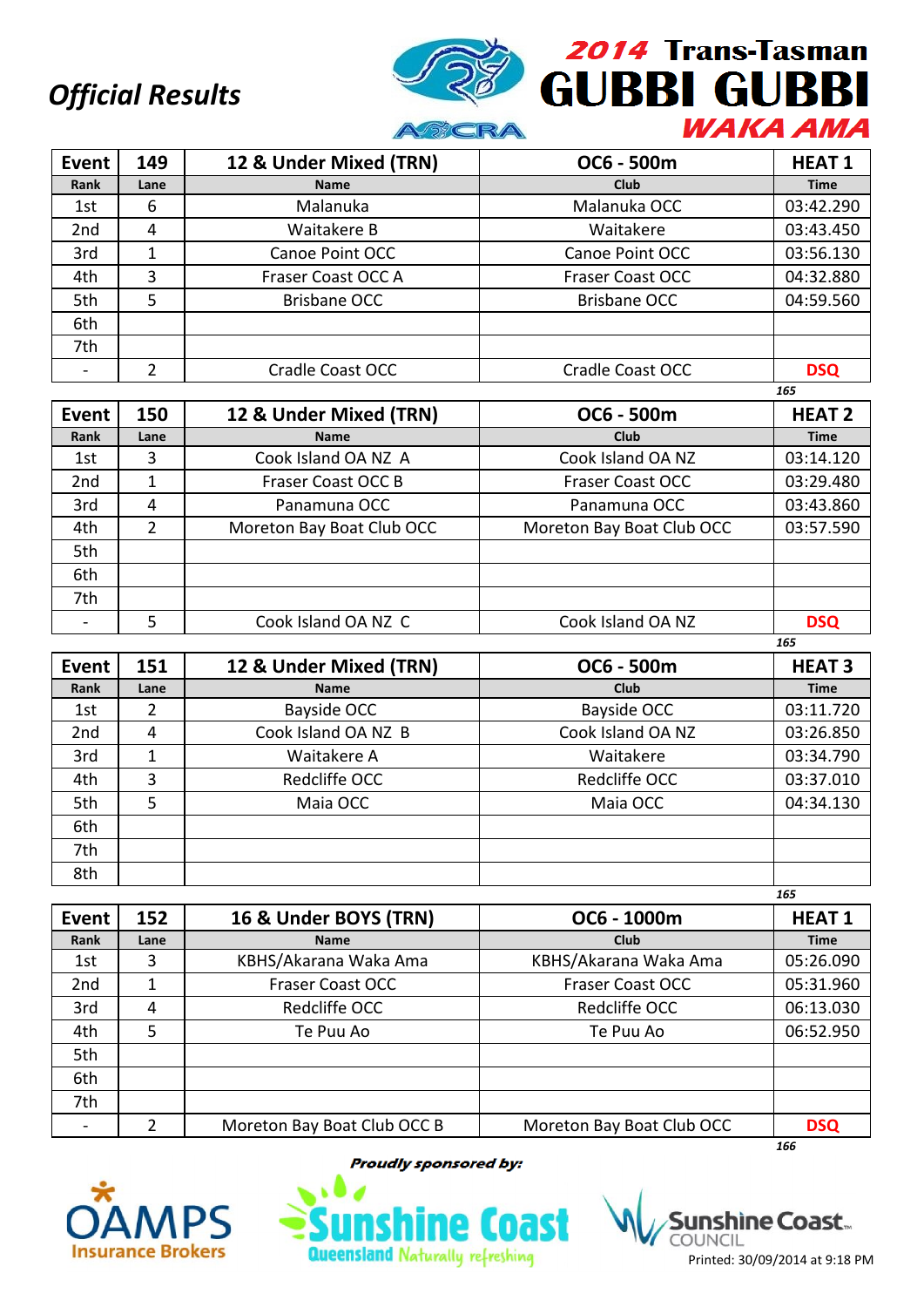

| <b>Event</b>    | 153  | 16 & Under BOYS (TRN)   | OC6 - 1000m             | <b>HEAT 2</b> |
|-----------------|------|-------------------------|-------------------------|---------------|
| Rank            | Lane | <b>Name</b>             | Club                    | <b>Time</b>   |
| 1st             | 3    | Mooloolaba OCC GREEN    | Mooloolaba OCC          | 05:21.230     |
| 2 <sub>nd</sub> | 5    | Waitakere/Mareikura     | Waitakere/Mareikura     | 05:27.590     |
| 3rd             | 4    | Te Pou Herenga Waka Ama | Te Pou Herenga Waka Ama | 05:27.900     |
| 4th             | 2    | Cook Island OC          | Cook Island OC          | 05:59.620     |
| 5th             |      | Maia OCC                | Maia OCC                | 06:56.810     |
| 6th             |      |                         |                         |               |
| 7th             |      |                         |                         |               |
| 8th             |      |                         |                         |               |

|                 |               |                       |                 | 166           |
|-----------------|---------------|-----------------------|-----------------|---------------|
| <b>Event</b>    | 154           | 16 & Under BOYS (TRN) | OC6 - 1000m     | <b>HEAT 3</b> |
| Rank            | Lane          | <b>Name</b>           | Club            | <b>Time</b>   |
| 1st             | 4             | <b>TKTORP</b>         | <b>TKTORP</b>   | 05:33.040     |
| 2 <sub>nd</sub> |               | Malanuka OCC          | Malanuka OCC    | 05:51.770     |
| 3rd             | $\mathfrak z$ | Mooloolaba OCC GOLD   | Mooloolaba OCC  | 05:53.120     |
| 4th             | 3             | Hoe Waka Wairoa       | Hoe Waka Wairoa | 06:36.650     |
| 5th             |               |                       |                 |               |
| 6th             |               |                       |                 |               |
| 7th             |               |                       |                 |               |
| 8th             |               |                       |                 |               |

| <b>Event</b>    | 155  | 16 & Under GIRLS (TRN) | OC6 - 1000m      | <b>HEAT1</b> |
|-----------------|------|------------------------|------------------|--------------|
| Rank            | Lane | <b>Name</b>            | <b>Club</b>      | <b>Time</b>  |
| 1st             |      | Mooloolaba OCC GREEN   | Mooloolaba OCC   | 05:56.040    |
| 2 <sub>nd</sub> | 2    | Cradle Coast OCC       | Cradle Coast OCC | 05:56.670    |
| 3rd             | 4    | Canoe Point OCC A      | Canoe Point OCC  | 06:19.290    |
| 4th             |      |                        |                  |              |
| 5th             |      |                        |                  |              |
| 6th             |      |                        |                  |              |
|                 | 5    | Te Puu Ao              | Te Puu Ao        | <b>DNS</b>   |
|                 | 3    | Redcliffe OCC          | Redcliffe OCC    | <b>DNS</b>   |
|                 |      |                        |                  | 167          |

| Event | 156  | 16 & Under GIRLS (TRN)      | OC6 - 1000m               | <b>HEAT 2</b> |
|-------|------|-----------------------------|---------------------------|---------------|
| Rank  | Lane | <b>Name</b>                 | Club                      | <b>Time</b>   |
| 1st   | 2    | <b>TKTORP</b>               | <b>TKTORP</b>             | 05:58.760     |
| 2nd   | 4    | Mooloolaba OCC GOLD         | Mooloolaba OCC            | 06:42.910     |
| 3rd   | 5    | Tai Tonga                   | Tai Tonga                 | 06:53.200     |
| 4th   | 1    | Moreton Bay Boat Club OCC A | Moreton Bay Boat Club OCC | 07:12.290     |
| 5th   |      |                             |                           |               |
| 6th   |      |                             |                           |               |
| 7th   |      |                             |                           |               |
|       | 3    | Hoe Waka Wairoa             | Hoe Waka Wairoa           | <b>DSQ</b>    |
|       |      |                             |                           | 167           |



**Proudly sponsored by:** 



shine Coast... COUNCIL Printed: 30/09/2014 at 9:18 PM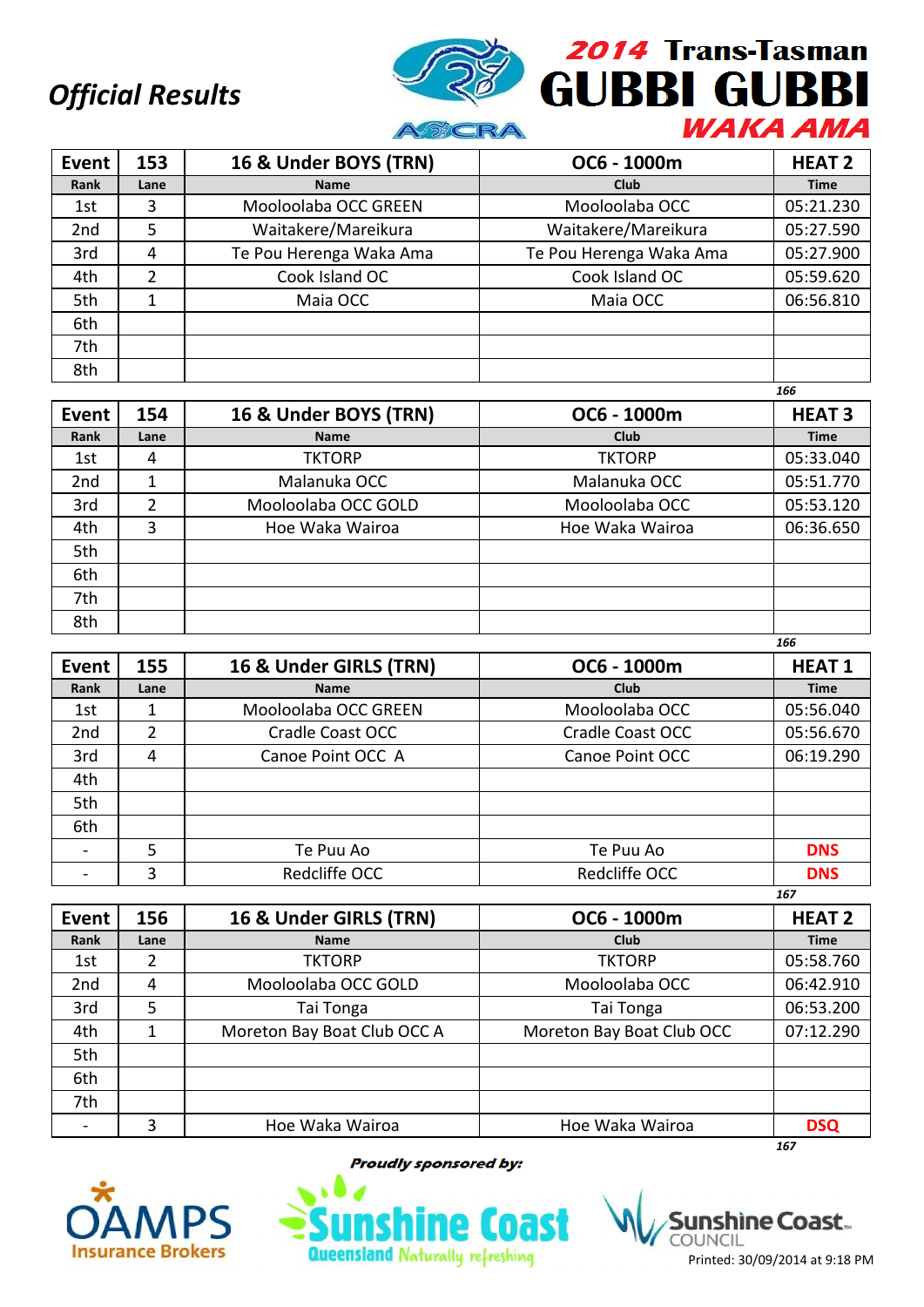

| <b>Event</b>    | 157  | 16 & Under GIRLS (TRN)  | OC6 - 1000m             | <b>HEAT 3</b> |
|-----------------|------|-------------------------|-------------------------|---------------|
| Rank            | Lane | <b>Name</b>             | Club                    | <b>Time</b>   |
| 1st             |      | Waitakere/Mareikura     | Waitakere/Mareikura     | 05:55.990     |
| 2 <sub>nd</sub> | 5    | Te Pou Herenga Waka Ama | Te Pou Herenga Waka Ama | 06:03.440     |
| 3rd             | 4    | Ngakau Toa              | Ngakau Toa              | 06:13.900     |
| 4th             | 3    | <b>Fraser Coast OCC</b> | <b>Fraser Coast OCC</b> | 06:21.200     |
| 5th             | 2    | <b>Brisbane OCC</b>     | <b>Brisbane OCC</b>     | 06:34.900     |
| 6th             |      |                         |                         |               |
| 7th             |      |                         |                         |               |
| 8th             |      |                         |                         |               |

|       |      |                      |            | 167          |
|-------|------|----------------------|------------|--------------|
| Event | 158  | <b>Deleted event</b> | OC6 - 500m | <b>HEAT1</b> |
| Rank  | Lane | Name                 | Club       | <b>Time</b>  |
| 1st   |      |                      |            |              |
| 2nd   |      |                      |            |              |
| 3rd   |      |                      |            |              |
| 4th   |      |                      |            |              |
| 5th   |      |                      |            |              |
| 6th   |      |                      |            |              |
| 7th   |      |                      |            |              |
| 8th   |      |                      |            |              |

| Event | 159  | <b>Deleted event</b> | OC6 - 500m | <b>HEAT 2</b> |
|-------|------|----------------------|------------|---------------|
| Rank  | Lane | Name                 | Club       | <b>Time</b>   |
| 1st   |      |                      |            |               |
| 2nd   |      |                      |            |               |
| 3rd   |      |                      |            |               |
| 4th   |      |                      |            |               |
| 5th   |      |                      |            |               |
| 6th   |      |                      |            |               |
| 7th   |      |                      |            |               |
| 8th   |      |                      |            |               |

|                 |      |                         |                         | 168          |
|-----------------|------|-------------------------|-------------------------|--------------|
| Event           | 160  | 19 & Under Mixed (TRN)  | OC6 - 1000m             | <b>FINAL</b> |
| Rank            | Lane | <b>Name</b>             | Club                    | <b>Time</b>  |
| 1st             | 4    | Mooloolaba OCC GREEN    | Mooloolaba OCC          | 05:12.270    |
| 2 <sub>nd</sub> | 3    | <b>Fraser Coast OCC</b> | <b>Fraser Coast OCC</b> | 05:16.790    |
| 3rd             | 5    | Waitakere               | Waitakere               | 05:20.750    |
| 4th             | າ    | Mooloolaba OCC GOLD     | Mooloolaba OCC          | 05:22.300    |
| 5th             |      | The Fruit Salads        | Panamuna OCC            | 05:36.830    |
| 6th             | 6    | Vaa Vengers             | Manukai OCC             | 05:48.980    |
| 7th             |      |                         |                         |              |
| 8th             |      |                         |                         |              |



**Proudly sponsored by:** 



nshìne Coast... COUNCIL Printed: 30/09/2014 at 9:18 PM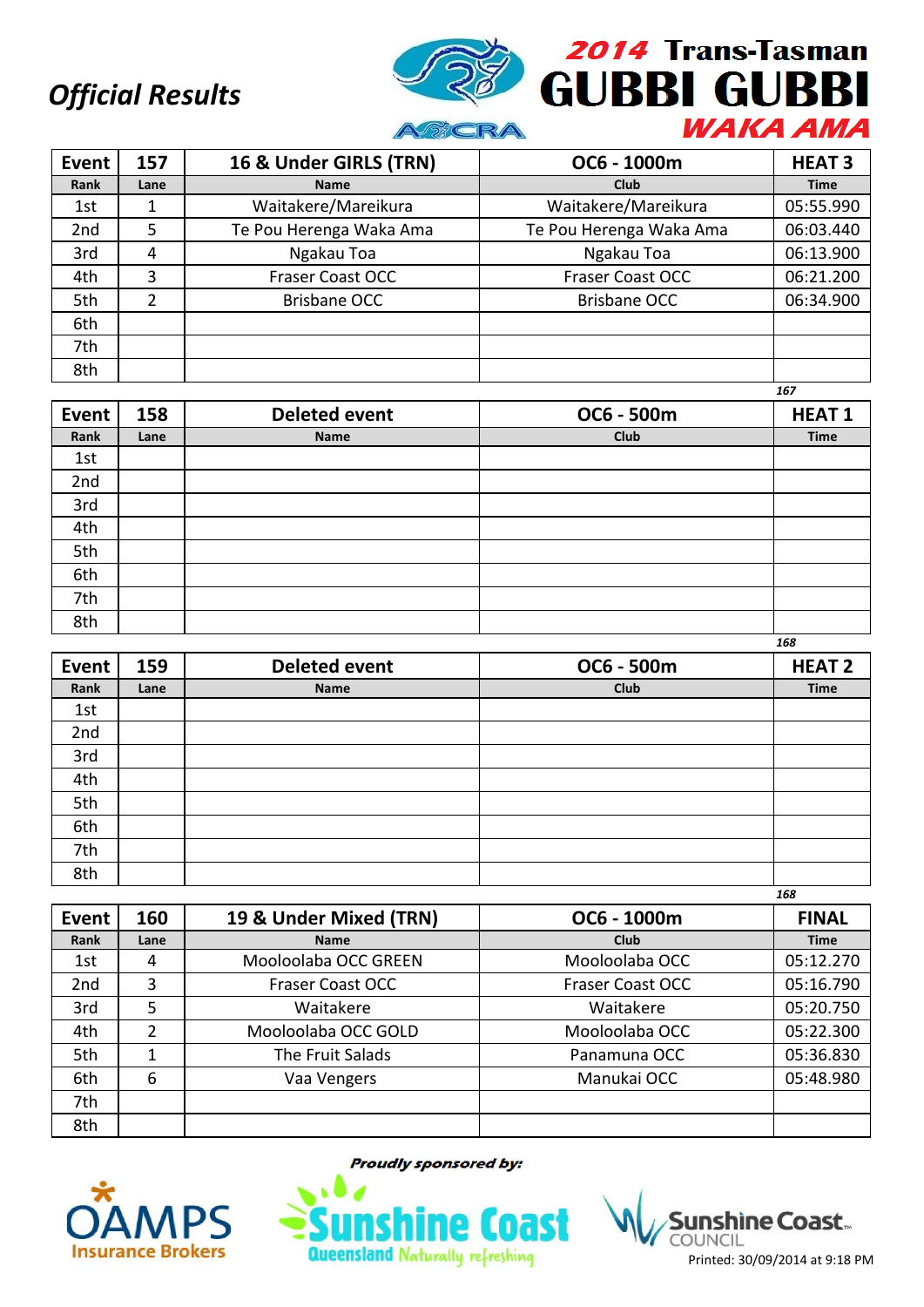

| Event           | 161  | 14 & Under Mixed (TRN)     | OC6 - 500m               | <b>FINAL</b> |
|-----------------|------|----------------------------|--------------------------|--------------|
| Rank            | Lane | <b>Name</b>                | Club                     | <b>Time</b>  |
| 1st             | 2    | <b>TKTORP</b>              | <b>TKTORP</b>            | 02:41.260    |
| 2 <sub>nd</sub> | 3    | Te Pou Herenga Waka Ama    | Te Pou Herenga Waka Ama  | 02:47.140    |
| 3rd             |      | Canoe Point OCC / Malanuka | Canoe Point OCC/Malanuka | 02:48.000    |
| 4th             | 4    | Bayside OCC                | <b>Bayside OCC</b>       | 02:50.900    |
| 5th             | 5    | Cradle Coast OCC           | Cradle Coast OCC         | 02:56.280    |
| 6th             | 6    | Redcliffe OCC              | Redcliffe OCC            | 03:00.640    |
| 7th             |      |                            |                          |              |
| 8th             |      |                            |                          |              |

| <b>Event</b> | 162  | 19 & Under BOYS (TRN)      | OC6 - 1000m             | <b>FINAL</b> |
|--------------|------|----------------------------|-------------------------|--------------|
| Rank         | Lane | <b>Name</b>                | <b>Club</b>             | <b>Time</b>  |
| 1st          | 2    | Cook Island OC NZ B Heat 2 | Cook Island OC NZ       | 05:03.490    |
| 2nd          | 4    | Mooloolaba OCC GREEN       | Mooloolaba OCC          | 05:09.250    |
| 3rd          | 3    | <b>Fraser Coast OCC</b>    | <b>Fraser Coast OCC</b> | 05:10.640    |
| 4th          |      | Mooloolaba OCC GOLD        | Mooloolaba OCC          | 05:20.890    |
| 5th          | 6    | Mooloolaba OCC BLUE        | Mooloolaba OCC          | 05:25.360    |
| 6th          | 5    | Cook Island OC NZ B Heat 1 | Cook Island OC NZ       | 05:28.740    |
| 7th          |      |                            |                         |              |
| 8th          |      |                            |                         |              |

| Event           | 163  | 19 & Under GIRLS (TRN) | OC6 - 1000m      | <b>FINAL</b> |
|-----------------|------|------------------------|------------------|--------------|
| Rank            | Lane | <b>Name</b>            | Club             | <b>Time</b>  |
| 1st             | 3    | Waitakere              | Waitakere        | 05:37.400    |
| 2 <sub>nd</sub> | 4    | Mooloolaba OCC GOLD    | Mooloolaba OCC   | 05:48.080    |
| 3rd             | 2    | Ngakau Toa A           | Ngakau Toa       | 05:51.590    |
| 4th             |      | Fraser Coast OCC       | Fraser Coast OCC | 05:53.620    |
| 5th             | 5    | Mooloolaba OCC GREEN   | Mooloolaba OCC   | 06:21.910    |
| 6th             | 6    | Ngakau Toa B           | Ngakau Toa       | 06:30.490    |
| 7th             |      |                        |                  |              |
| 8th             |      |                        |                  |              |

| Event           | 164  | 16 & Under Mixed (TRN)  | OC6 - 1000m             | <b>FINAL</b> |
|-----------------|------|-------------------------|-------------------------|--------------|
| Rank            | Lane | <b>Name</b>             | Club                    | <b>Time</b>  |
| 1st             | 2    | Waitakere               | Waitakere               | 05:15.610    |
| 2 <sub>nd</sub> | 4    | KBHS/Akarana Waka Ama   | KBHS/Akarana Waka Ama   | 05:21.640    |
| 3rd             | 3    | Te Pou Herenga Waka Ama | Te Pou Herenga Waka Ama | 05:24.800    |
| 4th             |      | <b>Fraser Coast OCC</b> | <b>Fraser Coast OCC</b> | 05:47.590    |
| 5th             | 6    | Canoe Point OCC A       | Canoe Point OCC         | 05:53.780    |
| 6th             | 5    | Ngakau Toa A            | Ngakau Toa              | 06:02.230    |
| 7th             |      |                         |                         |              |
| 8th             |      |                         |                         |              |



**Proudly sponsored by:** 



**Sunshine Coast** Printed: 30/09/2014 at 9:18 PM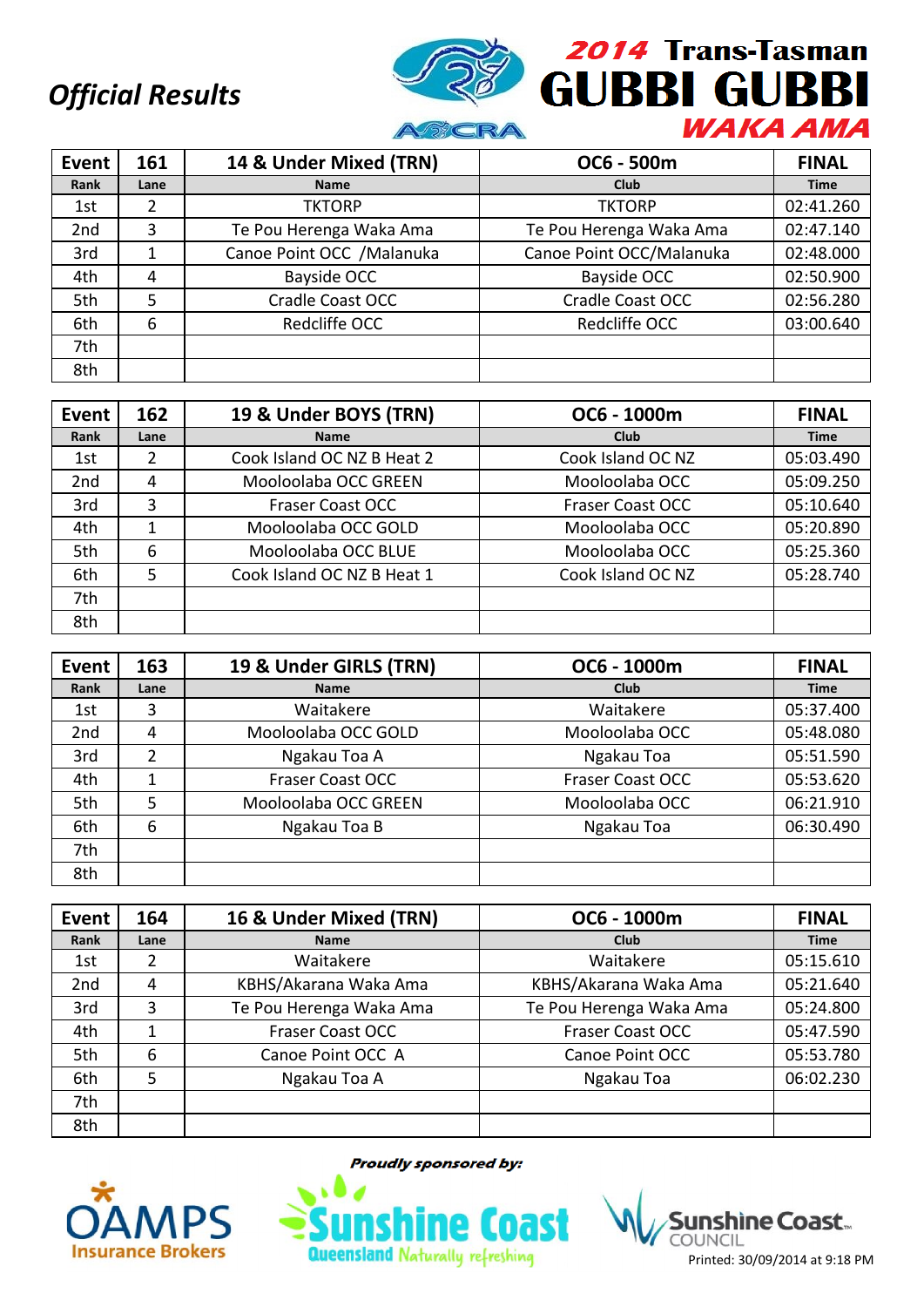

| Event           | 165  | 12 & Under Mixed (TRN) | OC6 - 500m              | <b>FINAL</b> |
|-----------------|------|------------------------|-------------------------|--------------|
| Rank            | Lane | <b>Name</b>            | Club                    | <b>Time</b>  |
| 1st             | 4    | Cook Island OA NZ A    | Cook Island OA NZ       | 03:08.480    |
| 2 <sub>nd</sub> | 3    | Bayside OCC            | Bayside OCC             | 03:09.200    |
| 3rd             | 1    | Waitakere A            | Waitakere               | 03:25.460    |
| 4th             | 5    | Fraser Coast OCC B     | <b>Fraser Coast OCC</b> | 03:44.130    |
| 5th             | 6    | Malanuka               | Malanuka OCC            | 03:45.670    |
| 6th             |      |                        |                         |              |
| 7th             |      |                        |                         |              |
|                 |      | Cook Island OA NZ B    | Cook Island OA NZ       | <b>DSQ</b>   |

| Event | 166  | 16 & Under BOYS (TRN)   | OC6 - 1000m             | <b>FINAL</b> |
|-------|------|-------------------------|-------------------------|--------------|
| Rank  | Lane | <b>Name</b>             | Club                    | <b>Time</b>  |
| 1st   | 3    | Mooloolaba OCC GREEN    | Mooloolaba OCC          | 05:12.460    |
| 2nd   | 4    | KBHS/Akarana Waka Ama   | KBHS/Akarana Waka Ama   | 05:18.600    |
| 3rd   | 2    | Waitakere/Mareikura     | Waitakere/Mareikura     | 05:19.340    |
| 4th   | 6    | <b>TKTORP</b>           | <b>TKTORP</b>           | 05:25.810    |
| 5th   | 5    | Te Pou Herenga Waka Ama | Te Pou Herenga Waka Ama | 05:34.920    |
| 6th   |      | <b>Fraser Coast OCC</b> | <b>Fraser Coast OCC</b> | 05:36.620    |
| 7th   |      |                         |                         |              |
| 8th   |      |                         |                         |              |

| <b>Event</b> | 167  | 16 & Under GIRLS (TRN)  | OC6 - 1000m             | <b>FINAL</b> |
|--------------|------|-------------------------|-------------------------|--------------|
| Rank         | Lane | <b>Name</b>             | Club                    | <b>Time</b>  |
| 1st          | 2    | Cradle Coast OCC        | Cradle Coast OCC        | 05:48.250    |
| 2nd          | 5    | <b>TKTORP</b>           | <b>TKTORP</b>           | 05:49.110    |
| 3rd          | 3    | Waitakere/Mareikura     | Waitakere/Mareikura     | 05:52.980    |
| 4th          | 1    | Te Pou Herenga Waka Ama | Te Pou Herenga Waka Ama | 05:55.060    |
| 5th          | 4    | Mooloolaba OCC GREEN    | Mooloolaba OCC          | 06:15.310    |
| 6th          | 6    | Ngakau Toa              | Ngakau Toa              | 06:22.520    |
| 7th          |      |                         |                         |              |
| 8th          |      |                         |                         |              |

| Event           | 168  | 21 & Under Mixed (TRN) | OC6 - 1000m     | <b>FINAL</b> |
|-----------------|------|------------------------|-----------------|--------------|
| Rank            | Lane | <b>Name</b>            | Club            | <b>Time</b>  |
| 1st             | 4    | Mooloolaba OCC GREEN   | Mooloolaba OCC  | 05:06.760    |
| 2 <sub>nd</sub> | 2    | Mooloolaba OCC GOLD    | Mooloolaba OCC  | 05:08.840    |
| 3rd             | 3    | Ngakau Toa             | Ngakau Toa      | 05:18.950    |
| 4th             |      | Canoe Point OCC        | Canoe Point OCC | 05:27.770    |
| 5th             | 5    | Mooloolaba OCC WHITE   | Mooloolaba OCC  | 05:28.010    |
| 6th             | 6    | Mooloolaba OCC BLUE    | Mooloolaba OCC  | 05:39.290    |
| 7th             |      |                        |                 |              |
| 8th             |      |                        |                 |              |



**Proudly sponsored by:** 



COUNCIL Printed: 30/09/2014 at 9:18 PM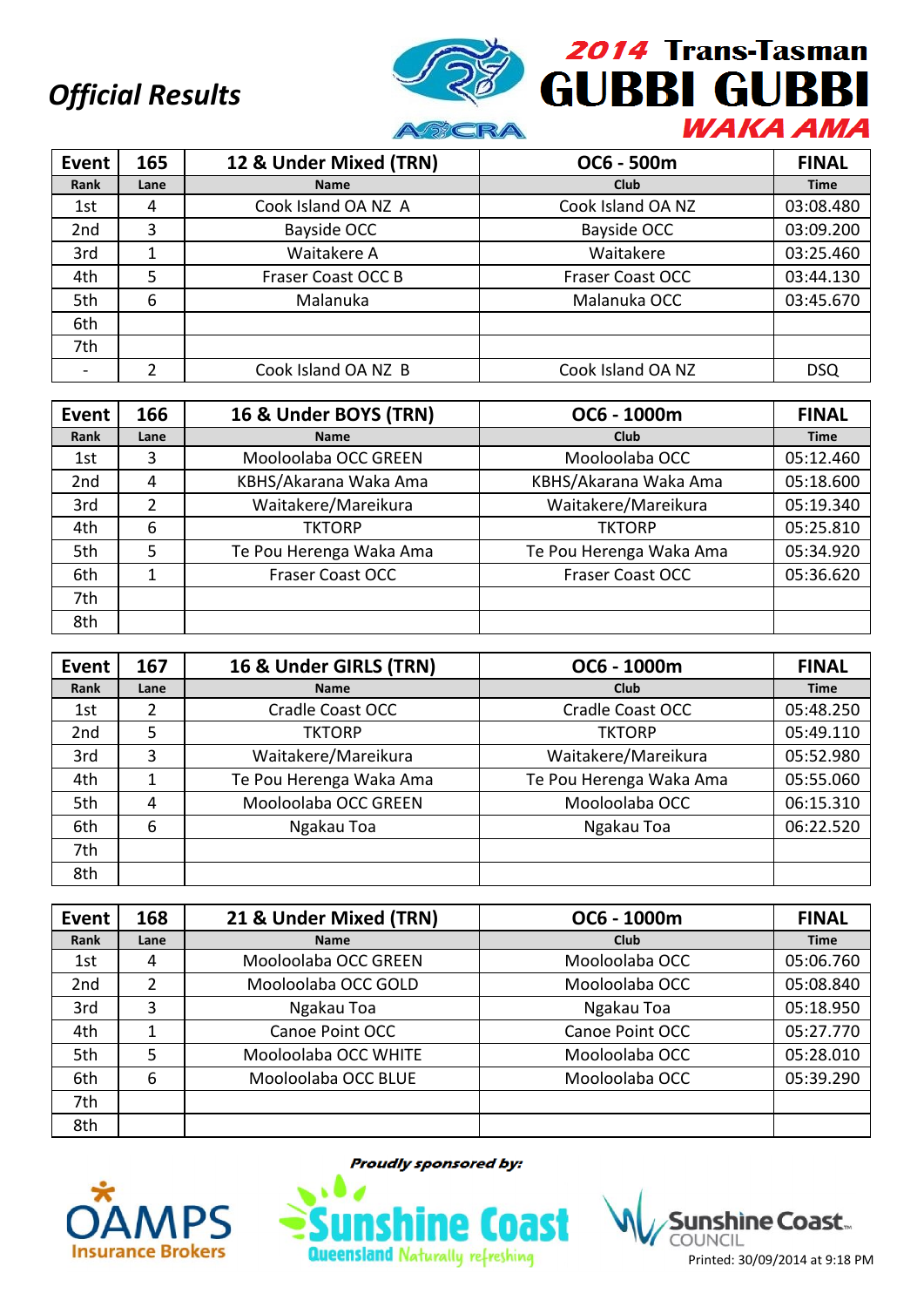

| Event           | 169  | 14 & Under MIXED                  | OC2 - 250m                    | <b>HEAT1</b> |
|-----------------|------|-----------------------------------|-------------------------------|--------------|
| Rank            | Lane | <b>Name</b>                       | <b>Club</b>                   | <b>Time</b>  |
| 1st             | 5.   | Tyla-Jade Pagel/Brodie Strickland | Te Kura Tuarua O Rahui Pokeka | 01:16.420    |
| 2 <sub>nd</sub> |      | Hollie White/Jack Harman          | <b>Cradle Coast OCC</b>       | 01:21.660    |
| 3rd             | 6    | Ashton Cullen/Kelsea Haupt        | Bayside OCC / Burrum District | 01:22.200    |
| 4th             | 4    | Charlie McGrath/Macy Brockhurst   | Mooloolaba OCC / Panamuna OCC | 01:22.750    |
| 5th             | 2    | Amber Forbes/Lachlan Key          | <b>Fraser Coast OCC</b>       | 01:26.000    |
| 6th             |      | Marcella Hogg/Curtis Easton       | <b>Brisbane OCC</b>           | 01:28.250    |
| 7th             | 3    | Niana Hawea/Leon Vogeler - Schmid | Maia OCC                      | 01:30.550    |
| 8th             |      |                                   |                               |              |

|                 |      |                                       |                               | 194           |
|-----------------|------|---------------------------------------|-------------------------------|---------------|
| Event           | 170  | 14 & Under MIXED                      | OC2 - 250m                    | <b>HEAT 2</b> |
| Rank            | Lane | <b>Name</b>                           | Club                          | <b>Time</b>   |
| 1st             |      | -Riana Williams/Darius Dawson Apanui- | Mareikura                     | 01:11.880     |
| 2 <sub>nd</sub> | 5    | Cameron Roy Bartlett/Ella Revell      | <b>Cradle Coast OCC</b>       | 01:11.890     |
| 3rd             | 4    | Mariah Ashby/Tama Ariki Munro-Harris  | Te Pou Herenga                | 01:21.350     |
| 4th             | 2    | Matthew Branson/Bella Kennedy         | Moreton Bay Boat Club         | 01:24.550     |
| 5th             | 3    | Oska Murphy/Kianna Paine              | Gold Coast OCC                | 01:27.000     |
| 6th             | 6    | Zac Cullen/Brooke Keig                | Bayside OCC / Burrum District | 01:31.580     |
| 7th             | 7    | Felix Skrandies/Ivana Hunter-Misky    | Brisbane OCC / Panamuna OCC   | 01:35.250     |
| 8th             |      |                                       |                               |               |

| Event           | 171  | 14 & Under MIXED                   | OC2 - 250m                     | <b>HEAT 3</b> |
|-----------------|------|------------------------------------|--------------------------------|---------------|
| Rank            | Lane | <b>Name</b>                        | Club                           | <b>Time</b>   |
| 1st             | 6    | Manea Swann/Brian                  | Mareikura / Huntley            | 01:14.690     |
| 2 <sub>nd</sub> | 5    | Nikita Davis/Harry Stuart          | Moreton Bay Boat Club          | 01:20.710     |
| 3rd             | 3    | Taylah Gardam/Kyle Hutchinson      | Cradle Coast OCC               | 01:21.660     |
| 4th             |      | Tegan Carpenter/Johahn Strecker    | Canoe Point OCC / Malanuka OCC | 01:22.280     |
| 5th             | 7    | Alazae Maiava Tuiono/Caleb Putairi | Te Pou Herenga                 | 01:23.860     |
| 6th             | 4    | Tahlia Nissen Locker/Zane Wairau   | Hoe Waka Wairoa                | 01:43.020     |
| 7th             | 2    | Reid Wilson/Ocean Pasfika          | Bayside OCC / Panamuna OCC     | 02:45.310     |
| 8th             |      |                                    |                                |               |

|                 |                |                                    |                                | 194          |
|-----------------|----------------|------------------------------------|--------------------------------|--------------|
| Event           | 172            | 14 & Under MIXED                   | OC2 - 250m                     | <b>HEAT4</b> |
| Rank            | Lane           | <b>Name</b>                        | <b>Club</b>                    | <b>Time</b>  |
| 1st             | 6              | Morehu Patu/Grace Westman          | Moreton Bay Boat Club          | 01:19.370    |
| 2 <sub>nd</sub> | 3              | Aurelie Swan/Brandon Willmott      | Mooloolaba OCC                 | 01:20.120    |
| 3rd             | 5              | Mia/Mason Whiu                     | Waitakere                      | 01:24.730    |
| 4th             |                | Dominic Campbell/Elenoa Sing       | <b>Brisbane OCC</b>            | 01:25.870    |
| 5th             | $\overline{2}$ | Tegan Hallcroft/Joshua Corstorphan | Canoe Point OCC / Malanuka OCC | 01:32.140    |
| 6th             | 7              | Taneesha Beath/William Wickham     | Fraser Coast OCC               | 01:34.540    |
| 7th             | 4              | Inenga Cotton/James Doyle          | Hoe Waka Wairoa                | 01:35.110    |
| 8th             |                |                                    |                                |              |
|                 |                |                                    |                                | 194          |



**Proudly sponsored by:** 



shine Coast... COUNCIL Printed: 30/09/2014 at 9:18 PM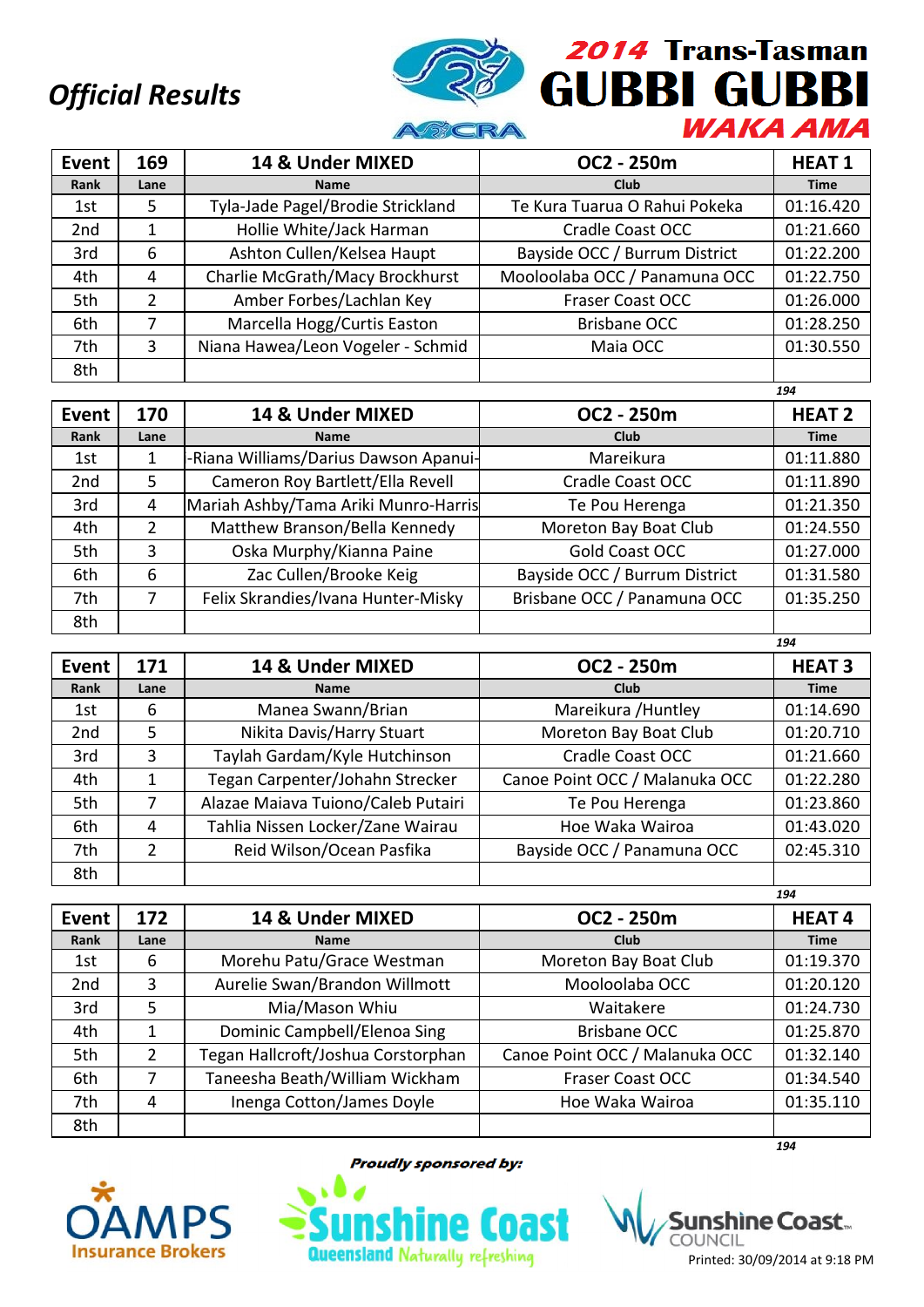

| Event           | 173  | 14 & Under MIXED                      | OC2 - 250m              | <b>HEAT 5</b> |
|-----------------|------|---------------------------------------|-------------------------|---------------|
| Rank            | Lane | <b>Name</b>                           | Club                    | <b>Time</b>   |
| 1st             | 2    | Lily Mitchell/Miharo Puata-Sutherland | Canoe Point OCC         | 01:15.840     |
| 2 <sub>nd</sub> | 5    | Piripi Pakinga/Emma                   | Waitakere               | 01:19.110     |
| 3rd             | 7    | Molly Blake/Giacomo Neal              | Mooloolaba OCC          | 01:19.590     |
| 4th             |      | Cosgrove Emily/Mitchell Simpson       | Panamuna OCC            | 01:22.770     |
| 5th             | 3    | Harry Cooper/Sarah Cooper             | <b>Brisbane OCC</b>     | 01:26.910     |
| 6th             | 6    | Taliegha Hunter/Benjamin Whittaker    | <b>Fraser Coast OCC</b> | 01:29.780     |
| 7th             | 4    | Kahu Hurae/Pahemata Robinson          | Hoe Waka Wairoa         | 01:45.330     |
| 8th             |      |                                       |                         |               |

|                 |      |                                    |                         | 194          |
|-----------------|------|------------------------------------|-------------------------|--------------|
| Event           | 174  | 19 & Under MIXED                   | OC2 - 250m              | <b>HEAT1</b> |
| Rank            | Lane | <b>Name</b>                        | Club                    | <b>Time</b>  |
| 1st             | 5    | Marama Elkington/Akayshia Williams | Mareikura               | 01:07.010    |
| 2 <sub>nd</sub> | 3    | <b>Emily Probert/Lewis Revell</b>  | <b>Cradle Coast OCC</b> | 01:08.270    |
| 3rd             | 2    | Joshua Rolfe/Ashley                | Cairns/Whitsunday       | 01:08.640    |
| 4th             |      | Metua Ewart/Molly Hiku             | <b>KBHS Akarana</b>     | 01:17.240    |
| 5th             | 6    | Joshua Lepua/Mahera Morunga        | Te Pou Herenga          | 01:19.880    |
| 6th             | 4    | Kestra Miringa/Tekeu Framhein      | Ngakau Toa Vaka CC      | 01:20.220    |
| 7th             |      | George Nadia/Teora Paitai          | Ngakau Toa Vaka CC      | 01:24.880    |
| 8th             |      |                                    |                         |              |

| Event           | 175  | 19 & Under MIXED                       | OC2 - 250m                     | <b>HEAT 2</b> |
|-----------------|------|----------------------------------------|--------------------------------|---------------|
| Rank            | Lane | <b>Name</b>                            | Club                           | <b>Time</b>   |
| 1st             | 4    | Joshua Jones-Rew/Teaicia Adams         | Mooloolaba OCC                 | 01:08.750     |
| 2 <sub>nd</sub> |      | Cohaalofa Nga Waiata Vitolio/Paul Heen | Waitakere                      | 01:13.070     |
| 3rd             |      | Amy Easton/Hayden Byers                | <b>Fraser Coast OCC</b>        | 01:13.670     |
| 4th             |      | imioranga Tengaru-Philps/Mitchell Thor | <b>Bayside OCC</b>             | 01:15.600     |
| 5th             | 3    | Ioana Puna/Brown Boulard               | Ngakau Toa Vaka CC             | 01:18.560     |
| 6th             | 5    | Mihaka Tuatahi/Mackey Wiremu           | Cook Island Outrigger Assn. NZ | 01:21.090     |
| 7th             | 6    | Suede Watson-feilo/Apikara Hipppolite  | Redcliffe OCC                  | 01:30.350     |
| 8th             |      |                                        |                                |               |

|                 |      |                                 |                               | 195           |
|-----------------|------|---------------------------------|-------------------------------|---------------|
| Event           | 176  | 19 & Under MIXED                | OC2 - 250m                    | <b>HEAT 3</b> |
| Rank            | Lane | <b>Name</b>                     | Club                          | <b>Time</b>   |
| 1st             |      | Inamaru Tere/Maori Kava Tere    | Waitakere                     | 01:09.650     |
| 2 <sub>nd</sub> | 5    | Mereana Patara/James Killer     | <b>Fraser Coast OCC</b>       | 01:12.670     |
| 3rd             | 4    | Te Ara Minhinnick/Tyson Joyce   | Cook Islands / Whitsunday OCC | 01:14.450     |
| 4th             | 6    | Maddison Cooper/Matthew Wickham | Mooloolaba OCC                | 01:16.760     |
| 5th             | 2    | Thomas Darby/Judith Scahill     | Redcliffe OCC                 | 01:23.010     |
| 6th             | 3    | Connor Allen/Jessica Allen      | Bayside OCC                   | 01:24.640     |
| 7th             |      | Syme Heiarii/Joe Tetauru        | Ngakau Toa Vaka CC            | 01:29.770     |
| 8th             |      |                                 |                               |               |



**Proudly sponsored by:** 



*195*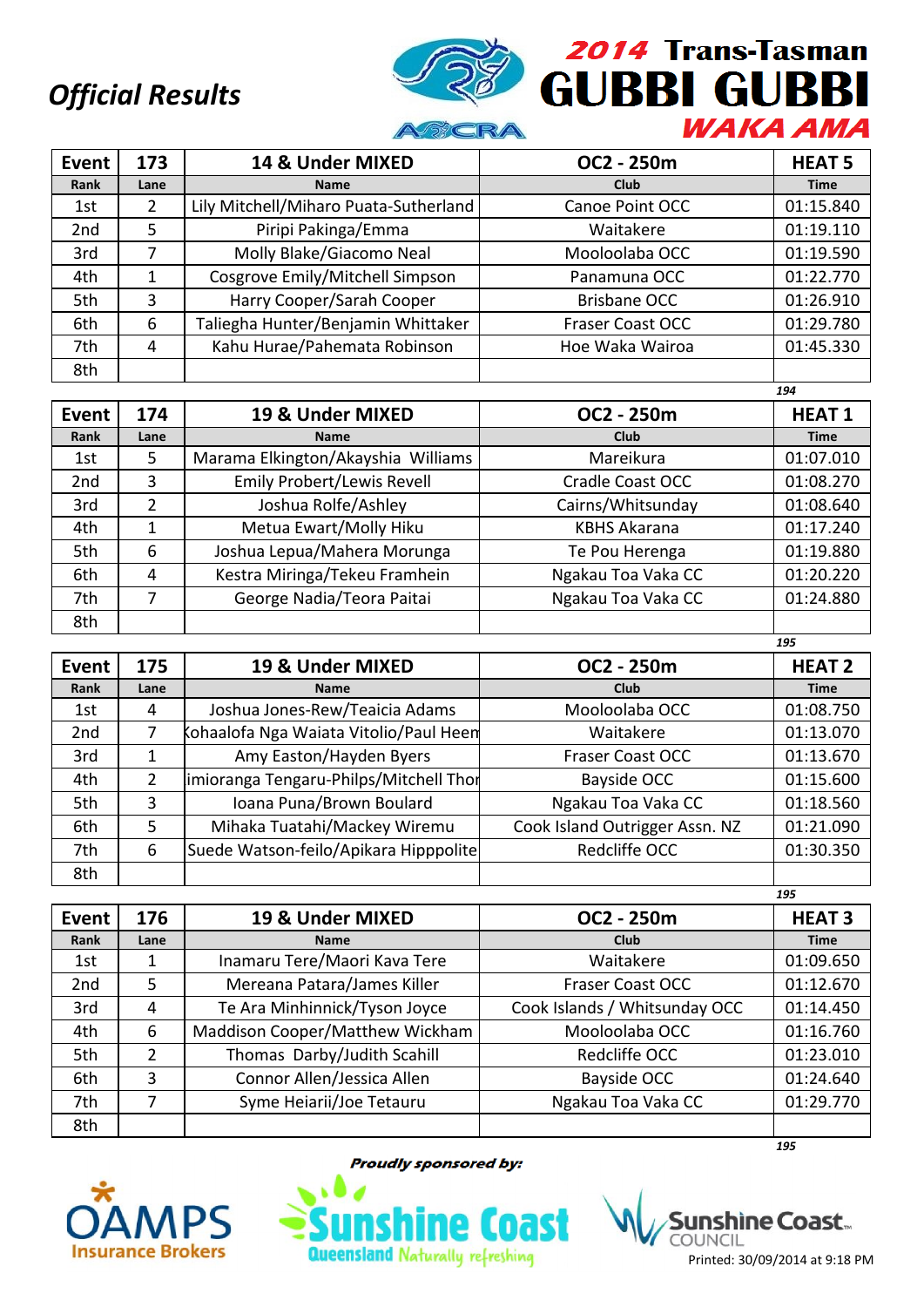

| Event           | 177  | 19 & Under MIXED                   | OC2 - 250m              | <b>HEAT4</b> |
|-----------------|------|------------------------------------|-------------------------|--------------|
| Rank            | Lane | <b>Name</b>                        | <b>Club</b>             | <b>Time</b>  |
| 1st             |      | Jasmine Munday/Zack Cobbing        | <b>Cradle Coast OCC</b> | 01:05.960    |
| 2 <sub>nd</sub> | 2    | Mia Hikuwai/Thomas Key             | <b>Fraser Coast OCC</b> | 01:10.460    |
| 3rd             | 5    | Te Otimi Patara/Rebecca Rasmussen  | Mooloolaba OCC          | 01:11.530    |
| 4th             | 4    | Nathan Ponmoon/Courtney Johanson   | Mooloolaba              | 01:12.160    |
| 5th             | 6    | Arnaud Jarossay/Claire Withrington | <b>Brisbane OCC</b>     | 01:17.560    |
| 6th             | 7    | Siaosi Faasaualu/Lindyana          | Manukai OCC             | 01:19.450    |
| 7th             | 3    | Ariana Kiely/Michael Tererui       | Ngakau Toa Vaka CC      | 01:24.280    |
| 8th             |      |                                    |                         |              |

|                 |               |                                     |                                     | 195          |
|-----------------|---------------|-------------------------------------|-------------------------------------|--------------|
| Event           | 178           | 12 & Under MIXED                    | OC2 - 250m                          | <b>HEAT1</b> |
| Rank            | Lane          | <b>Name</b>                         | Club                                | <b>Time</b>  |
| 1st             | 3             | Kiara Hailey/Terehutai Wilson       | Bayside OCC                         | 01:27.320    |
| 2 <sub>nd</sub> | 6             | Curtis Easton/Taliegha Hunter       | Fraser Coast OCC                    | 01:29.040    |
| 3rd             | $\mathcal{P}$ | Ngawairere Pihama/Kiliona Tupai     | Waitakere                           | 01:32.120    |
| 4th             |               | Hekemaru Kingi/Abbey Watkins        | Canoe Point OCC / Fraser Coast OCC  | 01:34.430    |
| 5th             |               | Tyler Eketone/Charlotte Kajewski    | Moreton Bay Boat Club / Panamuna OC | 01:46.260    |
| 6th             | 5.            | Tiare-Jean Koroheke/Joaquin Tauhinu | Cook Island Outrigger Club NZ       | 01:46.800    |
| 7th             | 4             | Oscar Di Vincenzo/Hayley Quilan     | Brisbane OCC / Fraser Coast OCC     | 01:58.310    |
| 8th             |               |                                     |                                     |              |

| <b>Event</b>    | 179           | 12 & Under MIXED               | OC2 - 250m                      | <b>HEAT 2</b> |
|-----------------|---------------|--------------------------------|---------------------------------|---------------|
| Rank            | Lane          | <b>Name</b>                    | <b>Club</b>                     | <b>Time</b>   |
| 1st             |               | Jezius Peyroux/Tekira Pua      | Cook Island Outrigger Club NZ   | 01:31.080     |
| 2 <sub>nd</sub> | 3             | Thomas Lunn/Laura Key          | Brisbane OCC / Fraser Coast OCC | 01:34.430     |
| 3rd             | 4             | Jasmine Marshall/Dylan Murrell | Canoe Point OCC                 | 01:35.080     |
| 4th             |               | Camelia Rudolph/Elijah Tavave  | Waitakere                       | 01:36.320     |
| 5th             | 5             | Claire Hitchen/Kelly Lavelle   | Bayside OCC                     | 01:39.230     |
| 6th             | $\mathcal{P}$ | Michael Bowen/Paige Smith      | Malanuka OCC                    | 01:39.950     |
| 7th             | 6             | Ngaro Rika/Tane Williams       | Moreton Bay Boat Club           | 01:53.030     |
| 8th             |               |                                |                                 |               |

|                 |      |                                       |                                 | 196           |
|-----------------|------|---------------------------------------|---------------------------------|---------------|
| Event           | 180  | 12 & Under MIXED                      | OC2 - 250m                      | <b>HEAT 3</b> |
| Rank            | Lane | <b>Name</b>                           | Club                            | <b>Time</b>   |
| 1st             | 4    | Ella Millen/Toby Strecker             | Malanuka OCC                    | 01:31.130     |
| 2 <sub>nd</sub> | 1    | Gabe Marguglio/Taneesha Beath         | Brisbane OCC / Fraser Coast OCC | 01:40.510     |
| 3rd             | 2    | Riley Gleissner/Safari Watson-feilo   | Redcliffe OCC                   | 01:44.190     |
| 4th             | 3    | Miyo Pitesa/Mauritius Rangiuia        | Cook Island Outrigger Club NZ   | 01:45.260     |
| 5th             | 6    | Waikahutia Tupai/Hoani Williams-Cador | Waitakere                       | 01:45.930     |
| 6th             |      | Callum Lavelle/Poppy Lee              | Bayside OCC / Panamuna OCC      | 01:52.290     |
| 7th             | 5    | Riley Murrell/Ohini Puata-Sutherland  | Canoe Point OCC                 | 01:53.110     |
| 8th             |      |                                       |                                 |               |



**Proudly sponsored by:** 



*196*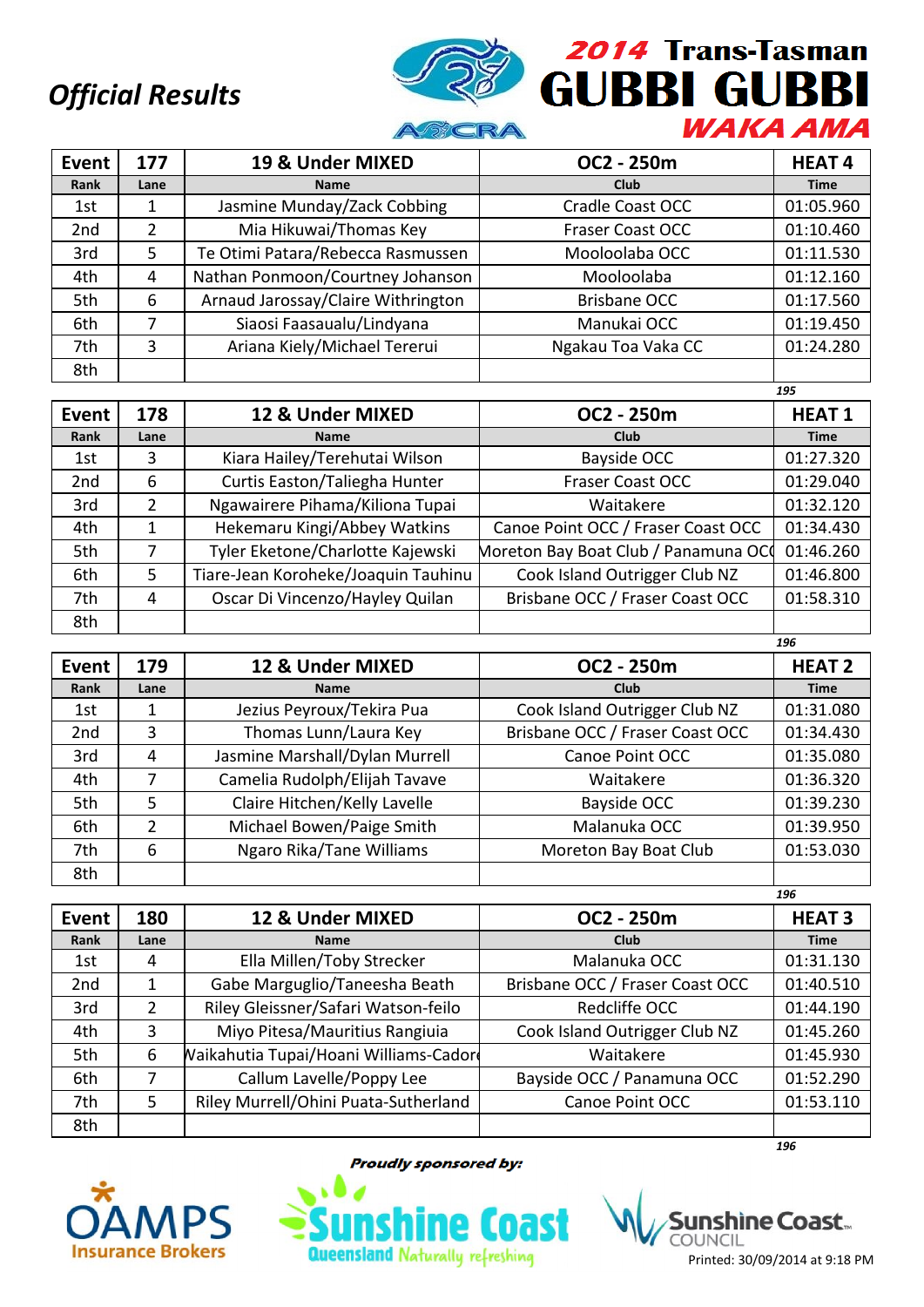

| Event           | 181  | 12 & Under MIXED                     | OC2 - 250m                      | <b>HEAT4</b> |
|-----------------|------|--------------------------------------|---------------------------------|--------------|
| Rank            | Lane | <b>Name</b>                          | <b>Club</b>                     | <b>Time</b>  |
| 1st             | 4    | Kaimana Kimmins/Aurelie Swan         | Mooloolaba OCC                  | 01:34.290    |
| 2 <sub>nd</sub> | 2    | Jadah Punoua-Raki/Rhys Tagi          | Cook Island Outrigger Club NZ   | 01:37.860    |
| 3rd             | 3    | Matthew Webb/Eliza Boyd              | Brisbane OCC / Fraser Coast OCC | 01:47.030    |
| 4th             | 5    | Hamish Lavelle/Tatyanna Herrick      | Bayside OCC / Panamuna OCC      | 01:52.430    |
| 5th             |      | Teaea Glassie/Crosbie Maxwell-Wall   | Cook Island Outrigger Club NZ   | 02:01.590    |
| 6th             | 6    | Francesca Williams-Cadore/Max Wiblin | Waitakere                       | 02:09.480    |
| 7th             |      |                                      |                                 |              |
| 8th             |      |                                      |                                 |              |

|                 |      |                                |                                 | 196           |
|-----------------|------|--------------------------------|---------------------------------|---------------|
| Event           | 182  | 12 & Under MIXED               | OC2 - 250m                      | <b>HEAT 5</b> |
| Rank            | Lane | <b>Name</b>                    | <b>Club</b>                     | <b>Time</b>   |
| 1st             | 2    | Patrick Mason/Katarina Niblett | Bayside OCC                     | 01:29.310     |
| 2 <sub>nd</sub> |      | Jezdacus Ruka/Paris Paul       | Te Puu Ao / Tai Tonga           | 01:31.040     |
| 3rd             | 6    | Pharrel Grbic/Jahkaya Taukei   | Cook Island Outrigger Club NZ   | 01:31.180     |
| 4th             | 5    | Brielle Gardam/Olivia Harman   | Cradle Coast OCC                | 01:39.880     |
| 5th             | 3    | Shiloh Lee/Crystal Kosmidis    | Brisbane OCC / Fraser Coast OCC | 02:04.330     |
| 6th             | 4    | Adrian Pakinga/Nadia Pakinga   | Waitakere                       | 02:11.930     |
| 7th             |      |                                |                                 |               |
| 8th             |      |                                |                                 |               |
|                 |      |                                |                                 | 196           |

| <b>Event</b>    | 183           | 16 & Under MIXED                    | OC2 - 250m                             | <b>HEAT1</b> |
|-----------------|---------------|-------------------------------------|----------------------------------------|--------------|
| Rank            | Lane          | <b>Name</b>                         | <b>Club</b>                            | <b>Time</b>  |
| 1st             |               | Desmond Daniel/Storme Pare          | Cook Island Outrigger Club NZ          | 01:13.480    |
| 2 <sub>nd</sub> | 6             | Kate Hatchman/Tom Rainsford         | Brisbane OCC / Malanuka OCC            | 01:17.060    |
| 3rd             | 3             | Metua Ewart/Celina Wright           | S Akarana / Te Kura Tuarua O Rahui Pol | 01:17.320    |
| 4th             | 5             | Giacomo Neal/Brooke Draper          | Mooloolaba OCC / Whitsunday OCC        | 01:19.360    |
| 5th             | 4             | Tara-lee Dethierry/Tristan Mitchell | Moreton Bay Boat Club                  | 01:21.120    |
| 6th             | $\mathcal{P}$ | Gemini Pope/Suede Watson-feilo      | Redcliffe OCC                          | 01:26.510    |
| 7th             |               | Manaakitia Rore/Larney Doyle        | Hoe Waka Wairoa                        | 01:27.680    |
| 8th             |               |                                     |                                        |              |

|       |      |                                                                                |                                 | 192           |
|-------|------|--------------------------------------------------------------------------------|---------------------------------|---------------|
| Event | 184  | 16 & Under MIXED                                                               | OC2 - 250m                      | <b>HEAT 2</b> |
| Rank  | Lane | <b>Name</b>                                                                    | <b>Club</b>                     | <b>Time</b>   |
| 1st   |      | evi Farrell/Allison Taaka Te Kaute Moan S Akarana / Te Kura Tuarua O Rahui Pol |                                 | 01:18.030     |
| 2nd   | 5.   | Cameron Roy Bartlett/Jasmine Munday                                            | Cradle Coast OCC                | 01:18.170     |
| 3rd   | 4    | Keian Baker/Ashleah Bellve                                                     | Te Pou Herenga                  | 01:19.530     |
| 4th   | 2    | Brandon Willmott/Ash Suchanek                                                  | Mooloolaba OCC / Whitsunday OCC | 01:19.850     |
| 5th   | 6    | Maraea Mccarthy/Lachlan Stuart                                                 | Moreton Bay Boat Club           | 01:26.950     |
| 6th   | 1    | Brooke Keig/Damon Winton                                                       | <b>Burrum District</b>          | 01:32.960     |
| 7th   | 3    | Arapera Taiapa-Johnson/Jobey Pomare                                            | Hoe Waka Wairoa                 | 01:38.590     |
| 8th   |      |                                                                                |                                 |               |
|       |      |                                                                                |                                 | 192           |



**Proudly sponsored by:** 

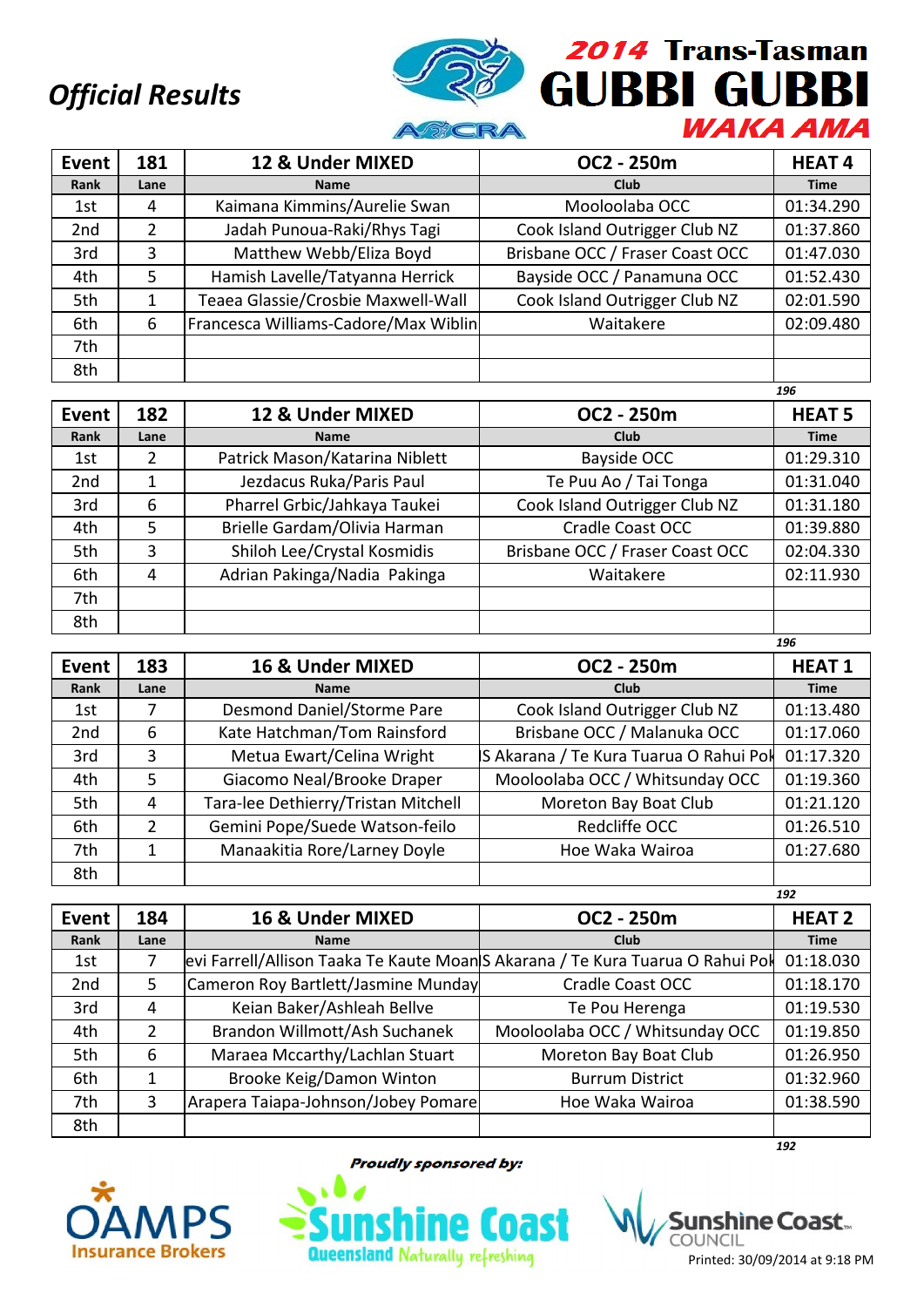

| Event           | 185           | 16 & Under MIXED                      | OC2 - 250m                             | <b>HEAT 3</b> |
|-----------------|---------------|---------------------------------------|----------------------------------------|---------------|
| Rank            | Lane          | <b>Name</b>                           | Club                                   | <b>Time</b>   |
| 1st             |               | Ellie Josephs/Harry McGrath           | Mooloolaba OCC                         | 01:14.310     |
| 2 <sub>nd</sub> | 3             | Saylor Roi/Mason Mathews              | Cook Islands                           | 01:15.460     |
| 3rd             | 6             | Lawrence Harder/Hanuere Tauroa        | S Akarana / Te Kura Tuarua O Rahui Pol | 01:17.450     |
| 4th             | 5             | Kyle Hutchinson/Shellbie Hutchinson   | Cradle Coast OCC                       | 01:20.620     |
| 5th             | 4             | Marama Hobson/Arapeta Munro-Harris    | Te Pou Herenga                         | 01:22.050     |
| 6th             |               | Timoti Patu/Hannah Westman            | Moreton Bay Boat Club                  | 01:24.770     |
| 7th             | $\mathcal{P}$ | nare Te Kahu-Hati/Bianca Ainsley-Thom | Hoe Waka Wairoa                        | 01:35.170     |
| 8th             |               |                                       |                                        |               |

|                 |      |                                    |                                        | 192          |
|-----------------|------|------------------------------------|----------------------------------------|--------------|
| <b>Event</b>    | 186  | 16 & Under MIXED                   | OC2 - 250m                             | <b>HEAT4</b> |
| Rank            | Lane | <b>Name</b>                        | Club                                   | <b>Time</b>  |
| 1st             | 3    | Dominic Zhu/Tayla Bently           | <b>Fraser Coast OCC</b>                | 01:15.070    |
| 2 <sub>nd</sub> | 4    | Debora Mataio/Otea Tommy           | Ngakau Toa Vaka CC                     | 01:15.150    |
| 3rd             | 5    | Fred Safata/Paris Tawhiao          | S Akarana / Te Kura Tuarua O Rahui Pol | 01:15.810    |
| 4th             | 6    | Miharo Puata-Sutherland/Erin Hurst | Canoe Point OCC                        | 01:18.670    |
| 5th             | 2    | Oliver Massey/Olivia Walker        | Mooloolaba OCC / Outrigger Australia   | 01:19.760    |
| 6th             |      | Shanya Lepua/Keeley Pi-Tipoki      | Te Pou Herenga                         | 01:22.320    |
| 7th             |      | Ruby Avard/Maitland Bassett        | <b>Inland Outriggers</b>               | 01:24.970    |
| 8th             |      |                                    |                                        |              |

| Event           | 187           | 16 & Under MIXED                 | OC2 - 250m                             | <b>HEAT 5</b> |
|-----------------|---------------|----------------------------------|----------------------------------------|---------------|
| Rank            | Lane          | <b>Name</b>                      | Club                                   | <b>Time</b>   |
| 1st             | 4             | Tarati Rongo/Kayden Takawe-Kingi | Te Pou Herenga                         | 01:14.280     |
| 2 <sub>nd</sub> |               | Amy Easton/Jamie O'Connell       | <b>Fraser Coast OCC</b>                | 01:16.340     |
| 3rd             |               | Rodney Smith/Jada Muru           | S Akarana / Te Kura Tuarua O Rahui Pol | 01:20.630     |
| 4th             | 3             | Eli Reeder/Georgia Sapiano       | Mooloolaba OCC                         | 01:22.550     |
| 5th             | 6             | Corey Bassett/Alice Merrett      | <b>Inland Outriggers</b>               | 01:24.070     |
| 6th             | $\mathcal{P}$ | Tara Carpenter/Daniel Kimmorley  | Canoe Point OCC / Malanuka OCC         | 01:25.360     |
| 7th             | 5             | Macy Brockhurst/Quinlen Adams    | Panamuna OCC                           | 01:26.140     |
| 8th             |               |                                  |                                        |               |

|                 |      |                                       |                                   | 192           |
|-----------------|------|---------------------------------------|-----------------------------------|---------------|
| Event           | 188  | 16 & Under MIXED                      | OC2 - 250m                        | <b>HEAT 6</b> |
| Rank            | Lane | <b>Name</b>                           | <b>Club</b>                       | <b>Time</b>   |
| 1st             |      | Mereana Patara/Ky Webb                | Fraser Coast OCC / Mooloolaba OCC | 01:12.580     |
| 2 <sub>nd</sub> | 4    | Ainsley Roberts/Kyle Shepherd         | Mooloolaba OCC                    | 01:18.290     |
| 3rd             | 3    | hton Cullen/Tekimioranga Tengaru-Phil | Bayside OCC                       | 01:20.380     |
| 4th             | 7    | Johnson Bell/Taylor King              | Maia OCC                          | 01:27.420     |
| 5th             |      | Sarah Hallcroft/Mitchell Murrell      | Canoe Point OCC                   | 01:27.560     |
| 6th             | 5    | Raven Evans/William Jennings-Andrews  | <b>Tweed Coast Outriggers</b>     | 01:31.850     |
| 7th             | 6    | Steffani Egan/Kareem Pottini          | Panamuna OCC                      | 01:40.930     |
| 8th             |      |                                       |                                   |               |
|                 |      |                                       |                                   | 192           |



**Proudly sponsored by:** 

**Queensland Naturally refreshing** 

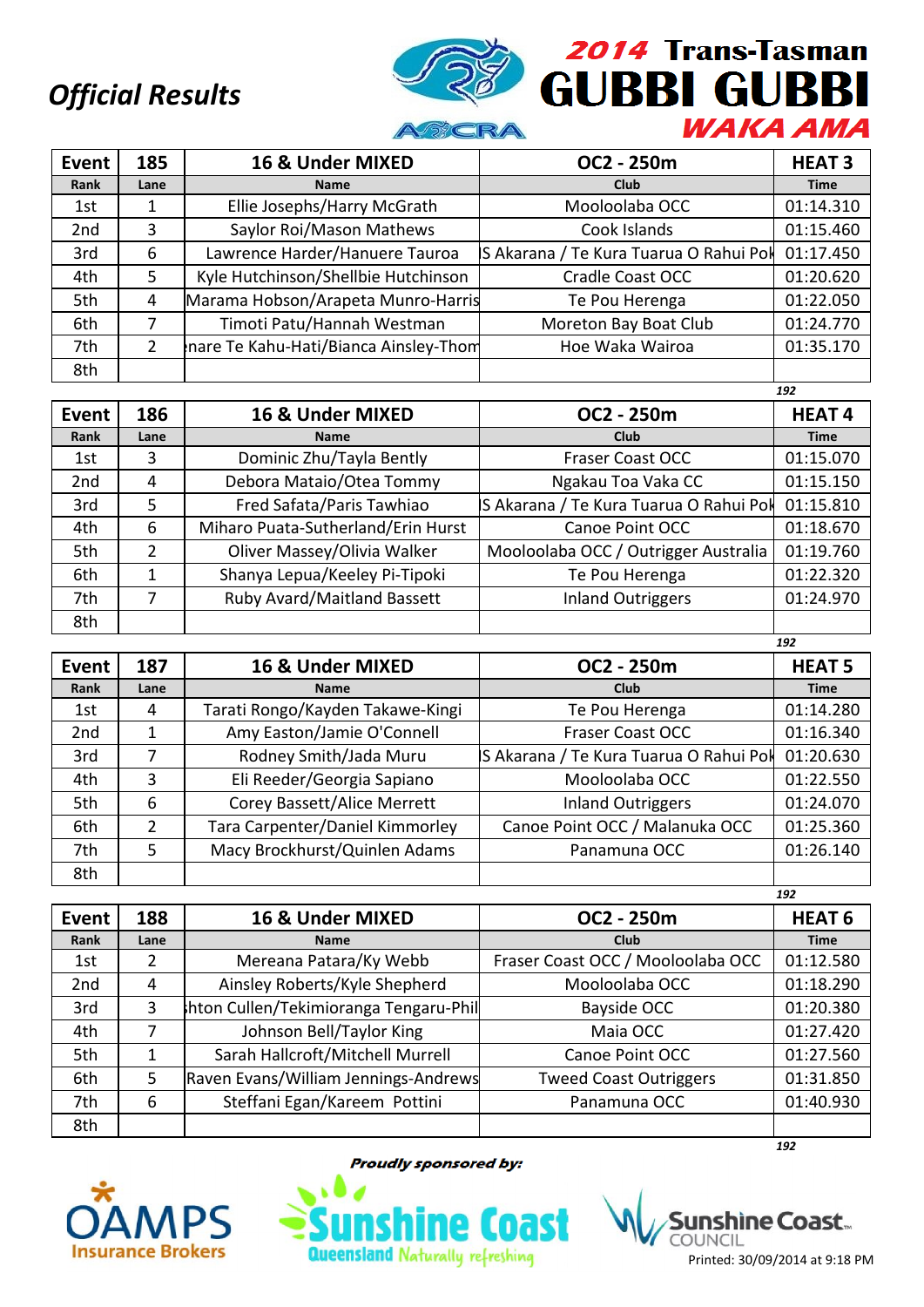

| <b>Event</b>    | 189            | 16 & Under MIXED                  | OC2 - 250m                     | <b>HEAT 7</b> |
|-----------------|----------------|-----------------------------------|--------------------------------|---------------|
| Rank            | Lane           | <b>Name</b>                       | <b>Club</b>                    | <b>Time</b>   |
| 1st             |                | Kane Rainsford/Katie Emmert       | Malanuka OCC / Rockhampton OCC | 01:12.330     |
| 2 <sub>nd</sub> | $\overline{2}$ | Deaana Kingi/Lachlan Farquhar     | Canoe Point OCC / Malanuka OCC | 01:15.740     |
| 3rd             | 4              | Dj Utia/Shania Paine              | Bayside OCC / Gold Coast OCC   | 01:17.500     |
| 4th             | 6              | Willis Keogh/Kauri Moana Williams | <b>Tweed Coast Outriggers</b>  | 01:20.980     |
| 5th             | 5              | Anthony Ross/Emily Wallis         | <b>Fraser Coast OCC</b>        | 01:22.670     |
| 6th             | 3              | Matthew/Emma Walker               | <b>Outrigger Australia</b>     | 01:24.180     |
| 7th             |                | Shaun Jenkins/Alexandra Muecke    | Redcliffe OCC                  | 01:24.440     |
| 8th             |                |                                   |                                |               |

|              |      |                              |                                    | 192           |
|--------------|------|------------------------------|------------------------------------|---------------|
| <b>Event</b> | 190  | 16 & Under MIXED             | OC2 - 250m                         | <b>HEAT 8</b> |
| Rank         | Lane | <b>Name</b>                  | Club                               | <b>Time</b>   |
| 1st          |      | Marama Elkington/Tomaianga   | Mareikura / Waitakere              | 01:07.520     |
| 2nd          | 5    | Zane Abraham/Inamaru Tere    | Waitakere                          | 01:14.410     |
| 3rd          | 2    | Marcella Hogg/Alex Kutschkin | <b>Brisbane OCC</b>                | 01:24.390     |
| 4th          | 6    | Aoife Moller/Josiah Kumar    | Canoe Point OCC / Malanuka OCC     | 01:26.710     |
| 5th          |      | Claire Doyle/Ruby Rundle     | <b>Hobart OCC</b>                  | 01:27.200     |
| 6th          | 3    | Tehera/Xavier Mcphee         | Moreton Bay Boat Club/Cook islands | 01:27.260     |
| 7th          | 4    | Tane Martin/Jae Masani       | Redcliffe OCC                      | 01:30.490     |
| 8th          |      |                              |                                    |               |

| <b>Event</b>    | 191  | 16 & Under MIXED                        | OC2 - 250m                              | <b>HEAT 9</b> |
|-----------------|------|-----------------------------------------|-----------------------------------------|---------------|
| Rank            | Lane | <b>Name</b>                             | Club                                    | <b>Time</b>   |
| 1st             | 2    | Molly Blake/Joshua Jones-Rew            | Mooloolaba OCC                          | 01:13.060     |
| 2 <sub>nd</sub> | 4    | Koha/Kingi                              | Outrigger Assn. NZ / Cook Island Outrig | 01:14.200     |
| 3rd             | 6    | Tiana Masunu/Awatea Rowe                | Redcliffe OCC                           | 01:15.770     |
| 4th             |      | Rangi/Darius                            | Mareikura                               | 01:17.520     |
| 5th             |      | Grace Westman/Matthew Connor            | Moreton Bay Boat Club                   | 01:19.020     |
| 6th             | 3    | Chelsea Gregory/Brody Wylie             | <b>Hobart OCC</b>                       | 01:20.460     |
| 7th             | 5    | rdo De Nardis Di Prata/Alexandria Skrar | <b>Brisbane OCC</b>                     | 01:24.970     |
| 8th             |      |                                         |                                         |               |

|       |                |                                  |                                   | 192               |
|-------|----------------|----------------------------------|-----------------------------------|-------------------|
| Event | 192            | 16 & Under MIXED                 | OC2 - 250m                        | SEMI <sub>1</sub> |
| Rank  | Lane           | <b>Name</b>                      | Club                              | <b>Time</b>       |
| 1st   | 4              | Marama Elkington/Tomaianga       | Mareikura / Waitakere             | 01:08.740         |
| 2nd   | 3              | Desmond Daniel/Storme Pare       | Cook Island Outrigger Club NZ     | 01:10.070         |
| 3rd   | 5              | Mereana Patara/Ky Webb           | Fraser Coast OCC / Mooloolaba OCC | 01:11.530         |
| 4th   | $\overline{2}$ | Zane Abraham/Inamaru Tere        | Waitakere                         | 01:14.910         |
| 5th   |                | Deaana Kingi/Lachlan Farquhar    | Canoe Point OCC / Malanuka OCC    | 01:15.900         |
| 6th   |                | Debora Mataio/Otea Tommy         | Ngakau Toa Vaka CC                | 01:16.490         |
| 7th   | 6              | Tarati Rongo/Kayden Takawe-Kingi | Te Pou Herenga                    | 01:16.600         |
| 8th   |                |                                  |                                   |                   |



**Proudly sponsored by:** 



*197*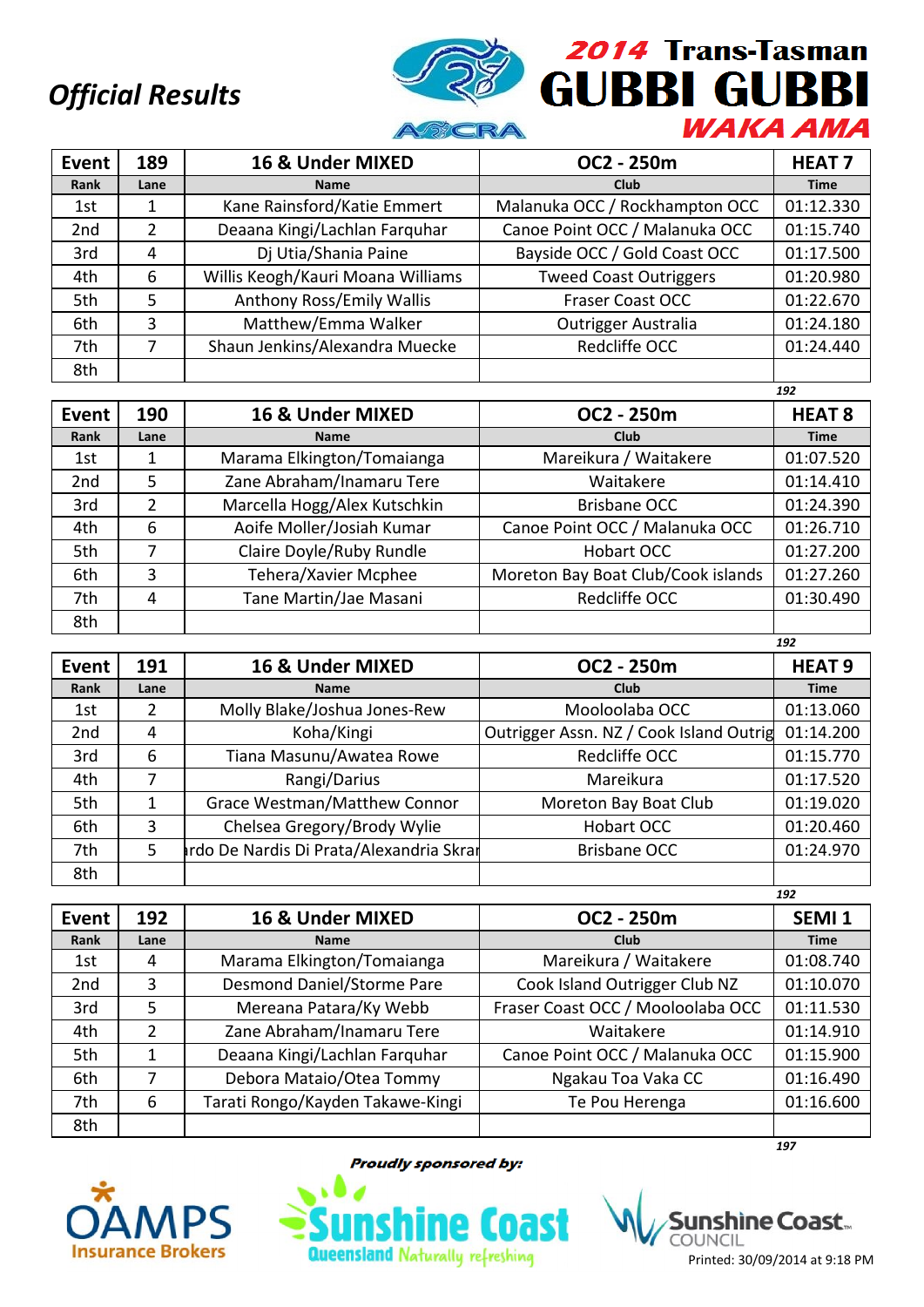

| <b>Event</b> | 193  | 16 & Under MIXED             | OC2 - 250m                                                                    | SEMI <sub>2</sub> |
|--------------|------|------------------------------|-------------------------------------------------------------------------------|-------------------|
| Rank         | Lane | <b>Name</b>                  | <b>Club</b>                                                                   | <b>Time</b>       |
| 1st          | 3    | Koha/Kingi                   | Outrigger Assn. NZ / Cook Island Outrig                                       | 01:12.310         |
| 2nd          | 5    | Molly Blake/Joshua Jones-Rew | Mooloolaba OCC                                                                | 01:13.230         |
| 3rd          | 4    | Kane Rainsford/Katie Emmert  | Malanuka OCC / Rockhampton OCC                                                | 01:13.900         |
| 4th          | 2    | Dominic Zhu/Tayla Bently     | <b>Fraser Coast OCC</b>                                                       | 01:14.170         |
| 5th          | 1    |                              | evi Farrell/Allison Taaka Te Kaute MoanS Akarana / Te Kura Tuarua O Rahui Pol | 01:14.470         |
| 6th          | 6    | Ellie Josephs/Harry McGrath  | Mooloolaba OCC                                                                | 01:16.170         |
| 7th          |      | Saylor Roi/Mason Mathews     | Cook Islands                                                                  | 01:18.130         |
| 8th          |      |                              |                                                                               |                   |

|                 |      |                                       |                               | 197          |
|-----------------|------|---------------------------------------|-------------------------------|--------------|
| Event           | 194  | 14 & Under MIXED                      | OC2 - 250m                    | <b>FINAL</b> |
| Rank            | Lane | <b>Name</b>                           | Club                          | <b>Time</b>  |
| 1st             | 5.   | Cameron Roy Bartlett/Ella Revell      | <b>Cradle Coast OCC</b>       | 01:11.970    |
| 2 <sub>nd</sub> | 3    | Manea Swann/Brian                     | Mareikura / Huntley           | 01:14.410    |
| 3rd             | 4    | -Riana Williams/Darius Dawson Apanui- | Mareikura                     | 01:15.800    |
| 4th             | 2    | Tyla-Jade Pagel/Brodie Strickland     | Te Kura Tuarua O Rahui Pokeka | 01:17.660    |
| 5th             | 6    | Lily Mitchell/Miharo Puata-Sutherland | Canoe Point OCC               | 01:18.940    |
| 6th             |      | Piripi Pakinga/Emma                   | Waitakere                     | 01:24.620    |
| 7th             |      | Morehu Patu/Grace Westman             | Moreton Bay Boat Club         | 01:25.190    |
| 8th             |      |                                       |                               |              |

| Event           | 195  | 19 & Under MIXED                   | OC2 - 250m              | <b>FINAL</b> |
|-----------------|------|------------------------------------|-------------------------|--------------|
| Rank            | Lane | <b>Name</b>                        | Club                    | <b>Time</b>  |
| 1st             | 4    | Jasmine Munday/Zack Cobbing        | Cradle Coast OCC        | 01:08.540    |
| 2 <sub>nd</sub> | 7    | Inamaru Tere/Maori Kava Tere       | Waitakere               | 01:09.150    |
| 3rd             | 5.   | Marama Elkington/Akayshia Williams | Mareikura               | 01:09.260    |
| 4th             | 3    | <b>Emily Probert/Lewis Revell</b>  | Cradle Coast OCC        | 01:10.130    |
| 5th             | 6    | Joshua Rolfe/Ashley                | Cairns/Whitsunday       | 01:10.360    |
| 6th             | 2    | Joshua Jones-Rew/Teaicia Adams     | Mooloolaba OCC          | 01:10.530    |
| 7th             |      | Mia Hikuwai/Thomas Key             | <b>Fraser Coast OCC</b> | 01:11.020    |
| 8th             |      |                                    |                         |              |

| Event           | 196  | 12 & Under MIXED               | OC2 - 250m                    | <b>FINAL</b> |
|-----------------|------|--------------------------------|-------------------------------|--------------|
| Rank            | Lane | <b>Name</b>                    | <b>Club</b>                   | <b>Time</b>  |
| 1st             | 4    | Kiara Hailey/Terehutai Wilson  | Bayside OCC                   | 01:27.730    |
| 2 <sub>nd</sub> | 5    | Saxon/Georgia                  | Inland/Hobart                 | 01:30.190    |
| 3rd             | 6    | Patrick Mason/Katarina Niblett | Bayside OCC                   | 01:30.680    |
| 4th             | 3    | Curtis Easton/Taliegha Hunter  | <b>Fraser Coast OCC</b>       | 01:31.380    |
| 5th             | 1    | Kaimana Kimmins/Aurelie Swan   | Mooloolaba OCC                | 01:31.540    |
| 6th             |      | Ella Millen/Toby Strecker      | Malanuka OCC                  | 01:33.740    |
| 7th             | 2    | Jezius Peyroux/Tekira Pua      | Cook Island Outrigger Club NZ | 01:33.830    |
| 8th             |      |                                |                               |              |



**Proudly sponsored by:** 

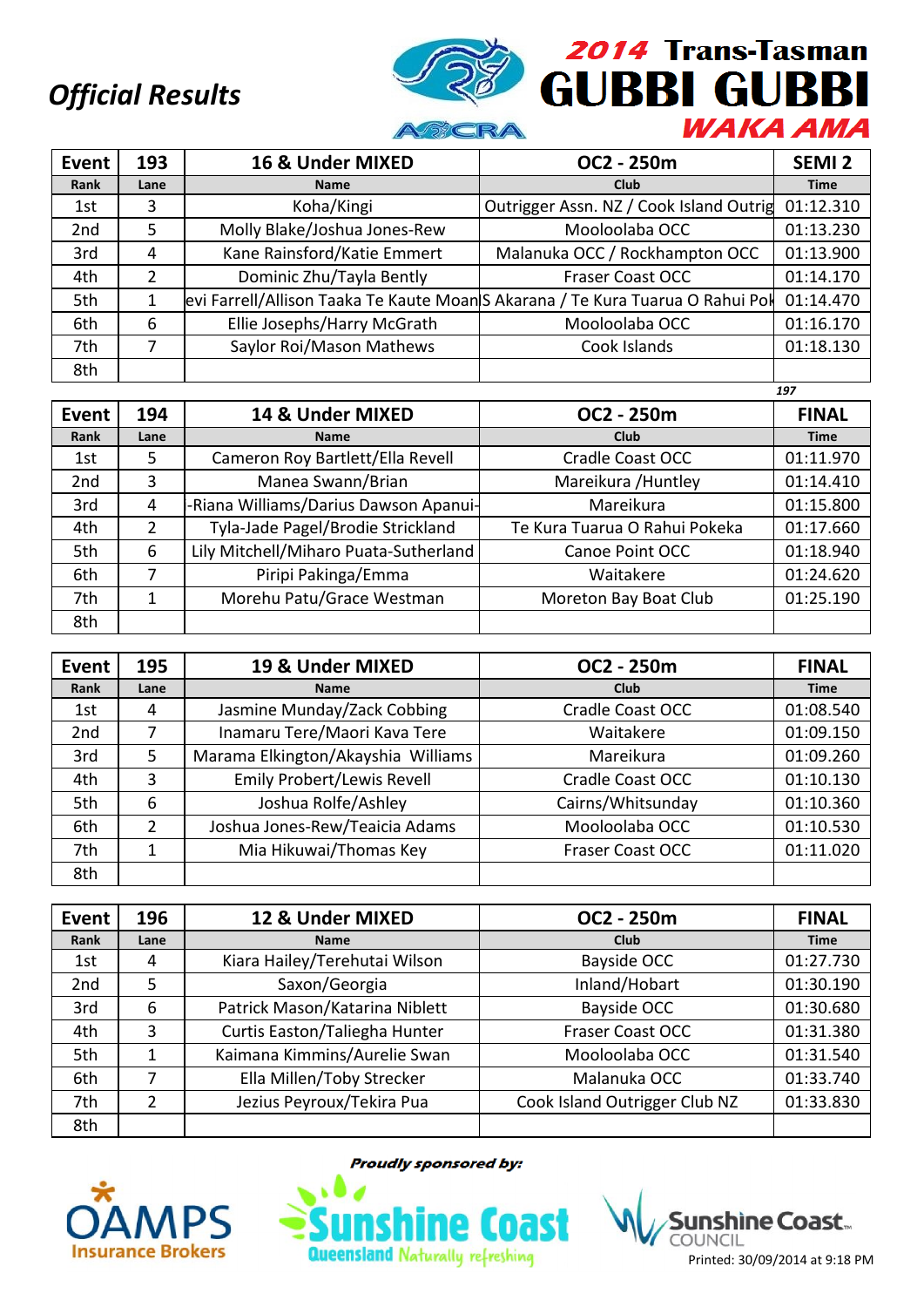

| Event           | 197           | 16 & Under MIXED             | OC2 - 250m                              | <b>FINAL</b> |
|-----------------|---------------|------------------------------|-----------------------------------------|--------------|
| Rank            | Lane          | <b>Name</b>                  | <b>Club</b>                             | <b>Time</b>  |
| 1st             | 4             | Marama Elkington/Tomaianga   | Mareikura / Waitakere                   | 01:09.400    |
| 2 <sub>nd</sub> | 5             | Desmond Daniel/Storme Pare   | Cook Island Outrigger Club NZ           | 01:09.740    |
| 3rd             | $\mathcal{P}$ | Molly Blake/Joshua Jones-Rew | Mooloolaba OCC                          | 01:13.000    |
| 4th             |               | Dominic Zhu/Tayla Bently     | <b>Fraser Coast OCC</b>                 | 01:14.110    |
| 5th             | 6             | Koha/Kingi                   | Outrigger Assn. NZ / Cook Island Outrig | 01:14.200    |
| 6th             | 3             | Mereana Patara/Ky Webb       | Fraser Coast OCC / Mooloolaba OCC       | 01:14.790    |
| 7th             | 7             | Kane Rainsford/Katie Emmert  | Malanuka OCC / Rockhampton OCC          | 01:17.560    |
| 8th             |               |                              |                                         |              |

| Event           | 198  | 21 & Under MIXED                    | OC2 - 250m                   | <b>FINAL</b> |
|-----------------|------|-------------------------------------|------------------------------|--------------|
| Rank            | Lane | <b>Name</b>                         | Club                         | <b>Time</b>  |
| 1st             |      | ebecca Rasmussen/Andre Tutaka Georg | Mooloolaba OCC               | 01:05.750    |
| 2 <sub>nd</sub> | 2    | Akayshia Williams/Maori Kava Tere   | Mareikura / Waitakere        | 01:06.700    |
| 3rd             | 5.   | Maddison Cooper/Mitchell Olds       | Mooloolaba OCC               | 01:08.780    |
| 4th             | 4    | Zack Cobbing/Sophie Cobbing         | Cradle Coast OCC             | 01:09.630    |
| 5th             | 3    | Daniel Bach/Megan Hogan             | Canoe Point OCC/Cook Islands | 01:16.090    |
| 6th             | 7    | Hope Johnson/PJ                     | Waitekere                    | 01:20.170    |
| 7th             | 6    | Kendra/Wilson                       | Manukai OCC                  | 01:20.800    |
| 8th             |      |                                     |                              |              |

| <b>Event</b>    | 199           | 14 & Under BOYS                    | OC2 - 250m                        | <b>HEAT1</b> |
|-----------------|---------------|------------------------------------|-----------------------------------|--------------|
| Rank            | Lane          | <b>Name</b>                        | <b>Club</b>                       | <b>Time</b>  |
| 1st             |               | Ashton Cullen/Reid Wilson          | Bayside OCC                       | 01:17.800    |
| 2 <sub>nd</sub> | $\mathcal{P}$ | Vincent/Leon Pope                  | Redcliffe OCC                     | 01:23.030    |
| 3rd             | 5             | Puoro Kaka/Kewene Edmonds          | Te Puu Ao                         | 01:23.140    |
| 4th             | 6             | Te kopaeTaputoro/Jezdacus          | Tai Tonga                         | 01:32.720    |
| 5th             | 7             | Jack Harman/Oska Murphy            | Cradle Coast OCC / Gold Coast OCC | 01:34.600    |
| 6th             | 4             | Charlie McGrath/Daniel Norder      | Mooloolaba OCC / Whitsunday OCC   | 01:36.080    |
| 7th             | 3             | Johnson Bell/Leon Vogeler - Schmid | Maia OCC                          | 01:42.540    |
| 8th             | 8             |                                    |                                   | 40:03.240    |
|                 |               |                                    |                                   | 227          |

| <b>Event</b>    | 200           | 14 & Under BOYS                   | OC2 - 250m                              | <b>HEAT 2</b> |
|-----------------|---------------|-----------------------------------|-----------------------------------------|---------------|
| Rank            | Lane          | <b>Name</b>                       | Club                                    | <b>Time</b>   |
| 1st             | 6             | Ky Webb/Brandon Willmott          | Mooloolaba OCC                          | 01:16.680     |
| 2 <sub>nd</sub> | 1             | Lachlan Key/Dominic Zhu           | <b>Fraser Coast OCC</b>                 | 01:17.930     |
| 3rd             |               | Turia Turia/Te Awa Stirling       | Outrigger Assn. NZ / Cook Island Outrig | 01:23.470     |
| 4th             | 4             | Joseph Clark/Halex Herewini       | Te Kura Tuarua O Rahui Pokeka           | 01:24.750     |
| 5th             | 3             | Zac Cullen/Kahurangi-Temo Matengo | Bayside OCC                             | 01:29.090     |
| 6th             | 5             | Kiani Morunga/Kahu Sakey          | Te Puu Ao                               | 01:37.550     |
| 7th             | $\mathcal{P}$ | Ashley Bowen/Douglas Farquhar     | Malanuka OCC                            | 01:37.700     |
| 8th             | 8             |                                   |                                         | 37:48.640     |
|                 |               |                                   |                                         | 227           |



**Proudly sponsored by:** 

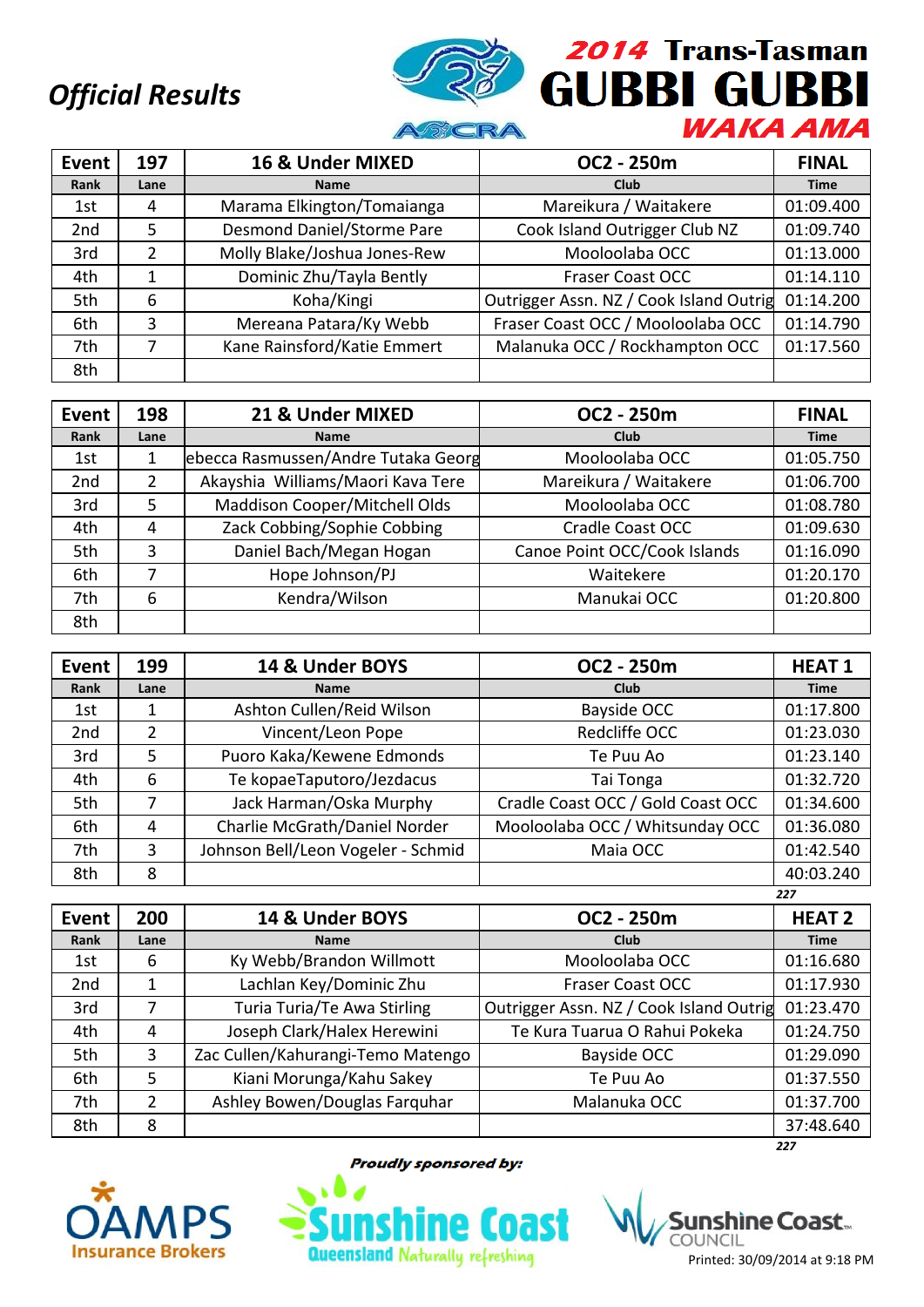

| Event           | 201  | 14 & Under BOYS                     | OC2 - 250m                    | <b>HEAT 3</b> |
|-----------------|------|-------------------------------------|-------------------------------|---------------|
| Rank            | Lane | <b>Name</b>                         | <b>Club</b>                   | <b>Time</b>   |
| 1st             | 5    | Haydn Whippy/Corey Williams-Randall | Te Kura Tuarua O Rahui Pokeka | 01:24.600     |
| 2 <sub>nd</sub> | 6    | Cassius Felise/Akanoa Ngature       | Cook Island Outrigger Club NZ | 01:25.550     |
| 3rd             | 7    | Darius/Saxon                        | Marekura/Hobart               | 01:26.990     |
| 4th             | 3    | Tre david Eketone/Morehu Patu       | Moreton Bay Boat Club         | 01:29.420     |
| 5th             |      | Benjamin Whittaker/William Wickham  | <b>Fraser Coast OCC</b>       | 01:34.840     |
| 6th             | 2    | Dominic Campbell/Harry Cooper       | <b>Brisbane OCC</b>           | 01:36.630     |
| 7th             | 4    | Joshua Corstorphan/Jimi Quinn       | Malanuka OCC                  | 01:46.650     |
| 8th             |      |                                     |                               |               |

|                 |      |                                       |                               | 227          |
|-----------------|------|---------------------------------------|-------------------------------|--------------|
| Event           | 202  | 14 & Under BOYS                       | OC2 - 250m                    | <b>HEAT4</b> |
| Rank            | Lane | <b>Name</b>                           | Club                          | <b>Time</b>  |
| 1st             | 3    | Tama Ariki Munro-Harris/Caleb Putairi | Te Pou Herenga                | 01:22.960    |
| 2 <sub>nd</sub> | 2    | Kai Millen/Johahn Strecker            | Malanuka OCC                  | 01:26.120    |
| 3rd             | 6    | Matthew Branson/Harry Stuart          | Moreton Bay Boat Club         | 01:30.860    |
| 4th             |      | Jeremiah Glassie/Steven Taylor        | Cook Island Outrigger Club NZ | 01:37.940    |
| 5th             | 5    | Felix Skrandies/Curtis Easton         | Brisbane OCC/Fraser           | 01:38.020    |
| 6th             |      | Mitchell/Gabe                         | Panamuna OCC/BOCC             | 01:41.250    |
| 7th             | 4    | James Doyle/Zane Wairau               | Hoe Waka Wairoa               | 02:01.650    |
| 8th             |      |                                       |                               |              |

| Event           | 203  | 14 & Under BOYS                       | OC2 - 250m       | <b>HEAT 5</b> |
|-----------------|------|---------------------------------------|------------------|---------------|
| Rank            | Lane | <b>Name</b>                           | Club             | <b>Time</b>   |
| 1st             | 3    | Tomairangi Heteraka/Piripi Pakinga    | Waitakere        | 01:13.030     |
| 2 <sub>nd</sub> |      | Brian/Brody                           | Huntley          | 01:14.720     |
| 3rd             | 4    | Cameron Roy Bartlett/Kyle Hutchinson  | Cradle Coast OCC | 01:18.710     |
| 4th             | 5    | Cooper Blake/Giacomo Neal             | Mooloolaba OCC   | 01:25.030     |
| 5th             |      | Mason/Creedence Watson-feilo          | Redcliffe OCC    | 01:26.680     |
| 6th             | 6    | Dylan Murrell/Miharo Puata-Sutherland | Canoe Point OCC  | 01:27.500     |
| 7th             | 2    | Kahu Hurae/Henare Te Kahu-Hati        | Hoe Waka Wairoa  | 01:34.520     |
| 8th             |      |                                       |                  |               |

|                 |                |                                  |                                   | 227          |
|-----------------|----------------|----------------------------------|-----------------------------------|--------------|
| Event           | 204            | 14 & Under GIRLS                 | OC2 - 250m                        | <b>HEAT1</b> |
| Rank            | Lane           | <b>Name</b>                      | Club                              | <b>Time</b>  |
| 1st             | 3              | Jesse Hanipale/Lyric Wharepapa   | Te Pou Herenga                    | 01:26.730    |
| 2 <sub>nd</sub> |                | Manea/Rangi                      | Mareikura                         | 01:27.030    |
| 3rd             | 5              | Ella Revell/Kianna Paine         | Cradle Coast OCC / Gold Coast OCC | 01:30.880    |
| 4th             |                | Aurelie Swan/Molly Blake         | Mooloolaba OCC                    | 01:33.090    |
| 5th             | 4              | Sarah Cooper/Elenoa Sing         | <b>Brisbane OCC</b>               | 01:42.520    |
| 6th             | $\overline{2}$ | Jasmine Marshall/Tegan Hallcroft | Canoe Point OCC                   | 01:46.920    |
| 7th             | 6              | Tasha Grobler/Cosgrove Emily     | Panamuna OCC                      | 01:53.540    |
| 8th             |                |                                  |                                   |              |
|                 |                |                                  |                                   | 228          |



**Proudly sponsored by:** 



shìne Coast… COUNCIL Printed: 30/09/2014 at 9:18 PM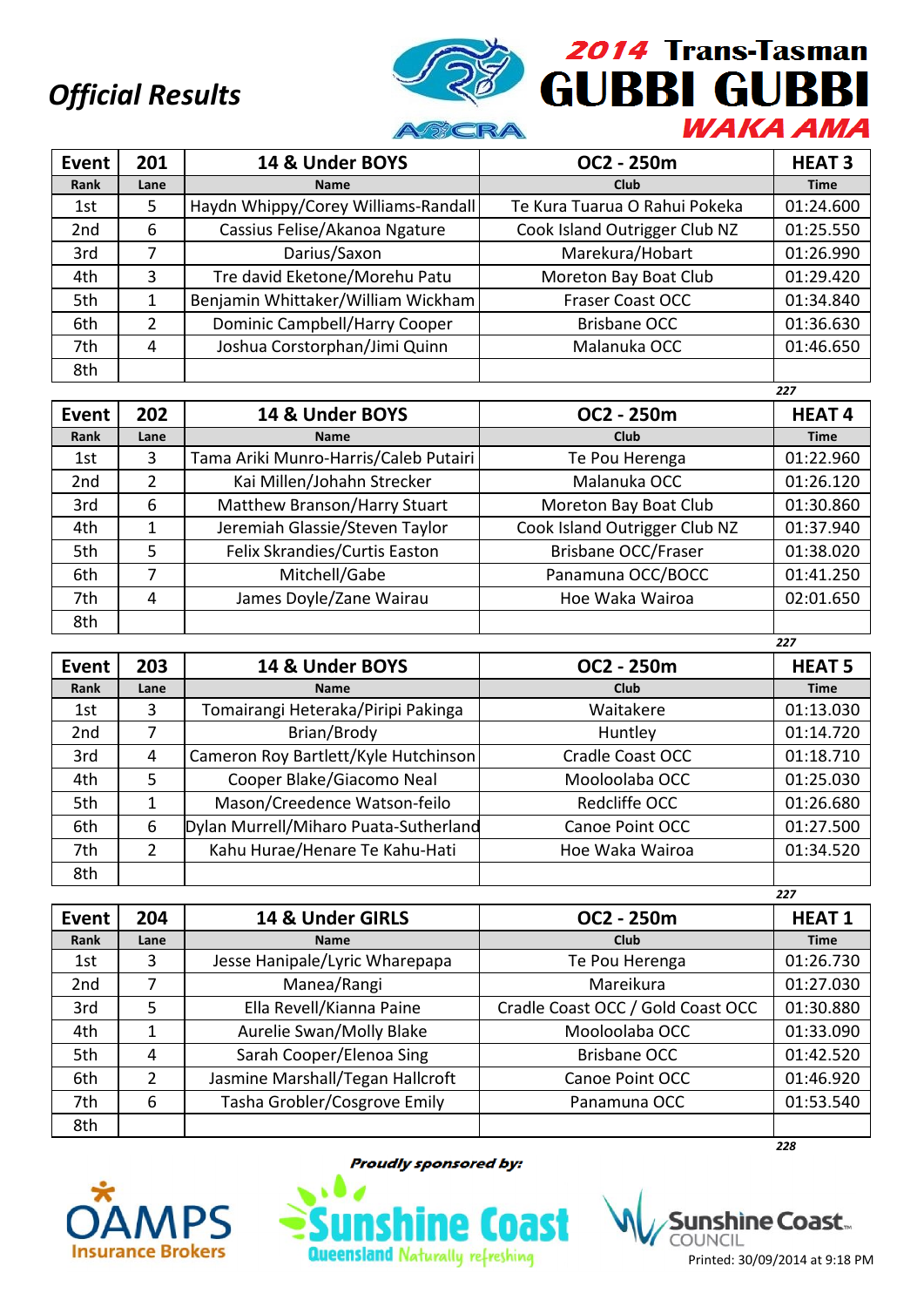

| <b>Event</b>    | 205  | 14 & Under GIRLS                     | OC2 - 250m                      | <b>HEAT 2</b> |  |  |
|-----------------|------|--------------------------------------|---------------------------------|---------------|--|--|
| Rank            | Lane | <b>Name</b>                          | <b>Club</b>                     | <b>Time</b>   |  |  |
| 1st             | 2    | <b>Tegan Carpenter/Lily Mitchell</b> | Canoe Point OCC                 | 01:27.160     |  |  |
| 2 <sub>nd</sub> |      | Emma-May Loritz/Te Aomihia Tumai     | Waitakere                       | 01:29.620     |  |  |
| 3rd             | 6    | Macy Brockhurst/Ocean Pasfika        | Panamuna OCC                    | 01:41.230     |  |  |
| 4th             | 4    | Ngaro Rika/Claire                    | Moreton Bay Boat ClubBayside    | 01:42.450     |  |  |
| 5th             | 5    | Marcella Hogg/Amber Forbes           | Brisbane OCC / Fraser Coast OCC | 01:44.700     |  |  |
| 6th             | 3    | Inenga Cotton/Matariki Irwin         | Hoe Waka Wairoa                 | 01:56.630     |  |  |
| 7th             |      |                                      |                                 |               |  |  |
|                 |      | Tuatahi/Tyler Jade                   | Huntley                         | <b>DNS</b>    |  |  |

|                 |      |                                   |                         | 228           |
|-----------------|------|-----------------------------------|-------------------------|---------------|
| Event           | 206  | 14 & Under GIRLS                  | OC2 - 250m              | <b>HEAT 3</b> |
| Rank            | Lane | <b>Name</b>                       | Club                    | <b>Time</b>   |
| 1st             | 2    | Mariah Ashby/Alazae Maiava Tuiono | Te Pou Herenga          | 01:35.260     |
| 2 <sub>nd</sub> | 8    | Tuatahi/Tyler Jade                | Huntley                 | 01:35.830     |
| 3rd             | 6    | Nikita Davis/Grace Westman        | Moreton Bay Boat Club   | 01:38.880     |
| 4th             | 4    | Hollie White/Taylah Gardam        | <b>Cradle Coast OCC</b> | 01:39.580     |
| 5th             | 5    | Te Waiwera Tapa/Rongo Mai Eru     | Tai Tonga               | 01:43.900     |
| 6th             | 7    | Jada/Tekira                       | Cook Islands            | 01:49.120     |
| 7th             |      | Kelsea Haupt/Brooke Keig          | <b>Burrum District</b>  | 01:50.730     |
| 8th             | 3    | Makuini Edwards-Hammond/Manaakiti | Hoe Waka Wairoa         | 01:56.960     |
|                 |      |                                   |                         | 228           |

| Event           | 207  | 19 & Under BOYS                | OC2 - 250m                     | <b>HEAT1</b> |
|-----------------|------|--------------------------------|--------------------------------|--------------|
| Rank            | Lane | <b>Name</b>                    | Club                           | <b>Time</b>  |
| 1st             |      | Paul Heem/Maori Kava Tere      | Waitakere                      | 01:07.700    |
| 2 <sub>nd</sub> | 2    | Thomas Key/James Killer        | <b>Fraser Coast OCC</b>        | 01:10.020    |
| 3rd             | 6    | Cooper Rolfe/Joshua Rolfe      | Cairns                         | 01:12.820    |
| 4th             | 4    | Connor Allen/Mitchell Thomas   | Bayside OCC                    | 01:17.510    |
| 5th             |      | Siaosi Faasaualu/Wilson Felise | Manukai OCC                    | 01:18.350    |
| 6th             | 5    | Brown Boulard/Tekeu Framhein   | Ngakau Toa Vaka CC             | 01:21.270    |
| 7th             | 3    | Daniel Angel/Parry Jacob       | Cook Island Outrigger Assn. NZ | 01:35.040    |
| 8th             |      |                                |                                |              |

|              |      |                                 |                                | ---           |
|--------------|------|---------------------------------|--------------------------------|---------------|
| <b>Event</b> | 208  | 19 & Under BOYS                 | OC2 - 250m                     | <b>HEAT 2</b> |
| Rank         | Lane | <b>Name</b>                     | <b>Club</b>                    | <b>Time</b>   |
| 1st          | 6    | Zack Cobbing/Lewis Revell       | <b>Cradle Coast OCC</b>        | 01:10.140     |
| 2nd          | 2    | Te Otimi Patara/Matthew Wickham | Mooloolaba OCC                 | 01:11.620     |
| 3rd          | 4    | Rangiuia Bodine/Taylor Arin     | Cook Island Outrigger Assn. NZ | 01:15.080     |
| 4th          | 3    | Moon Cheyenne/Mackey Wiremu     | Cook Island Outrigger Assn. NZ | 01:15.440     |
| 5th          | 7    | Tyson Joyce/Nathan Ponmoon      | Whitsunday OCC                 | 01:16.590     |
| 6th          |      | Alex Kutschkin/Arnaud Jarossay  | <b>Brisbane OCC</b>            | 01:16.980     |
| 7th          | 5    | Michael Tererui/Joe Tetauru     | Ngakau Toa Vaka CC             | 01:22.370     |
| 8th          |      |                                 |                                |               |
|              |      |                                 |                                | 229           |



**Proudly sponsored by:** 



shìne Coast... COUNCIL

Printed: 30/09/2014 at 9:18 PM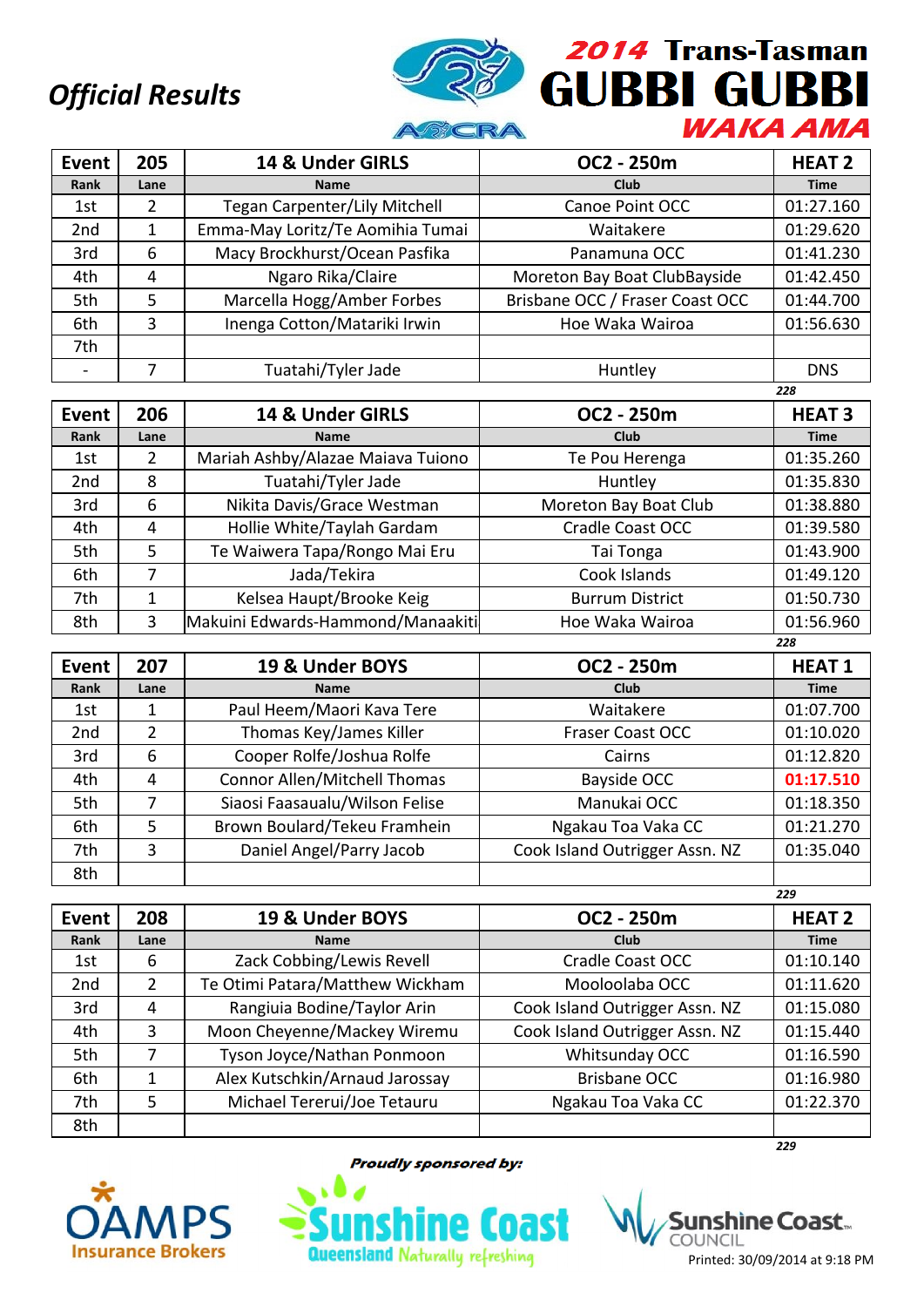

| <b>Event</b>    | 209  | 19 & Under BOYS              | OC2 - 250m                     | <b>HEAT 3</b> |
|-----------------|------|------------------------------|--------------------------------|---------------|
| Rank            | Lane | <b>Name</b>                  | Club                           | <b>Time</b>   |
| 1st             | 6    | Daniel Desmond/Vainepoto Joe | Cook Island Outrigger Assn. NZ | 01:12.860     |
| 2 <sub>nd</sub> | 1    | Barke Daniel/Pitesa Renato   | Cook Island Outrigger Assn. NZ | 01:14.670     |
| 3rd             | 5    | Jamie O'Connell/Hayden Byers | <b>Fraser Coast OCC</b>        | 01:17.510     |
| 4th             | 4    | Otea Tommy/Teora Paitai      | Ngakau Toa Vaka CC             | 01:24.130     |
| 5th             | 2    | Shaun Jenkins/Creedence      | Redcliffe OCC                  | 01:27.900     |
| 6th             | 3    |                              |                                | 01:39.080     |
| 7th             |      |                              |                                |               |
| 8th             |      |                              |                                |               |

|                 |      |                                         |                               | 229          |
|-----------------|------|-----------------------------------------|-------------------------------|--------------|
| Event           | 210  | 19 & Under GIRLS                        | OC2 - 250m                    | <b>HEAT1</b> |
| Rank            | Lane | <b>Name</b>                             | Club                          | <b>Time</b>  |
| 1st             | 3    | Johansen Courtney/Kani Kelsi            | Te Kura Tuarua O Rahui Pokeka | 01:23.100    |
| 2 <sub>nd</sub> | 7    | Te Ara Minhinnick/Bec Rasmussen         | Cook Islands/MOCC             | 01:25.980    |
| 3rd             | 5    | Kendra Leilua/Lyndiana Rosieur          | Manukai OCC                   | 01:27.690    |
| 4th             | 6    | Ellie Josephs/Teaicia Adams             | Mooloolaba OCC                | 01:28.350    |
| 5th             | 4    | Shanya Lepua/Mahera Morunga             | Te Pou Herenga                | 01:33.450    |
| 6th             |      | ekimioranga Tengaru-Philps/Jessica Alle | Bayside OCC                   | 01:34.300    |
| 7th             | 2    | Vanita Glassie/Ariana Kiely             | Ngakau Toa Vaka CC            | 01:44.470    |
| 8th             |      |                                         |                               |              |

| <b>Event</b>    | 211  | 19 & Under GIRLS                   | OC2 - 250m                  | <b>HEAT 2</b> |
|-----------------|------|------------------------------------|-----------------------------|---------------|
| Rank            | Lane | <b>Name</b>                        | Club                        | <b>Time</b>   |
| 1st             |      | Shania Paine/Emily Probert         | Gold Coast/ Cradle Coast    | 01:26.730     |
| 2 <sub>nd</sub> | 5.   | Georgia Sapiano/Maddison Cooper    | Mooloolaba OCC              | 01:30.550     |
| 3rd             | 3    | Tayla Bently/Mia Hikuwai           | <b>Fraser Coast OCC</b>     | 01:32.500     |
| 4th             | 4    | Claire Withrington/Tully Lauritzen | Brisbane OCC / Panamuna OCC | 01:32.510     |
| 5th             |      | Apikara Hipppolite/Judith Scahill  | Redcliffe OCC               | 01:33.820     |
| 6th             | 2    | Lakan Peachey/Rangi Kahiwa Daymond | Tai Tonga                   | 01:37.310     |
| 7th             | 6    | Syme Heiarii/George Nadia          | Ngakau Toa Vaka CC          | 01:46.180     |
| 8th             |      |                                    |                             |               |

|                 |      |                                     |                                   | 230          |
|-----------------|------|-------------------------------------|-----------------------------------|--------------|
| Event           | 212  | 12 & Under BOYS                     | OC2 - 250m                        | <b>HEAT1</b> |
| Rank            | Lane | <b>Name</b>                         | Club                              | <b>Time</b>  |
| 1st             | 1    | Hekemaru Kingi/Dylan Murrell        | Canoe Point OCC                   | 01:39.370    |
| 2 <sub>nd</sub> | 6    | Tre david Eketone/Tyler Eketone     | Moreton Bay Boat Club             | 01:46.880    |
| 3rd             | 4    | <b>Curtis Easton/Sam Friganitos</b> | Fraser Coast OCC / Mooloolaba OCC | 01:48.500    |
| 4th             | 7    | Adrian Pakinga/Kiliona Tupai        | Waitakere                         | 01:50.370    |
| 5th             | 3    | Pharrel Grbic/Jezius Peyroux        | Cook Island Outrigger Club NZ     | 01:57.150    |
| 6th             | 5    | Callum Lavelle/Terehutai Wilson     | Bayside OCC                       | 02:02.430    |
| 7th             | 2    | Oscar Di Vincenzo/Gabe Marguglio    | <b>Brisbane OCC</b>               | 02:33.130    |
| 8th             |      |                                     |                                   |              |
|                 |      |                                     |                                   | 231          |



**Proudly sponsored by:** 



shìne Coast… COUNCIL Printed: 30/09/2014 at 9:18 PM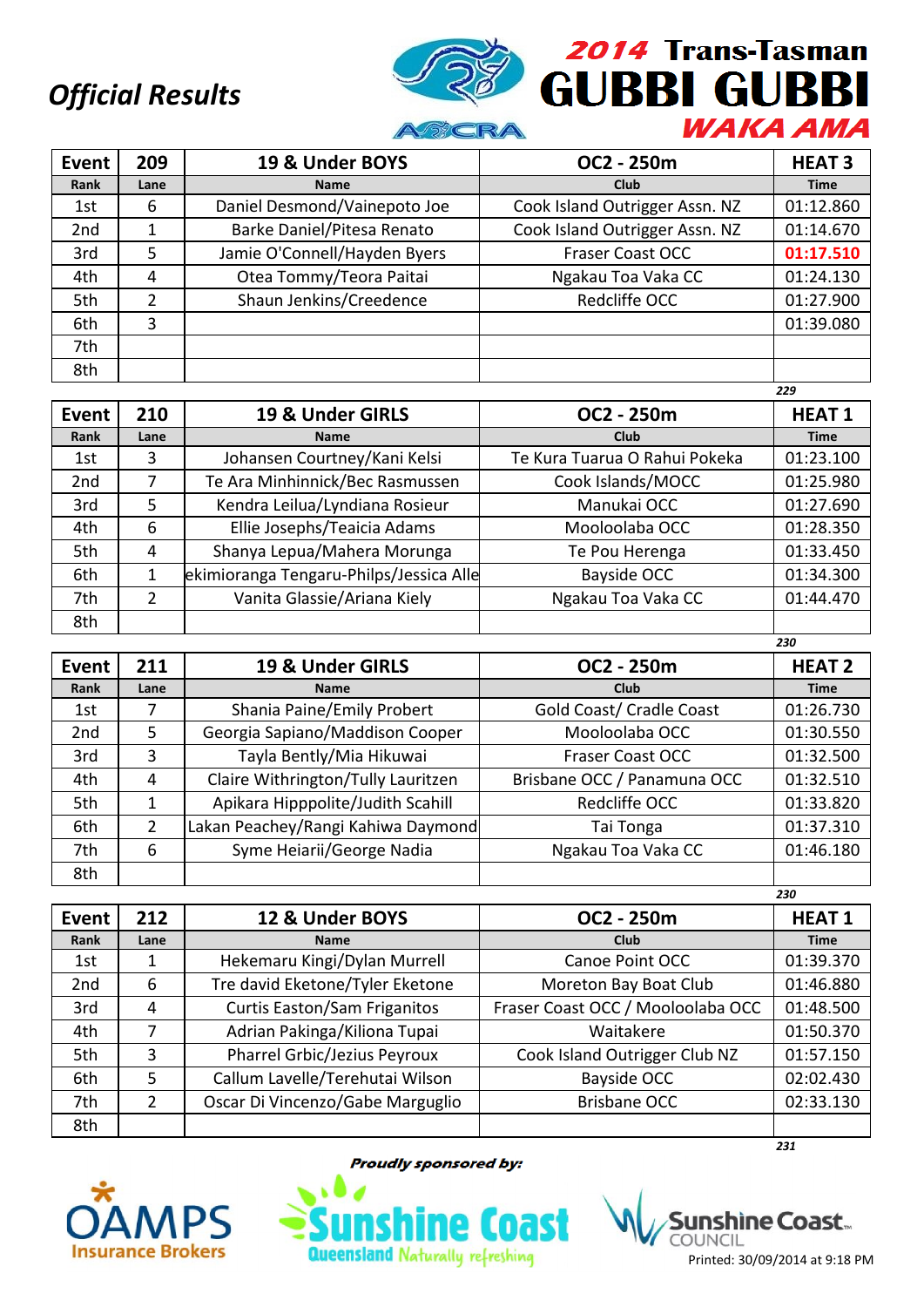

| Event           | 213           | 12 & Under BOYS                      | OC2 - 250m                           | <b>HEAT 2</b> |
|-----------------|---------------|--------------------------------------|--------------------------------------|---------------|
| Rank            | Lane          | <b>Name</b>                          | Club                                 | <b>Time</b>   |
| 1st             | 4             | Thomas Lunn/Elijah Tavave            | Brisbane OCC/Waitakere               | 01:48.260     |
| 2 <sub>nd</sub> |               | Wesley Mailangi/Miyo Pitesa          | Cook Island Outrigger Club NZ        | 01:48.670     |
| 3rd             | $\mathcal{P}$ | Riley Gleissner/Aydin Mcphee         | Redcliffe OCC                        | 01:56.110     |
| 4th             | 3             | <b>Riley Murrell/Toby Strecker</b>   | Canoe Point OCC / Malanuka OCC       | 01:57.420     |
| 5th             |               | Hamish Lavelle/Jack Jennings-Andrews | Bayside OCC / Tweed Coast Outriggers | 01:58.940     |
| 6th             | 5             | Waikahutia Tupai/Max Wiblin          | Waitakere                            | 02:19.120     |
| 7th             | 6             | Conor Ryan/Matryx Tautuhi            | Maia OCC                             | 02:26.400     |
| 8th             |               |                                      |                                      |               |

|                 |      |                                       |                               | 231           |
|-----------------|------|---------------------------------------|-------------------------------|---------------|
| Event           | 214  | 12 & Under BOYS                       | OC2 - 250m                    | <b>HEAT 3</b> |
| Rank            | Lane | <b>Name</b>                           | Club                          | <b>Time</b>   |
| 1st             |      | Kelly Lavelle/Patrick Mason           | Bayside OCC                   | 01:44.860     |
| 2 <sub>nd</sub> | 5    | Kaimana Kimmins/Aurelie Swan          | Mooloolaba OCC                | 01:45.170     |
| 3rd             | 4    | harekaihua Willie Coates-Tuna/Awa Tur | <b>Tweed Coast Outriggers</b> | 01:51.510     |
| 4th             | 6    | Teaea Glassie/Rhys Tagi               | Cook Island Outrigger Club NZ | 01:56.560     |
| 5th             | 3    | Joaquin Tauhinu/Hayden Smith          | Cook Island Outrigger Club NZ | 02:11.870     |
| 6th             | 2    | Matthew Webb/Shiloh Lee               | <b>Brisbane OCC</b>           | 02:28.840     |
| 7th             |      |                                       |                               |               |
| 8th             |      |                                       |                               |               |

| Event           | 215  | 12 & Under GIRLS                      | OC2 - 250m                  | <b>HEAT1</b> |
|-----------------|------|---------------------------------------|-----------------------------|--------------|
| Rank            | Lane | <b>Name</b>                           | Club                        | <b>Time</b>  |
| 1st             | 2    | Kiara Hailey/Katarina Niblett         | Bayside OCC                 | 01:35.890    |
| 2 <sub>nd</sub> | 4    | melia Rudolph/Francesca Williams-Cadd | Waitakere                   | 01:48.170    |
| 3rd             | 3    | Eliza Boyd/Laura Key                  | <b>Fraser Coast OCC</b>     | 01:49.150    |
| 4th             | 1    | Brielle Gardam/Olivia Harman          | Cradle Coast OCC            | 01:49.200    |
| 5th             | 6    | Ella Millen/Paige Smith               | Malanuka OCC                | 01:49.380    |
| 6th             | 8    | Ashton Joyce/Tiare-Jean               | Whitsunday OCC/Cook Islands | 02:04.410    |
| 7th             | 7    | Tatyanna Herrick/Kiva Hunter-Misky    | Panamuna OCC                | 02:07.480    |
| 8th             | 5    | Mereana/Mauritius                     | Cook Islands B              | 02:10.140    |
|                 |      |                                       |                             | 232          |

| Event | 216  | 12 & Under GIRLS                      | OC2 - 250m                           | <b>HEAT 2</b> |
|-------|------|---------------------------------------|--------------------------------------|---------------|
| Rank  | Lane | <b>Name</b>                           | Club                                 | <b>Time</b>   |
| 1st   | 5    | Hollie White/Georgia Newton           | Cradle Coast OCC / Inland Outriggers | 01:37.660     |
| 2nd   |      | Paris Paul/Cindy Ngaira               | Tai Tonga                            | 01:47.550     |
| 3rd   | 1    | asmine Marshall/Ohini Puata-Sutherlan | Canoe Point OCC                      | 02:02.360     |
| 4th   | 2    | Crystal Kosmidis/Hayley Quilan        | Fraser Coast OCC                     | 02:08.420     |
| 5th   | 6    | Charlotte Kajewski/Poppy Lee          | Panamuna OCC                         | 02:11.240     |
| 6th   | 4    | Risha Pakau-Sword/Ngaro Rika          | Moreton Bay Boat Club                | 02:12.070     |
| 7th   | 3    | Te Ahi Forbes/Hoani Williams-Cadore   | Waitakere                            | 02:28.840     |
| 8th   |      |                                       |                                      |               |
|       |      |                                       |                                      | 232           |



**Proudly sponsored by:** 



shìne Coast.. COUNCIL Printed: 30/09/2014 at 9:18 PM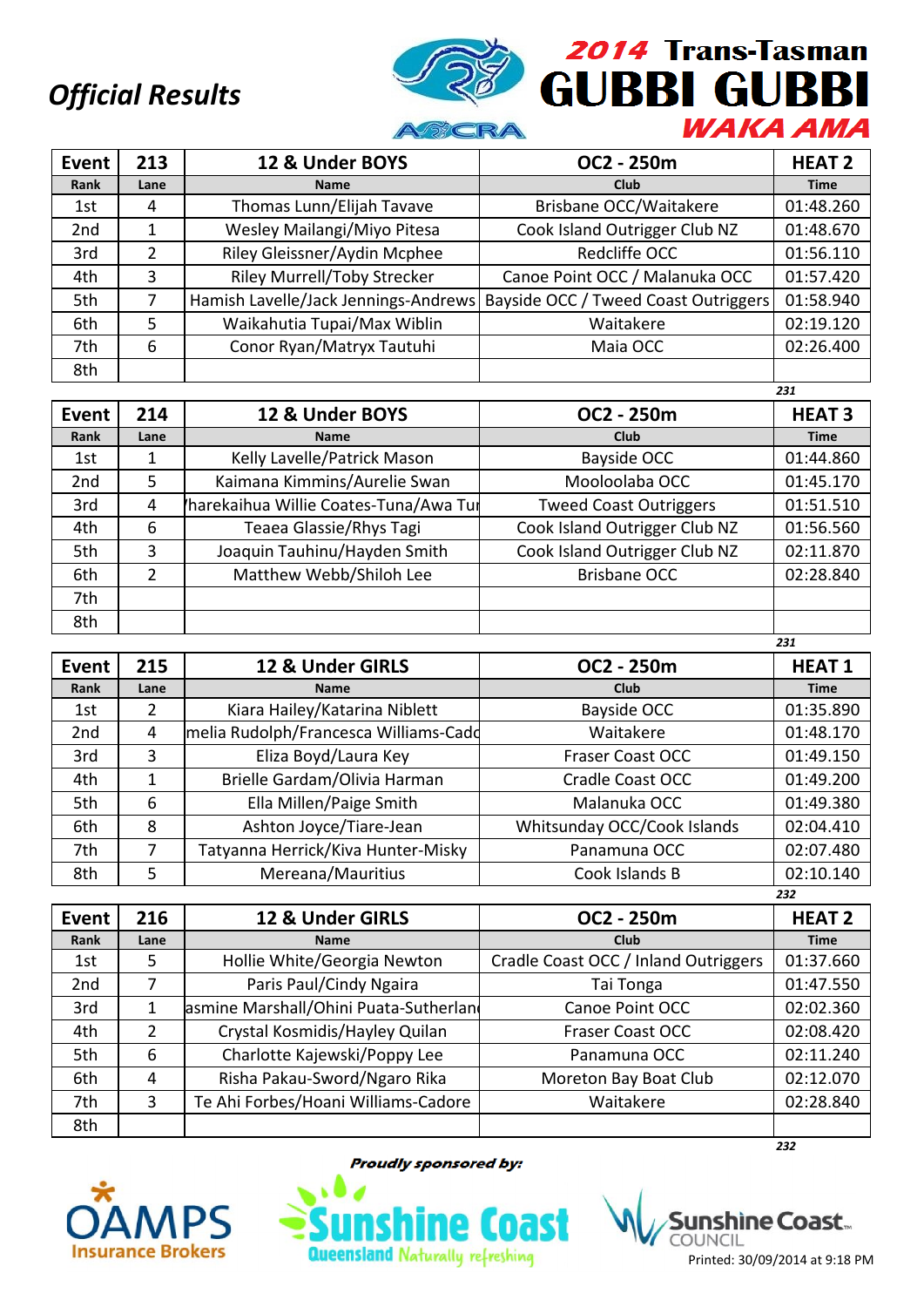

| Event           | 217  | 12 & Under GIRLS                    | OC2 - 250m                    | <b>HEAT 3</b> |
|-----------------|------|-------------------------------------|-------------------------------|---------------|
| Rank            | Lane | <b>Name</b>                         | <b>Club</b>                   | <b>Time</b>   |
| 1st             | 6    | Tasha Grobler/Ivana Hunter-Misky    | Panamuna OCC                  | 01:44.210     |
| 2 <sub>nd</sub> | 4    | Taneesha Beath/Taliegha Hunter      | <b>Fraser Coast OCC</b>       | 01:45.680     |
| 3rd             |      | Claire/Jahkaya                      | Bayside/Cook Islands          | 01:51.980     |
| 4th             | 5    | Danielle Miimetua/Noeramiah Taringa | Cook Island Outrigger Club NZ | 01:52.380     |
| 5th             | 2    | Ngawairere Pihama/Nadia Pakinga     | Waitakere                     | 02:01.830     |
| 6th             | 3    | Lovey Grant/Tahlia Nissen Locker    | Hoe Waka Wairoa               | 02:20.810     |
| 7th             |      | Leilani Bray/Phoebe Lee             | Panamuna OCC                  | 02:24.810     |
| 8th             |      |                                     |                               |               |

|                 |               |                                |                                | 232          |
|-----------------|---------------|--------------------------------|--------------------------------|--------------|
| Event           | 218           | 16 & Under BOYS                | OC2 - 250m                     | <b>HEAT1</b> |
| Rank            | Lane          | <b>Name</b>                    | Club                           | <b>Time</b>  |
| 1st             | 3             | Ky Webb/Harry McGrath          | Mooloolaba OCC                 | 01:13.310    |
| 2 <sub>nd</sub> | 6             | Bodine Rangiuia/Zane Rangiuia  | Cook Island Outrigger Club NZ  | 01:22.000    |
| 3rd             | 7             | Rodney/Lawrence                | <b>KBHS Akarana</b>            | 01:25.460    |
| 4th             | 5             | Keian Baker/Joshua Lepua       | Te Pou Herenga                 | 01:28.730    |
| 5th             | 4             | Harry Stuart/Xavier Mcphee     | Moreton Bay Boat Club          | 01:29.550    |
| 6th             |               | Damon Winton/Mitchell Simpson  | Burrum District / Panamuna OCC | 01:30.370    |
| 7th             | $\mathcal{P}$ | Corey Bassett/Maitland Bassett | <b>Inland Outriggers</b>       | 01:39.100    |
| 8th             |               |                                |                                |              |

| <b>Event</b>    | 219  | 16 & Under BOYS                        | OC2 - 250m            | <b>HEAT 2</b> |
|-----------------|------|----------------------------------------|-----------------------|---------------|
| Rank            | Lane | <b>Name</b>                            | <b>Club</b>           | <b>Time</b>   |
| 1st             |      | Joshua Jones-Rew/Kyle Shepherd         | Mooloolaba OCC        | 01:13.800     |
| 2 <sub>nd</sub> | 2    | Metua/Fred Safata                      | <b>KBHS Akarana</b>   | 01:18.530     |
| 3rd             | 5    | apeta Munro-Harris/Kayden Takawe-Kir   | Te Pou Herenga        | 01:19.030     |
| 4th             | 3    | Tristan Mitchell/Timoti Patu           | Moreton Bay Boat Club | 01:22.550     |
| 5th             | 4    | hiharo Puata-Sutherland/Mitchell Murre | Canoe Point OCC       | 01:29.920     |
| 6th             |      | Julius/Casius                          | Mareikura             | 01:31.950     |
| 7th             | 6    | Johnson Bell/Tyrone Bell               | Maia OCC              | 01:41.410     |
| 8th             |      |                                        |                       |               |

|              |      |                                       |                               | ---           |
|--------------|------|---------------------------------------|-------------------------------|---------------|
| <b>Event</b> | 220  | 16 & Under BOYS                       | OC2 - 250m                    | <b>HEAT 3</b> |
| Rank         | Lane | <b>Name</b>                           | <b>Club</b>                   | <b>Time</b>   |
| 1st          | 5    | Levi/Nathan Smith                     | <b>KBHS Akarana</b>           | 01:14.360     |
| 2nd          |      | Dominic Zhu/Jamie O'Connell           | <b>Fraser Coast OCC</b>       | 01:20.760     |
| 3rd          | 2    | Cooper Rolfe/Giacomo Neal             | Coconuts OCC/MOCC             | 01:22.640     |
| 4th          | 1    | Lachlan Farquhar/Daniel Kimmorley     | Malanuka OCC                  | 01:23.410     |
| 5th          | 6    | Oliver Massey/Eli Reeder              | Mooloolaba OCC                | 01:25.820     |
| 6th          | 3    | William Jennings-Andrews/Willis Keogh | <b>Tweed Coast Outriggers</b> | 01:28.570     |
| 7th          | 4    | Quinlen Adams/Kareem Pottini          | Panamuna OCC                  | 01:36.510     |
| 8th          |      |                                       |                               |               |
|              |      |                                       |                               | 233           |



**Proudly sponsored by:** 



shine Coast... COUNCIL Printed: 30/09/2014 at 9:18 PM

*233*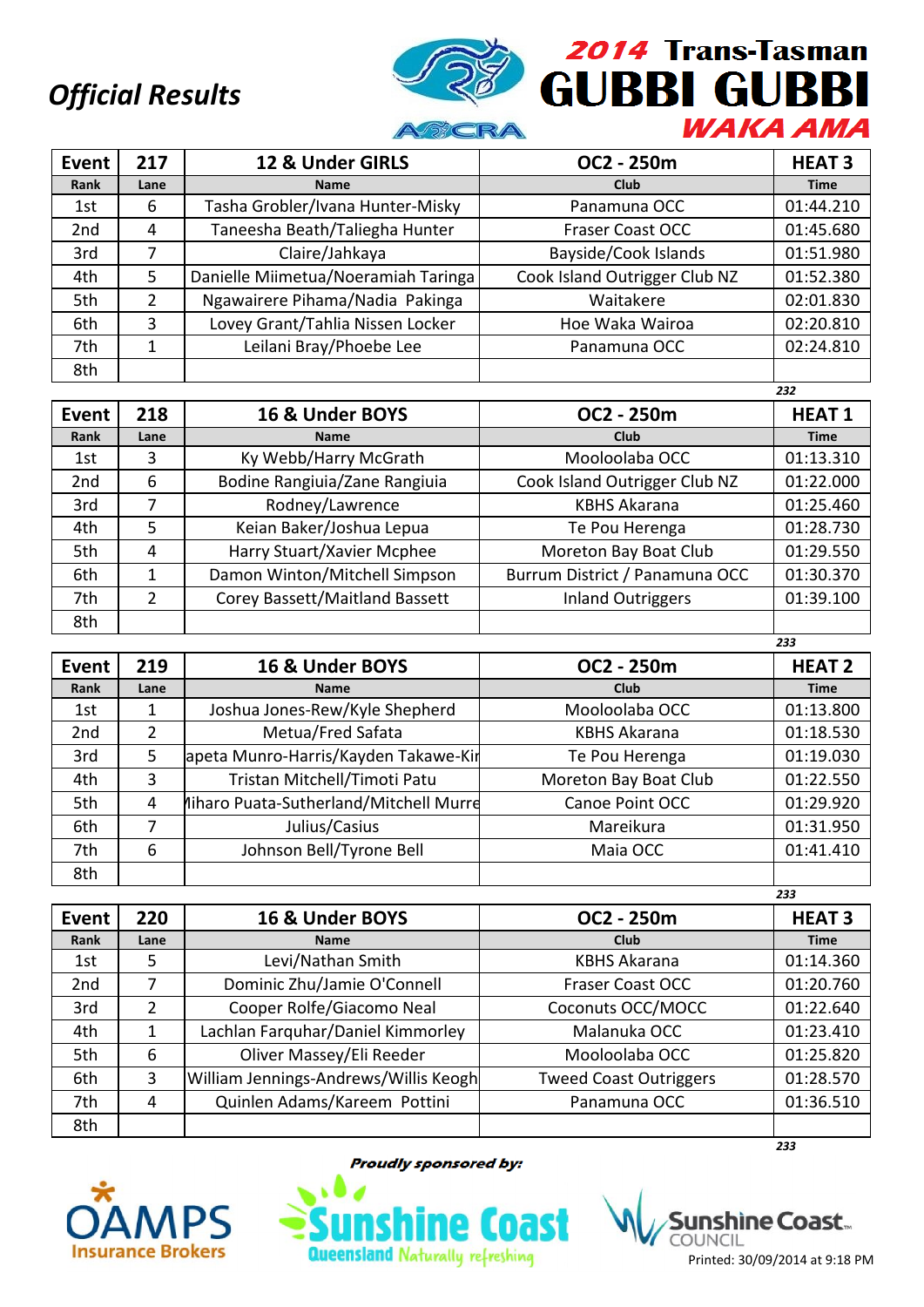

| <b>Event</b>    | 221  | 16 & Under BOYS                | OC2 - 250m            | <b>HEAT4</b> |
|-----------------|------|--------------------------------|-----------------------|--------------|
| Rank            | Lane | <b>Name</b>                    | <b>Club</b>           | <b>Time</b>  |
| 1st             |      | Zane Abraham/Justis Whiu       | Waitakere             | 01:16.530    |
| 2 <sub>nd</sub> | 5    | Shaun Jenkins/Awatea Rowe      | Redcliffe OCC         | 01:21.100    |
| 3rd             | 4    | Matthew Branson/Lachlan Stuart | Moreton Bay Boat Club | 01:22.780    |
| 4th             | 7    | Anthony Ross/Brody Wylie       | Hobart OCC/Fraser     | 01:23.190    |
| 5th             | 3    | Renata-Rangi Matengo/Dj Utia   | Bayside OCC           | 01:26.340    |
| 6th             | 6    | Josiah Kumar/Daniel Mcelroy    | Malanuka OCC          | 01:44.740    |
| 7th             |      |                                |                       |              |
|                 |      |                                |                       | <b>DNS</b>   |

|                 |      |                                         |                                | 233           |
|-----------------|------|-----------------------------------------|--------------------------------|---------------|
| Event           | 222  | 16 & Under BOYS                         | OC2 - 250m                     | <b>HEAT 5</b> |
| Rank            | Lane | <b>Name</b>                             | <b>Club</b>                    | <b>Time</b>   |
| 1st             |      | Knowler Kingi/Matthews Mason            | Cook Island Outrigger Assn. NZ | 01:14.700     |
| 2 <sub>nd</sub> | 3    | Kane Rainsford/Tom Rainsford            | Malanuka OCC                   | 01:19.560     |
| 3rd             | 5.   | Larney Doyle/Jobey Pomare               | Hoe Waka Wairoa                | 01:24.960     |
| 4th             | 7    | iccardo De Nardis Di Prata/Alex Kutschk | Brisbane OCC                   | 01:26.870     |
| 5th             | 6    | Tane Martin/Suede Watson-feilo          | Redcliffe OCC                  | 01:32.300     |
| 6th             | 4    | /hetumarama Hikurangi Peipi/Eithan Pit  | Waitakere                      | 02:15.860     |
| 7th             |      |                                         |                                |               |
| 8th             |      |                                         |                                |               |

| <b>Event</b>    | 223  | 16 & Under GIRLS                   | OC2 - 250m                       | <b>HEAT1</b> |
|-----------------|------|------------------------------------|----------------------------------|--------------|
| Rank            | Lane | <b>Name</b>                        | Club                             | <b>Time</b>  |
| 1st             | 6    | Shania Paine/Katie Emmert          | Gold Coast OCC / Rockhampton OCC | 01:26.130    |
| 2 <sub>nd</sub> | 3    | Erin Hurst/Deaana Kingi            | Canoe Point OCC                  | 01:28.160    |
| 3rd             |      | Jae Masani/Tiana Masunu            | Redcliffe OCC                    | 01:31.930    |
| 4th             | 2    | Kate Hatchman/Alexandria Skrandies | <b>Brisbane OCC</b>              | 01:33.010    |
| 5th             | 4    | Debora Mataio/Chelcey Tamangaro    | Ngakau Toa Vaka CC               | 01:34.800    |
| 6th             | 7    | Ashleah Bellve/Tarati Rongo        | Te Pou Herenga                   | 01:37.790    |
| 7th             | 5    | Niana Hawea/Taylor King            | Maia OCC                         | 01:39.140    |
| 8th             |      |                                    |                                  |              |

|       |      |                                    |                               | 234           |
|-------|------|------------------------------------|-------------------------------|---------------|
| Event | 224  | 16 & Under GIRLS                   | OC2 - 250m                    | <b>HEAT 2</b> |
| Rank  | Lane | <b>Name</b>                        | Club                          | <b>Time</b>   |
| 1st   | 6    | Shellbie Hutchinson/Jasmine Munday | Cradle Coast OCC              | 01:25.740     |
| 2nd   | 3    | Claire Doyle/Chelsea Gregory       | Hobart OCC                    | 01:30.250     |
| 3rd   | 7    | Ellie Josephs/Ainsley Roberts      | Mooloolaba OCC                | 01:31.230     |
| 4th   | 5    | Kestra Miringa/Ioana Puna          | Ngakau Toa Vaka CC            | 01:33.320     |
| 5th   | 2    | Nikita Davis/Maraea                | <b>MBBC</b>                   | 01:33.860     |
| 6th   | 1    | Alexandra Muecke/Gemini Pope       | Redcliffe OCC                 | 01:34.210     |
| 7th   | 4    | Raven Evans/Kauri Moana Williams   | <b>Tweed Coast Outriggers</b> | 01:37.960     |
| 8th   |      |                                    |                               |               |
|       |      |                                    |                               | 234           |



**Proudly sponsored by:** 



Printed: 30/09/2014 at 9:18 PM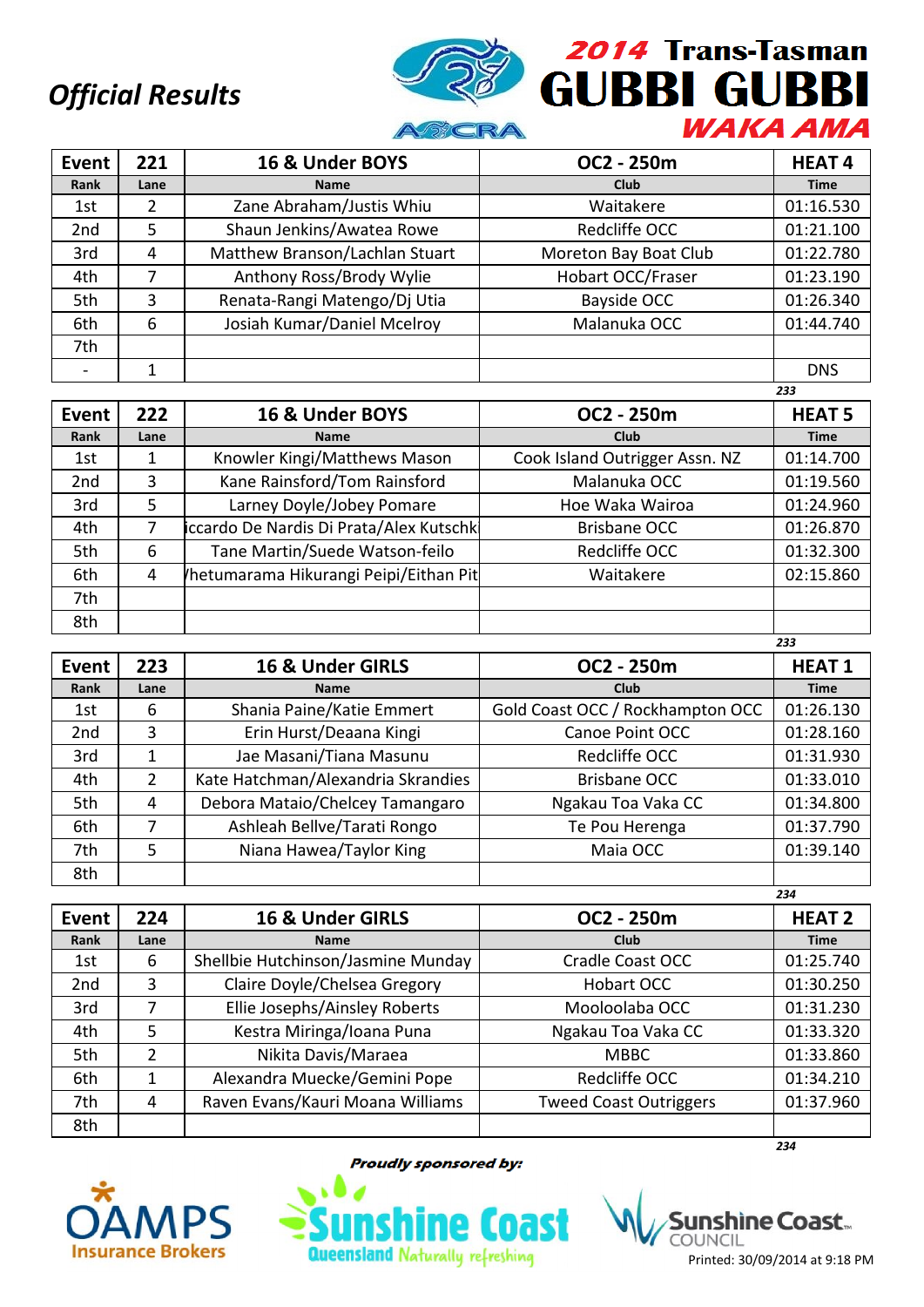

| Event           | 225  | 16 & Under GIRLS                       | OC2 - 250m                    | <b>HEAT 3</b> |
|-----------------|------|----------------------------------------|-------------------------------|---------------|
| Rank            | Lane | <b>Name</b>                            | Club                          | <b>Time</b>   |
| 1st             |      | haalofa Nga Waiata Vitolio/Inamaru Te  | Waitakere                     | 01:17.430     |
| 2 <sub>nd</sub> | 2    | Emma Walker/Olivia Walker              | <b>Outrigger Australia</b>    | 01:26.840     |
| 3rd             | 5    | ada Muru/Allison Taaka Te Kaute Moan   | Te Kura Tuarua O Rahui Pokeka | 01:28.820     |
| 4th             | 3    | Lily Mitchell/Aoife Moller             | Canoe Point OCC               | 01:29.310     |
| 5th             | 7    | Tayla Bently/Emily Wallis              | <b>Fraser Coast OCC</b>       | 01:39.670     |
| 6th             | 6    | Tara-lee Dethierry/Hannah Westman      | Moreton Bay Boat Club         | 01:40.640     |
| 7th             | 4    | bera Taiapa-Johnson/Bianca Ainsley-Tho | Hoe Waka Wairoa               | 01:56.250     |
| 8th             |      |                                        |                               |               |

|                 |      |                                |                               | 234          |
|-----------------|------|--------------------------------|-------------------------------|--------------|
| <b>Event</b>    | 226  | 16 & Under GIRLS               | OC2 - 250m                    | <b>HEAT4</b> |
| Rank            | Lane | <b>Name</b>                    | Club                          | <b>Time</b>  |
| 1st             | 2    | Amy Easton/Mereana Patara      | <b>Fraser Coast OCC</b>       | 01:29.360    |
| 2 <sub>nd</sub> |      | Ruby Avard/Alice Merrett       | <b>Inland Outriggers</b>      | 01:29.650    |
| 3rd             | 3    | Paris Tawhiao/Celina Wright    | Te Kura Tuarua O Rahui Pokeka | 01:32.670    |
| 4th             | 5    | Brooke Draper/Ash Suchanek     | Whitsunday OCC                | 01:33.180    |
| 5th             |      | Ruby Fletcher-Vea/Lahaina Syme | Ngakau Toa Vaka CC            | 01:42.760    |
| 6th             | 4    | Tara Carpenter/Sarah Hallcroft | Canoe Point OCC               | 01:55.550    |
| 7th             | 6    | Macy Brockhurst/Steffani Egan  | Panamuna OCC                  | 02:01.570    |
| 8th             |      |                                |                               |              |

| Event           | 227  | 14 & Under BOYS                       | OC2 - 250m                    | <b>FINAL</b> |
|-----------------|------|---------------------------------------|-------------------------------|--------------|
| Rank            | Lane | <b>Name</b>                           | <b>Club</b>                   | <b>Time</b>  |
| 1st             | 4    | Tomairangi Heteraka/Piripi Pakinga    | Waitakere                     | 01:17.280    |
| 2 <sub>nd</sub> | 5    | Brian/Brody                           | Huntley                       | 01:18.790    |
| 3rd             | 3    | Ky Webb/Brandon Willmott              | Mooloolaba OCC                | 01:20.230    |
| 4th             | 6    | Ashton Cullen/Reid Wilson             | Bayside OCC                   | 01:23.390    |
| 5th             |      | Haydn Whippy/Corey Williams-Randall   | Te Kura Tuarua O Rahui Pokeka | 01:25.010    |
| 6th             | 2    | Lachlan Key/Dominic Zhu               | Fraser Coast OCC              | 01:26.220    |
| 7th             | 7    | Tama Ariki Munro-Harris/Caleb Putairi | Te Pou Herenga                | 01:29.640    |
| 8th             |      |                                       |                               |              |

| Event           | 228  | 14 & Under GIRLS                  | OC2 - 250m                        | <b>FINAL</b> |
|-----------------|------|-----------------------------------|-----------------------------------|--------------|
| Rank            | Lane | <b>Name</b>                       | <b>Club</b>                       | <b>Time</b>  |
| 1st             | 5    | Manea/Rangi                       | Mareikura                         | 01:28.640    |
| 2 <sub>nd</sub> | 3    | Tegan Carpenter/Lily Mitchell     | Canoe Point OCC                   | 01:31.720    |
| 3rd             | 4    | Jesse Hanipale/Lyric Wharepapa    | Te Pou Herenga                    | 01:33.780    |
| 4th             | 2    | Ella Revell/Kianna Paine          | Cradle Coast OCC / Gold Coast OCC | 01:35.980    |
| 5th             | 6    | Emma-May Loritz/Te Aomihia Tumai  | Waitakere                         | 01:38.300    |
| 6th             |      | Mariah Ashby/Alazae Maiava Tuiono | Te Pou Herenga                    | 01:38.610    |
| 7th             |      | Aurelie Swan/Molly Blake          | Mooloolaba OCC                    | 01:44.900    |
| 8th             |      |                                   |                                   |              |



**Proudly sponsored by:** 

**Queensland Naturally refreshing** 

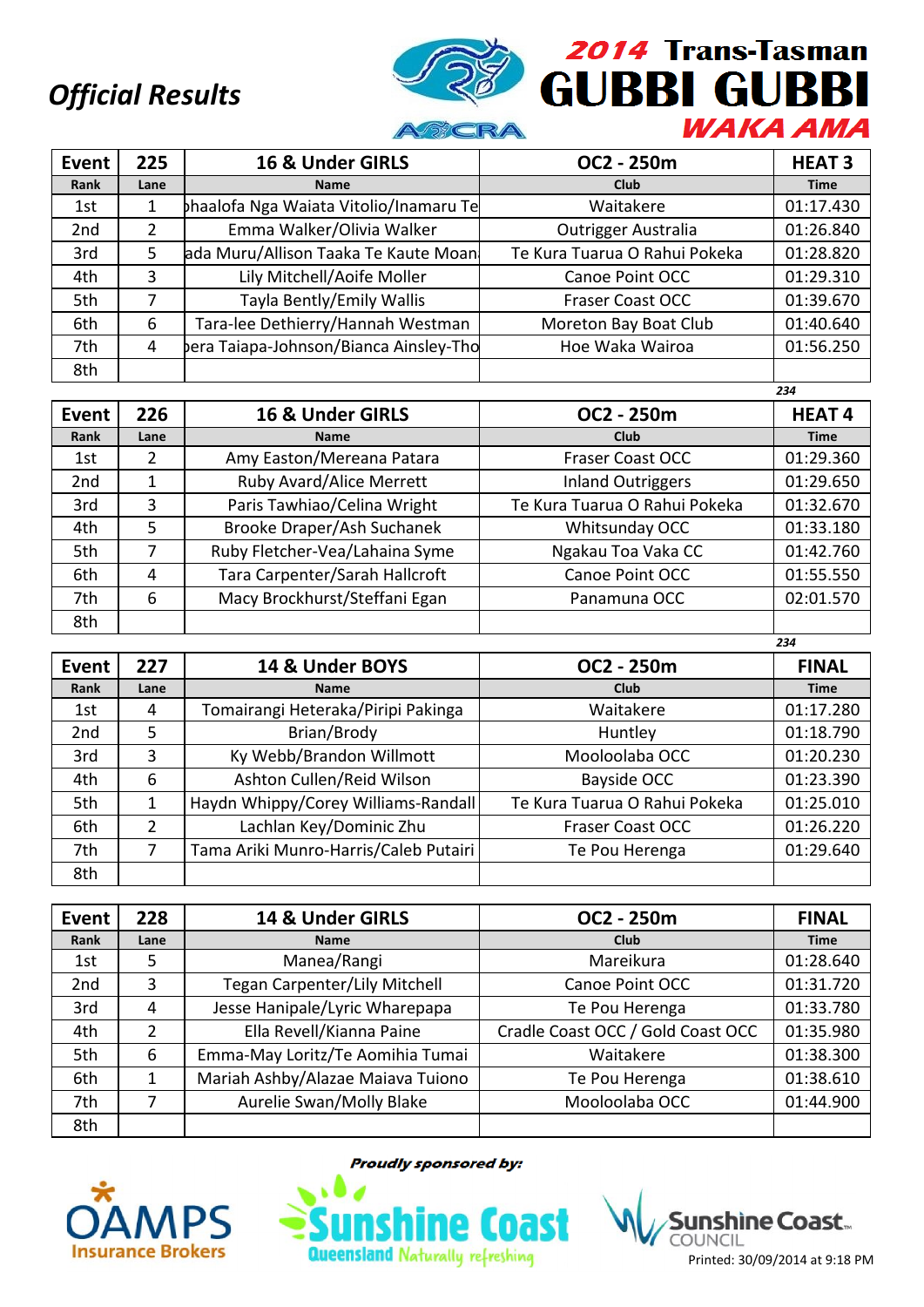

| Event           | 229           | 19 & Under BOYS                 | OC2 - 250m                     | <b>FINAL</b> |
|-----------------|---------------|---------------------------------|--------------------------------|--------------|
| Rank            | Lane          | <b>Name</b>                     | Club                           | <b>Time</b>  |
| 1st             | 4             | Paul Heem/Maori Kava Tere       | Waitakere                      | 01:09.510    |
| 2 <sub>nd</sub> | 3             | Zack Cobbing/Lewis Revell       | Cradle Coast OCC               | 01:09.700    |
| 3rd             | 5             | Thomas Key/James Killer         | <b>Fraser Coast OCC</b>        | 01:11.500    |
| 4th             | $\mathcal{P}$ | Cooper Rolfe/Joshua Rolfe       | Cairns                         | 01:13.190    |
| 5th             | 7             | Daniel Desmond/Vainepoto Joe    | Cook Island Outrigger Assn. NZ | 01:13.300    |
| 6th             | 1             | Barke Daniel/Pitesa Renato      | Cook Island Outrigger Assn. NZ | 01:13.410    |
| 7th             | 6             | Te Otimi Patara/Matthew Wickham | Mooloolaba OCC                 | 01:14.000    |
| 8th             |               |                                 |                                |              |

| Event           | 230           | 19 & Under GIRLS                | OC2 - 250m                    | <b>FINAL</b> |
|-----------------|---------------|---------------------------------|-------------------------------|--------------|
| Rank            | Lane          | <b>Name</b>                     | <b>Club</b>                   | <b>Time</b>  |
| 1st             | 3             | Shania Paine/Emily Probert      | Gold Coast/ Cradle Coast      | 01:21.390    |
| 2 <sub>nd</sub> | 4             | Johansen Courtney/Kani Kelsi    | Te Kura Tuarua O Rahui Pokeka | 01:22.170    |
| 3rd             | $\mathcal{P}$ | Ellie Josephs/Teaicia Adams     | Mooloolaba OCC                | 01:23.310    |
| 4th             | 5             | Te Ara Minhinnick/Bec Rasmussen | Cook Islands/MOCC             | 01:24.740    |
| 5th             |               | Tayla Bently/Mia Hikuwai        | <b>Fraser Coast OCC</b>       | 01:27.320    |
| 6th             | 6             | Kendra Leilua/Lyndiana Rosieur  | Manukai OCC                   | 01:30.400    |
| 7th             |               | Georgia Sapiano/Maddison Cooper | Mooloolaba OCC                | 01:30.810    |
| 8th             |               |                                 |                               |              |

| Event | 231  | 12 & Under BOYS                     | OC2 - 250m                        | <b>FINAL</b> |
|-------|------|-------------------------------------|-----------------------------------|--------------|
| Rank  | Lane | <b>Name</b>                         | Club                              | <b>Time</b>  |
| 1st   | 3    | Kaimana Kimmins/Aurelie Swan        | Mooloolaba OCC                    | 01:46.030    |
| 2nd   | C    | Thomas Lunn/Elijah Tavave           | Brisbane OCC/Waitakere            | 01:46.100    |
| 3rd   | 4    | Hekemaru Kingi/Dylan Murrell        | Canoe Point OCC                   | 01:46.700    |
| 4th   | 6    | Tre david Eketone/Tyler Eketone     | Moreton Bay Boat Club             | 01:49.080    |
| 5th   | 5    | Kelly Lavelle/Patrick Mason         | Bayside OCC                       | 01:51.430    |
| 6th   | 7    | <b>Curtis Easton/Sam Friganitos</b> | Fraser Coast OCC / Mooloolaba OCC | 01:52.020    |
| 7th   |      | Wesley Mailangi/Miyo Pitesa         | Cook Island Outrigger Club NZ     | 01:54.540    |
| 8th   |      |                                     |                                   |              |

| Event           | 232  | 12 & Under GIRLS                      | OC2 - 250m                           | <b>FINAL</b> |
|-----------------|------|---------------------------------------|--------------------------------------|--------------|
| Rank            | Lane | <b>Name</b>                           | <b>Club</b>                          | <b>Time</b>  |
| 1st             | 4    | Kiara Hailey/Katarina Niblett         | Bayside OCC                          | 01:35.790    |
| 2 <sub>nd</sub> | 5    | Hollie White/Georgia Newton           | Cradle Coast OCC / Inland Outriggers | 01:36.530    |
| 3rd             | 2    | Paris Paul/Cindy Ngaira               | Tai Tonga                            | 01:39.570    |
| 4th             |      | Eliza Boyd/Laura Key                  | Fraser Coast OCC                     | 01:44.460    |
| 5th             | 3    | Tasha Grobler/Ivana Hunter-Misky      | Panamuna OCC                         | 01:48.400    |
| 6th             | 6    | Taneesha Beath/Taliegha Hunter        | <b>Fraser Coast OCC</b>              | 01:53.040    |
| 7th             |      | melia Rudolph/Francesca Williams-Cadd | Waitakere                            | 01:53.820    |
| 8th             |      |                                       |                                      |              |



**Proudly sponsored by:** 

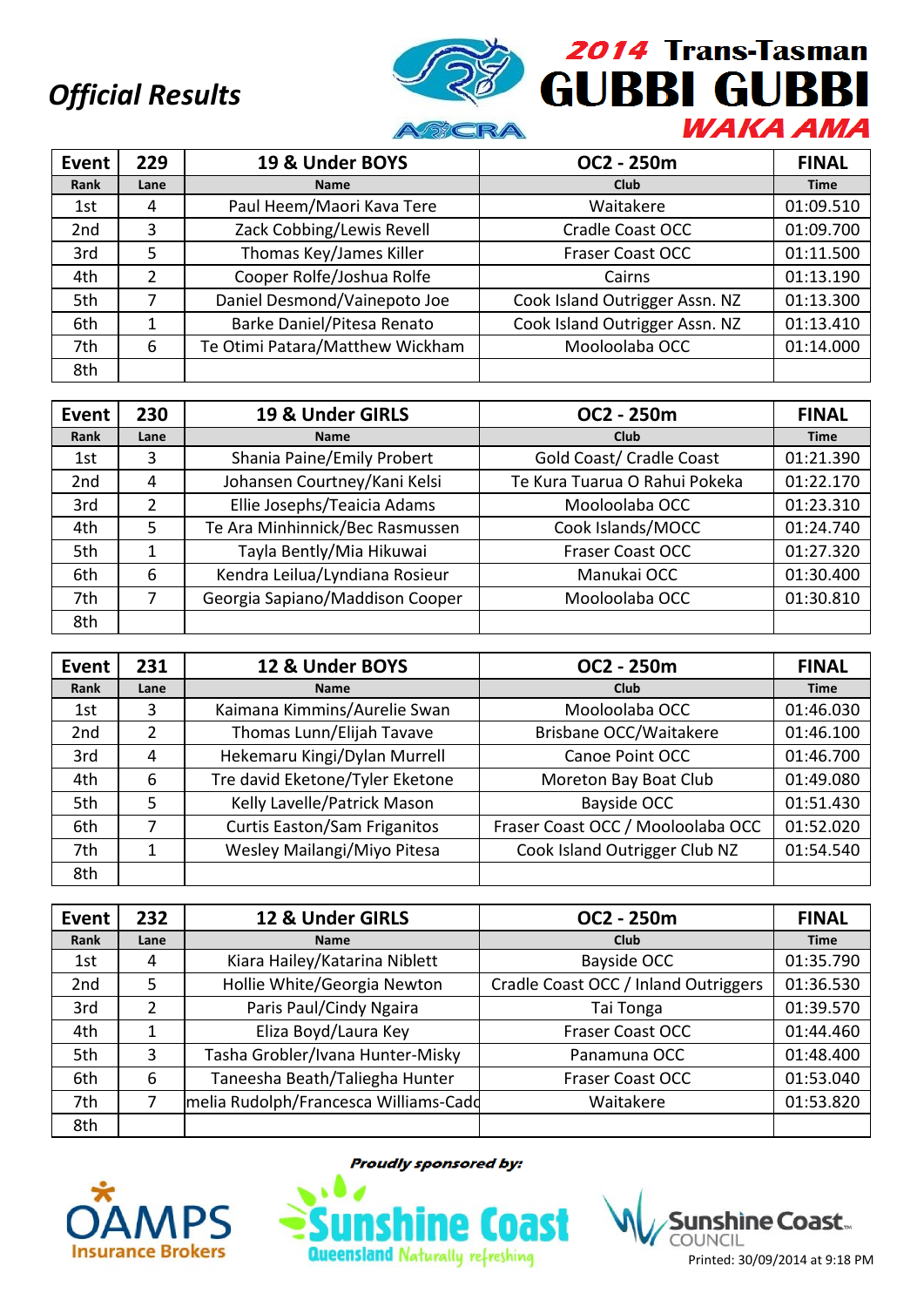

| <b>Event</b> | 233  | 16 & Under BOYS                      | OC2 - 250m                     | <b>FINAL</b> |
|--------------|------|--------------------------------------|--------------------------------|--------------|
| Rank         | Lane | <b>Name</b>                          | Club                           | <b>Time</b>  |
| 1st          | 4    | Ky Webb/Harry McGrath                | Mooloolaba OCC                 | 01:12.610    |
| 2nd          | 5    | Joshua Jones-Rew/Kyle Shepherd       | Mooloolaba OCC                 | 01:12.910    |
| 3rd          |      | apeta Munro-Harris/Kayden Takawe-Kir | Te Pou Herenga                 | 01:14.530    |
| 4th          | 6    | Knowler Kingi/Matthews Mason         | Cook Island Outrigger Assn. NZ | 01:17.180    |
| 5th          | 2    | Zane Abraham/Justis Whiu             | Waitakere                      | 01:18.250    |
| 6th          | 3    | Levi/Nathan Smith                    | <b>KBHS Akarana</b>            | 01:18.870    |
| 7th          | 7    | Metua/Fred Safata                    | <b>KBHS Akarana</b>            | 01:20.110    |
| 8th          |      |                                      |                                |              |

| Event           | 234  | 16 & Under GIRLS                      | OC2 - 250m                       | <b>FINAL</b> |
|-----------------|------|---------------------------------------|----------------------------------|--------------|
| Rank            | Lane | <b>Name</b>                           | <b>Club</b>                      | <b>Time</b>  |
| 1st             | 4    | haalofa Nga Waiata Vitolio/Inamaru Te | Waitakere                        | 01:21.360    |
| 2 <sub>nd</sub> | 5    | Shellbie Hutchinson/Jasmine Munday    | Cradle Coast OCC                 | 01:26.760    |
| 3rd             |      | Amy Easton/Mereana Patara             | <b>Fraser Coast OCC</b>          | 01:27.780    |
| 4th             | 6    | Emma Walker/Olivia Walker             | Outrigger Australia              | 01:29.740    |
| 5th             | 3    | Shania Paine/Katie Emmert             | Gold Coast OCC / Rockhampton OCC | 01:29.960    |
| 6th             | 2    | Erin Hurst/Deaana Kingi               | Canoe Point OCC                  | 01:30.100    |
| 7th             |      | ada Muru/Allison Taaka Te Kaute Moan  | Te Kura Tuarua O Rahui Pokeka    | 01:30.810    |
| 8th             |      |                                       |                                  |              |

| <b>Event</b>    | 235  | 21 & Under BOYS                   | OC2 - 250m                     | <b>FINAL</b> |
|-----------------|------|-----------------------------------|--------------------------------|--------------|
| Rank            | Lane | <b>Name</b>                       | Club                           | <b>Time</b>  |
| 1st             |      | Mitchell Olds/Andre Tutaka George | Mooloolaba OCC                 | 01:05.380    |
| 2 <sub>nd</sub> | 2    | Josh Jones Rew/Te Otimi Patara    | Mooloolaba OCC                 | 01:08.290    |
| 3rd             | 4    | Mitch Thomas/Zac Cobbing          | <b>Bayside/Cradle Coast</b>    | 01:10.760    |
| 4th             | 3    | Moon Cheyenne/Vainepoto Joe       | Cook Island Outrigger Assn. NZ | 01:12.640    |
| 5th             | 5    | Matt Wickham/Tyson Joyce          | MOCC/Whitsunday                | 01:15.340    |
| 6th             | 6    | Arnaud/Wilson                     | <b>Brisbane/Cook Islands</b>   | 01:16.040    |
| 7th             |      | Renato/Daniel Bach                | Mareikura                      | 01:18.400    |
| 8th             |      |                                   |                                |              |

| Event           | 236           | 21 & Under GIRLS                    | OC2 - 250m         | <b>FINAL</b> |
|-----------------|---------------|-------------------------------------|--------------------|--------------|
| Rank            | Lane          | <b>Name</b>                         | Club               | <b>Time</b>  |
| 1st             | 3             | Akaysia/Marama                      | Mareikura          | 01:16.040    |
| 2 <sub>nd</sub> | 1             | <b>Emily Probert/Sophie Cobbing</b> | Cradle Coast OCC   | 01:20.550    |
| 3rd             | 4             | Courtney/Kelsi                      | Huntley            | 01:25.000    |
| 4th             | $\mathfrak z$ | Maddie Cooper/Megan Hogan           | Canoe Point OCC    | 01:28.150    |
| 5th             | 6             | Manea/Rangi                         | Mareikura          | 01:29.750    |
| 6th             | 5             | Molly/Manua                         | Akarana/Huntley    | 01:35.820    |
| 7th             |               | Ariana/Vanita                       | Ngakau Toa Vaka CC | 01:39.810    |
| 8th             |               |                                     |                    |              |



**Proudly sponsored by:**